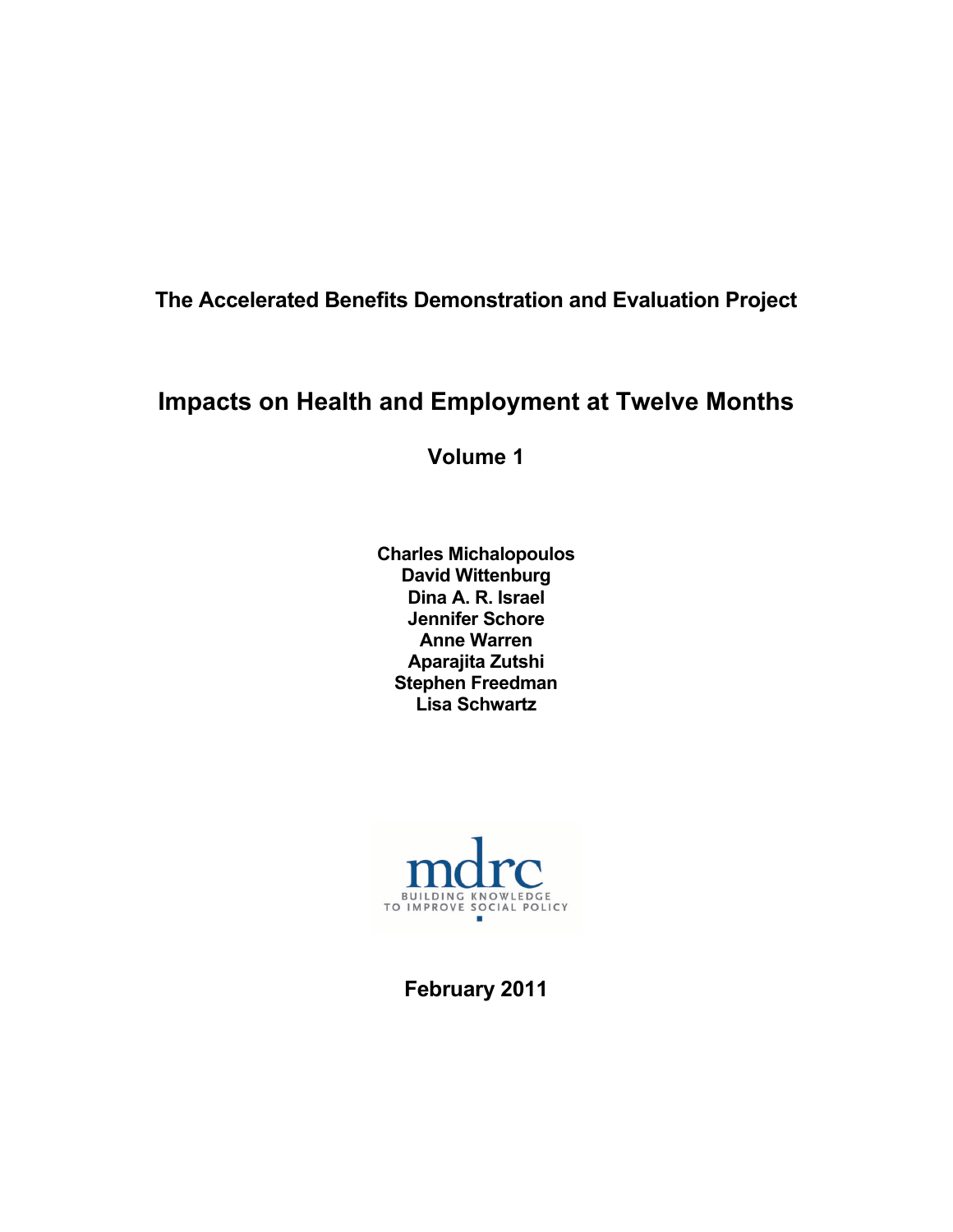The Accelerated Benefits Demonstration is being funded by the Social Security Administration under a competitive award, Contract No. SS00-06-60075. The project officers are Chris Silanskis and Robert Weathers.

The findings and conclusions presented herein do not necessarily represent the official position or policies of the Social Security Administration.

Dissemination of MDRC publications is supported by the following funders that help finance MDRC's public policy outreach and expanding efforts to communicate the results and implications of our work to policymakers, practitioners, and others: The Ambrose Monell Foundation, The Annie E. Casey Foundation, Carnegie Corporation of New York, The Kresge Foundation, Sandler Foundation, and The Starr Foundation.

In addition, earnings from the MDRC Endowment help sustain our dissemination efforts. Contributors to the MDRC Endowment include Alcoa Foundation, The Ambrose Monell Foundation, Anheuser-Busch Foundation, Bristol-Myers Squibb Foundation, Charles Stewart Mott Foundation, Ford Foundation, The George Gund Foundation, The Grable Foundation, The Lizabeth and Frank Newman Charitable Foundation, The New York Times Company Foundation, Jan Nicholson, Paul H. O'Neill Charitable Foundation, John S. Reed, Sandler Foundation, and The Stupski Family Fund, as well as other individual contributors.

The findings and conclusions in this report do not necessarily represent the official positions or policies of the funders.

For information about MDRC and copies of our publications, see our Web site: www.mdrc.org.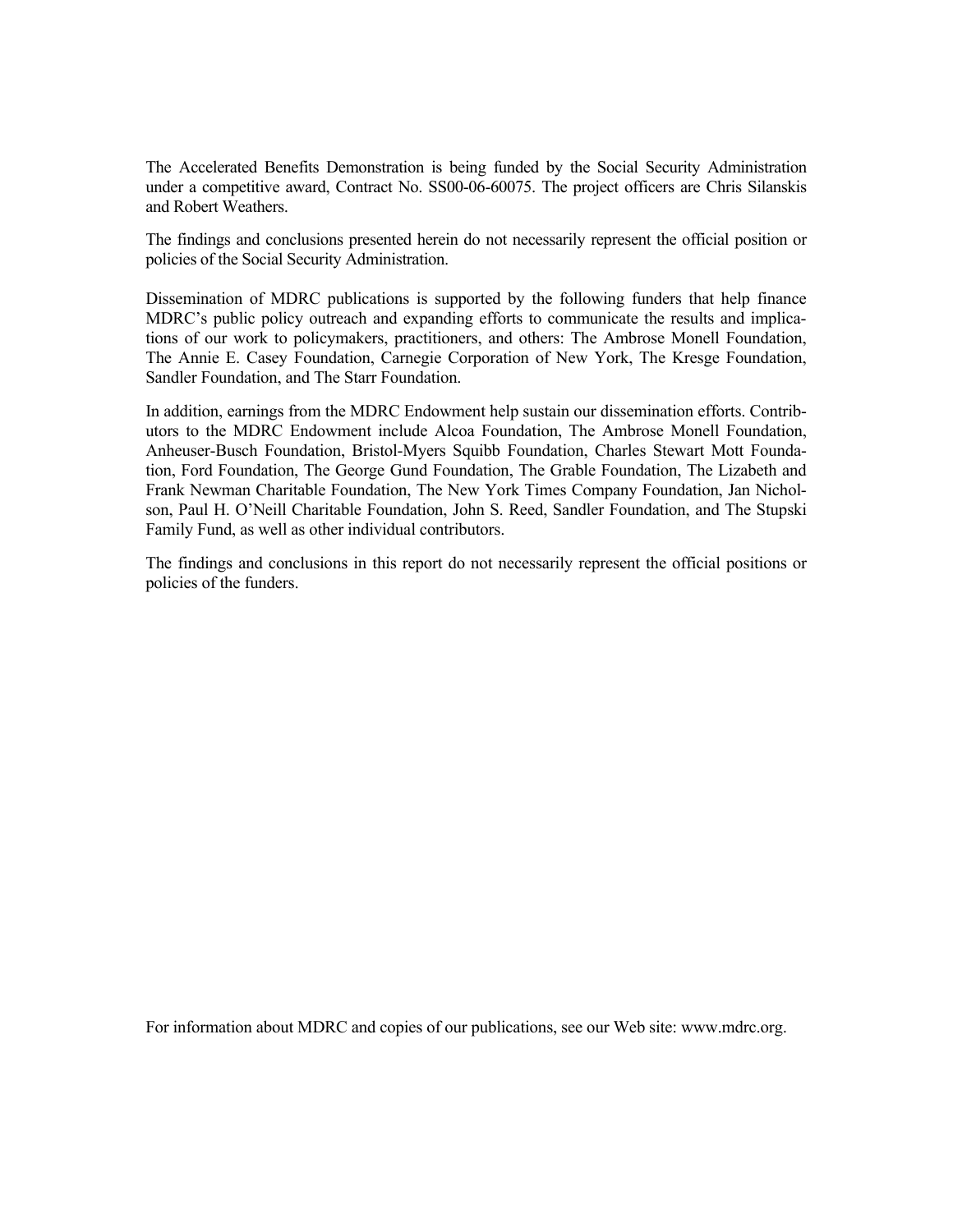# **Overview**

In 2006, the Social Security Administration funded the Accelerated Benefits (AB) Demonstration to test whether early access to health care and related services would improve outcomes for new Social Security Disability Insurance (SSDI) beneficiaries. Under current law, most beneficiaries are not eligible for Medicare for a period of 24 months after they are entitled to receive cash benefits. Many SSDI beneficiaries in this "waiting period" have serious health care needs, and health insurance may provide the medical care needed to stabilize their health conditions.

AB included about 2,000 new SSDI beneficiaries without insurance. Individuals were randomly assigned to one of three research groups: (1) the AB group, which had access to health care benefits designed for the project; (2) the AB Plus group, which had access to the same health care benefits as well as voluntary services delivered by telephone to help them navigate the health care system and return to work; and (3) a control group, which could not receive AB health care benefits or AB Plus services but could obtain health insurance on their own.

# **Key Findings**

- **Participants made extensive use of program services.** Almost all members of the AB and AB Plus groups used AB health benefits during the first year, most commonly for doctor visits, diagnostic testing, and prescription medications. Program group members averaged \$19,265 in AB health benefit claims during the year. In addition, about two-thirds of the AB Plus group participated in key telephonic services.
- **AB health care benefits increased health care use and reduced reported unmet medical needs.** In addition, members of the AB and AB Plus groups reported spending less of their own money on health care. There were few differences in these outcomes between the AB and AB Plus groups, suggesting that AB's health care benefits were responsible for these improvements.
- **AB Plus services encouraged people to look for work but did not increase employment levels in the first year.** Members of the AB Plus group were more likely to use vocational rehabilitation and other job preparation services and were more likely to look for work than either the AB group or the control group. Despite this promising intermediate result, the three groups had similar employment rates in the first year.

These results are promising, but they reflect short-term impacts partway through the intervention. It will be important to continue to track outcomes to assess whether long-term employment gains and reduced need for health care result in future savings for the federal government. Despite these limitations, AB provides perhaps the most rigorous information to date suggesting that health care benefits can improve the health of a medically needy group.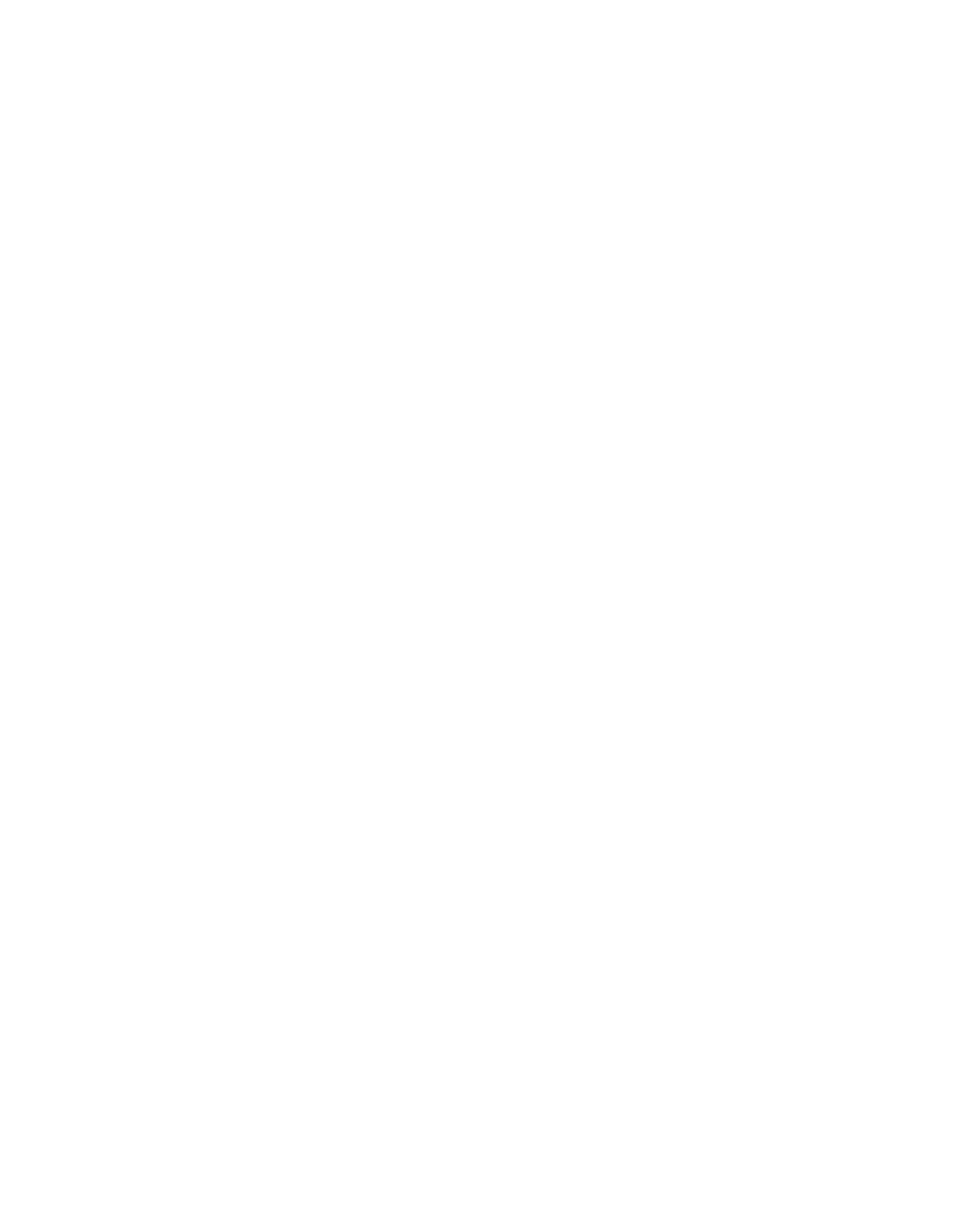# **Contents**

# **Volume 1**

| <b>Overview</b>          | $\cdots$<br>111  |
|--------------------------|------------------|
| <b>List of Exhibits</b>  | $\ddotsc$<br>V11 |
| Preface                  | ix               |
| <b>Acknowledgments</b>   | X1               |
| <b>Executive Summary</b> | ES-1             |

# **Chapter**

| $\mathbf{1}$            | <b>Introduction and Policy Background</b><br>Work and SSDI<br>Overview of AB Benefits and Services<br>Overview of the Evaluation Design<br>Questions Addressed by This Report | $\mathbf{1}$<br>$\overline{3}$<br>$\overline{7}$<br>$\overline{7}$<br>12 |
|-------------------------|-------------------------------------------------------------------------------------------------------------------------------------------------------------------------------|--------------------------------------------------------------------------|
| $\boldsymbol{2}$        | <b>Recruitment and Characteristics of the Research Sample</b>                                                                                                                 | 15                                                                       |
|                         | Findings in Brief                                                                                                                                                             | 15                                                                       |
|                         | Recruitment of Sample Members                                                                                                                                                 | 15                                                                       |
|                         | Characteristics of Sample Members at Baseline                                                                                                                                 | 21                                                                       |
|                         | Comparison of Sample Members and the New SSDI Beneficiary Population                                                                                                          | 26                                                                       |
| 3                       | The Implementation of the AB Health Plan                                                                                                                                      | 29                                                                       |
|                         | Findings in Brief                                                                                                                                                             | 29                                                                       |
|                         | The Structure and Administration of the AB Health Plan                                                                                                                        | 30                                                                       |
|                         | AB Health Plan Use During the Year After Random Assignment                                                                                                                    | 35                                                                       |
|                         | Comparison of Health Plan Use, by Program Group                                                                                                                               | 39                                                                       |
|                         | Characteristics of Sample Members with Higher Plan Payments                                                                                                                   | 41                                                                       |
|                         | Trends in Service Use Between Random Assignment and July 2010                                                                                                                 | 43                                                                       |
|                         | Conclusions                                                                                                                                                                   | 44                                                                       |
| $\overline{\mathbf{4}}$ | The Implementation of AB Plus Services                                                                                                                                        | 45                                                                       |
|                         | Findings in Brief                                                                                                                                                             | 45                                                                       |
|                         | Approach to Program Design and Implementation Analysis                                                                                                                        | 47                                                                       |
|                         | Overview of AB Plus Services                                                                                                                                                  | 47                                                                       |
|                         | Staffing                                                                                                                                                                      | 50                                                                       |
|                         | Intake and Ongoing Service Coordination                                                                                                                                       | 53                                                                       |
|                         | The Behavioral Motivation Program: PGAP                                                                                                                                       | 54                                                                       |
|                         | <b>Employment and Benefits Counseling</b>                                                                                                                                     | 56                                                                       |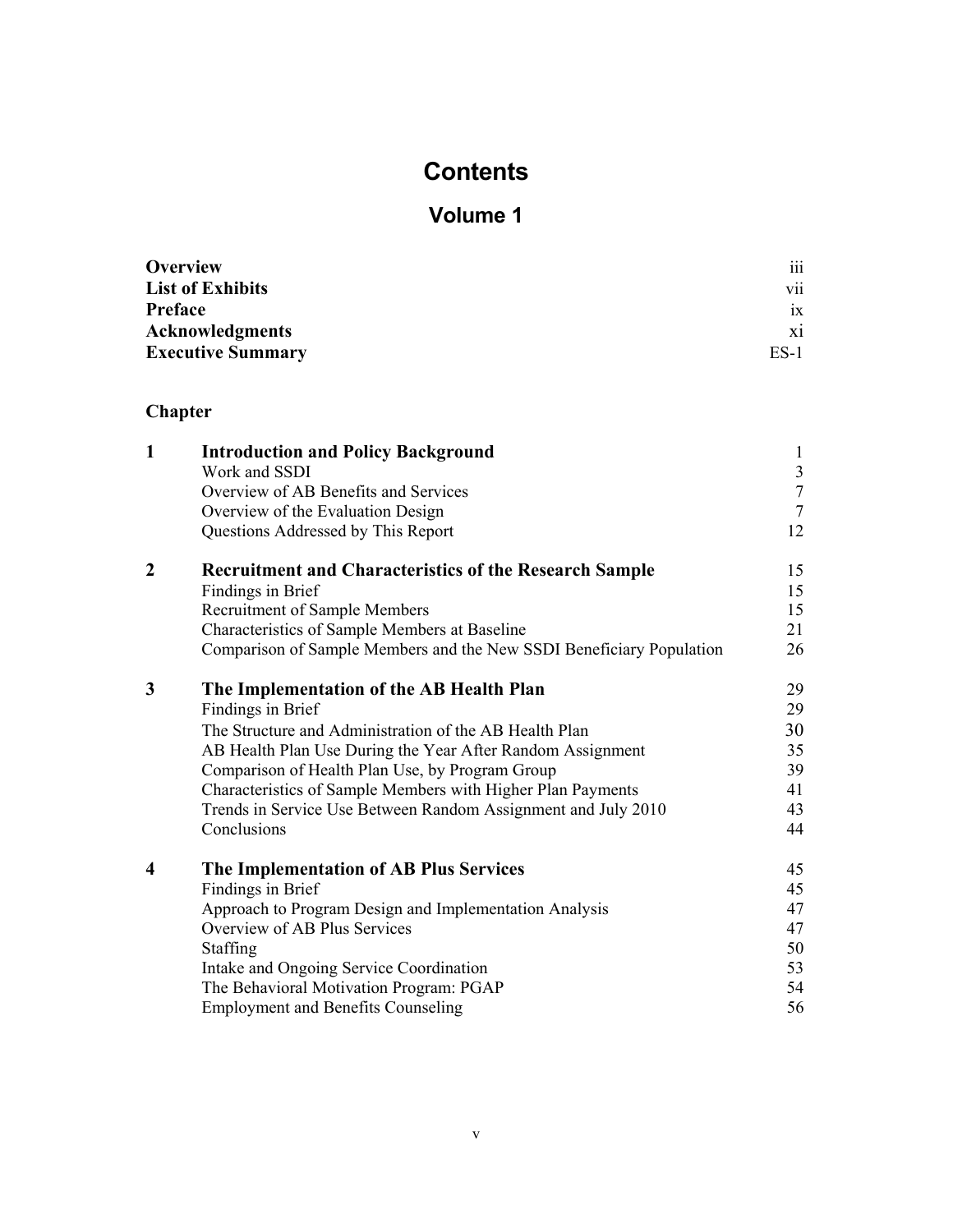# **Chapter**

| $\boldsymbol{4}$  | (Continued)<br>Medical Case Management<br>Service Use<br>Conclusions                                                                                                                                                                                                  | 59<br>61<br>71                         |
|-------------------|-----------------------------------------------------------------------------------------------------------------------------------------------------------------------------------------------------------------------------------------------------------------------|----------------------------------------|
| 5                 | <b>Estimated Impacts on Health Care Use, Unmet Needs, and Health Status</b> 75<br>Findings in Brief<br>Previous Research<br>Expectations for One-Year Impacts<br>Data and Outcomes<br><b>Statistical Issues</b><br>Estimated Effects of AB and AB Plus<br>Conclusions | 75<br>77<br>78<br>79<br>80<br>81<br>91 |
| 6                 | <b>Estimated Impacts on Employment, Job Preparation, and Paying for</b><br><b>Basic Necessities</b><br>Findings in Brief<br>Job Search and the Use of Work Supports<br>Employment<br>Paying for Basic Necessities<br>Conclusions                                      | 93<br>93<br>94<br>96<br>98<br>100      |
| $\overline{7}$    | <b>Analysis of AB Demonstration Costs</b><br>Total Costs of the AB Demonstration<br>Assessing Future Impacts                                                                                                                                                          | 101<br>101<br>103                      |
|                   | <b>List of Appendixes in Volume 2</b>                                                                                                                                                                                                                                 | 107                                    |
| <b>References</b> |                                                                                                                                                                                                                                                                       | 109                                    |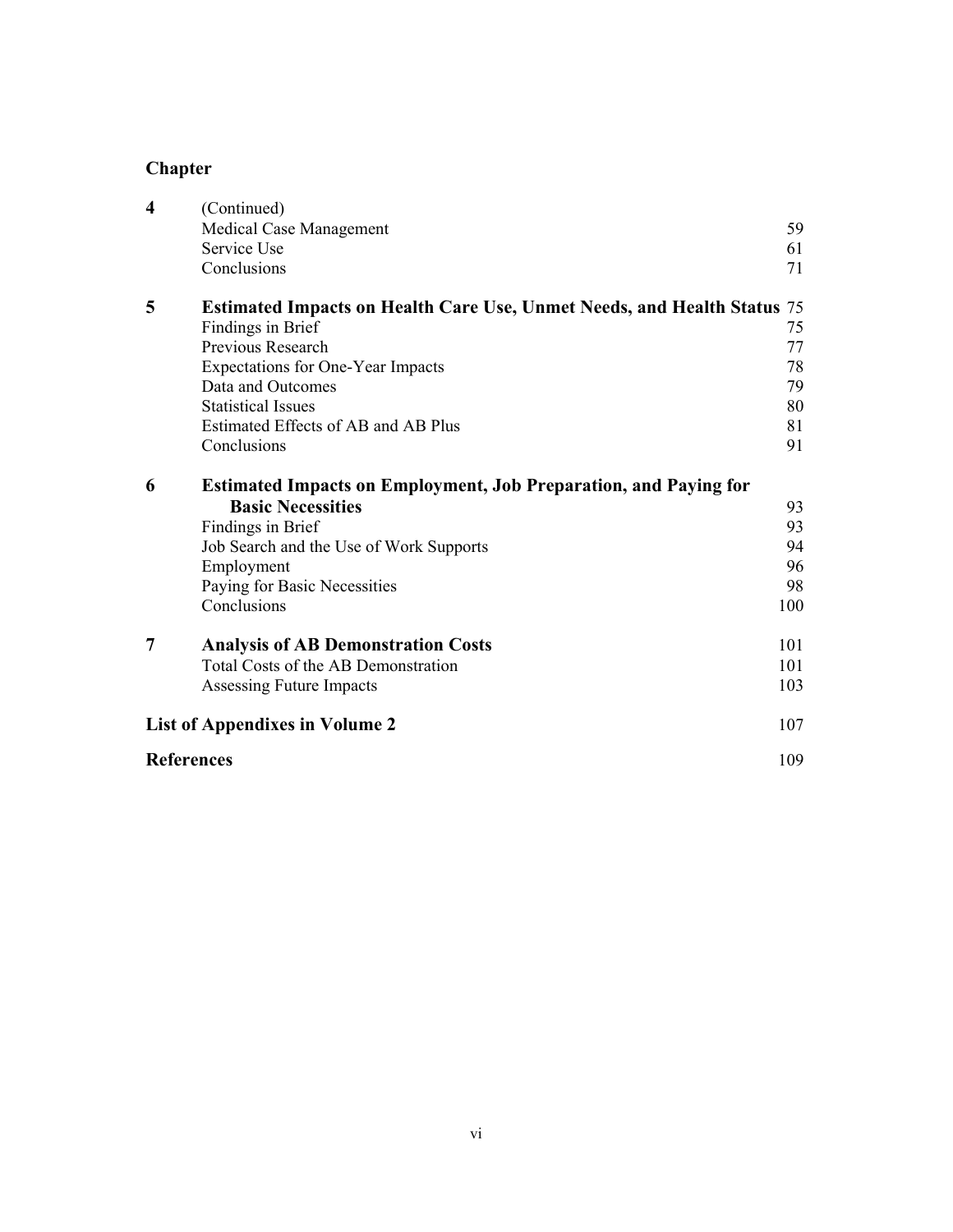# **List of Exhibits**

# **Volume 1**

#### **Table**

| ES.1 | Summary of Estimated Effects Across Domains During the First Year of Follow-Up                                                                 | $ES-5$ |
|------|------------------------------------------------------------------------------------------------------------------------------------------------|--------|
| 2.1  | <b>Summary of Sample Group Sizes</b>                                                                                                           | 20     |
| 2.2  | Selected Characteristics at Baseline of Sample Members Randomly Assigned<br>from October 10, 2007, Through January 21, 2009, by Research Group | 23     |
| 2.3  | Selected Characteristics of Sample Members at Baseline and of New<br>Disabled Worker Beneficiaries in 2008                                     | 27     |
| 3.1  | In-Network AB Health Plan Benefits at a Glance                                                                                                 | 31     |
| 3.2  | Incurred Health Claims During the First Year of Follow-Up, by Program Group                                                                    | 36     |
| 3.3  | Total Health Claims Incurred During the First Year of Follow-Up, by Selected<br>Characteristics of Sample Members at Baseline                  | 42     |
| 3.4  | Reached \$100,000 Health Claims Limit During the First Year of Follow-Up,<br>by Selected Characteristics of Sample Members at Baseline         | 43     |
| 4.1  | Comparison of the AB Plus Program Design and the Program Implemented in<br>2008-2010                                                           | 48     |
| 4.2  | <b>Staffing Structure of AB Plus</b>                                                                                                           | 51     |
| 4.3  | Use of AB Plus Services During the First Year of Follow-Up                                                                                     | 63     |
| 4.4  | Intake Activities During the First Year of Follow-Up                                                                                           | 64     |
| 4.5  | Use of Ongoing Service Coordination During the First Year of Follow-Up                                                                         | 65     |
| 4.6  | Use of PGAP Services During the First Year of Follow-Up                                                                                        | 67     |
| 4.7  | Summary of PGAP Completions During the First Year of Follow-Up                                                                                 | 68     |
| 4.8  | Use of Employment and Benefits Counseling During the First Year of Follow-Up                                                                   | 69     |
| 4.9  | Use of Medical Case Management Services During the First Year of Follow-Up                                                                     | 70     |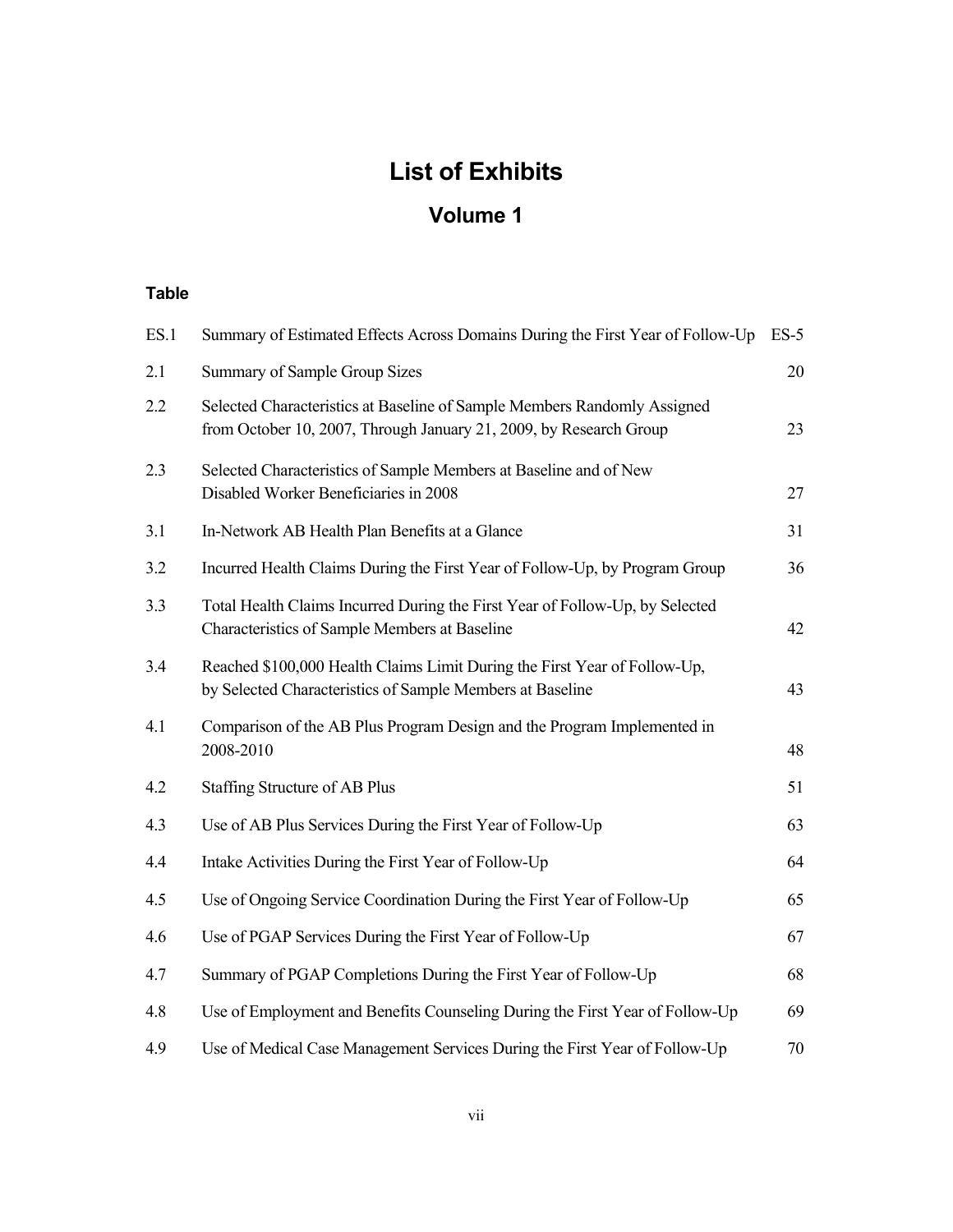#### **Table**

| 4.10 | Use of AB Plus Services During the First Year of Follow-Up, by Selected<br><b>Characteristics of Sample Members at Baseline</b> | 72 |
|------|---------------------------------------------------------------------------------------------------------------------------------|----|
| 5.1  | Impacts on Use of Health Care During the First Year of Follow-Up                                                                | 83 |
| 5.2  | Impacts on Unmet Medical and Prescription Needs and Out-of-Pocket<br>Medical Expenditures During the First Year of Follow-Up    | 86 |
| 5.3  | Impacts on Physical and Mental Health After One Year of Follow-Up                                                               | 88 |
| 6.1  | Impacts on Efforts to Gain Employment During the First Year of Follow-Up                                                        | 95 |
| 6.2  | Impacts on Employment and Earnings During the First Year of Follow-Up                                                           | 97 |
| 6.3  | Impacts on Paying for Basic Necessities During the First Year of Follow-Up                                                      | 99 |
| 7.1  | Costs, per Participant, of the AB Health Plan and AB Plus Services, by Program Group 103                                        |    |
|      |                                                                                                                                 |    |

# **Figure**

| 2.1        | The Process of Determining Eligibility for the AB Demonstration                | 16 |
|------------|--------------------------------------------------------------------------------|----|
| 2.2        | The 53 Primary Metropolitan Statistical Areas Included in the AB Demonstration | 19 |
| 2.3        | Uninsurance Rates Among Screened Beneficiaries in 53 Sites                     | 22 |
| 3.1        | AB Health Plan Use and Expenditures, by Month of Eligibility and Service Use   | 40 |
| 4.1        | Flow of AB Plus Intervention Services                                          | 50 |
| 5.1        | Change Framework for Health Care, Unmet Needs, and Health Outcomes             | 76 |
| <b>Box</b> |                                                                                |    |

| How Impacts Are Measured in This Evaluation<br>5.1 |  |
|----------------------------------------------------|--|
|----------------------------------------------------|--|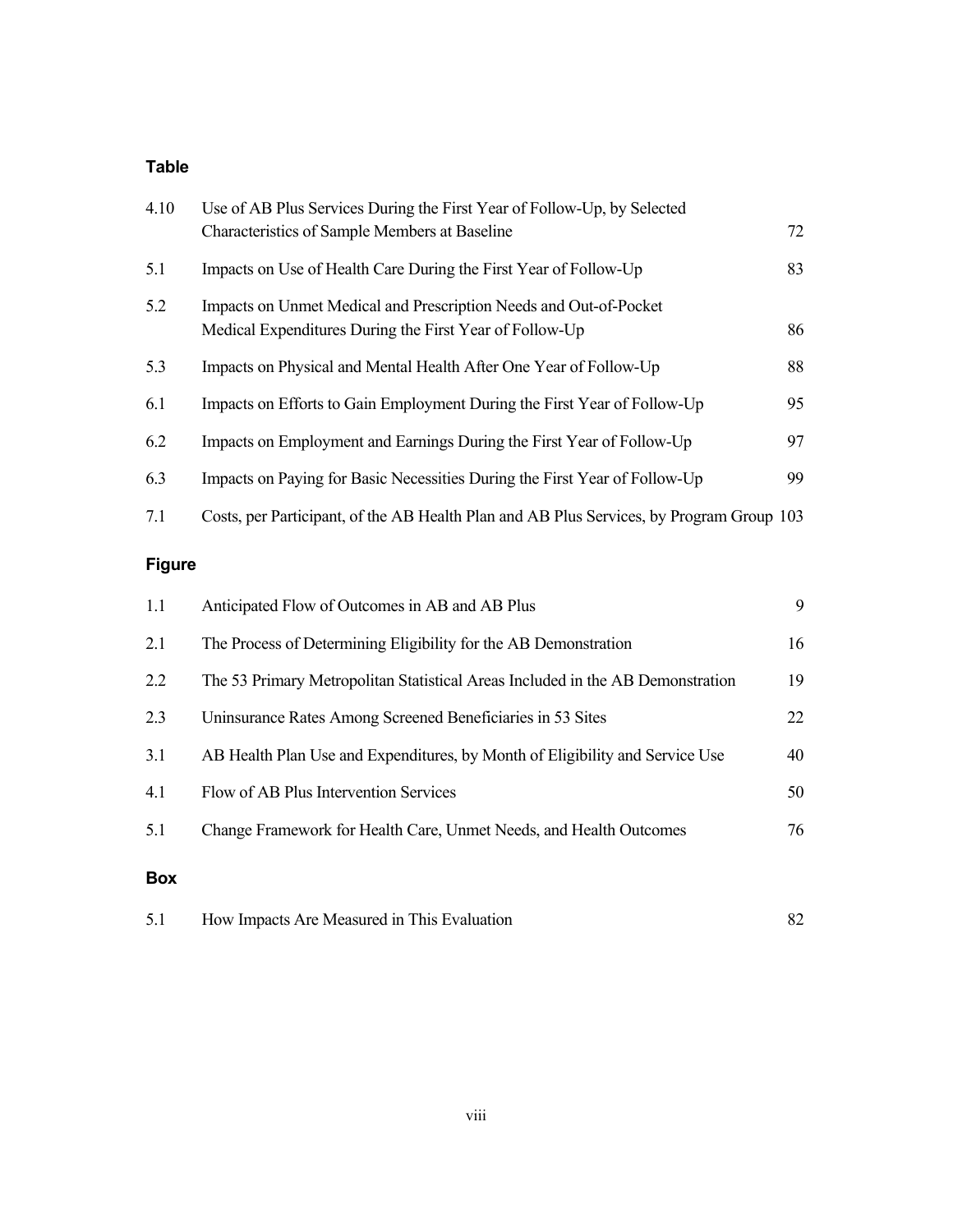## **Preface**

When Medicare was extended to Social Security Disability Insurance (SSDI) beneficiaries in 1972, an important gap in health care coverage was introduced: beneficiaries were not eligible for Medicare until two years after they were entitled to receive SSDI cash benefits. Introduced to keep spending low by targeting health care benefits to those with long-term disabilities, this "waiting period" now leaves many individuals without health insurance during an especially vulnerable time, soon after they have suffered an event that has left them too disabled to work.

Although it is intended to reduce costs, the waiting period might increase costs in the long run. If lack of health insurance discourages new beneficiaries from seeking care, their health might deteriorate, worsening the condition that landed them on the rolls. Individuals who could have been helped off the roles with the right care in the short term would then receive SSDI benefits for many years, possibly adding billions of dollars to the costs of Social Security programs.

Although it seems intuitive that the cost of health care would discourage the uninsured from receiving care and that the lack of care would result in worsened health, there is little rigorous evidence to support that intuition. Instead, past research has relied on comparisons of people with insurance and those without insurance, and the differences in health care and health outcomes between these groups might be due to other, unobserved characteristics of the two groups. For that reason, a well-cited review of the evidence written by Helen Levy and David Meltzer concluded that many studies that claim to show the effects of health insurance on health are not convincing.

The Accelerated Benefits Demonstration provides the most rigorous evidence to date on the link between health care benefits, health care use, and health outcomes for a high-needs group of health care users. Conceived and funded by the Social Security Administration, the study included about 2,000 new SSDI beneficiaries without insurance, half of whom were randomly chosen to receive a comprehensive set of health care benefits. A subset of this group also was eligible for services to help them navigate the health care system and return to work.

Results from the project not only will inform SSA's attempts to help SSDI beneficiaries return to work but also will provide crucial information to help understand the likely effects of recently passed health care reform, since individuals who would have remained uninsured during the waiting period now will be required to obtain health insurance — many of them, through state Medicaid programs or state health exchanges.

> Gordon L. Berlin President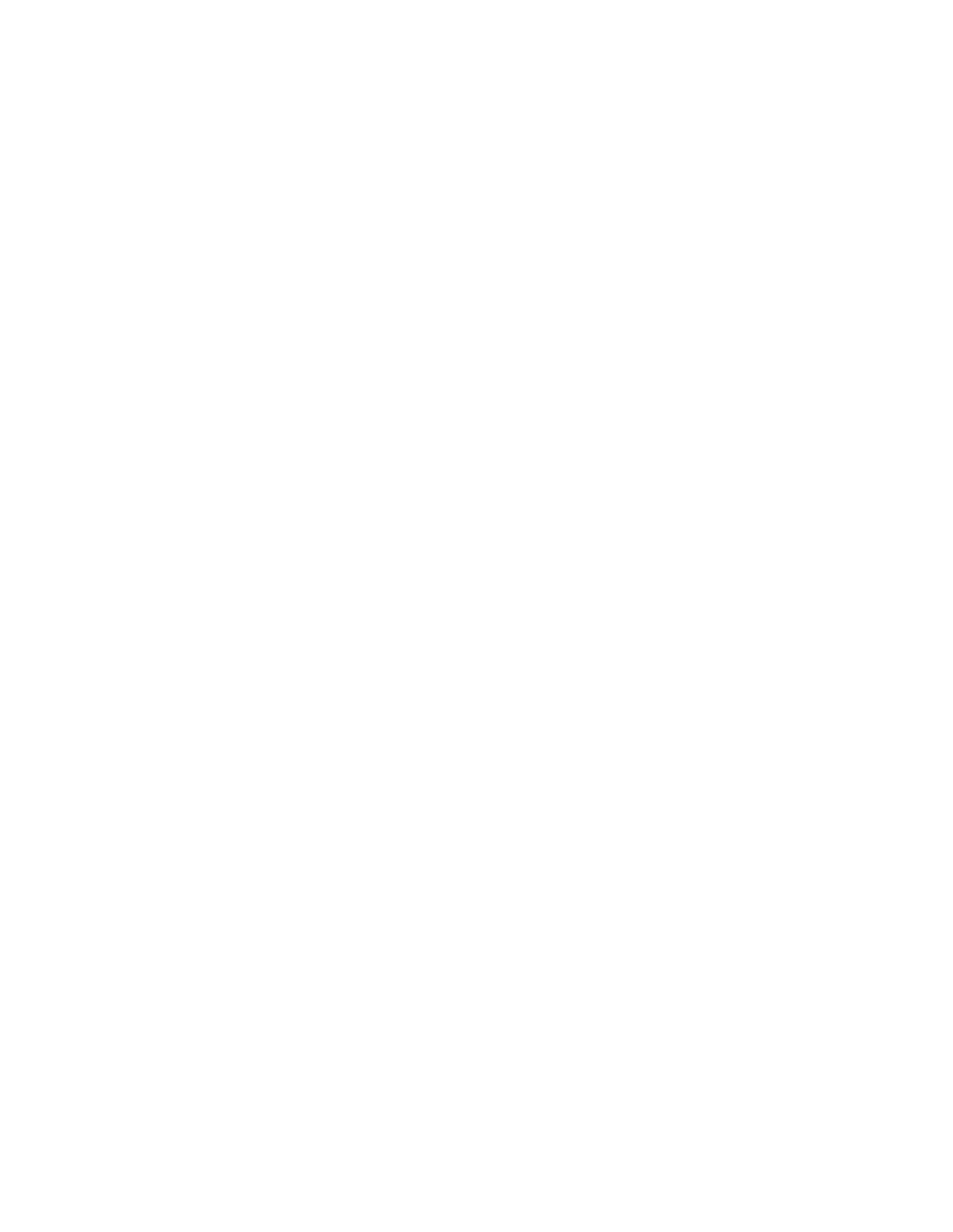# **Acknowledgments**

The Accelerated Benefits (AB) Demonstration was a large and complex project, and this report resulted from the collaboration of many people and organizations.

A number of experts in the field contributed advice and insights in designing AB health benefits and AB Plus services. These include John F. Burton, Walt Francis, Larry Fricks, Jay Himmelstein, John Kemp, Joseph Newhouse, Mary Beth Senkewicz, and Michael Sullivan. Professors Himmelstein and Newhouse also commented on an early draft of this final report, while Professor Sullivan met regularly with the research team to monitor the delivery of services for the Progressive Goal Attainment Program (PGAP). A few experts played central roles in designing AB Plus services, reviewing evaluation plans, and providing technical assistance to staff throughout the demonstration. Finally, Robert Solow, Larry Katz, Jan Blustein, and Sylvia Smuller reviewed some of the results contained in this report.

A smaller group played a more ongoing role in both designing AB Plus services and modifying them to the needs of the project. These include Gregory Simon and Michael Von Korff at Group Health Cooperative and Richard Luecking of TransCen, Inc. We are also grateful to Heather Adams of the University Centre for Research on Pain and Disability –– cofounder of PGAP along with Dr. Sullivan –– and to Tamra Ellis, of the University Centre for Rehabilitation and Health, who adapted the program to fit the demonstration.

The evaluation would not be possible without the program managers and staff at POMCO, American Health Holdings (formerly CareGuide), and TransCen, Inc., who rose to the challenge of developing and running a new program and participating in a complex research project. POMCO's Vanessa Flynn worked with MDRC to design the AB health plan; among her staff, Roberta Adydan, Tracey Koskowski, Jennifer Sarro, Jaimee Smith, and Sandy Valerio managed the implementation of the plan. The team of coaches, nurses, and employment and benefits counselors were invaluable in bringing the AB Plus program model to life: The coaches included Sandy Bennett, Susan Bravard, Vanessa Cochran, Mary Hays, Kathy Hausmann, Annette Karnak, Martha Melloy, and Christa Watson; the nurses included Teresa Stimpson, Sandy Thornton, and Deborah Wantland; the employment and benefits counselors included Andrea Cetera Jines, Susan Klein, Janice Johnson, Rebecca Smith, and Dale Verstegen. Amy Dwyre, James Kenney, Beth Matthies, and Noel Wyatt worked tirelessly with MDRC to supervise AB Plus operations. We appreciate everyone's willingness to participate in various activities related to the study, including interviews with MDRC staff during the process study.

In addition to these program staff, Todd McCarthy and Jaimee Smith from POMCO graciously assisted in the research and in the program's implementation by providing AB health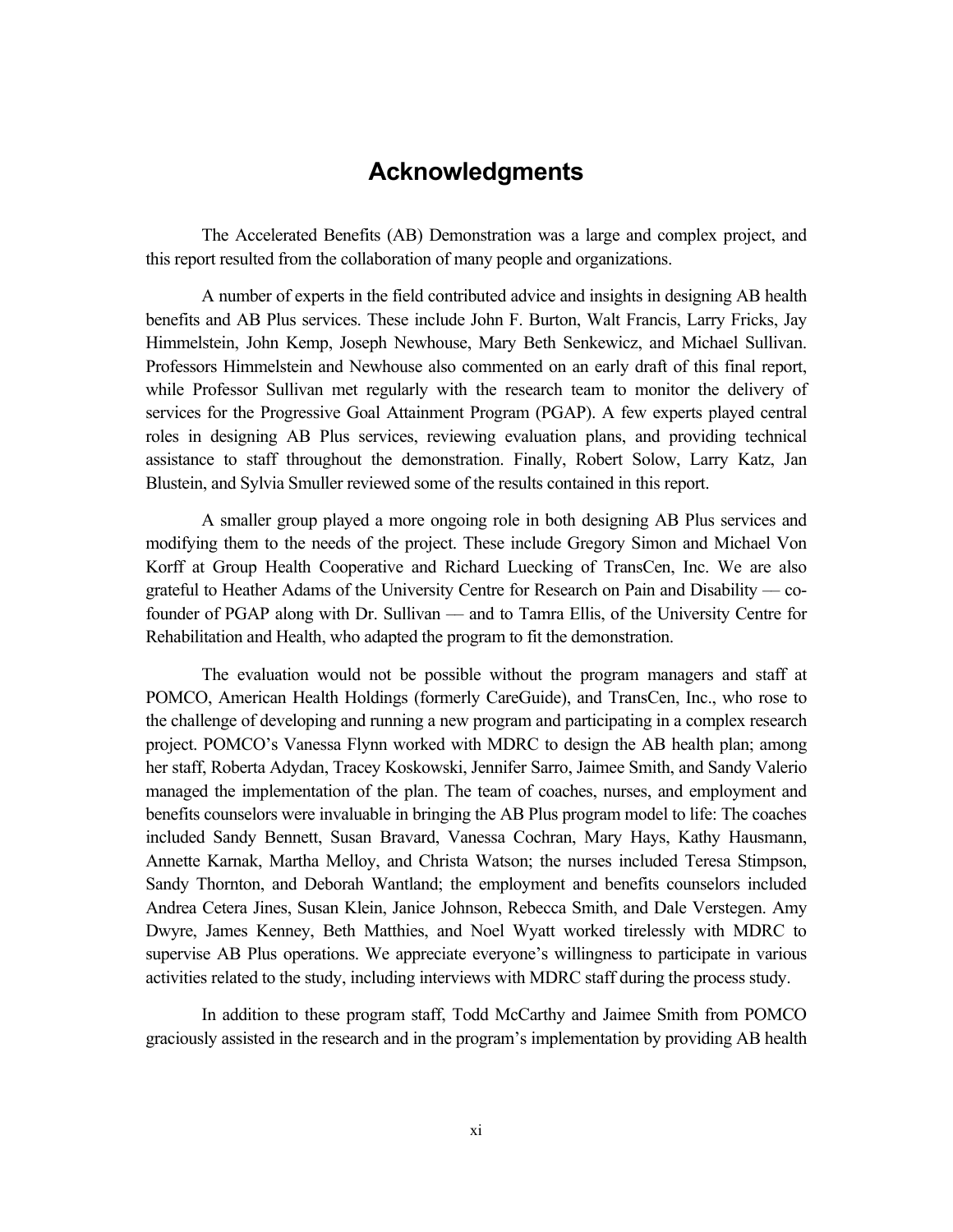claims each month. Sara Hooper and James Kenney from American Health Holdings aided the timely collection of data from the program's management information system.

We also wish to acknowledge the contributions of Mathematica's team of interviewers, locators, survey operations supervisors, and monitors who collected the high-quality data on which this report is based. Amy Raduzycki oversaw this team at the Survey Operations Center. Barbara Kolln oversaw the IT work on this project. We thank her and her team of programmers. The survey research team included Julita Milliner-Waddell, Rebecca Weiner, and Stacie Feldman. We thank them for their important contributions to this study.

At MDRC, the report benefited greatly from the hard work of many programmers and research staff. Natasha Piatnitskaia processed the AB health claims, Social Security Administration administrative data, and 12-month survey data. Sonya Williams processed data from the AB Plus management information system and also contributed to the 12-month survey processing effort. Reanin McRoberts helped monitor the implementation of the AB health plan and created many exhibits using the AB health claims. Alla Chaplygina transmitted, collected, and logged administrative and survey data files.

Many MDRC staff members also contributed to the project. David Butler directed all aspects of the project. Peter Baird helped design AB Plus and directed the AB Plus team during implementation. Rachel Pardoe helped monitor the implementation of AB Plus services, created many exhibits using AB Plus participation data, and coordinated the production of all AB publications. John Lewison provided invaluable guidance on the design and administration of the health plan and ensured that all demonstration staff were screened and cleared by the Social Security Administration. Jesús Amadeo oversaw all financial, legal, and data security matters. Lorraine Karlen, Mahendra Budhram, Lina Litvin, Anne Fenton, and Amor Aquino administered AB health plan payments. Joel Gordon and Angelica Manigbas advised the project about data security. Marjorie Singer and her team reviewed challenging legal questions. Karen Paget and the MDRC Institutional Review Board ensured the protection of human subjects. This report received comments from several MDRC reviewers from outside the team, including Gordon Berlin, Dan Bloom, and Sue Kim. John Hutchins and Robert Weber edited the report, and it was prepared for publication by David Sobel and Stephanie Cowell.

Finally, we extend our deep appreciation to the participants in the AB research sample, without whom this work would not have been possible.

The Authors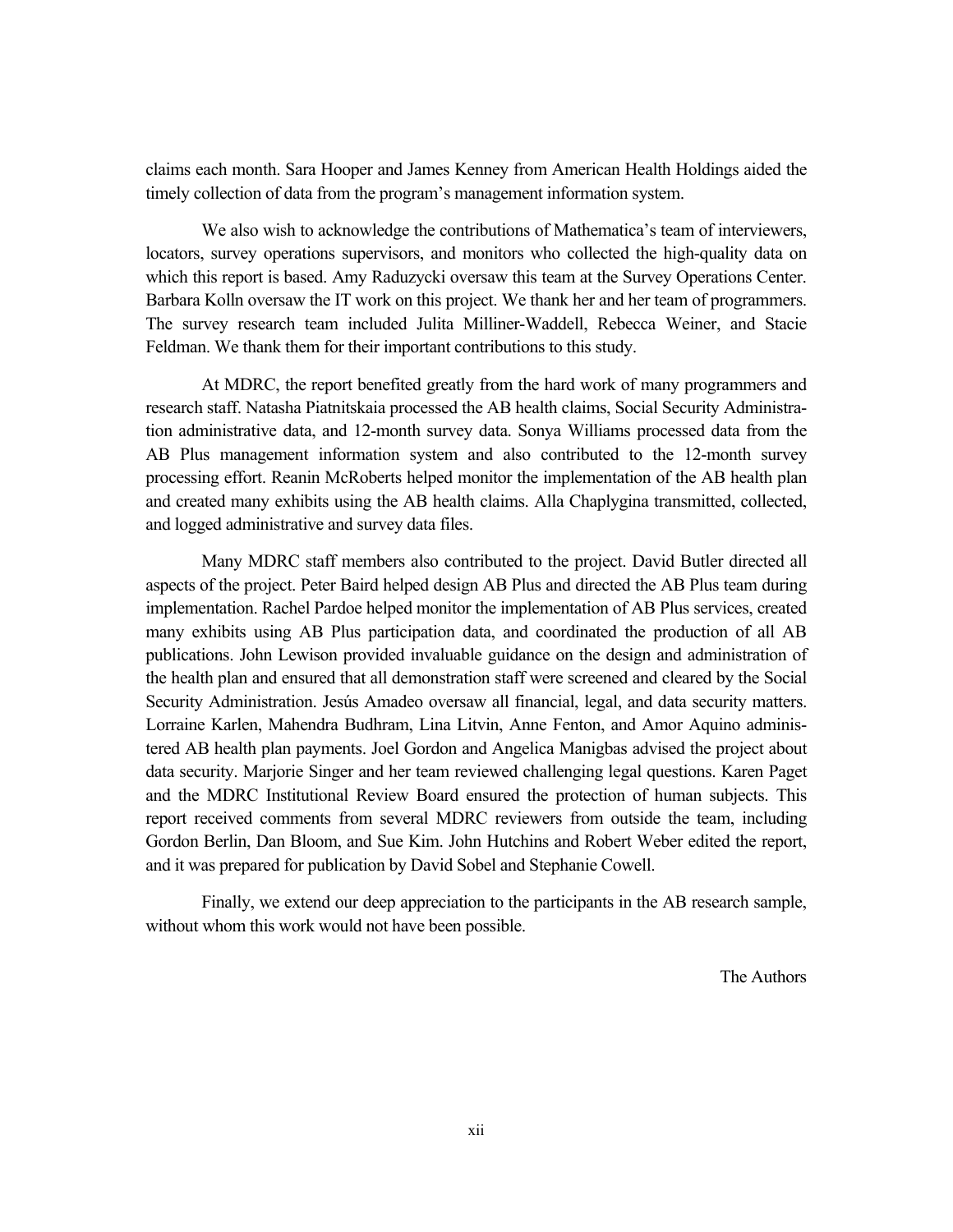# **Executive Summary**

Many Social Security Disability Insurance (SSDI) beneficiaries have serious health care needs, but, under current law, most are not eligible for federally funded health care benefits through Medicare for a period of 24 months after they are entitled to receive cash benefits. During this "waiting period," most beneficiaries have poor health and limited functioning, but many lack health insurance. In 1999, Congress provided the Social Security Administration (SSA) the authority to examine the effect of changing the waiting period. The result was the Accelerated Benefits (AB) Demonstration, a five-year study of whether a short-term investment in health care and related services for newly entitled SSDI beneficiaries leads to improved health, increased employment, and reduced reliance on SSDI benefits. MDRC led the design and evaluation of AB in collaboration with Mathematica Policy Research, Inc. This final report from the project describes all activities to date, including a summary of impacts one year following recruitment into the study. In addition to helping SSA design policies to help SSDI beneficiaries, results from AB have broader policy implications as the first random assignment study of the efficacy of providing health care benefits to a high-needs population.

Two versions of AB were tested. Both provided health care benefits to new SSDI beneficiaries who did not have health insurance during the Medicare waiting period. The second version of AB — called "AB Plus" — added three voluntary services delivered by telephone to help individuals navigate the health care system and to help them return to work.

New SSDI beneficiaries without health insurance who consented to be part of the study were assigned at random to one of the three research groups: (1) the AB group, which had access to the program's health care benefits; (2) the AB Plus group, which had access to the health care benefits and could use the other services delivered by telephone; or (3) a control group, which could not receive AB health care benefits or AB Plus services but could obtain health insurance on their own. Random assignment ensures that any differences among the three groups when participants entered the study were due to chance and that any systematic differences that later emerged were most likely due to the program services being studied.

#### **Recruitment and Characteristics of Sample Members**

The study targeted uninsured new SSDI beneficiaries, since they were most likely to benefit from AB's health care benefits. Sample members also had to meet the following criteria: (1) have at least 18 months until they were eligible for Medicare, so they would receive AB services soon after the onset of their disability; (2) be between 18 and 54 years old, so there was a reasonable expectation of returning to work; and (3) live in one the 53 metropolitan statistical areas with the most new SSDI beneficiaries. There was a strong interest in participating in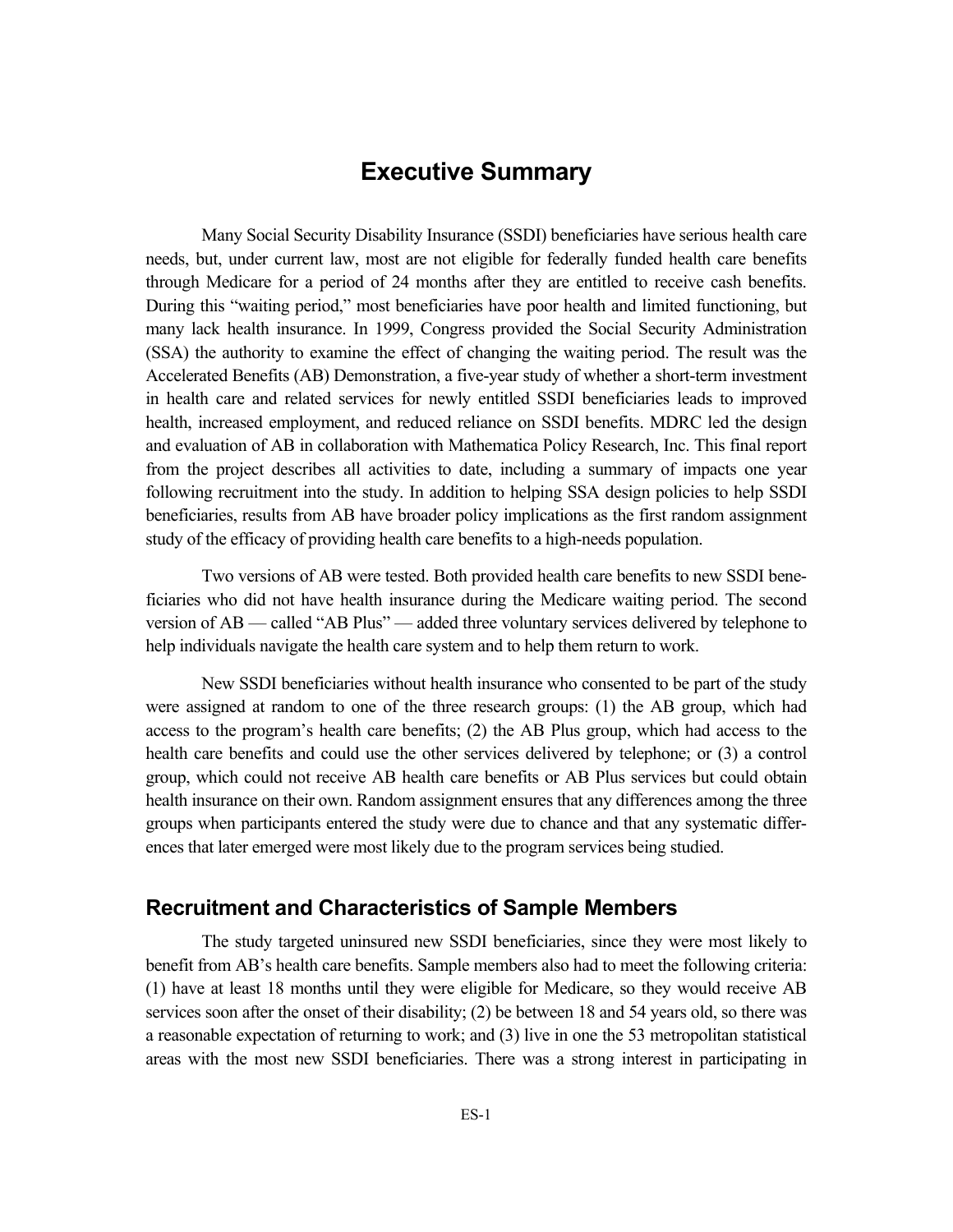services among beneficiaries who met these criteria: of the 12 percent of new SSDI beneficiaries who were without health insurance, over 99 percent completed a baseline interview and enrolled in the demonstration. From October 2007 through January 2009, 2,005 individuals meeting these criteria consented to be in the study and were randomly assigned. Subsequently, seven individuals were later determined by SSA to have been ineligible for the SSDI program and therefore ineligible for the study, and an eighth person was removed because it was later determined that she was insured at the time of randomization and therefore ineligible for the study. The study sample thus consists of 1,997 individuals assigned to the control group (986 individuals), the AB group (400 individuals), or the AB Plus group (611 individuals).

At random assignment, the participating sample members had diverse impairment characteristics, were in very poor health, and reported high rates of unmet medical needs. They had a range of impairments, including mental disorders (22 percent) and diseases of the musculoskeletal system (19 percent), nervous system (17 percent), or circulatory system (12 percent); and neoplasm (usually cancer; 8 percent). Reflecting their disability status, nearly all participants were limited in performing such activities as preparing meals, taking medications, and using the telephone. In addition, nearly three in ten reported very serious limitations that prevented them from performing basic daily activities, such as getting in or out of a bed or chair, using the toilet, or eating. Although a majority of sample members reported being uninsured for more than six months, most had seen or talked with a doctor in the preceding six months. In terms of demographic characteristics, sample members were 47 years old, on average, at the time of random assignment, and nearly 80 percent of them possessed at least a high school diploma or its equivalent.

#### **The AB Health Plan**

AB and AB Plus group members could use the AB health plan from the day of random assignment until they became entitled for Medicare. In addition to covering basic health care needs, such as hospitalizations and physician visits, the AB health plan covered some rehabilitation supports and treatment for mental health problems and chemical dependency. The plan gave program group members access to a network that included 450,000 providers nationwide, and it required modest copayments when network providers were used. Compared with Medicare, the AB health plan had lower copayments, provided greater reimbursement to health care providers, and paid for some durable equipment rehabilitation therapies not covered by Medicare. At the same time, individuals were limited to \$100,000 in health care until they became eligible for Medicare.

Almost all program group members used the AB health benefit during the year after random assignment –– most commonly for doctor visits, diagnostic testing, and prescription medications. Program group members averaged \$19,265 in paid AB health benefit claims during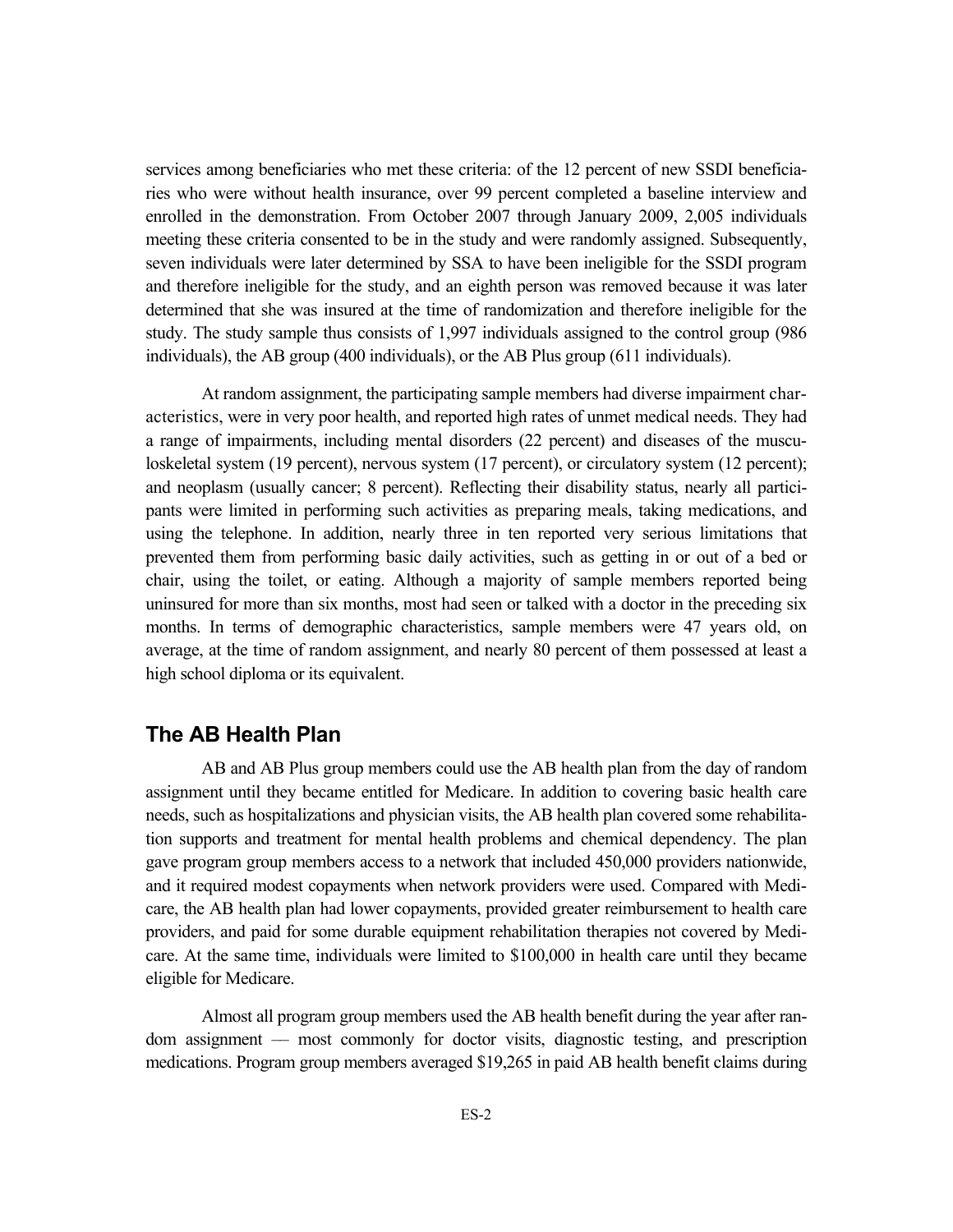the first year, but less healthy individuals used more: those with a primary diagnosis of neoplasm (cancer) used \$39,698, on average. As is typical with health insurance, a minority of members accounted for a large share of the costs: 12.3 percent had payments of more than \$50,000, accounting for 53 percent of costs, and about 4 percent reached the benefit limit of \$100,000.

### **AB Plus Services**

AB Plus included three voluntary services delivered by telephone, the first two of which were designed to help participants return to work:

- **A behavioral motivation program called the "Progressive Goal Attainment Program" (PGAP).** PGAP is a 10-module program designed to incrementally increase participants' activity levels and change daily routines to be consistent with holding employment (for example, waking up at a regular time). PGAP also tries to reduce participants' perceptions of disability and to help them better manage pain and discomfort. The staff who administered PGAP — all of whom had social work backgrounds — also coordinated AB Plus services and acted as participants' primary point of contact during the demonstration.
- **Employment and public assistance benefits counseling.** Employment counselors helped participants develop and achieve employment goals. For example, they helped participants prepare résumés, identify work or training opportunities, and make use of local services. AB Plus benefits counselors identified participants' benefits concerns and provided information on how work would affect their SSDI status and other benefits. Benefits counselors also helped participants make the transition to Medicare, helped those who had hit the plan's \$100,000 cap find ways to pay for health care, and helped financially strapped individuals receive assistance paying bills.
- **Medical case management.** Nurses helped participants address short-term health problems that might be barriers to using the two employment-related services above. One nurse handled individuals who had mental health needs, developing simple care plans, reviewing medications, and occasionally making referrals to mental health providers. Other nurses handling physical health problems helped participants navigate the health plan, particularly following a hospital stay. PGAP coaches also provided some basic diseasespecific education as part of medical case management.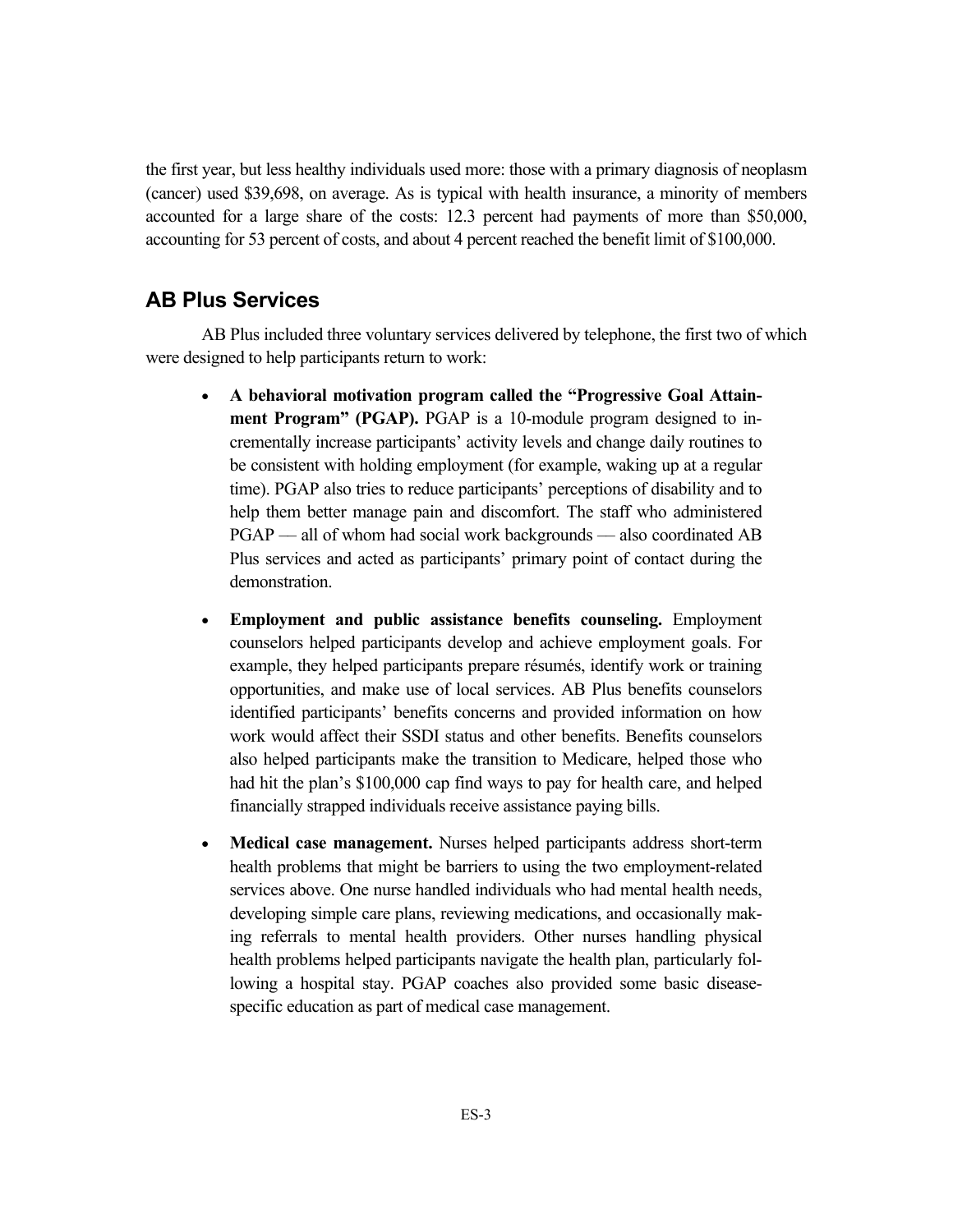During the year after random assignment, 84.9 percent of the AB Plus group completed an intake, during which AB Plus services were explained and the participant was assessed for health care needs and the ability to participate in PGAP. In addition, 73.8 percent had at least one additional session with AB Plus staff following intake. About one-third participated in each of the employment-related services. Participants averaged 8.7 contacts with AB Plus staff, lasting a total of 4.2 hours. However, there was substantial variation in the degree to which people used different services. While about one-third used PGAP, for example, only about onesixth of that group completed all ten modules, and half completed at least four. The one-third of the AB Plus group who used employment and benefits counseling averaged six telephone sessions, for a total of 2.5 hours.

#### **Estimated Effects of AB and AB Plus**

Estimated short-term effects of AB health benefits and AB Plus services are shown in Table ES.1 and are summarized below. Results are based primarily on a survey administered about 12 months after random assignment.

- **AB health care benefits increased health care use and reduced unmet needs.** Although most control group members had a regular source of health care, both AB and AB Plus groups were about 13 percentage points more likely to have a regular source of care and to have made three or more doctor visits. In addition, program group members were substantially less likely to report delaying or not getting needed care. Both program groups also had lower out-of-pocket expenditures on health care costs, although AB led to greater reductions than AB Plus. These effects should be interpreted in light of the fact that about 40 percent of control group members obtained health insurance during the year (not shown in the table).
- **AB health care benefits improved health outcomes.** Increased use of health care and AB Plus medical case management were intended in part to improve health and functioning. The second panel of Table ES.1 shows that higher proportions of the AB and AB Plus groups than of the control group reported that their health was good or better than good. Results presented in the report confirm a range of positive effects on health from AB's health care benefits.
- **AB Plus services encouraged people to look for work but did not increase employment levels in the first year.** Members of the AB Plus group were more likely to use vocational rehabilitation and other job preparation services and were more likely to look for work than either the AB group or the control group. This was not true for the AB group. Despite this promising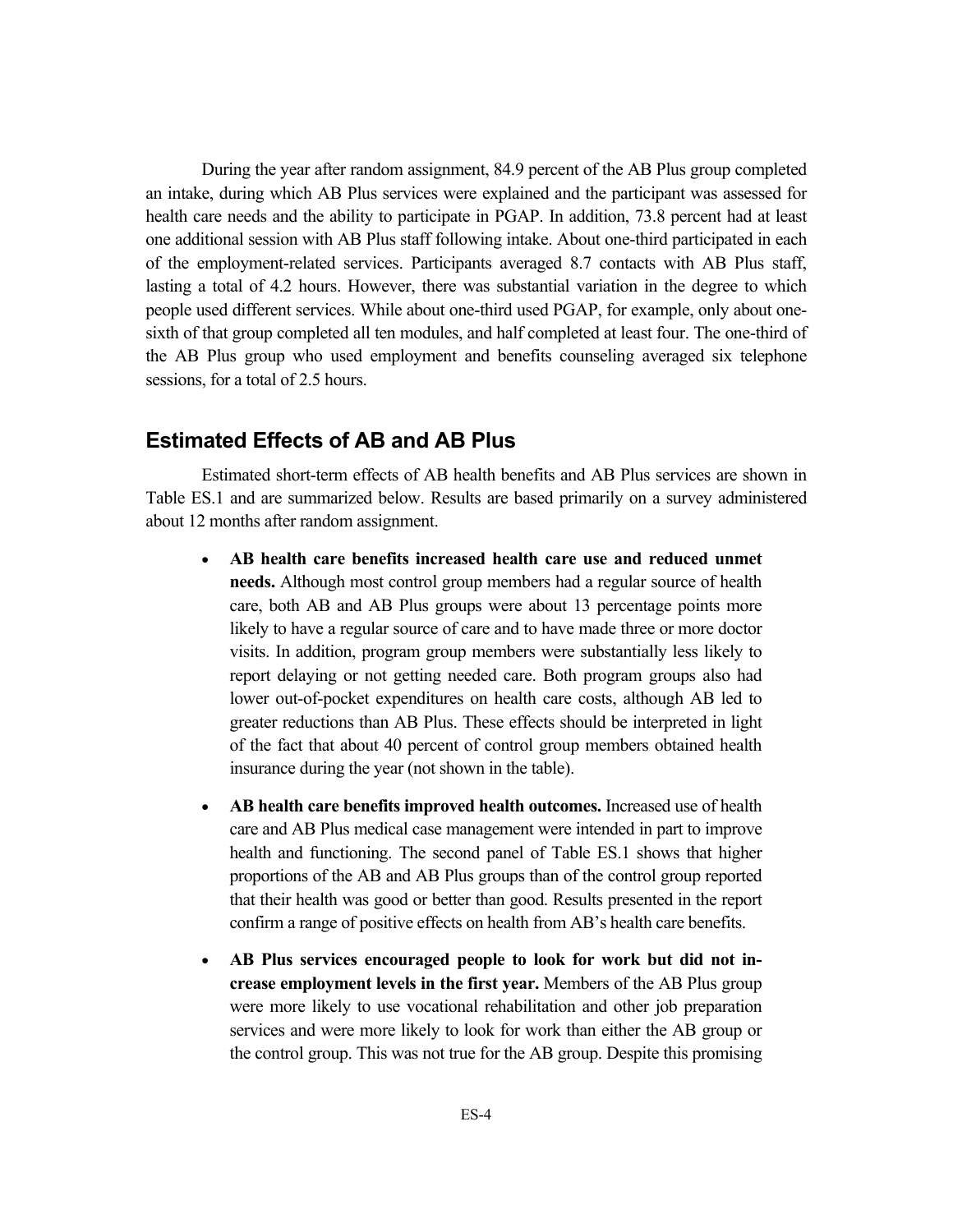| Summary                                                                                                                  |                      |                          |                  | Ladie LS.I                      |                             | of Estimated Effects Across Domains During the First Year of Follow-Up |                         |                                  |                                                        |
|--------------------------------------------------------------------------------------------------------------------------|----------------------|--------------------------|------------------|---------------------------------|-----------------------------|------------------------------------------------------------------------|-------------------------|----------------------------------|--------------------------------------------------------|
|                                                                                                                          |                      |                          |                  | <b>AB Plus-Control</b>          |                             | AB-Control                                                             |                         | AB Plus-AB                       |                                                        |
| Outcome                                                                                                                  | AB Plus<br>Group     | $\overline{AB}$<br>Group | Control<br>Group | Difference<br>(Impact)          | P-Value                     | <b>Difference</b><br>(Impact)                                          | P-Value                 | Difference<br>(Impact)           | P-Value                                                |
| Direct outcomes                                                                                                          |                      |                          |                  |                                 |                             |                                                                        |                         |                                  |                                                        |
| Had a regular source of care (%)<br>Had 3 or more visits                                                                 | 89.2<br>83.0         | 90.7<br>82.1             | 77.7<br>69.9     | $11.5***$<br>13.1 ***           | $0.000$<br>$0.000$          | $13.0***$<br>$12.2***$                                                 | $0.000\,$<br>0.000      | 0.9<br>$-1.5$                    | 0.552<br>0.774                                         |
| Had any unmet medical needs (%)                                                                                          | 52.5                 | 50.2                     | 70.1             | $-17.7$ ***                     | 0.000                       | $-20.0$ ***                                                            | 0.000                   | 2.3                              | 0.504                                                  |
| \$1,000 to less than \$5,000<br>Total out-of-pocket medical<br>Less than $$1,000$<br>\$5,000 or more<br>expenditures (%) | 47.5<br>39.2<br>13.3 | 56.8<br>14.4             | 35.4<br>37.6     | $12.1***$<br>$-13.7$ ***<br>1.6 | 0.000<br>$0.585$<br>$0.000$ | $-12.5$ ***<br>$21.4***$<br>$-8.9$ **                                  | 0.000<br>0.015<br>0.000 | $10.5***$<br>$-9.3$ **<br>$-1.2$ | $\begin{array}{c} 0.012 \\ 0.004 \\ 0.687 \end{array}$ |
| Number of doctor visits                                                                                                  | 22.7                 | 22.4                     | 17.2             | 5.5 ***                         | 0.000                       | $5.2***$                                                               | 0.003                   | 0.3                              | 0.862                                                  |
| <b>Mediating outcomes</b>                                                                                                |                      |                          |                  |                                 |                             |                                                                        |                         |                                  |                                                        |
| Good, very good, or excellent<br>self-reported health (%)                                                                | 28.0                 | 31.7                     | 21.3             | $6.6$ ***                       | 0.007                       | $10.4***$                                                              | 0.001                   | $-3.8$                           | 0.209                                                  |
| Received employment or vocational<br>rehabilitation services (%)                                                         | 9.0                  | 3.6                      | 4.9              | 4.1 ***                         | 0.005                       | $-1.3$                                                                 | 0.468                   | $5.4***$                         | 0.003                                                  |
| Ever looked for work (%)                                                                                                 | 15.5                 | 10.5                     | 12.5             | 3.0                             | 0.142                       | $-2.0$                                                                 | 0.433                   | $5.0**$                          | 0.046                                                  |
| <b>Ultimate outcome</b>                                                                                                  |                      |                          |                  |                                 |                             |                                                                        |                         |                                  |                                                        |
| Ever employed (%)                                                                                                        | 10.5                 | 10.7                     | 9.3              | $\overline{12}$                 | 0.507                       | $\frac{4}{1}$                                                          | 0.522                   | $-0.2$                           | 0.921                                                  |
| Sample size (total = $1,360$ )                                                                                           | 548                  | 274                      | 538              |                                 |                             |                                                                        |                         |                                  | (continued)                                            |
|                                                                                                                          |                      |                          |                  |                                 |                             |                                                                        |                         |                                  |                                                        |

The Accelerated Benefits Demonstration **The Accelerated Benefits Demonstration** Table ES<sub>1</sub>

**Table ES.1**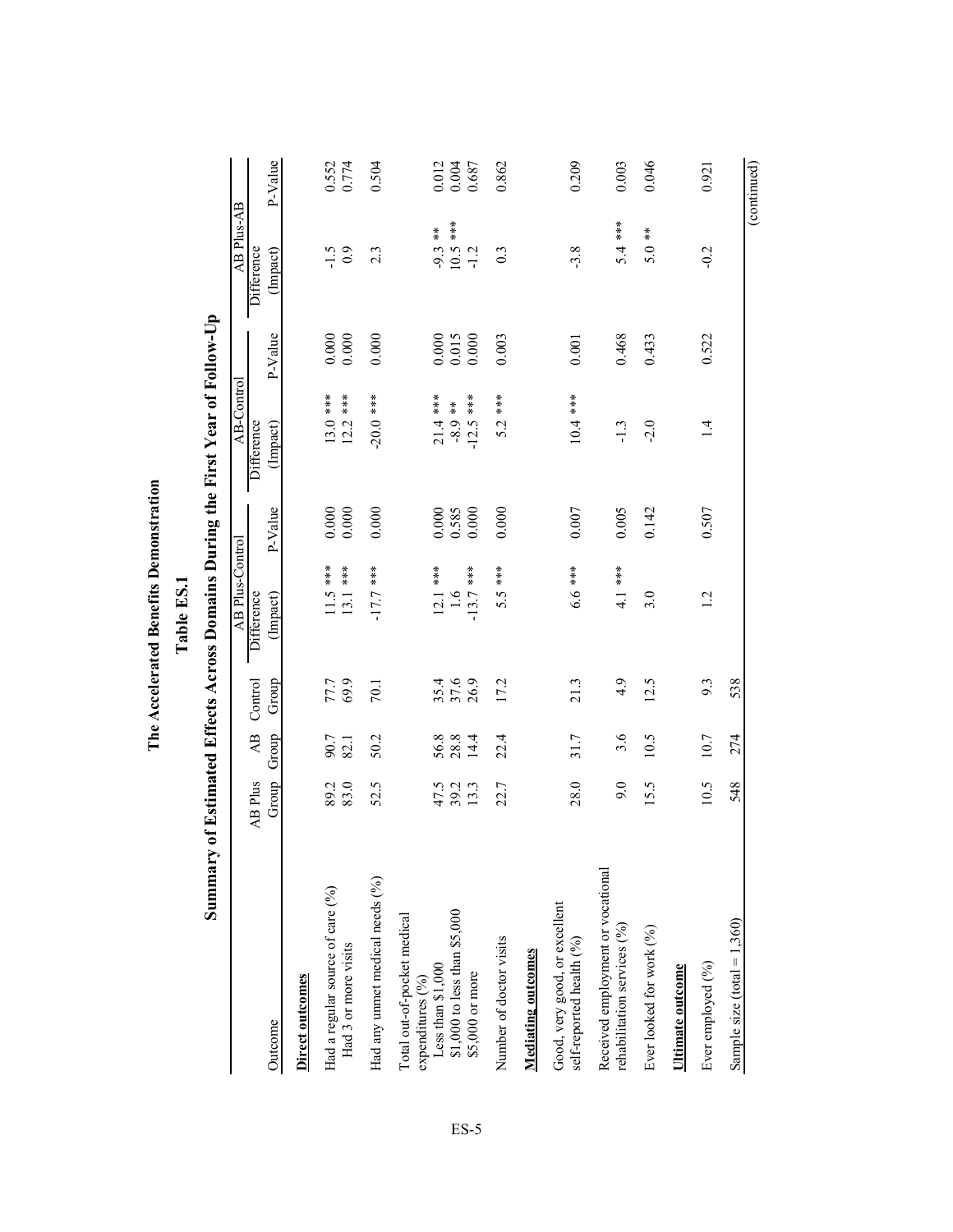|                              |         |                    | AB Plus-Control  |       | AB-Control        |       | AB Plus-AB                        |       |
|------------------------------|---------|--------------------|------------------|-------|-------------------|-------|-----------------------------------|-------|
|                              |         | AB Plus AB Control | Difference       |       | <b>Difference</b> |       | Difference                        |       |
| utcome                       |         | Group Group Group  | (Impact) P-Value |       |                   |       | (Impact) P-Value (Impact) P-Value |       |
| lied since random assignment | 5.2 5.2 | 3.5<br>2           |                  | 0.109 | $\overline{1}$    | 0.203 | $\frac{1}{2}$                     | 0.973 |
| Sample size (total $= 1,531$ |         | 611 305 615        |                  |       |                   |       |                                   |       |
|                              |         |                    |                  |       |                   |       |                                   |       |

Table ES.1 (continued) **Table ES.1 (continued)** SOURCES: Calculations from responses to the Accelerated Benefits 12-month follow-up survey and Social Security Administration administrative data. SOURCES: Calculations from responses to the Accelerated Benefits 12-month follow-up survey and Social Security Administration administrative data.

NOTE: Estimates were regression-adjusted using ordinary least squares, controlling for pre-random assignment characteristics of sample members. For each<br>comparison, a two-tailed t-test was applied to differences between ou NOTE: Estimates were regression-adjusted using ordinary least squares, controlling for pre-random assignment characteristics of sample members. For each comparison, a two-tailed t-test was applied to differences between outcomes for research groups. Statistical significance levels are indicated as: \* = 10 percent; \*\* = 5 percent; and \*\*\* = 1 percent. Sample sizes may vary because of missing data.

percent;  $**$  = 5 percent; and  $***$  = 1 percent. Sample sizes may vary because of missing data.<br>"This measure is based on Social Security Administration administrative data and includes survey respondents (N = 1,360) and no aThis measure is based on Social Security Administration administrative data and includes survey respondents (N = 1,360) and nonrespondents (N = 171). It shows only deaths that occurred within the one-year follow-up period.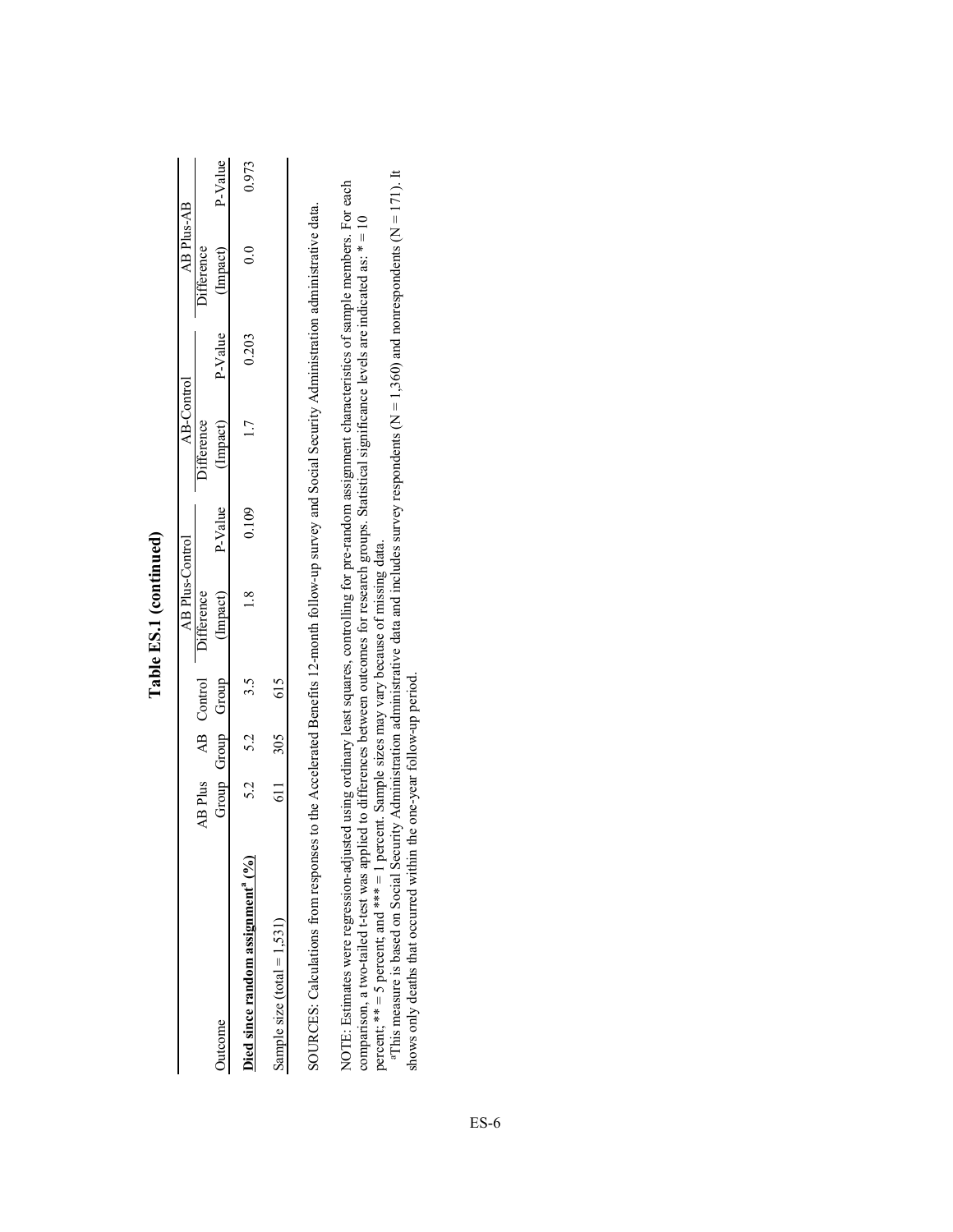intermediate result, the three groups had similar employment rates in the first year. Since looking for work is the first step toward returning to work, impacts on employment might emerge after the evaluation has ended. In addition, since the study period coincided with one of the deepest recessions in recent U.S. history, impacts on employment might emerge as the economy grows stronger.

- **Death rates were somewhat higher for program group members than control group members.** One note of caution is that, compared with the control group, more sample members in the AB and AB Plus groups died. In particular, 5.2 percent of the AB and AB Plus groups died within a year of random assignment, compared with 3.5 percent of the control group, although the study's sample size is too small for this difference to be statistically significant. Neither the demonstration's logic model nor prior evidence suggest that AB would increase death rates, and further analyses did not find an association between specific AB or AB Plus services and death. For these reasons, the research team concludes that the important difference in death rates between the AB and AB Plus groups and the control group is unlikely to represent a true effect of the AB interventions.
- **SSA's short-term investments might produce long-term savings, but it is too early to estimate these potential effects.** The AB health plan is projected to cost \$31,370 per program group member, and AB Plus services are projected to be over \$3,000 per AB Plus member. While the impacts described above are not substantial enough to cover these costs in the short term, they have the potential to generate cost savings in the future. Improved health and reduced unmet medical needs might result in savings for the Medicare and Medicaid programs once individuals leave the 24-month waiting period. Short-term improvements in health and increases in work preparation and job search might result in increases in long-term employment that reduce the cost of SSDI benefits. It is too early to know whether or how much will be saved through these avenues, but outcomes for study participants should continue to be followed so that those effects can be estimated.

#### **Summary and Policy Implications**

The results described above are promising. Health benefits not only substantially increased health care use but improved health, providing the most rigorous information to date on the link between health benefits and health. Employment-focused services delivered by tele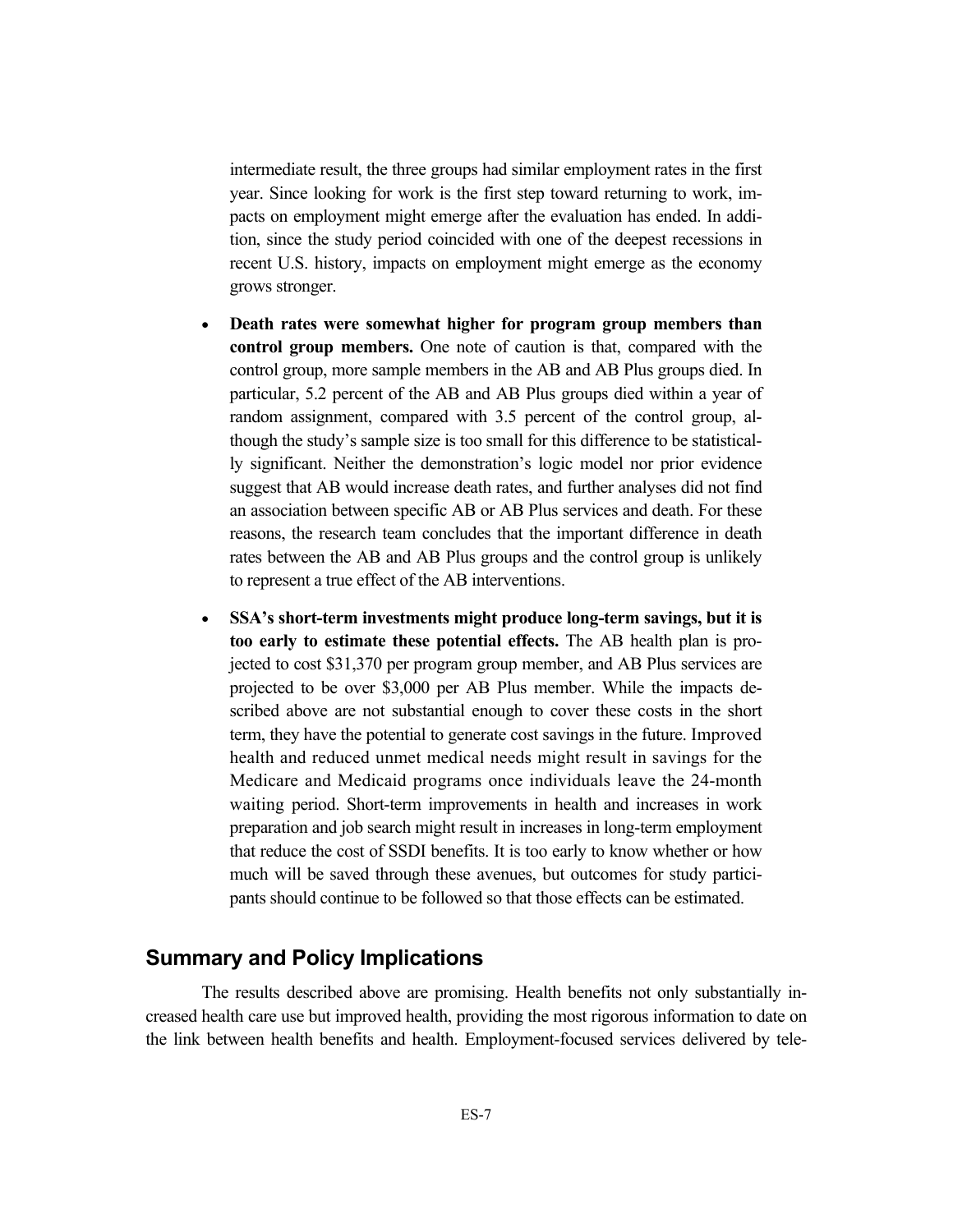phone increased the number of people preparing for work or looking for work by a substantial degree, given the low rates of employment among SSDI beneficiaries.

Nevertheless, some caution is in order because the results cover only the first year of the intervention, even though individuals were eligible for services for about 21 months, on average. This final report is being published before the program has ended in order to coincide with the end of the contracted evaluation led by MDRC and Mathematica. It will be important to use administrative records and follow the sample members beyond the demonstration period to determine whether there are long-term effects on employment that lead to reductions in SSDI benefits and whether increased health care use and improved health during the demonstration period result in reduced Medicare use later on. Such long-term effects could help recoup the costs of the program. In addition, administrative data should be used to track the death rates of sample members, to confirm that AB did not increase mortality.

It is also important to remember that AB Plus services were delivered by telephone. This was done because the research sample in any one location was too small to support the delivery of services at each location. Other interventions, including tests of care management and PGAP, have found stronger effects for other target populations when they were delivered in person, and it is possible that in-person delivery would have led to larger effects.

Finally, it is not clear how these results relate to what will happen under health care reform or if Congress votes to end the Medicare waiting period. It is likely that the effects of Medicare or Medicaid eligibility on health care use for the AB target population would be smaller than under AB, since those programs cover fewer services and often provide more limited access to health care. In addition, Medicare and Medicaid typically reimburse providers less than AB did, so costs might be lower than under AB, although neither Medicare nor Medicaid has a cap on benefit payments, as AB did. At the same time, the costs under AB likely understate the true costs of providing health care benefits to new SSDI beneficiaries, since the costs ignore the possibility that some individuals would drop private insurance if they could receive public insurance during the waiting period. Finally, it is important to remember that AB systematically excluded some key groups of SSDI beneficiaries. In particular, individuals receiving both SSDI and Supplemental Security Income were excluded, since most are insured through Medicaid, and limiting the study to individuals who had at least 18 months remaining in the Medicare waiting period left out those who take longer to be approved to receive SSDI benefits. Results presented in this report at best reflect what might happen to the group that was targeted for the study.

Despite these limitations, AB provides perhaps the most rigorous information to date suggesting that health care benefits can improve the health of a medically needy group. Longerterm follow-up would be needed to understand whether these effects last or translate into later effects on employment, SSDI benefits, and health care.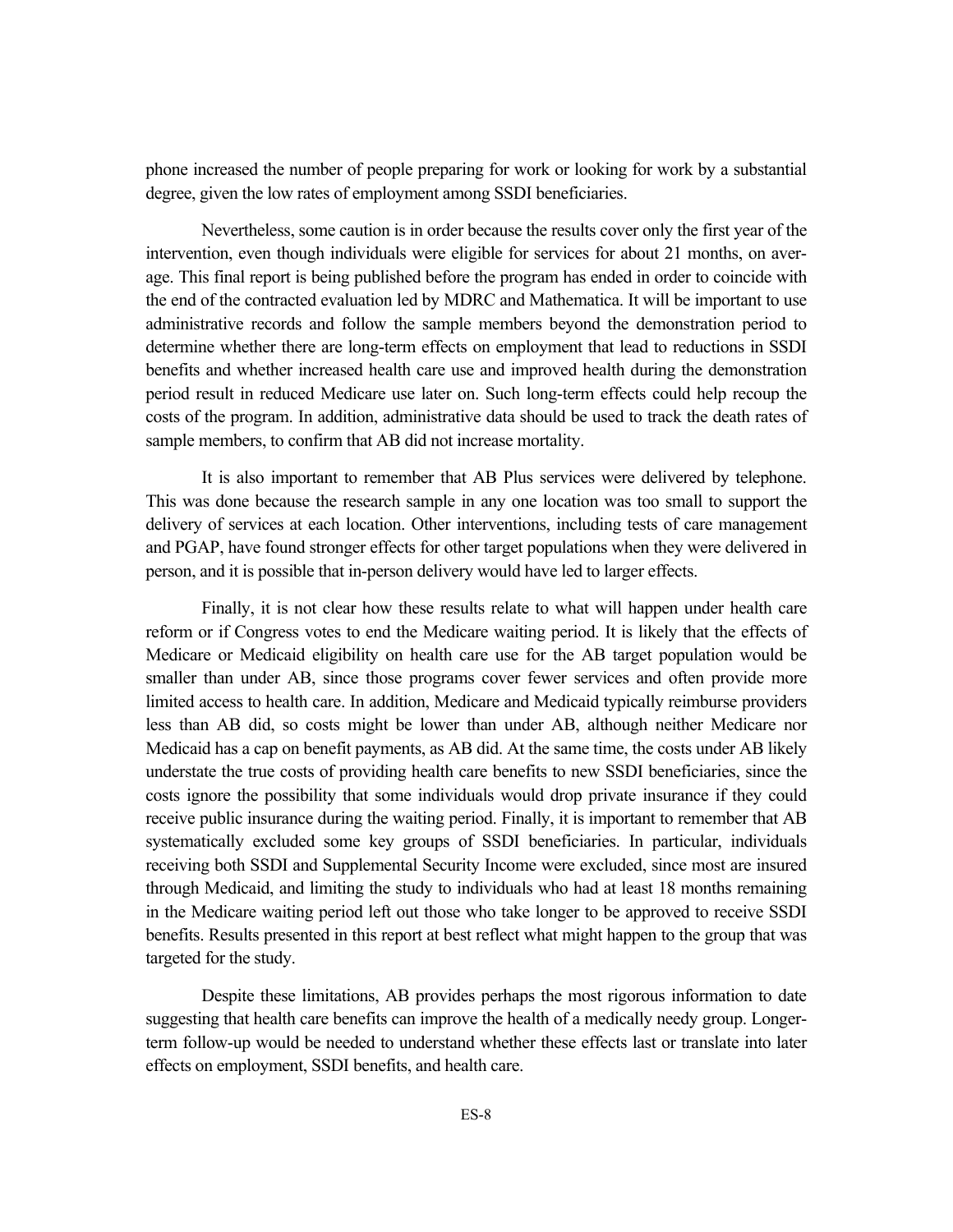#### **Chapter 1**

## **Introduction and Policy Background**

Many Social Security Disability Insurance (SSDI) beneficiaries have serious health care needs, but, under current law, most are not eligible for federally funded health care benefits through Medicare for a period of 24 months after they are entitled to cash benefits. During this "waiting period," most beneficiaries have poor health and limited functioning, and their demand for health care is high: according to data from the 1994-1996 National Health Interview Survey, the average SSDI beneficiary makes 22 doctor visits and spends seven days hospitalized in the year after they begin receiving SSDI benefits.<sup>1</sup> Despite the need for health care, more than one in five new beneficiaries lack health insurance during this waiting period, and their health might suffer as a consequence.<sup>2</sup> In 1999, Congress provided the Social Security Administration (SSA) the authority to examine the effect of changing the waiting period. The result was the Accelerated Benefits (AB) Demonstration, a five-year study of whether a short-term investment in health care and related services for newly entitled SSDI beneficiaries leads to improved health, increased employment, and reduced reliance on SSDI benefits. MDRC led the evaluation of AB in collaboration with Mathematica Policy Research, Inc. This final report from the project describes all activities to date, including a summary of impacts one year following recruitment into the study.

Two versions of AB were tested. Both provided health care benefits to new SSDI beneficiaries who were without health insurance until they established eligibility for Medicare, which was generally 18 to 24 months. The second version of AB — called "AB Plus" — added three voluntary services delivered by telephone to help individuals navigate the health care system and to help them return to work if their health improved.

To measure the effects of the two interventions on outcomes for beneficiaries, AB used a rigorous random assignment research design. New SSDI beneficiaries without health insurance who consented to be part of the study were assigned at random to one of the following three research groups:

- 1. The AB group, which had access to the program's health care benefits
- 2. The AB Plus group, which had access to the AB health care benefits and could use the other services delivered by telephone

 $\overline{\phantom{0}1}$ <sup>1</sup>Livermore, Stapleton, and Claypool (2009).

<sup>&</sup>lt;sup>2</sup>Livermore, Stapleton, and Claypool (2009).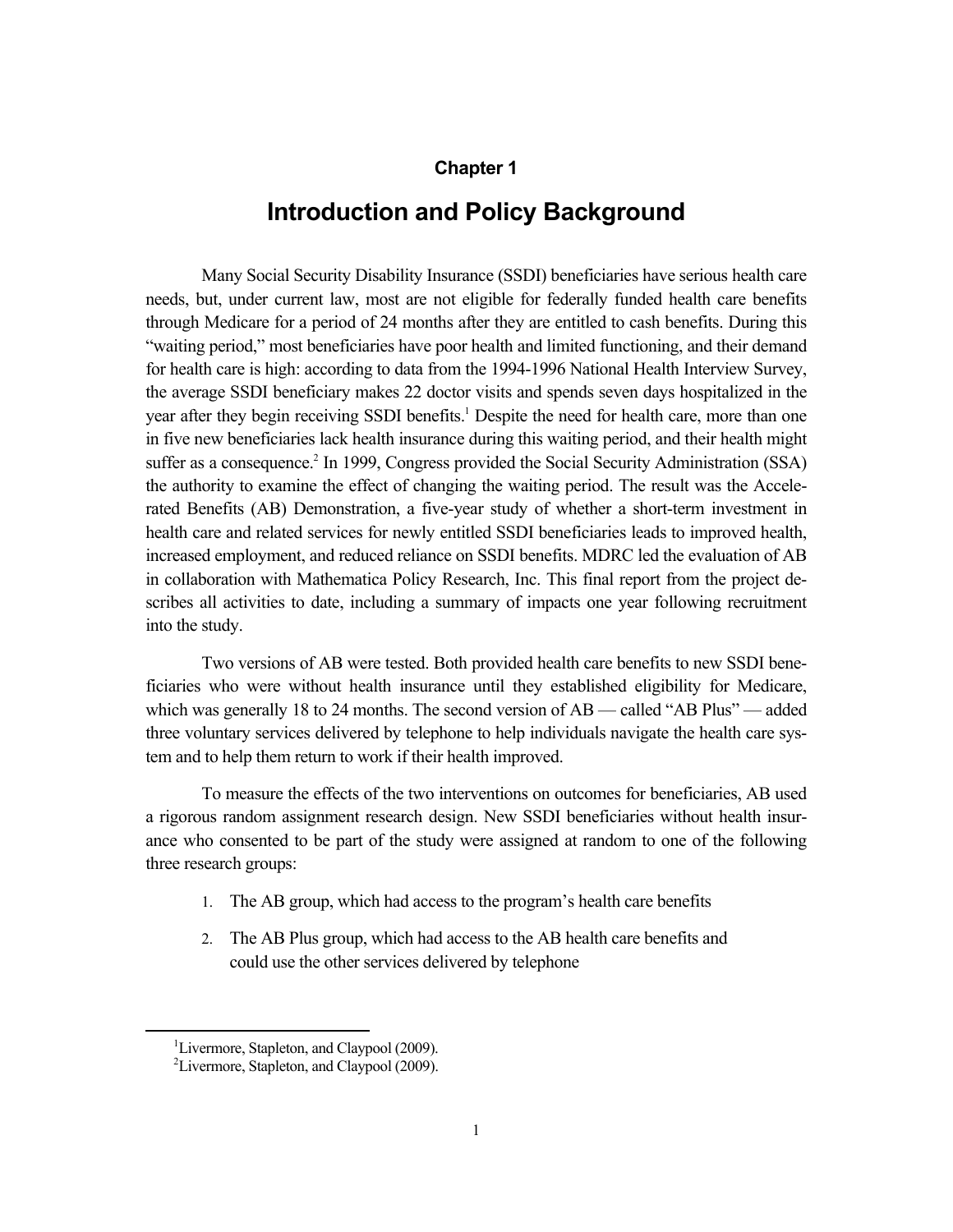#### 3. A control group, which could not receive AB health care benefits or AB Plus services but could obtain health insurance on their own

Random assignment ensures that any differences among the three groups when participants entered the study were due to chance and that any systematic differences that later emerged were most likely due to the program services being studied. Assigning individuals to three groups allows for three comparisons. First, comparing outcomes for the AB group and the control group provides an estimate of the effects of access to health benefits during the Medicare waiting period, because only one group was eligible for AB health benefits. Second, comparing outcomes for the AB Plus group and the control group provides an estimate of the effect of combining health benefits with AB Plus services. Finally, comparing outcomes for the AB Plus group and the AB group provides an estimate of the incremental effects of AB Plus services, above and beyond the effects of health care benefits.

As noted above, the primary purpose of AB is to determine whether the approach helps SSDI beneficiaries improve their health and return to work. At the same time, AB is the first random assignment study of the efficacy of providing health benefits and, therefore, has important implications for national disability and health policy. In particular, the recently passed federal health care reform (the Patient Protection and Affordable Care Act) is intended to greatly reduce the number of people without health insurance, in part by expanding Medicaid benefits to a higher income range. However, there is great uncertainty about how this will affect health care use or improve health outcomes. This is because prior studies of the effects of health insurance have used nonexperimental evidence, such as comparing outcomes for those with and without insurance. Because individuals with and without insurance might differ in many other respects, corresponding estimates have varied widely across studies.<sup>3</sup> AB will inform policymakers by providing rigorous estimates of the effects of health care benefits for a group with substantial health care needs whose future counterparts are likely to qualify for Medicaid under the expansions implemented as part of health care reform.

A policy brief published in April 2010 describes the program's effects on study participants' health care use and unmet needs through six months.<sup>4</sup> Through six months, AB health benefits substantially increased the use of a wide range of health care, including primary care, prescription medications, hospitalization, and emergency room use. In addition, AB health benefits significantly reduced the proportion of people reporting that they delayed or went without needed care. There were no significant differences in health care use between the AB and AB Plus groups, suggesting that AB Plus services did not substantially change health care use. Because the six-month survey included only 30 percent of the AB sample,

 <sup>3</sup> <sup>3</sup>Congressional Budget Office (2008).

<sup>4</sup> Wittenburg, Warren, Peikes, and Freedman (2010).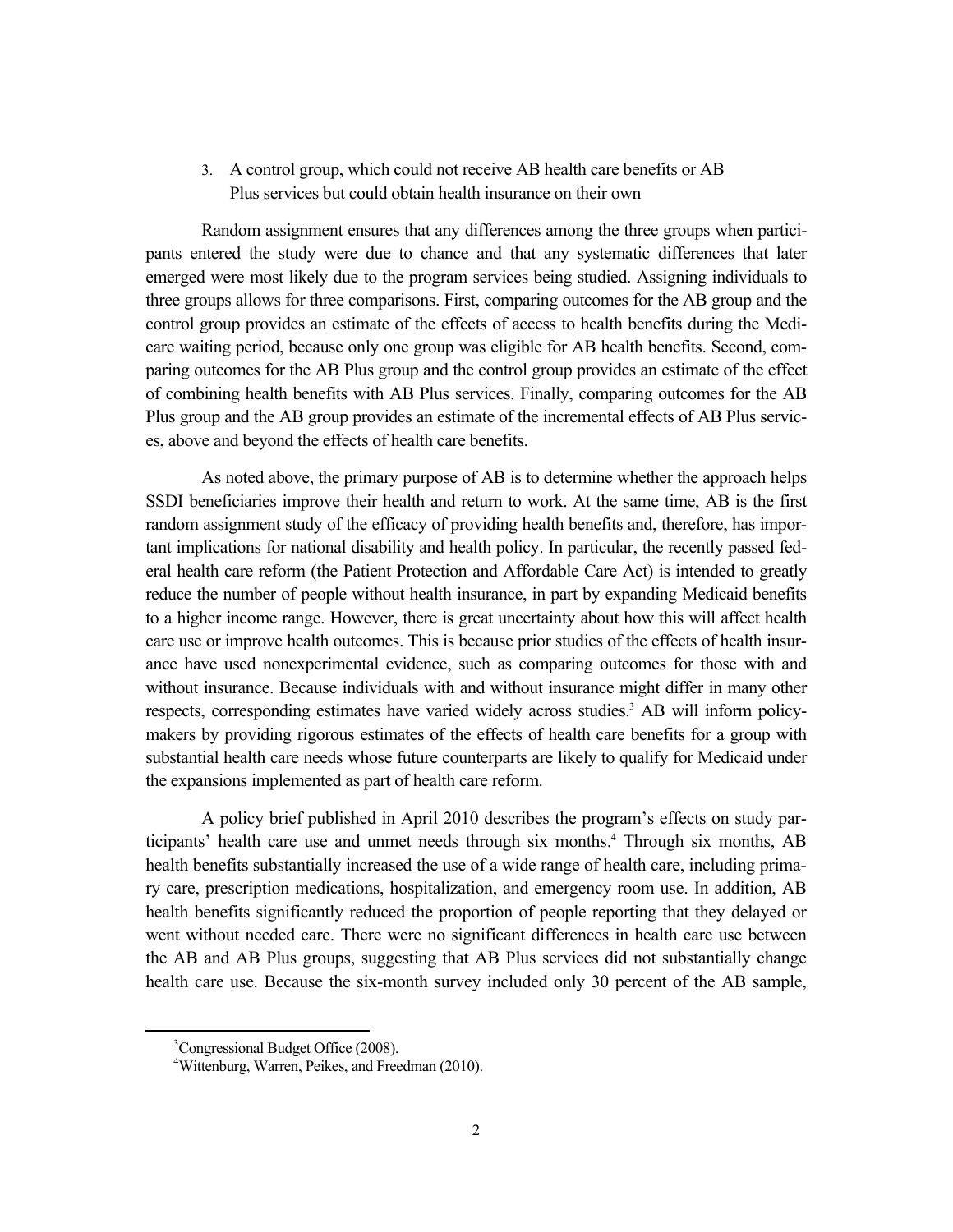however, only very large differences between the AB and AB Plus groups would have been detected at six months.

The current report updates these results using a survey conducted about 12 months after individuals entered the study, and it shows the short-term effects of AB and AB Plus on health and functioning, preparation for work, and employment and other economic outcomes. Because it might take longer than a year for changes in employment to develop, however, the focus of the report is on health care use and health outcomes. In addition to describing the effects of the AB interventions, the report describes the implementation of AB health care benefits and AB Plus services, and it estimates the cost of providing the intervention.

This chapter sets the framework for the report by reviewing the background on employment among SSDI beneficiaries, giving an overview of the benefits and services provided under the demonstration, briefly describing how AB is being evaluated, and introducing the questions addressed by this report.

#### **Work and SSDI**

Although the core of AB is a test of health care benefits, the hope is that improved health will be a means of helping beneficiaries return to work. This is an important goal because 44 percent of the 7.8 million disabled workers who are receiving benefits<sup>5</sup> — a number that more than doubled between 1993 and 2009 — would like to return to work.<sup>6</sup> Although SSA has sought a range of methods to help beneficiaries reach that goal, the 2006 National Beneficiary Survey found that only 13 percent of SSDI beneficiaries work at all in a given year.<sup>7</sup> Likewise, less than one-half of 1 percent of SSDI beneficiaries had their benefits terminated due to work in 2009, and only about 4 percent had their benefits terminated due to work within 10 years of beginning to receive SSDI.<sup>8</sup> The hope underlying AB is that providing health care benefits soon after individuals suffer a disabling condition will help them obtain vital health care services that might improve their conditions or keep them from deteriorating. If AB can improve beneficiaries' health, then employment-related services provided through AB Plus might help them return to work and, ultimately, leave the SSDI rolls. Because returning to work is the ultimate goal of AB, this section provides some background on SSA's efforts to help beneficiaries return to work.

 $rac{1}{5}$  $5$ Social Security Administration (2010a).

<sup>&</sup>lt;sup>6</sup>Livermore, Stapleton, and Roche (2009).<br> $^{7}I$  ivermore, Stapleton, and Roche (2000).

 $\mu$ <sup>7</sup>Livermore, Stapleton, and Roche (2009).

<sup>8</sup> Social Security Administration (2010a); Liu and Stapleton (2010).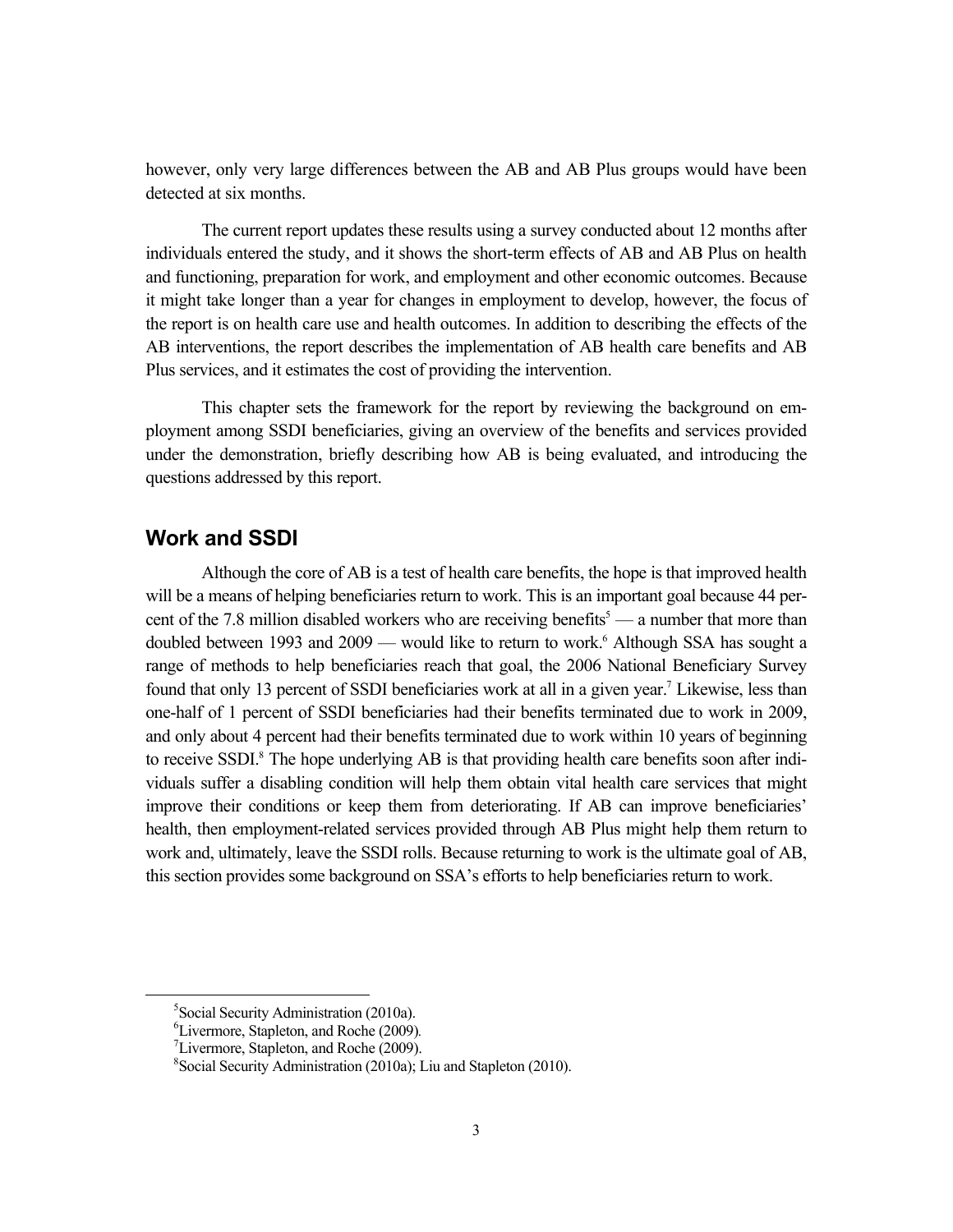#### **Efforts to Encourage Work Among SSDI Beneficiaries**

Because many beneficiaries would like to return to work but few do, SSA and others have tested a number of approaches to help people return to work. In the 1980s, the Structured Training and Employment Transitional Supports (STETS) and the Transitional Employment Training Demonstration (TETD) –– which included large samples of SSDI and SSI beneficiaries –– found that transitional employment supports increased employment and earnings among youth with disabilities, especially those with mental health disorders.<sup>9</sup> To understand whether these types of supports would help a broader base of adult beneficiaries, SSA sponsored Project NetWork and the State Partnership Initiatives (SPI) in the 1990s. Project NetWork found that case management for SSDI beneficiaries who were interested in returning to work had modest effects on earnings that disappeared after two years.<sup>10</sup> SPI tested return-to-work models that emphasized combining vocational approaches, work incentives, and improved information on work incentives. Four of the SPI demonstration projects were rigorously evaluated using a random assignment design, but only one project significantly increased employment.<sup>11</sup>

In 1999, policymakers passed the Ticket to Work (TTW) program, which is a returnto-work program that targeted the vast majority of SSA disability beneficiaries. At the end of program rollout in September 2004, SSA had mailed Tickets to more than 11 million disability beneficiaries. TTW provides beneficiaries more choices for obtaining employment-related services and offers employment-support service providers new financial incentives to serve beneficiaries effectively and to help them leave the SSDI rolls. The initial findings from TTW indicate that the impacts on earnings and benefit amounts in the first year were small at best, in part because few beneficiaries used TTW services.<sup>12</sup>

As part of the Ticket to Work and Work Incentives Improvement Act of 1999, SSA recently initiated several return-to-work demonstration projects in addition to AB. Other projects in this group include the following:

 <sup>9</sup>  ${}^{9}$ Kerachsky and Thornton (1987); Decker and Thornton (1995).

 $10$ Kornfeld, Wood, Orr, and Long (1999).

<sup>&</sup>lt;sup>11</sup>In total, there were four projects in three states (New York, New Hampshire, and Oklahoma) that included random assignment and targeted a mixture of SSI and SSDI program groups. The differences in the intervention approaches, target populations, and sample sizes make it difficult to directly compare the interventions across sites. In New York, one intervention included benefits counseling, and a second one included benefits counseling and employment supports). In the Oklahoma project, the intervention included benefits counseling, vocational services, and consumer control of services. Finally, in New Hampshire, the intervention included intensive benefits counseling, case management, and consumer direction of services. Peikes Orzoi, Moreno, and Paxton (2005) showed that projects in New York and Oklahoma had positive employment effects, though only the New York site that provided benefits counseling and employment services had statistically significant impacts. The New Hampshire site, which had a very limited sample (113 control group and treatment group members) had negative estimated impacts that are statistically significant.<br><sup>12</sup>Thornton et al. (2007).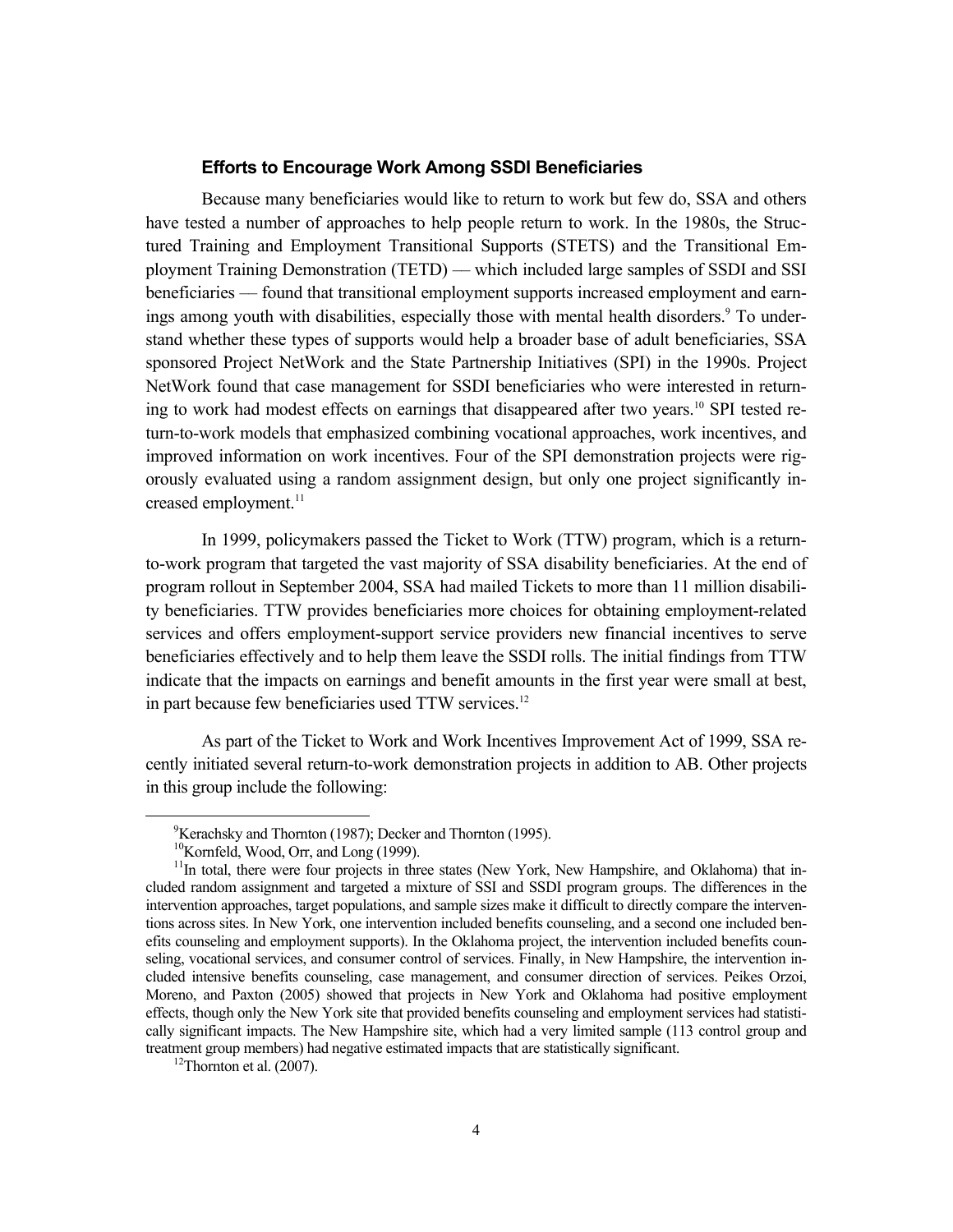- The **Benefit Offset National Demonstration (BOND)** is testing the effects of a financial incentive combined with Work Incentive Counseling on employment and earnings of SSDI beneficiaries. Benefits are lost entirely under current rules if earnings exceed substantial gainful activity (SGA) for a long enough period. In 2010, SGA was \$1,000 per month for most SSDI beneficiaries. Under BOND, benefits will be reduced by \$1 with every \$2 of earnings beyond the SGA level. The target population will include SSDI beneficiaries in 10 sites across the country, and the demonstration is expected to start in spring  $2011$ <sup>13</sup>
- The **Mental Health Treatment Study (MHTS)** is testing the effects of supported employment and mental health treatments for SSDI beneficiaries with a primary diagnosis of schizophrenia or affective disorder in a select number of service areas. Recruitment of participants began in September 2006. The study remained in the field for three and a half years, and a final report is expected in spring  $2011$ .<sup>14</sup>
- The **Youth Transition Demonstration (YTD)** is testing the effects of providing intervention services to youth with disabilities. The demonstration started in 2003 with seven projects in six states, and three of these projects were selected for a random assignment evaluation. During 2007, SSA added three new sites for random assignment evaluation. The target population for this study includes SSI beneficiaries and other at-risk youth ages 14 to 25. Fraker and Rangarajan provide a full summary of the planned evaluation and timeline.<sup>15</sup>

#### **Why Health Care Benefits Might Help Individuals Return to Work**

AB is one part of SSA's agenda to find interventions to assist people with disabilities in returning to work. The demonstration is unique in that it targets beneficiaries as they enter the program and it tests the provision of health care benefits. AB is motivated in part by a concern that being uninsured inhibits new SSDI beneficiaries from seeking care soon after they have suffered a disabling condition, which might cause their health to deteriorate. Immediate access to health care benefits might help them recover enough from their disability that they can return to work and reduce their need for SSDI benefits.

 $13$ For updates on BOND, see Social Security Administration (2010b).

<sup>&</sup>lt;sup>14</sup>For updates on the MHTS, see Social Security Administration (2010c).

<sup>&</sup>lt;sup>15</sup>Fraker and Rangarajan (2009); for updates on YTD, see Social Security Administration (2010d).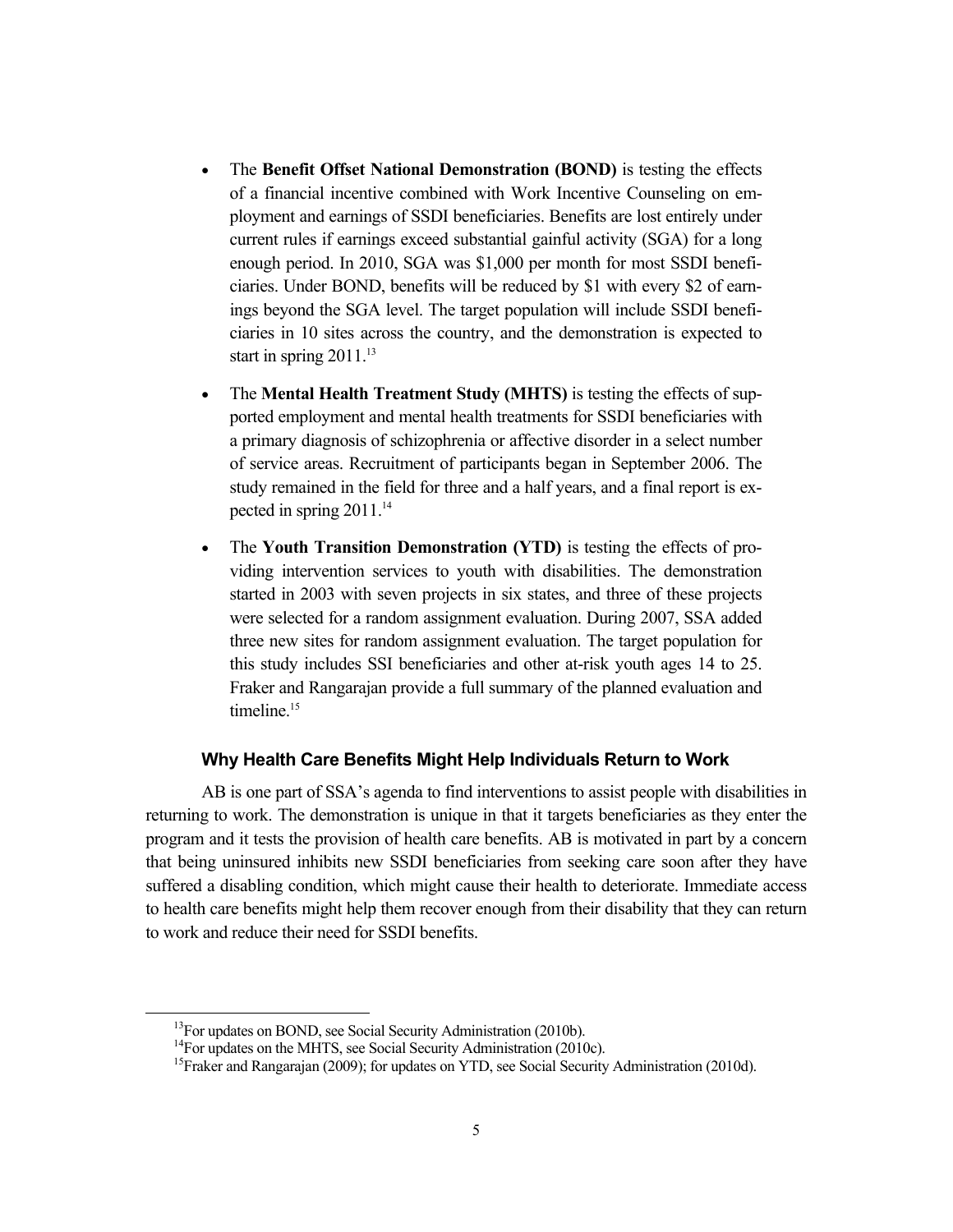Although little is known about how the lack of health insurance affects SSDI beneficiaries, a growing body of evidence on other groups indicates that health care coverage can affect health care use and health status. More than one-third of the uninsured with serious health care needs (such as diabetes or hypertension) postponed or did not receive needed care.<sup>16</sup> Becoming eligible for Medicare at age 65 increased the number of routine doctor visits and the use of preventive care for the previously uninsured.<sup>17</sup> This is not to suggest that the uninsured do not use care, though. A summary of the evidence by the Congressional Budget Office estimates that they receive 60 percent as much care as people with health insurance.<sup>18</sup>

Unfortunately, it is difficult to conclude that health insurance improves health, since so few randomized trials have investigated this question. The RAND Health Insurance Experiment of the 1970s is often cited in this regard, but it assessed the effect of insurance generosity, not the effect of having any insurance at all. Additionally, beginning in 2008, the Oregon Health Study randomized Medicaid coverage to uninsured, low-income adults on a waiting list for one of its state programs, but it is too early to learn the effects of this insurance expansion.<sup>19</sup>

There is also evidence from previous nonexperimental studies that providing health care benefits can improve health outcomes, but drawing inferences from these studies is difficult because the insured and the uninsured may differ in many ways that are not affected by health insurance status.<sup>20</sup> The best studies have relied on variation in insurance status that is not affected by individual behavior. For example, 41 percent of patients who were terminated from regular outpatient care by the Seattle Veterans Affair system reported being in much worse health afterward, compared with 8 percent of those who were not terminated.<sup>21</sup> Using the fact that individuals become eligible for Medicare when they reach age 65, studies comparing individuals just under and over age 65 have found that Medicare has resulted in improved health, particularly among those with cardiovascular disease and diabetes.<sup>22</sup> Highlighting the difficulty in accepting results from nonexperimental studies, other studies using different methods suggest that Medicare coverage for the elderly might or might not have significantly reduced mortality. For example, one study compared individuals just below and just above age 65 and found a 20 percent drop in seven-day mortality for elderly individuals admitted to the hospital,<sup>23</sup> while a second

 <sup>16</sup>Cunningham and Kember (1998); Ayanian et al. (2000).

<sup>&</sup>lt;sup>17</sup>Card, Dobkin, and Maestas (2008).

 $18$ Congressional Budget Office (2008).

 $19$ Allen et al. (2010).

 $^{20}$ Levy and Meltzer (2008). The alternative argument is made as well, albeit less frequently. For example, Fisher (2003) argues in an editorial piece that reducing highly invasive hospital care results in lower-quality care and that hospital-based care is dangerous if not necessary. Also, Gawande (2010) describes a study in which Medicare recipients with pancreatic cancer, lung cancer, or congestive heart failure lived several weeks longer, on average, if they chose hospice care rather than intensive hospital treatments.<br><sup>21</sup>Fihn and Wicher (1988).

 $22$ McWilliams, Meara, Zaslavsky, and Ayanian (2007).

<sup>&</sup>lt;sup>23</sup>Card, Dobkin, and Maestas (2007).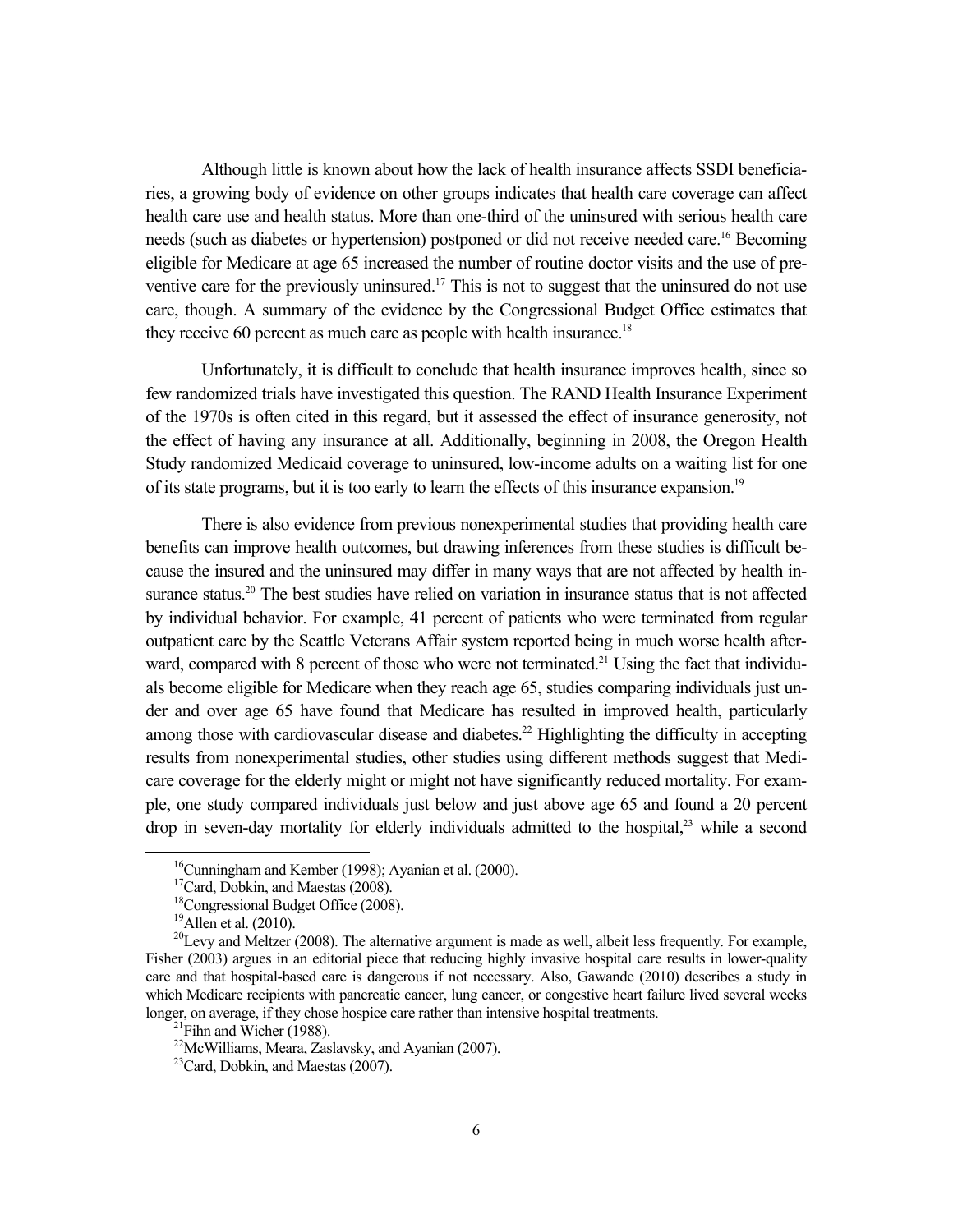study found no evidence of a significant drop in age-adjusted mortality among the elderly overall, compared with the near-elderly in the 10 years after Medicare was introduced in  $1965.^{24}$  Despite the potential drawbacks of prior research, Levy and Meltzer conclude that "convincing evidence demonstrates that health insurance can improve health measures of some population subgroups," although they also caution that those results might not generalize to other groups.<sup>25</sup>

#### **Overview of AB Benefits and Services**

As noted above, the AB Demonstration is testing two versions of the intervention. AB included a health plan that covered up to \$100,000 in costs for health care services until participants were eligible for Medicare.<sup>26</sup> Through the health plan, participants had access to a network that included more than 450,000 health care professionals and 4,000 facilities, with providers in every state. In most cases, the health plan paid all costs for providers who were in the plan's network of physicians and hospitals, after a copayment (that was, for example, \$12 for a doctor visit). The health benefit also covered specialized therapy and rehabilitation supports tailored to adults with disabilities.

AB Plus provided three additional sets of voluntary services delivered by telephone to help people return to work and to help them navigate the health care system. A *behavioral motivation program* called the "Progressive Goal Attainment Program" (PGAP) is a 10-week structured curriculum designed to change daily routines incrementally to increase the likelihood of undertaking a range of activities, including returning to work. *Employment and benefits counseling* helped individuals explore career options, prepare for work, and understand SSA work incentives. *Medical case management* helped AB Plus members navigate the health care system and obtain appropriate referrals to health care resources.

#### **Overview of the Evaluation Design**

The AB evaluation has three components: an implementation study, an impact analysis, and a cost analysis.

 The **implementation analysis** describes how the AB health plan and AB Plus services were implemented, including recruitment, engagement, service use, and operational challenges.

 $^{24}$ Finkelstein and McKnight (2008).

<sup>&</sup>lt;sup>25</sup>Levy and Meltzer (2008), p. 399.

<sup>&</sup>lt;sup>26</sup>AB developed its own health care plan rather than enrolling individuals in Medicare to encourage health care use by offering lower cost-sharing and to cover rehabilitation supports that might help individuals return to work.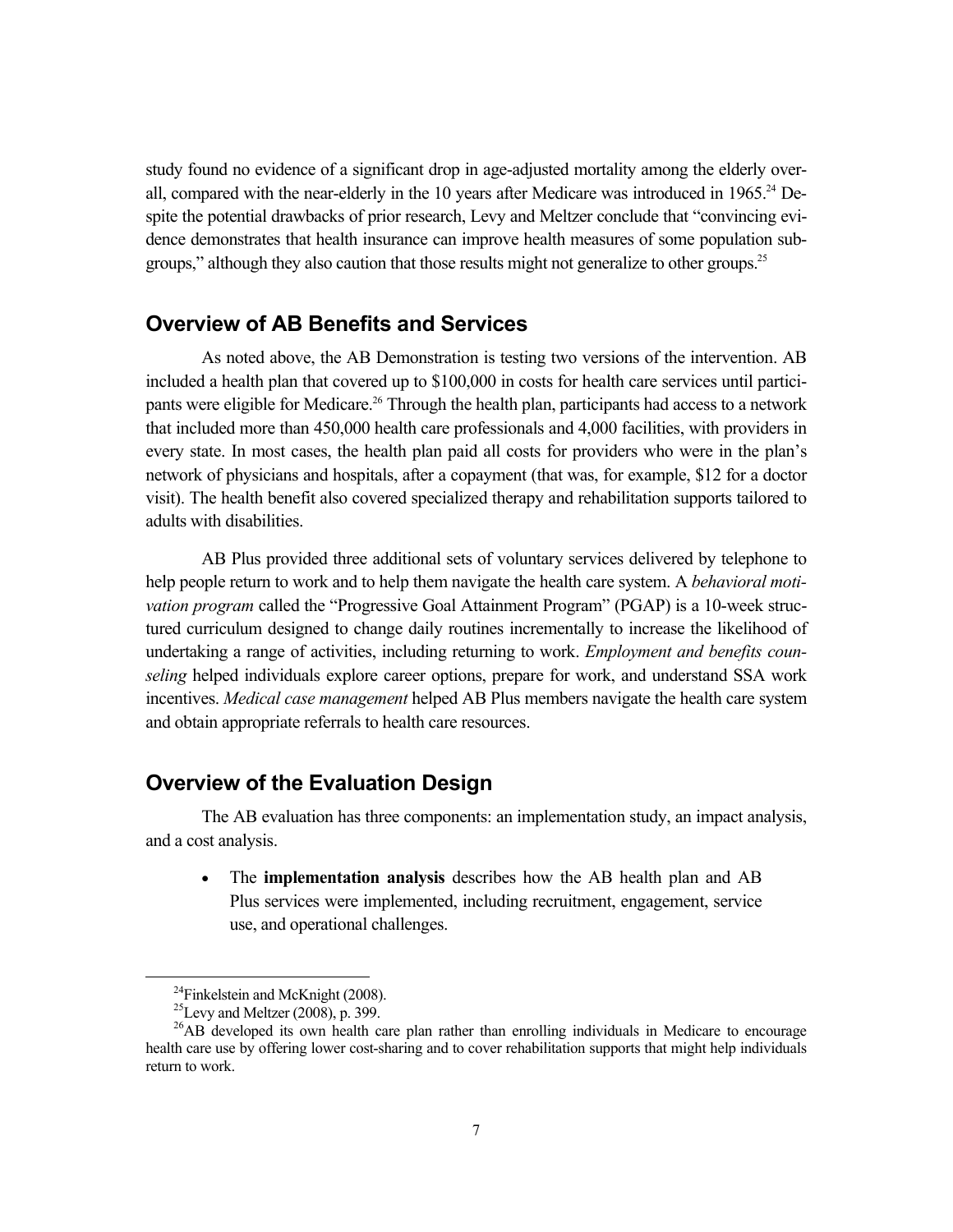- The **impact analysis** estimates the effects of the AB and AB Plus interventions on sample members' use of health services, health, employment, disability benefits, and quality of life.
- The **cost analysis** examines the costs to SSA of providing the AB and AB Plus interventions. Because the benefits of AB might extend far into the future, a full cost-benefit analysis is not presented in this report.

#### **Target Population**

The study was targeted to those who were most likely to benefit from AB. To focus on a group with the greatest need for health care benefits, study participants could not have health insurance at the time of random assignment. To provide benefits as soon as possible after the onset of their disability, individuals had to have at least 18 months from the time they entered the study until they were eligible for Medicare.<sup>27</sup> To focus on a group who were most likely to return to work, they had to be between 18 and 54 years old. Finally, to ensure that enough study participants could be recruited for the study and could be provided the full AB program before the study's end, individuals were recruited from the 53 metropolitan statistical areas with the most new SSDI beneficiaries. From October 2007 through January 2009, 1,997 individuals meeting these criteria consented to be in the study and were assigned to the control group (986 individuals), the AB group (400 individuals), or the AB Plus group (611 individuals).<sup>28</sup>

#### **Overview of Expected Effects**

AB health benefits and AB Plus services were expected to affect a number of outcomes. As shown in Figure 1.1, these outcomes can be divided into the direct targets of the intervention, mediating outcomes that might lead to longer-term effects, and the ultimate goals related to employment and SSDI benefits.

 **Direct outcomes.** AB should have immediately increased the percentage of study participants who had health care coverage, which, in turn, should have helped them use health care, reduced reported unmet medical needs, and reduced out-of-pocket expenses for health care. AB Plus medical case management could also have altered the use of health care and reduced unmet

 $^{27}$ At the time individuals were targeted for recruitment, all sample members had at least 18 months left until they would be eligible for Medicare. Since locating and recruiting people could take several months, several

 $^{28}$ An additional eight people were randomized but later found to be ineligible for the study and therefore removed from the sample. Seven were later determined by SSA to have been ineligible for the SSDI program because they earned more than SGA during the five-month period before they could receive cash assistance. The eighth person was removed because it was later determined that she was insured at the time of randomization.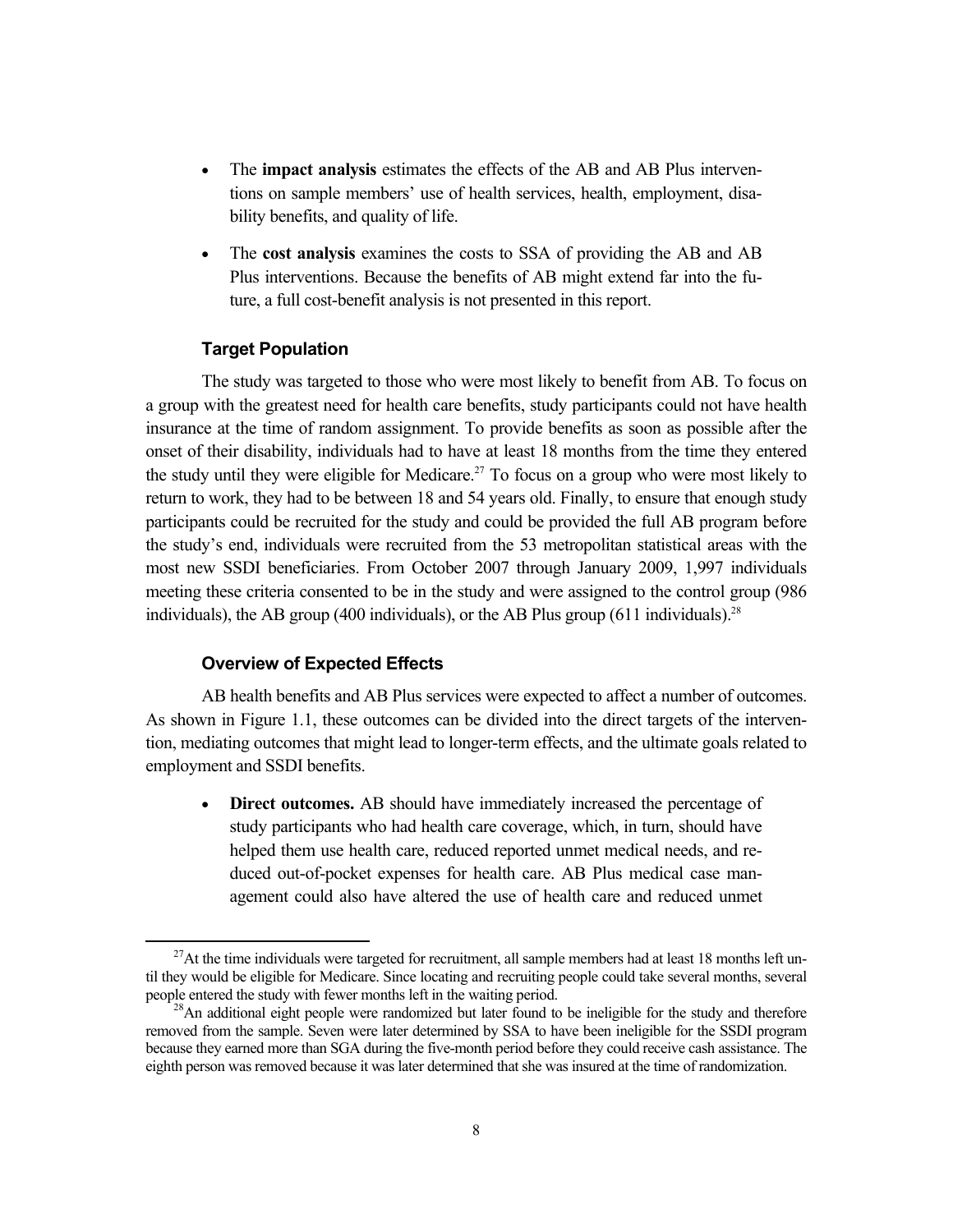The Accelerated Benefits Demonstration **The Accelerated Benefits Demonstration**

**Figure 1.1**

# Anticipated Flow of Outcomes in AB and AB Plus **Anticipated Flow of Outcomes in AB and AB Plus**

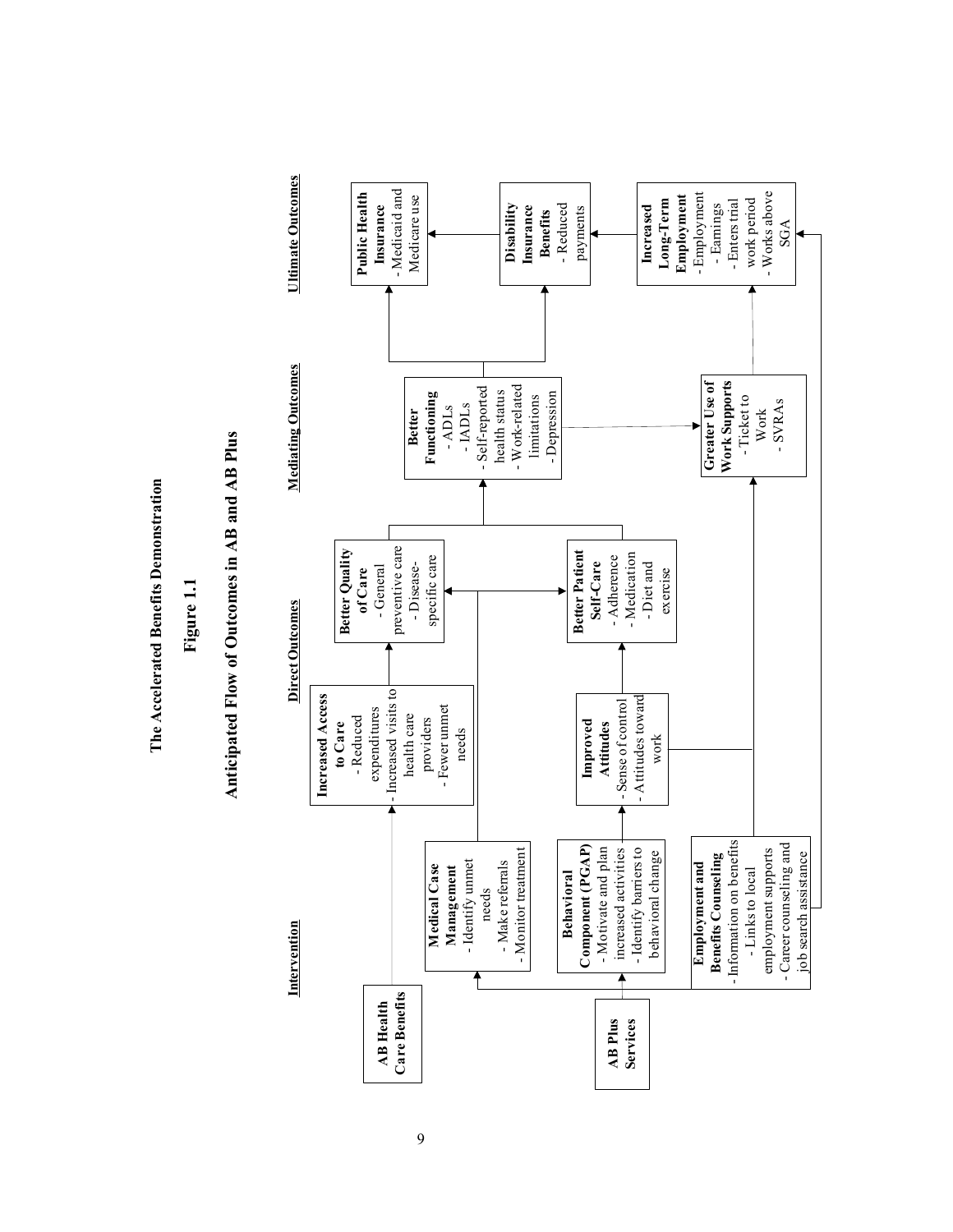medical needs. Although it might seem obvious that providing health care benefits will increase health care coverage and health care use, the effects will be reduced if control group members were able to gain access to other health insurance, such as private insurance or Medicaid, $2<sup>9</sup>$  and if control group members were able to use health care even without health insurance (for example, through public clinics or charitable services or by paying for care themselves).

- **Mediating outcomes.** By increasing health care use, AB could have improved the health of treatment group members, which, in turn, could have increased short-term employment and promoted the use of employment supports outside those provided through AB. In addition, AB Plus services might have encouraged or helped people to use vocational rehabilitation services or other local services to help them find work. Improved health and increased use of employment supports, in turn, could have resulted in increased efforts to find work. Although improved health and functioning are important goals, they are considered mediating outcomes within the evaluation because they are a means of achieving AB's longer-term goals of increased employment and reduced SSDI receipt.
- **Ultimate outcomes.** The ultimate objectives of AB are to increase employment and reduce SSDI payments. In addition, AB might reduce costs associated with Medicare and Medicaid after the waiting period has ended. These effects are unlikely to be seen in the period covered by this report, however. For example, an individual would have to earn more than the SGA level for nearly the entire year after random assignment before benefits were reduced. Likewise, Medicare use cannot decrease during the period covered in this report because individuals are still waiting to become eligible for Medicare. Although employment could increase during the first year, individuals had to show that they could not undertake substantial gainful activity for at least a year in order to be approved to receive SSDI benefits. Thus, few individuals were likely to be able to return to work during the year after random assignment. In addition, the logic behind AB suggests employment will not increase until after individuals see improved health or employment-related assistance from AB Plus services. Effects on employment might also be small

<sup>&</sup>lt;sup>29</sup>Medicaid is a needs-based, state-administered public health insurance program for low-income families and individuals such as recipients of Temporary Assistance for Needy Families (TANF) and Supplemental Security Income (SSI). By contrast, Medicare is a federally-administered public health insurance program for retirees, SSDI beneficiaries, and their survivors. While Medicaid receipt is limited to individuals with low income and few assets, Medicare is not.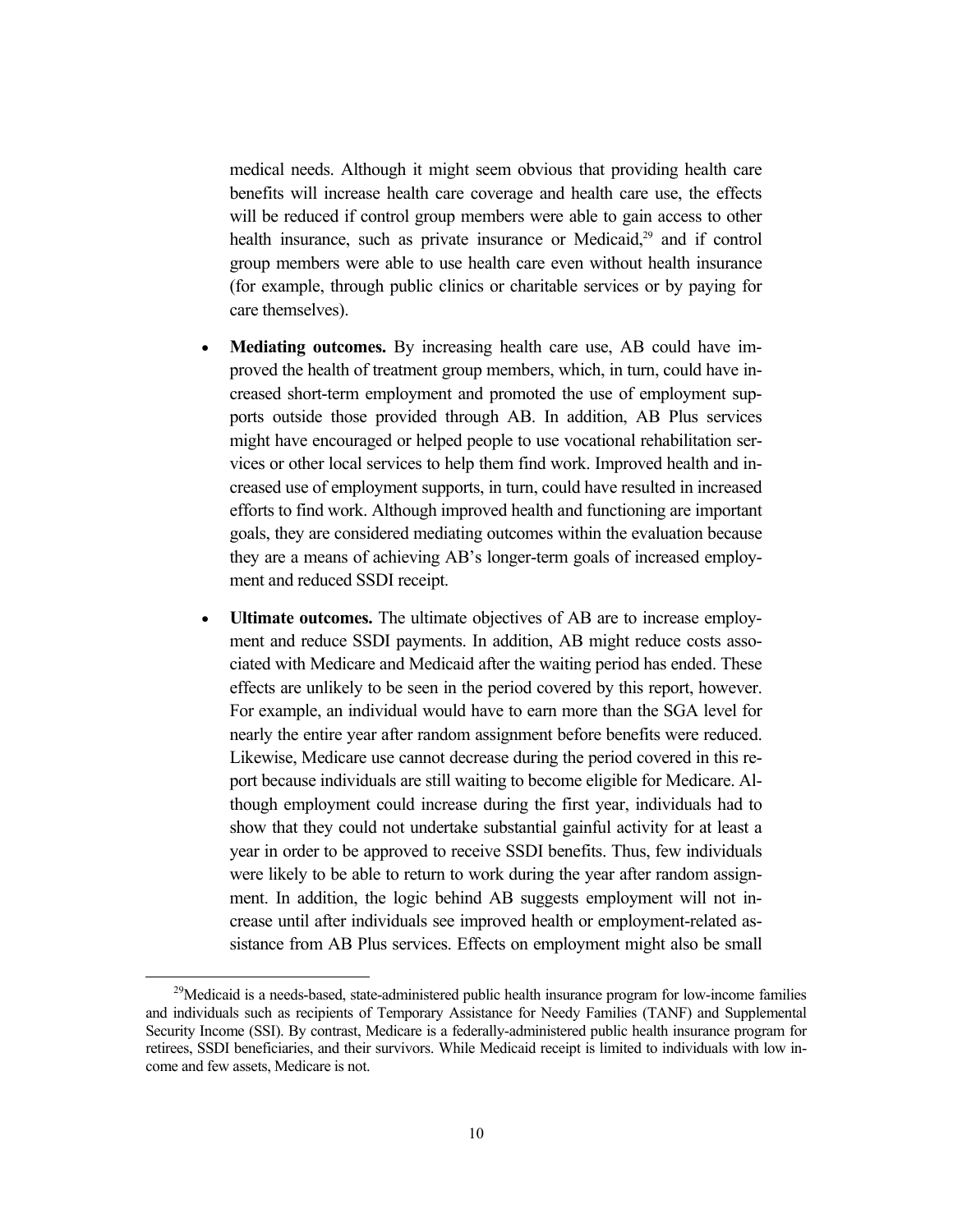because the country entered a deep and prolonged economic downturn soon after recruitment began. This report consequently does not focus on these ultimate outcomes, although it does present estimated short-term effects on employment.

#### **Data Sources**

To measure outcomes for the impact and cost analyses and to describe the implementation of AB and AB Plus services, this report uses the data sources described below.

- **SSA administrative data.** SSA administrative data were used to determine who might be eligible for the study based on where they lived, their age, and when they would become eligible for Medicare. Administrative data also provided information on characteristics of sample members, particularly the primary disabling condition. Finally, SSA data provided information on Medicare eligibility and on who died during the intervention period.
- **Baseline survey.** Just prior to random assignment, individuals completed a baseline survey by telephone. It captured information on health insurance, health and functional status, use of medical services, unmet medical needs, employment history and use of employment supports, household composition and income, marital status, and education level.
- Follow-up survey. The 12-month survey which is the main source of the impact analysis presented in this report –– included questions about health insurance, health care use, unmet medical needs, physical and mental health and functioning, employment and use of employment supports, income, and material hardship. The 12-month survey was completed by 1,519 sample members (a response rate of 88.2 percent).
- **Health claims data.** For members of the AB and AB Plus groups, the plan administrator sent MDRC aggregate and individual-level enrollment and health benefits claims data that include the (1) date of claim, (2) date of service, (3) provider type, (4) diagnosis code, (5) medical service code, (6) amount charged for service, (7) amount paid, and (8) enrollee's copayment amount.
- **AB Plus management information system: OneCareStreet.** The demonstration used OneCareStreet to facilitate communication among AB Plus staff. AB Plus staff compiled the following information for each AB Plus group member: (1) number of contact attempts and successful contacts, (2)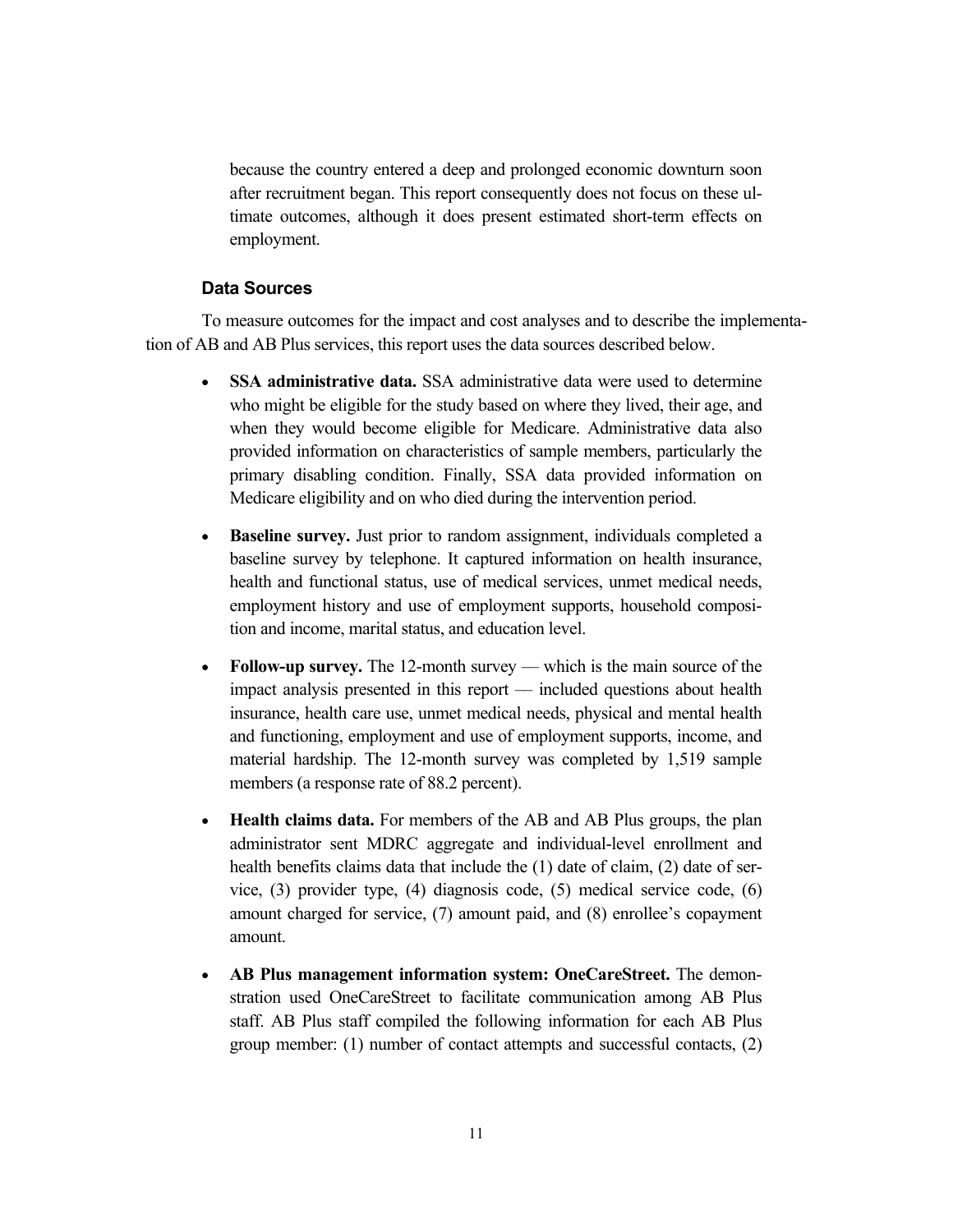date and type of AB Plus services used, and (3) time spent in contact with or preparing for contact with AB Plus group members or in consultation with third parties, such as doctors. OneCareStreet was also used by staff to record detailed case notes.

- **Meetings and document review.** Members of the implementation analysis team participated in regular discussions with AB Plus staff, a psychiatrist and a psychologist who helped design the AB Plus intervention, the health plan administrator, and AB Plus staff.<sup>30</sup> These meetings provided insight into how the intervention was developed and offered regular status updates as the intervention was implemented. Documents that are relevant to implementation were reviewed as well and include a report on the early implementation of program services; the AB Plus handbook, which contains protocols and tools used by program staff; the PGAP curriculum; meeting minutes; and progress reports to SSA.
- **Interviews with service providers.** Telephone interviews were conducted with the AB health plan administrator and AB Plus staff as well as select members of the intervention design team. The interviews took place during the spring of 2010 and were driven by a semi-structured interview protocol. Topics included the design and goals of the intervention, strategies for engaging participants, challenges encountered in engaging participants, service delivery, service coordination, overall impressions, and lessons learned.

#### **Questions Addressed by This Report**

This report presents the study's findings through 12 months in order to address the following questions.

- *What are the characteristics of the uninsured new SSDI beneficiaries who were enrolled in the study, and how do they compare with the characteristics of SSDI beneficiaries more broadly?* These questions are addressed in Chapter 2, which describes how individuals were recruited and what they looked like when they entered the study.
- *How were AB health care benefits implemented? What issues arose during implementation and how were they addressed? How much did program group members avail themselves of these health care benefits?* These ques-

 $30G$ reg Simon is a psychiatrist at Group Health Cooperative in Seattle, and Michael Sullivan is Professor of Psychology at McGill University and the developer of PGAP.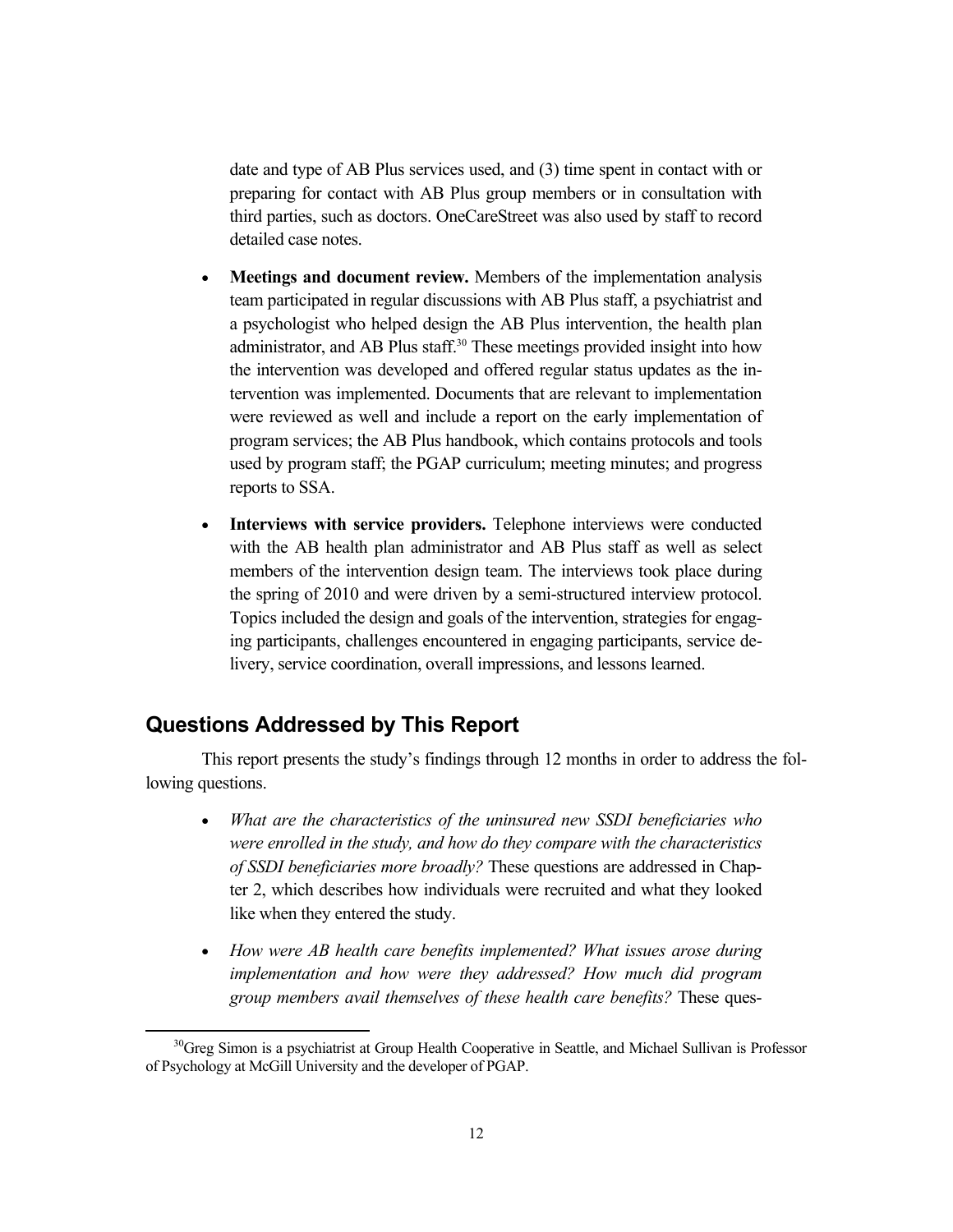tions are addressed in Chapter 3, which describes the AB health care benefits and how they were implemented.

- *What services were included in AB Plus? How were services changed in response to challenges that arose during the demonstration? And how many individuals received the different types of services?* These questions are addressed in Chapter 4, which describes the implementation of AB Plus services.
- *What are the effects of health care benefits and the incremental effects of AB Plus services on health care use, unmet medical needs, and health and functioning?* These questions are addressed in Chapter 5.
- *Did the two versions of the intervention affect economic outcomes, such as efforts to find work, employment, and the ability to pay for basic necessities?* This is the question addressed in Chapter 6.
- *How much did it cost to deliver AB and AB Plus?* This is the question addressed in Chapter 7, which presents estimates of the costs of the intervention during the study period and discusses additional data that can be collected to monitor longer-term effects that might produce cost savings.

Although this is the final report of the demonstration project, it is still too early to draw conclusions about the ultimate effectiveness of the AB and AB Plus interventions. The 12 month interview was conducted in the middle of the intervention period, which lasted 15 to 28 months, depending on the length of time between random assignment and when individuals became eligible for Medicare. As a result, the report can only describe the program's early effects on health and employment, which might have changed during the second half of the intervention period. Perhaps more important, this report was written as individuals were becoming eligible for Medicare, and so longer-term follow-up is needed in order to understand whether –– after the intervention ends –– AB will start to pay for itself through reduced Medicare costs and reduced SSDI benefits.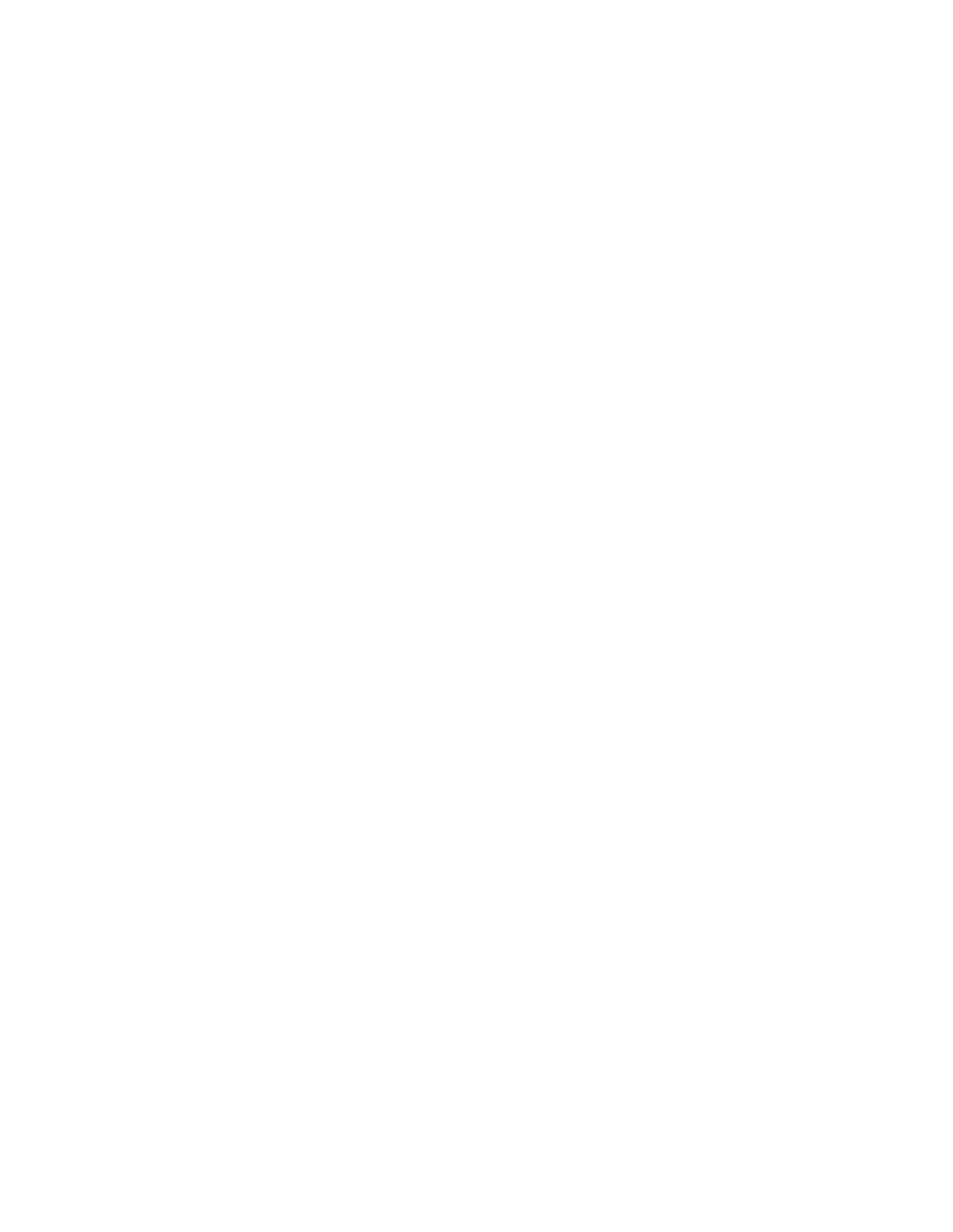#### **Chapter 2**

## **Recruitment and Characteristics of the Research Sample**

This chapter summarizes the process used to screen and enroll Social Security Disability Insurance (SSDI) beneficiaries into the Accelerated Benefits (AB) Demonstration. It describes the characteristics of the research sample members and includes a description of who was eligible, how they were recruited, and how recruitment changed over the course of the project. To provide context for understanding who was recruited into the study, the chapter concludes by comparing the AB sample members with other new SSDI beneficiaries.

#### **Findings in Brief**

Random assignment for AB took place between October 2007 and January 2009 in 53 metropolitan areas in the United States. During that period, a total of 1,997 beneficiaries were randomly assigned to one of three research groups described in Chapter 1: 400 to the AB group, 611 to the AB Plus group, and 986 to the control group. Budgetary pressures required the team to end random assignment to AB Plus in November 2008, however, after which individuals were assigned to only the AB group and the control group. In this report, the primary sample used in the impact analysis includes the 1,531 individuals who were randomly assigned through November 6, 2008. Impact estimates using the full sample are available in Appendix  $K<sup>1</sup>$ 

The demonstration sample represents a unique segment of SSDI beneficiaries who were in very poor health and reported high rates of unmet medical needs, suggesting a strong potential demand for the AB health plan. Members of this group are also likely to be very difficult to employ, since few were working at baseline and they were recently determined to be unable to perform substantial gainful activity –– a condition of eligibility for SSDI benefits. Relative to all new SSDI beneficiaries, the AB sample members were younger on average, more likely to have a nervous system impairment, less likely to have a musculoskeletal impairment, and more likely to live in areas of the country with high uninsurance rates.

#### **Recruitment of Sample Members**

Figure 2.1 shows that the recruitment of sample members began by identifying a pool of potentially eligible SSDI beneficiaries. For this purpose, the Social Security Administration (SSA) provided the AB team with lists of newly entitled SSDI beneficiaries at the initial level of determination (rather than those who were approved to receive benefits after an appeal), who

 $\overline{\phantom{0}1}$ <sup>1</sup>Appendix material is presented in Volume 2 and is listed in this volume directly before the References.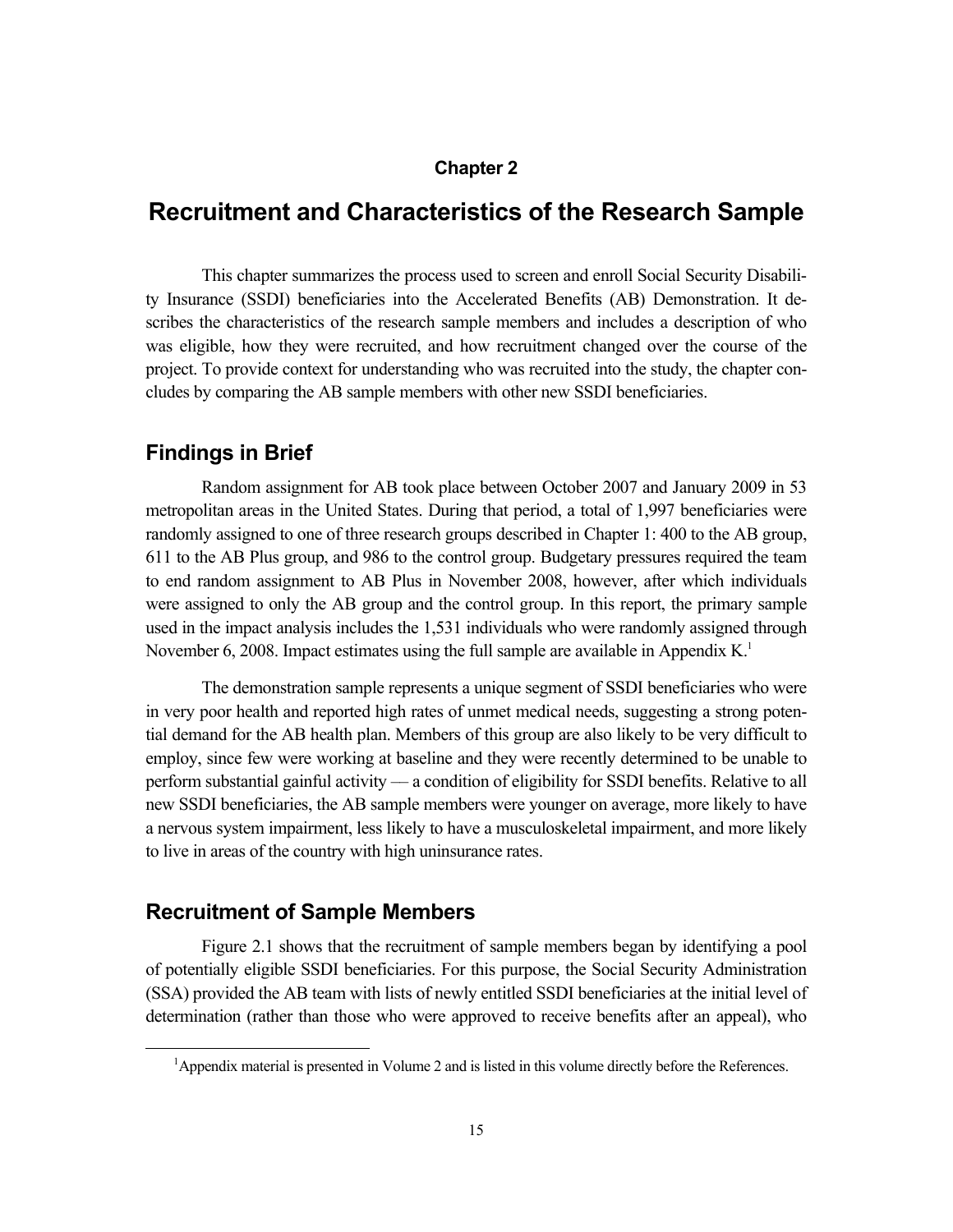**The Accelerated Benefits Demonstration**

**Figure 2.1**

#### **The Process of Determining Eligibility for the AB Demonstration**



were age 18 through 54, who had at least 18 months before their first date of entitlement to Medicare coverage, and who resided in one of the 53 metropolitan areas included in the demonstration.<sup>2</sup> Two categories of beneficiaries were excluded from this list: (1) those concurrently

 $\frac{1}{2}$ <sup>2</sup>SSA has a multilayered appeals process that includes a reexamination by officials not involved in the initial determination; a review by an administrative law judge (ALJ); and, finally, appeals to the courts. The research sample for this demonstration includes only those accepted at the initial determination because of the demonstration requirement to have at least 18 months of time before the start of Medicare eligibility. As part of ongoing sample monitoring, sample members who met the initial eligibility criteria had to meet ongoing eligibility criteria to ensure that they would be exposed to a minimal dose of services. Specifically, the survey team removed sample members who had fewer than 15 months before their Medicare eligibility start date. This criterion essentially eliminated beneficiaries who could not be contacted for the survey for several months. To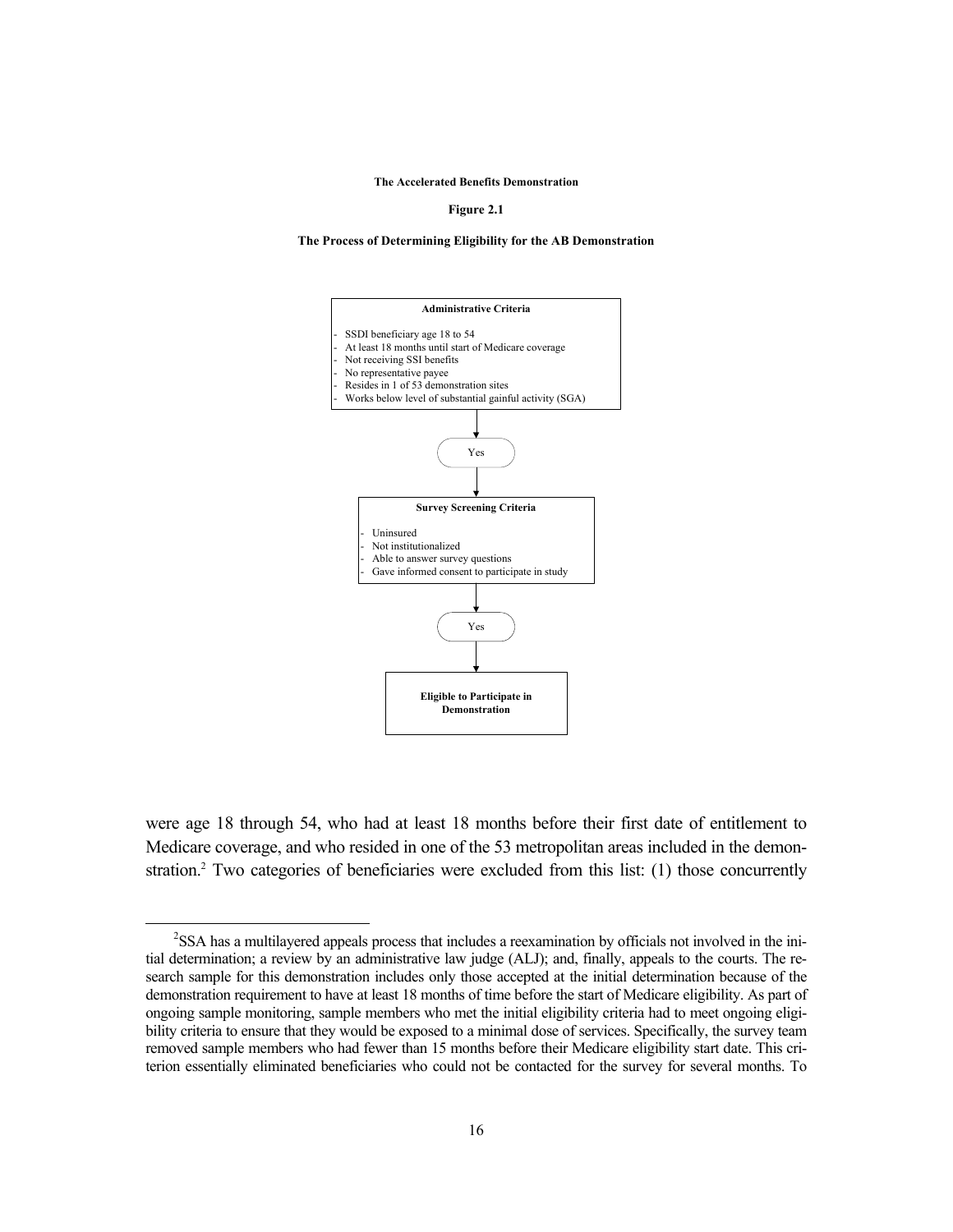receiving Supplemental Security Income (SSI), because most within this group qualified for health coverage through Medicaid; and (2) those with a representative payee (a person or organization that receives payments for a beneficiary who is unable to handle his or her own funds), because they would be less likely to be able to provide informed consent to participate.

SSDI beneficiaries who met the requirements above were contacted for a brief telephone survey about their current sources of health care coverage. Respondents who reported no source of coverage were eligible and were asked to provide consent to participate in the demonstration. Those who resided in institutions or had cognitive or physical impairments were excluded at this stage because they would not have been able to provide informed consent and respond to survey questions on their own. Respondents who consented to participate completed the full baseline survey and were subsequently randomly assigned to one of the three research groups: AB, AB Plus, or the control group.

The original goal of the demonstration was to recruit 2,000 beneficiaries and to assign 40 percent (800 beneficiaries) to the AB Plus group, 40 percent (800 beneficiaries) to the control group, and 20 percent (400 beneficiaries) to the AB group. Michalopoulos et al. showed that this sample size provided enough statistical power to detect policy-relevant impacts on health care use, employment, and SSDI receipt across each of the research groups.<sup>3</sup>

Random assignment began in October 2007 with a pilot phase (called "Phase 1" in this report) that included limited enrollment and random assignment of 64 new SSDI beneficiaries (12 in AB, 25 in AB Plus, and 27 in the control group).4 Phase 1 met three goals: (1) it provided information on how many beneficiaries were likely to be eligible for the study and their characteristics –– information that was not available prior to the study but was needed to determine how many metropolitan areas to include; (2) it allowed the study team to test enrollment procedures; and (3) it allowed the demonstration to ensure that AB health benefits and AB Plus services were being delivered as intended. Beneficiaries in Phase 1 were recruited from four metropolitan areas: Houston, Minneapolis, New York, and Phoenix.<sup>5</sup> Although most new beneficia-

ensure that sample members would finish their participation in services by the contract end date (January 2011), the survey team also excluded beneficiaries who became entitled to Medicare after December 2010.

 ${}^{3}$ For example, according to the original power calculations, Michalopoulos et al. (2008) projected that, for comparisons of the AB group and the control group, the demonstration sample was likely to detect impacts of approximately 3 percentage points for medical improvement outcomes and of 5 percentage points for employment outcomes. 4

 ${}^{4}$ During Phase 1, 66 individuals were randomized to the three groups. Subsequently, two of these individuals were determined not to have been eligible for SSDI and were removed from the sample. 5

<sup>&</sup>lt;sup>5</sup>Metropolitan areas in Phase 1 were selected using a "consolidated metropolitan statistical area" (CMSA) definition, which includes areas that have a population of 1 million or more and which also contains separate component areas called "primary metropolitan statistical areas" (PMSAs). A PMSA is an urbanized county or set of counties that have strong social and economic ties to neighboring communities.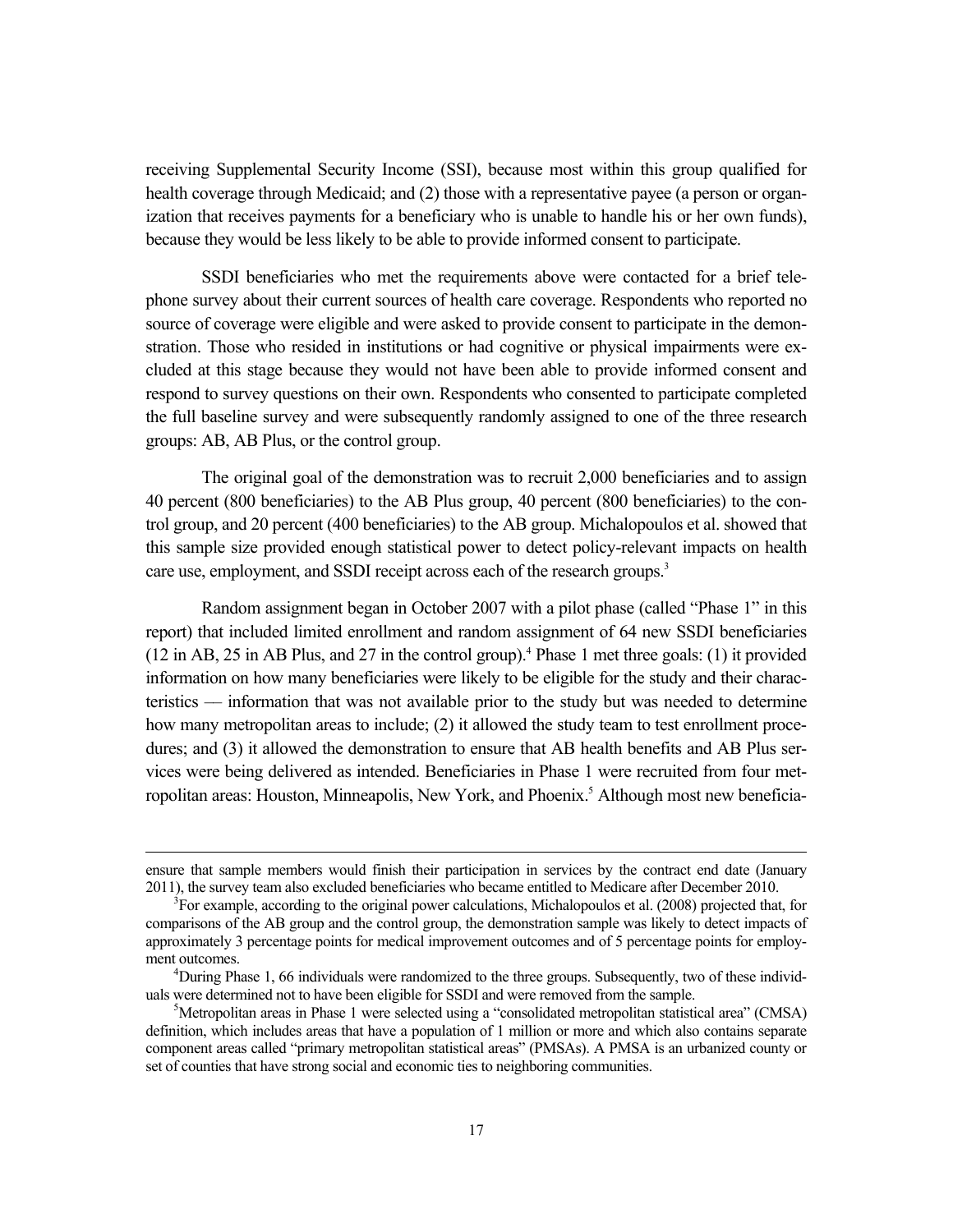ries (84 percent) had medical coverage, enrollment targets were quickly met because all beneficiaries who did not have medical coverage consented to participate in the demonstration.<sup>6</sup>

Based on results from Phase 1, the research team and SSA decided that full rollout would take place in the 53 metropolitan areas with the largest number of new SSDI beneficiaries. (See Figure 2.2.) This number of areas was chosen to allow 2,000 beneficiaries to be recruited into the study and to be provided benefits before the demonstration's end in January 2011. In addition, the number of locations was kept to a minimum to allow services to be provided efficiently. For example, AB was limited to larger areas because the AB health care network was not available for some of the less populated areas in the United States and because employment and benefits counselors needed to become familiar with services that were available in the beneficiary's region. At the same time, including 53 metropolitan areas came close to filling SSA's needs for a nationally balanced sample, although the selected sites were not entirely nationally representative.

Recruitment for full rollout (called "Phase 2" in this report) began in March 2008. During this phase, between 20 and 65 new beneficiaries were recruited from each site.<sup>7</sup> After the first few months of Phase 2, Buffalo and Boston were dropped from further recruitment, as they were unlikely to meet the threshold. In Buffalo, the uninsurance rate was under 4 percent, and, as a result, the site was unlikely to provide enough sample members. Boston was dropped when Massachusetts passed a law requiring all residents to have health insurance.<sup>8</sup>

Due to higher-than-expected health care costs for AB Plus members, SSA ordered a stop to random assignment to the AB Plus group in November 2008.<sup>9</sup> A total of 1,531 individuals had been randomly assigned before this change in sample intake: 611 to AB Plus, 305 to AB, and 615 to the control group. The period of full-scale random assignment before this

 <sup>6</sup> <sup>6</sup>Wittenburg, Baird, Schwartz, and Butler (2008).

 $B^7$ Because uninsurance rates were expected to vary widely across sites based on the experience in Phase 1, the survey team set minimum (20) and maximum (65) limits on the number of sample members per site. The lower bound was set to avoid using extensive survey resources to screen out ineligible cases. The upper bound was set to avoid clustering sample members in sites that had high uninsurance rates.

 $W$ ittenburg, Baird, Schwartz, and Butler (2008); Wittenburg, Warren, Peikes, and Freedman (2010).

<sup>&</sup>lt;sup>9</sup>At the start of the demonstration, there was no information on the potential health care use of the eligible population. Consequently, the demonstration's original budget was based on Medicare projections for the average SSDI beneficiary, which was considered to be the closest proxy for the potential health claim costs of the treatment groups. While there were differences between the AB health plan and Medicare (discussed in Chapter 3), these assumptions appeared to be a reasonable starting point. However, as is described below in this chapter and in Chapter 3, the AB sample differs from the SSDI population along several dimensions (for example, differences in impairment), which could have led to the higher-than-expected health claim costs. Because the AB Plus sample targets were higher than the AB targets, a decision was made to cut the AB Plus sample and retain the AB targets, to ensure adequate power to detect impacts for the AB group.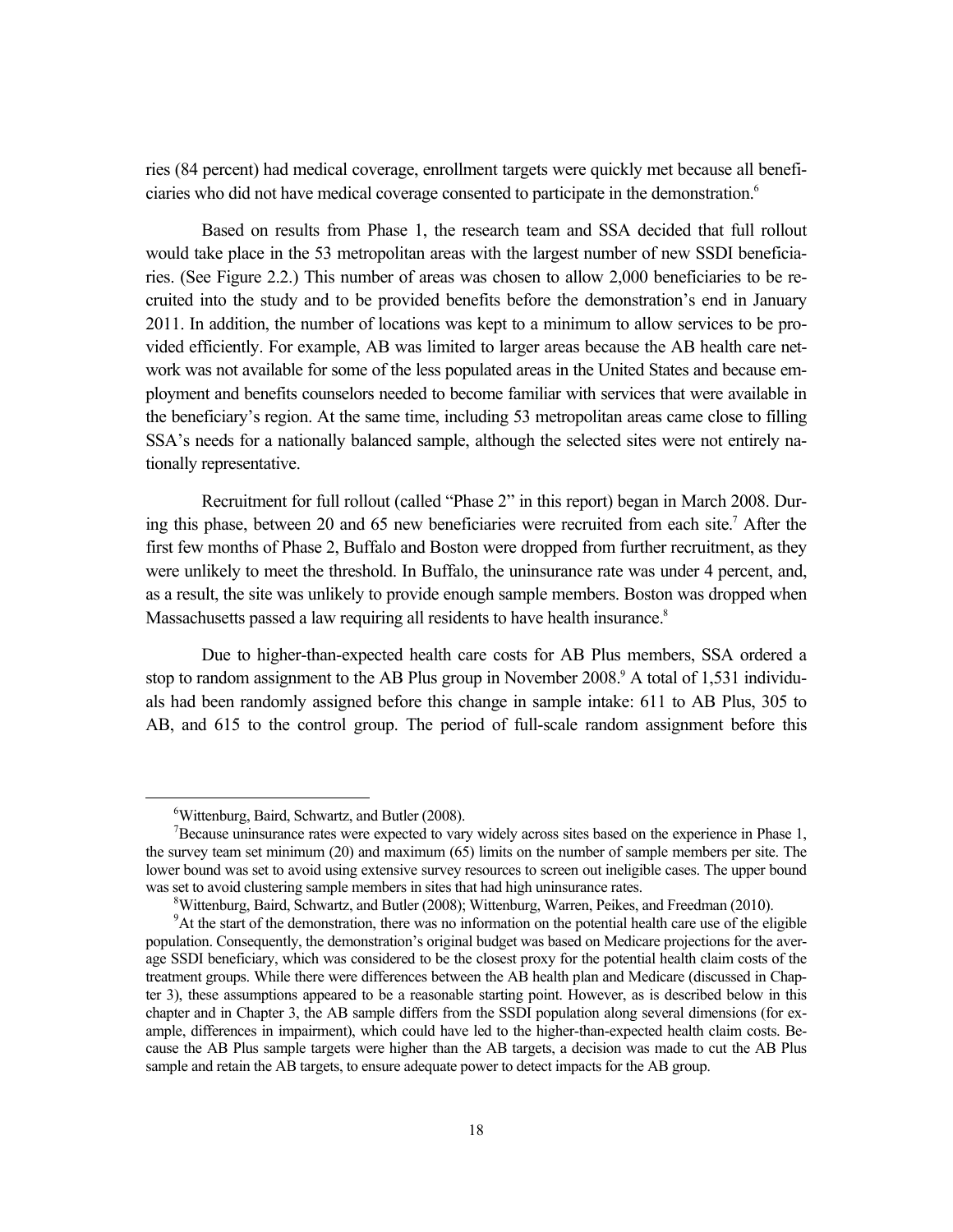The Accelerated Benefits Demonstration **The Accelerated Benefits Demonstration**

**Figure 2.2**

The 53 Primary Metropolitan Statistical Areas Included in the AB Demonstration **The 53 Primary Metropolitan Statistical Areas Included in the AB Demonstration**

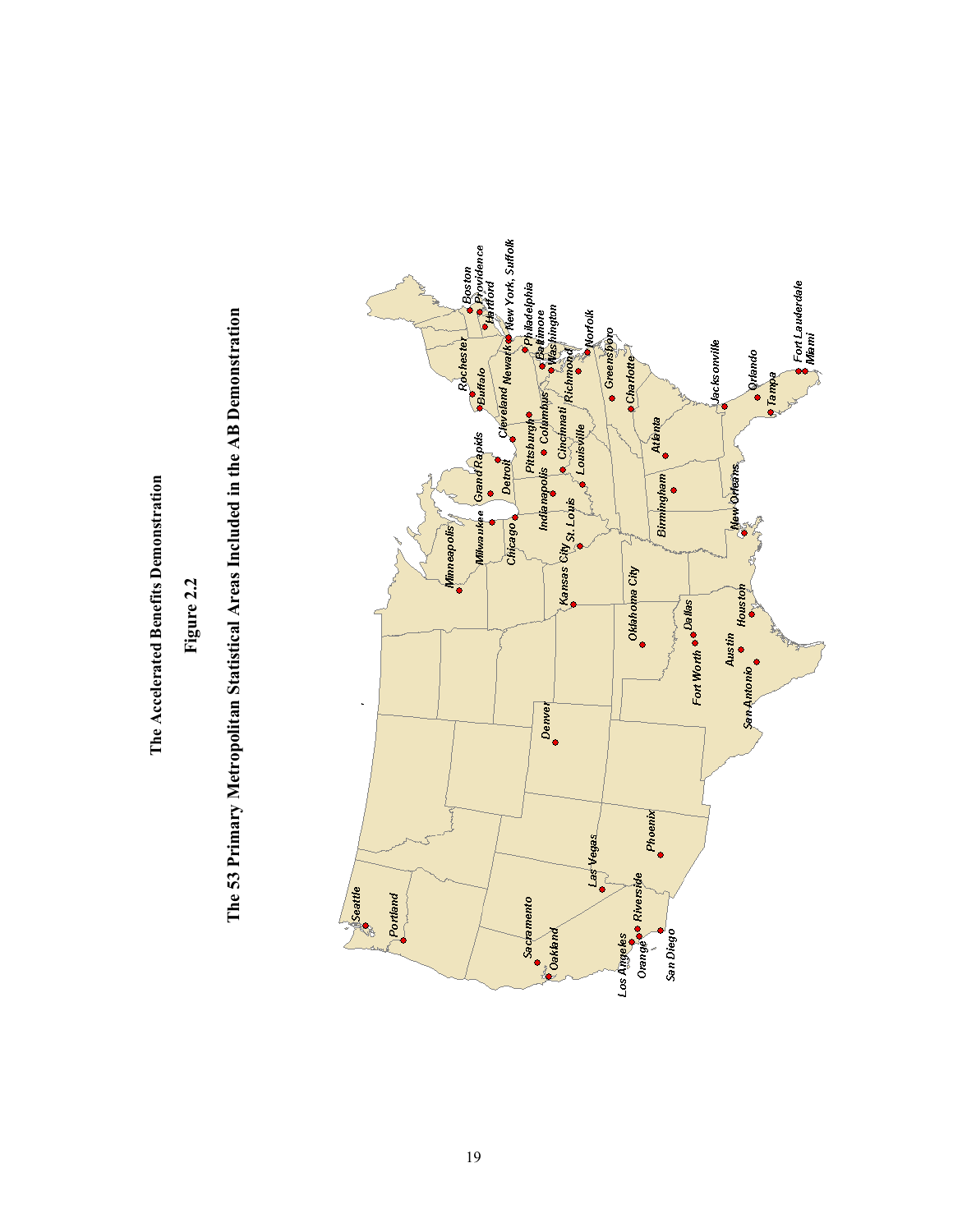change in recruitment is called "Phase 2a." After Phase 2a, recruiting targets were revised so that the overall size of the demonstration would remain at 2,000. As previously, 20 percent of sample members were randomly assigned to the AB group, but now 80 percent were assigned to the control group. After the change in recruitment — a period referred to as "Phase 2b" — 95 individuals were assigned to the AB group, and 371 were assigned to the control group.

Intake ended in January 2009 with a total sample of 1,997 beneficiaries. Table 2.1 shows the number of sample members assigned to each study group across Phases 1, 2a, and 2b. Overall, the demonstration consisted of 400 in the AB group, 611 in the AB Plus group, and 986 in the control group.<sup>10</sup>

#### **The Accelerated Benefits Demonstration**

### **Table 2.1**

### **Summary of Research Group Sizes**

|                                 |                                                                              | AB Plus               | AB              | Control          |                    |
|---------------------------------|------------------------------------------------------------------------------|-----------------------|-----------------|------------------|--------------------|
| Sample                          | Random Assignment Dates                                                      | Group                 | Group           | Group            | Total              |
| Phase 1<br>Phase 2a<br>Phase 2b | October-November 2007<br>March-November 2008<br>November 2008 - January 2009 | 25<br>586<br>$\theta$ | 12<br>293<br>95 | 27<br>588<br>371 | 64<br>1,467<br>466 |
| Full research                   | Phases $1, 2a,$ and $2b$                                                     | 611                   | 400             | 986              | 1.997              |

SOURCE: Calculations from random assignment data.

NOTE: Random assignment into the Phase 2a sample concluded on November 6, 2008. Random assignment into the Phase 2b sample began on November 7, 2008.

One implication of the change in random assignment is that three-way comparisons across all three research groups can be made using members recruited only in Phases 1 and 2a.

 $10$ The reduction in the sample size for the AB Plus group results in a loss of statistical power for the evaluation, though the sample sizes are still sufficiently large for detecting policy-relevant impacts on health care use, employment, and SSDI receipt outlined in Michalopoulos et al. (2008). For example, the revised sample size of the AB Plus group is still larger than that of the AB group, which was determined to be large enough to detect policy-relevant impacts. The primary drawback is that the reduction in sample size limits the power to detect impacts for some planned AB Plus subgroups (such as subgroups analyzed by impairment).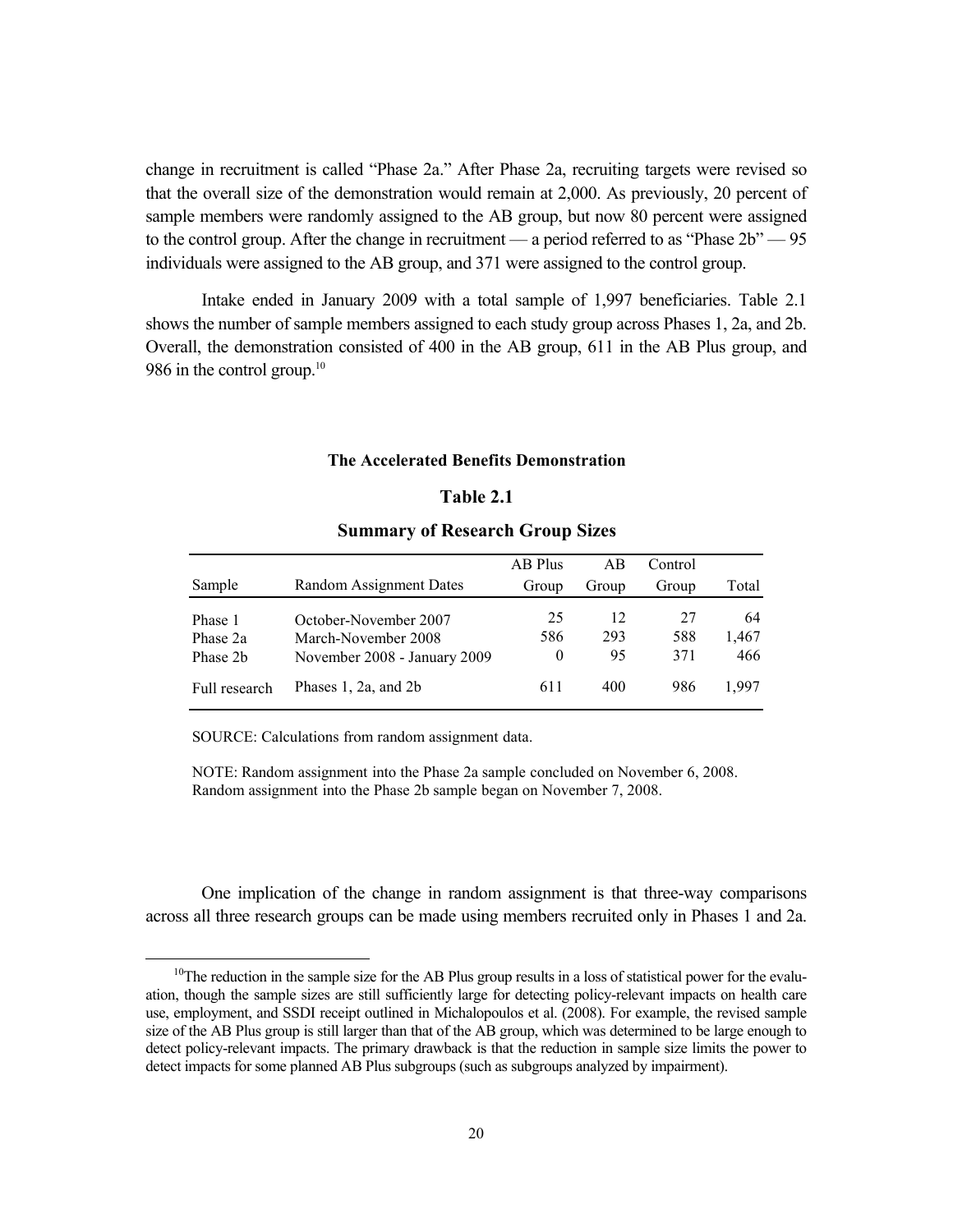Because Phase 2b did not include random assignment to the AB Plus group, the control group in Phase 2b cannot be compared directly with AB Plus for these cases. However, comparisons between the AB group and the control group can be made using the full sample.

Recruitment succeeded because of high contact and participation rates. Administrative data provided by SSA identified 22,612 beneficiaries as potentially eligible for the study. Survey staff contacted 82 percent of this group (18,545 beneficiaries) by telephone between October 2007 and January 2009. Of those, 94 percent (17,444) completed the screener, of which 1,290 were ineligible for the study for reasons unrelated to their insurance status. Of the remaining 16,154 beneficiaries, 2,049 (12.7 percent) were uninsured and therefore eligible for the demonstration. Of the eligible beneficiaries, 2,022 consented to participate (99 percent), and, of these, 2,004 completed the baseline interview and were randomly assigned (99 percent). The final sample eventually consists of 1,997 sample members, as seven were no longer eligible for SSDI by the time of enrollment.

Figure 2.3 shows that uninsurance rates among screened beneficiaries ranged from 4 percent in Buffalo to 22 percent in Oklahoma City. In general, the highest uninsurance rates were concentrated in southwestern sites (Oklahoma City, Houston, and other areas in Texas), and the lowest rates were in northeastern, northern, and western sites (Buffalo, Boston, and multiple sites in California). This pattern is consistent with those reported by the Kaiser Family Foundation for the general population, except that California has a high uninsurance rate in the general population.<sup>11</sup> However, there was also variation across areas within the same state. For example, California sites generally had low uninsurance rates, but 13 percent of beneficiaries in San Diego were uninsured. While Texas sites generally had high uninsurance rates, only 11 percent of beneficiaries from San Antonio lacked insurance.

# **Characteristics of Sample Members at Baseline**

Table 2.2 summarizes sample members' characteristics across such domains as health, medical coverage and care, employment, demographic and socioeconomic traits, and enrollment information, using data from SSA administrative records and the AB baseline survey. This is one of the few sources of information on new SSDI beneficiaries who lack health coverage. The data also provide an indication of program members' potential demand for demonstration services at baseline. Finally, comparisons of characteristics across the three research groups are helpful to assess whether any differences exist despite the use of random assignment.<sup>12</sup> (Box 5.1 in Chapter 5 explains how impact estimates are measured and presented in the tables of this report.)

 $11$  For a map of uninsured beneficiaries in the general population, see The Kaiser Family Foundation (2008).

<sup>&</sup>lt;sup>12</sup>Appendix A presents characteristics of individuals who were randomly assigned through Phase  $2a$  — the data which are used for the impact analyses in Chapters 5 and 6.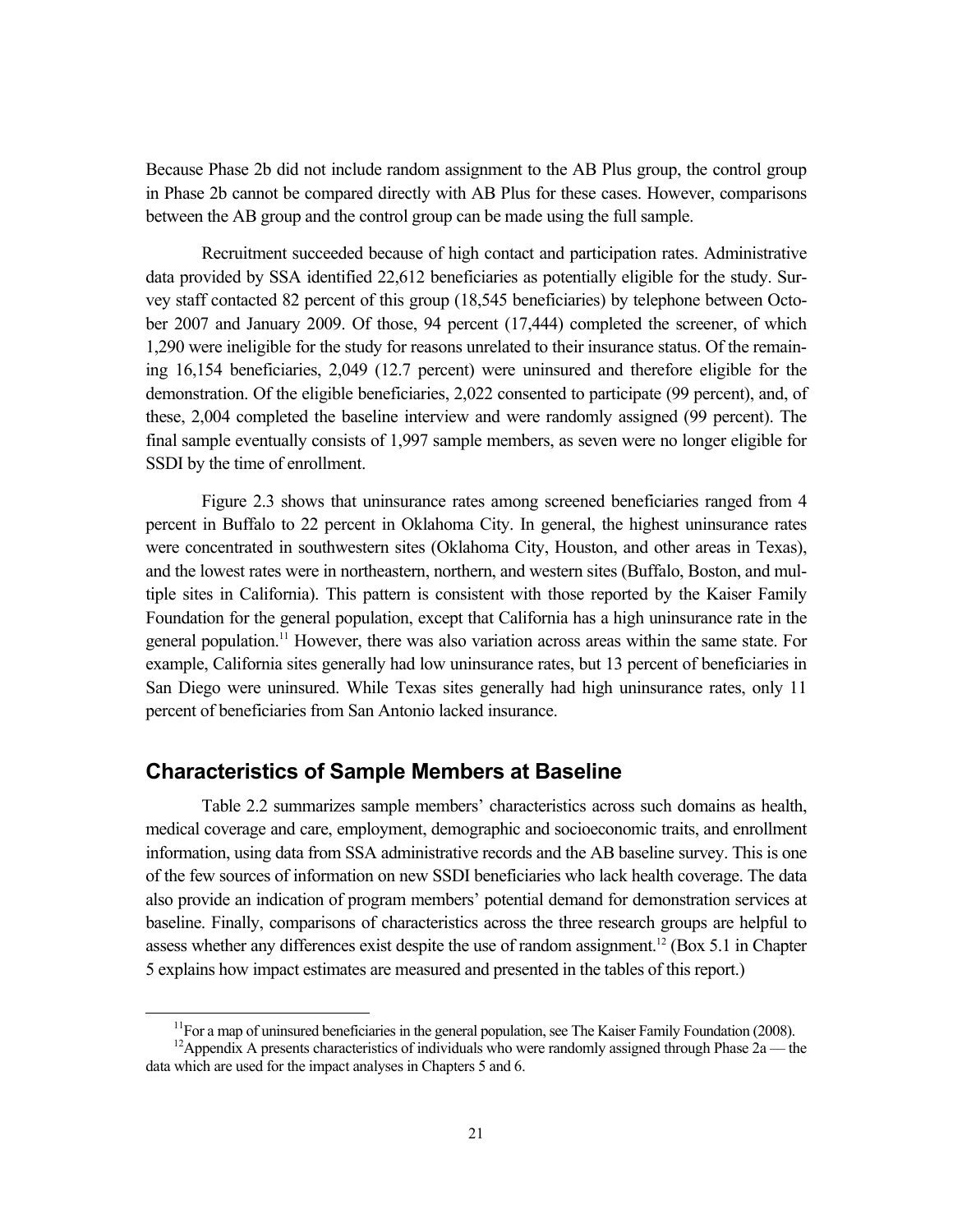#### **Figure 2.3**

#### **Uninsurance Rates Among Screened Beneficiaries in 53 Sites**



NOTES: <sup>a</sup> The total bar represents the uninsurance rate among all screened beneficiaries (12.7 percent).

The 53 sites for the AB demonstration were based on the Primary Metropolitan Statistical Area definition used in the 1990s. "Uninsurance rate" refers to the proportion of uninsured beneficiaries to total beneficiaries screened (uninsured beneficiaries plus insured beneficiaries). Early in Phase 2a, recruiting was stopped in two sites: (1) Buffalo, where there was very limited potential to recruit sample members due to the low uninsurance rate, and (2) Boston, where recruitment was terminated because of the state health insurance requirement for all persons.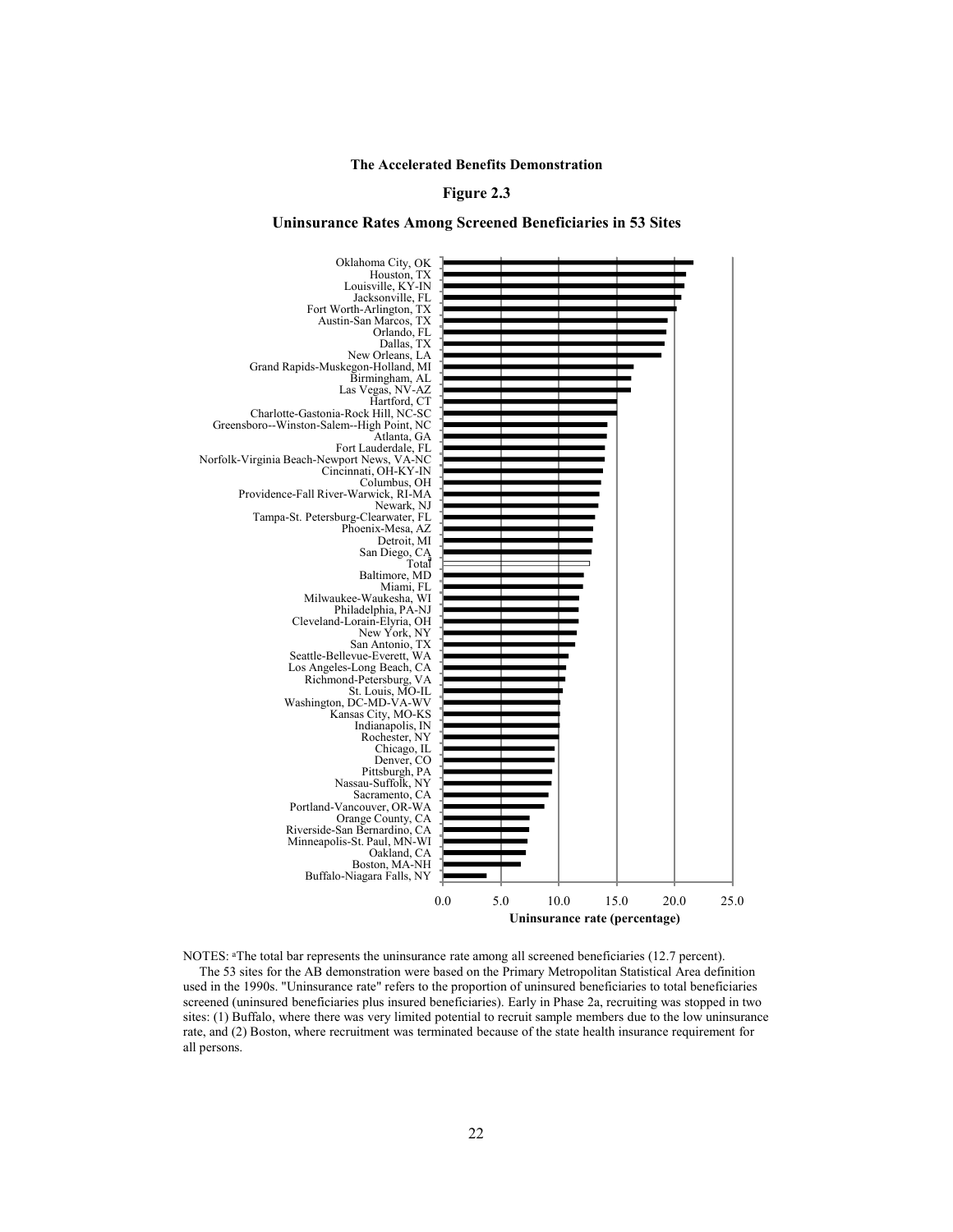### **Table 2.2**

#### **Selected Characteristics at Baseline of Sample Members Randomly Assigned from October 10, 2007, Through January 21, 2009, by Research Group**

|                                                                    | AB Plus      |              | AB Control   |              |                |
|--------------------------------------------------------------------|--------------|--------------|--------------|--------------|----------------|
| Characteristic                                                     | Group        | Group        | Group        | Total        | P-Value        |
| <b>Health and functional limitations (%)</b>                       |              |              |              |              |                |
| Primary diagnosis                                                  |              |              |              |              | 0.340          |
| Mental disorders (excluding retardation)                           | 20.1         | 22.8         | 22.8         | 22.0         |                |
| Neoplasms                                                          | 10.6         | 8.3          | 6.7          | 8.2          |                |
| Diseases of the:                                                   |              |              |              |              |                |
| Circulatory system                                                 | 11.9         | 10.5         | 11.8         | 11.6         |                |
| Musculoskeletal system and connective tissue                       | 18.7         | 19.3         | 19.9         | 19.4         |                |
| Nervous system and sense organs<br>Other                           | 15.5<br>23.1 | 16.5<br>22.8 | 17.7<br>21.1 | 16.8<br>22.0 |                |
|                                                                    |              |              |              |              |                |
| Difficulty with any instrumental activities of daily living (IADLs | 94.3         | 93.5         | 94.4         | 94.2         | 0.798          |
| Difficulty with any activities of daily living (ADLs)              | 27.8         | 29.5         | 29.4         | 28.9         | 0.764          |
| Self-reported general health                                       |              |              |              |              | 0.592          |
| Good, very good, or excellent                                      | 18.7         | 21.1         | 17.2         | 18.4         |                |
| Fair                                                               | 34.4         | 33.8         | 35.2         | 34.7         |                |
| Poor                                                               | 47.0         | 45.1         | 47.6         | 46.9         |                |
| Obese (Body Mass Index of 30 or higher)                            | 45.8         | 45.3         | 43.6         | 44.6         | 0.656          |
| Medical coverage and care (%)                                      |              |              |              |              |                |
| Date of last health insurance coverage                             |              |              |              |              | 0.495          |
| Less than 6 months ago                                             | 36.9         | 40.3         | 34.1         | 36.2         |                |
| 6 months to less than 1 year ago                                   | 25.7         | 23.7         | 27.7         | 26.3         |                |
| 1 year ago or more                                                 | 33.6         | 32.2         | 34.4         | 33.7         |                |
| Never insured                                                      | 3.8          | 3.8          | 3.9          | 3.9          |                |
| Number of months until Medicare-eligible                           |              |              |              |              | $***$<br>0.030 |
| $15 - 17$                                                          | 15.9         | 18.0         | 16.7         | 16.7         |                |
| 18-24                                                              | 73.2         | 72.0         | 76.6         | 74.6         |                |
| $25 - 28$                                                          | 11.0         | 10.0         | 6.7          | 8.7          |                |
| In the past 6 months:                                              |              |              |              |              |                |
| Any unmet medical need                                             | 71.2         | 69.8         | 69.9         | 70.3         | 0.829          |
| Any unmet prescription need                                        | 69.6         | 69.3         | 70.5         | 70.0         | 0.872          |
| Seen or talked to a doctor                                         | 79.7         | 84.5         | 80.7         | 81.2         | 0.146          |
| Any emergency room visits                                          | 38.8         | 44.8         | 42.4         | 41.8         | 0.144          |
| Spent one night or more in the hospital                            | 32.0         | 30.4         | 29.7         | 30.5         | 0.618          |
| Any nursing home stays                                             | 5.2          | 8.3          | 6.2          | 6.3          | 0.147          |
| Employment (%)                                                     |              |              |              |              |                |
| Currently working                                                  | 4.3          | 5.3          | 5.1          | 4.9          | 0.701          |
|                                                                    |              |              |              |              | (continued)    |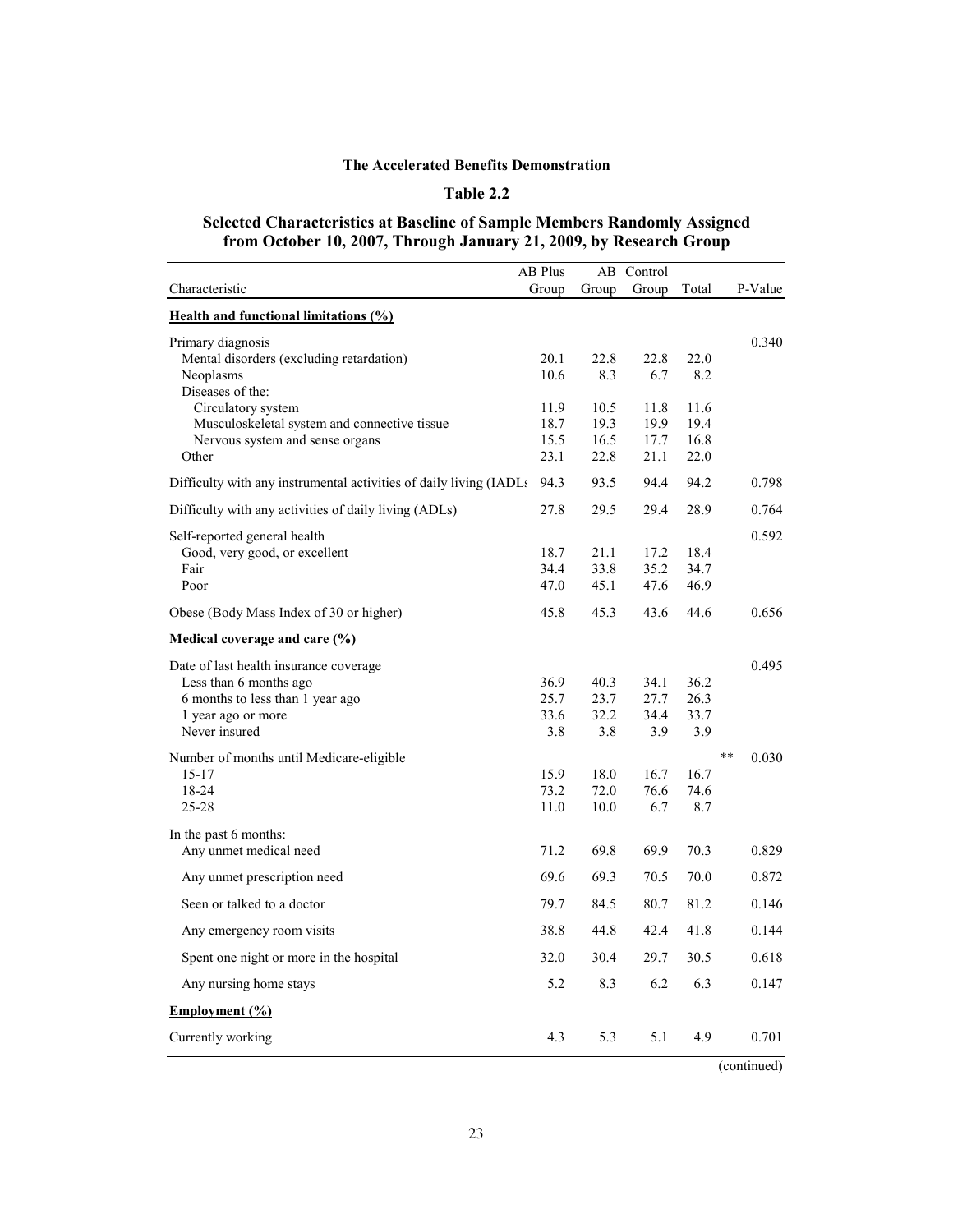|                                                                                                                                                                                                                                                             | AB Plus                                                                                        | AB                                                                                         | Control                                                                                   |                                                                                           |              |
|-------------------------------------------------------------------------------------------------------------------------------------------------------------------------------------------------------------------------------------------------------------|------------------------------------------------------------------------------------------------|--------------------------------------------------------------------------------------------|-------------------------------------------------------------------------------------------|-------------------------------------------------------------------------------------------|--------------|
| Characteristic                                                                                                                                                                                                                                              | Group                                                                                          | Group                                                                                      | Group                                                                                     | Total                                                                                     | P-Value      |
| Demographic and socioeconomic data                                                                                                                                                                                                                          |                                                                                                |                                                                                            |                                                                                           |                                                                                           |              |
| Total annual household income (%)<br>Less than $$20,000$<br>\$20,000 to less than \$40,000<br>\$40,000 or higher                                                                                                                                            | 38.0<br>37.3<br>24.7                                                                           | 36.9<br>38.5<br>24.5                                                                       | 37.7<br>38.2<br>24.1                                                                      | 37.6<br>38.0<br>24.4                                                                      | 0.993        |
| Not living with spouse/partner $(\%)$                                                                                                                                                                                                                       | 51.9                                                                                           | 53.4                                                                                       | 56.2                                                                                      | 54.3                                                                                      | 0.230        |
| Highest education $(\%)$<br>General Educational Development (GED) certificate<br>High school diploma<br>Technical certificate/associate's degree/2-year college program<br>4 years (or more) of college<br>None of the above                                | 7.4<br>53.5<br>9.7<br>8.0<br>21.4                                                              | 7.0<br>51.3<br>13.0<br>8.3<br>20.5                                                         | 6.7<br>50.6<br>9.2<br>9.9<br>23.7                                                         | 7.0<br>51.6<br>10.1<br>9.0<br>22.4                                                        | 0.379        |
| Average age (years)                                                                                                                                                                                                                                         | 47.3                                                                                           | 46.3                                                                                       | 46.6                                                                                      | $46.8*$                                                                                   | 0.055        |
| Under 50 years old (%)                                                                                                                                                                                                                                      | 49.8                                                                                           | 51.3                                                                                       | 49.1                                                                                      | 49.7                                                                                      | 0.766        |
| Female (%)                                                                                                                                                                                                                                                  | 47.5                                                                                           | 52.0                                                                                       | 50.5                                                                                      | 49.9                                                                                      | 0.316        |
| White race/ethnicity (%)                                                                                                                                                                                                                                    | 60.8                                                                                           | 58.3                                                                                       | 56.9                                                                                      | 58.4                                                                                      | 0.312        |
| Census region $(\% )$<br>South<br>Northeast<br>Midwest<br>West/Pacific                                                                                                                                                                                      | 48.0<br>16.4<br>17.3<br>18.3                                                                   | 44.0<br>17.8<br>21.5<br>16.8                                                               | 47.0<br>14.9<br>19.0<br>19.2                                                              | 46.7<br>15.9<br>19.0<br>18.4                                                              | 0.482        |
| Enrollment data (%)                                                                                                                                                                                                                                         |                                                                                                |                                                                                            |                                                                                           |                                                                                           |              |
| Month of random assignment <sup>a</sup><br>October 2007<br>November 2007<br>March 2008<br>April 2008<br>May 2008<br><b>June 2008</b><br><b>July 2008</b><br>August 2008<br>September 2008<br>October 2008<br>November 2008<br>December 2008<br>January 2009 | 3.8<br>0.3<br>7.0<br>12.3<br>13.7<br>11.8<br>12.3<br>12.8<br>12.4<br>11.9<br>1.6<br>0.0<br>0.0 | 2.5<br>0.5<br>5.5<br>9.3<br>10.5<br>8.5<br>10.3<br>9.5<br>9.5<br>9.3<br>9.3<br>11.3<br>4.3 | 2.4<br>0.3<br>4.5<br>7.7<br>8.5<br>7.1<br>7.7<br>7.8<br>7.9<br>7.3<br>15.1<br>17.6<br>6.0 | 2.9<br>0.4<br>5.5<br>9.4<br>10.5<br>8.8<br>9.6<br>9.7<br>9.6<br>9.1<br>9.8<br>11.0<br>3.8 | ***<br>0.000 |
| Sample size                                                                                                                                                                                                                                                 | 611                                                                                            | 400                                                                                        | 986                                                                                       | 1,997                                                                                     |              |

### **Table 2.2 (continued)**

SOURCES: Calculations from AB baseline survey data and Social Security Administration administrative data.

NOTES: A chi-square test for categorical variables and a t-test for continuous variables were run to determine whether there is a difference in the distribution of the characteristics across research groups. Statistical significance levels are indicated as: \*\*\* = 1 percent; \*\* = 5 percent; \* = 10 percent. Sample sizes may vary because of missing data.

aRandom assignment into the AB Plus group ended on November 6, 2008.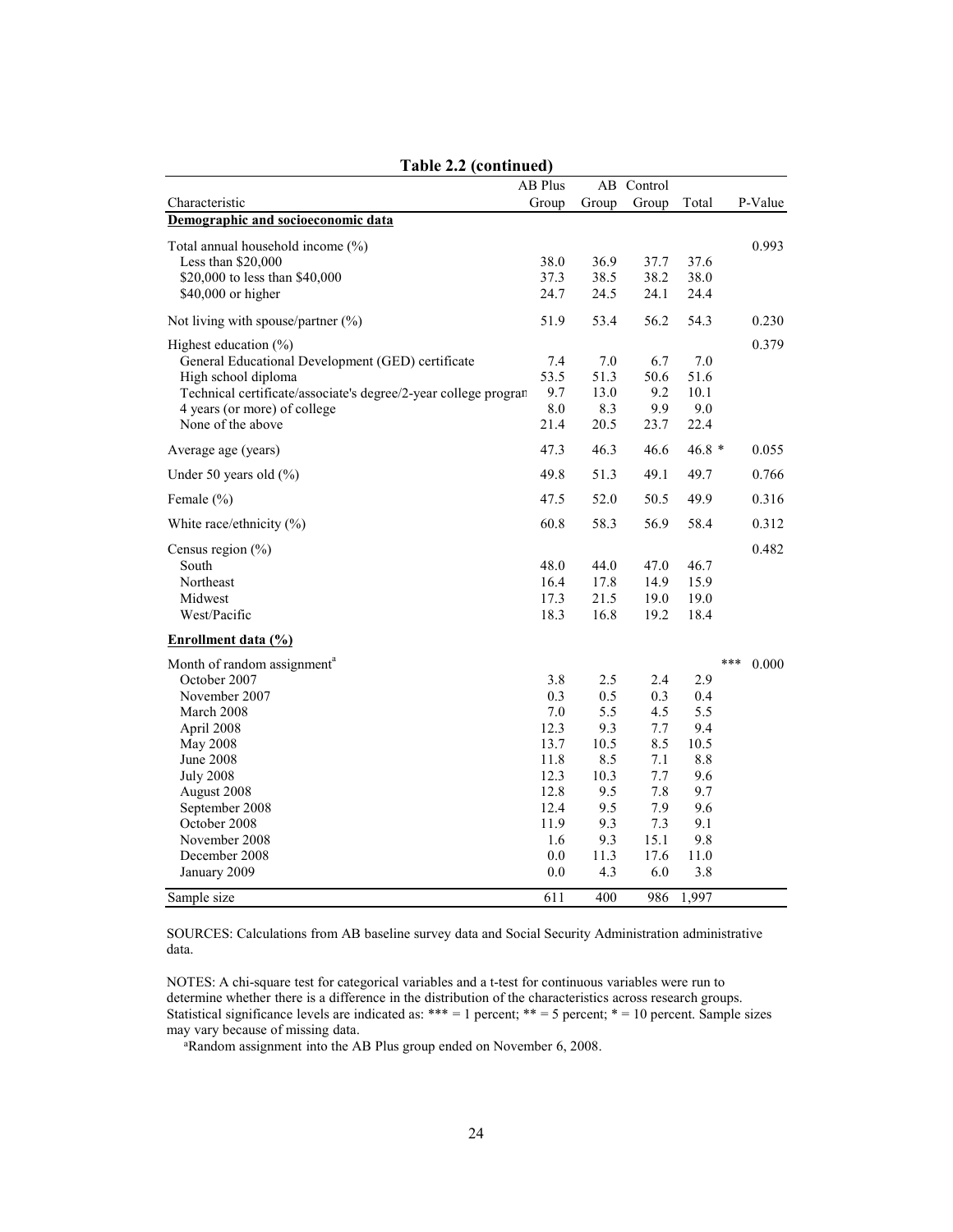According to SSA's primary diagnosis designation (the first panel of Table 2.2), sample members at baseline had a wide range of mental and physical impairments, indicating a potential need for a variety of health supports. The most common primary diagnoses include mental disorder (22.0 percent); diseases of the musculoskeletal system (19.4 percent), nervous system (16.8 percent), or circulatory system (11.6 percent); and neoplasm (usually cancer, 8.2 percent).

Almost all sample members reported a significant health issue, which is not surprising, given SSDI program eligibility requirements. Nearly all (94.2 percent) reported some type of functional limitation that affects their instrumental activities of daily living, such as preparing meals, taking medications, and using the telephone. A substantial minority (28.9 percent) reported very serious limitations that prevented them from performing basic daily activities, such as getting in or out of a bed or chair (the most commonly reported problem), using the toilet, or eating. Nearly half the sample (46.9 percent) reported being in poor health, and a similar percentage (44.6 percent) also indicated being obese.

While only 3.9 percent of sample members reported never having been insured, 60.0 percent reported being uninsured for the past six months or longer (the second panel of Table 2.2). Sample members in all three research groups had high rates of unmet medical needs, such as forgoing medical care or tests in the previous six months (70.3 percent), a reflection of both their poor health status and their lack of coverage for care. A similar percentage also reported that they had not received or had taken less than their prescribed dose of prescription drugs. These findings indicate that many program members had pent-up demand for health services at the time of random assignment, given the long gaps since their last period of coverage.

However, sample members did not go completely without care. A large majority (81.2 percent) told interviewers that they had seen or talked with a doctor in the previous six months, and a substantial minority (30.5 percent) were hospitalized in the previous six months. Hence, sample members received a limited amount of care and prescription drugs that they could afford. A similar pattern of use of medical services and unmet medical needs was found among a sample of new SSDI beneficiaries without coverage during the mid-1990s.<sup>13</sup> These findings also indicate that, despite being uninsured, some control group members would continue to use at least some health services during the demonstration.

Employment rates of sample members were low (4.9 percent), which is consistent with the serious health limitations noted above and SSDI program eligibility requirements that require the person to be unable to perform substantial gainful activity in order to qualify for benefits. Additionally, sample members were 46.8 years old, on average, at the time of random assignment, and approximately half were younger than 50 years.

<sup>&</sup>lt;sup>13</sup>Livermore, Stapleton, and Claypool (2009); Riley (2006).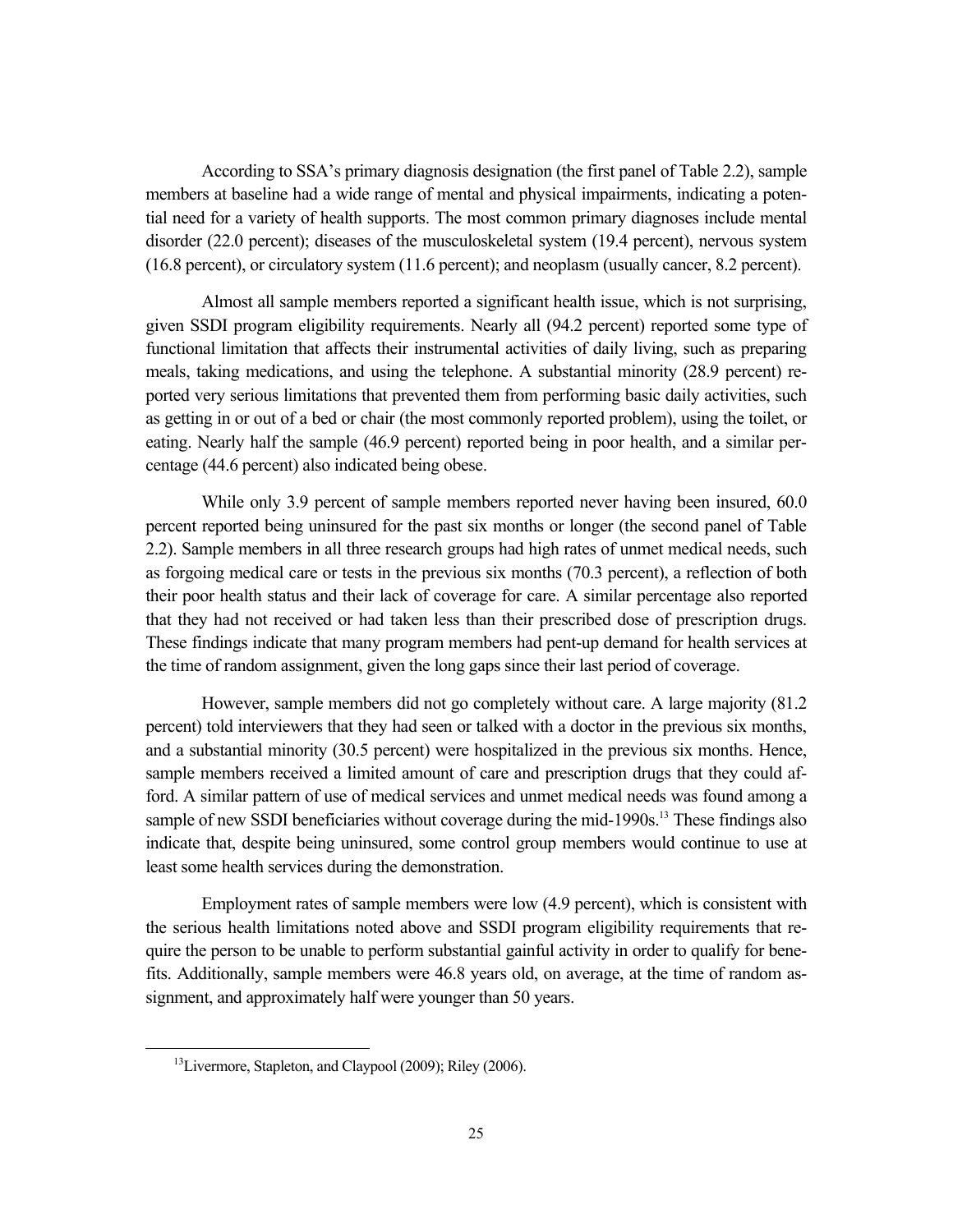Sample members' income and family status partly explain why many struggled with unmet medical and prescription drug needs. Annual household incomes were less than \$20,000 for nearly 40 percent of sample members, and over half were living without a spouse or partner and therefore were lacking immediate access to a significant other's financial and emotional support, compared with the rest of the sample.

Overall, there were few systematic differences in baseline characteristics across the research groups, which is consistent with random assignment. The only notable difference is that a higher proportion of the AB Plus group had a primary diagnosis of neoplasm (cancer) than the AB or control groups (10.6 percent, compared with 8.3 percent and 6.7 percent).<sup>14</sup> This is notable because individuals with neoplasm face unique risks (such as a higher probability of death) and likely will use the health plan in specific expensive ways. The estimated impacts reported in Chapters 5 and 6 adjust for this and other differences in baseline characteristics and test the sensitivity of the findings to the exclusion of the neoplasm subgroup.<sup>15</sup>

## **Comparison of Sample Members and the New SSDI Beneficiary Population**

According to SSA administrative data presented in Table 2.3, the study sample differed from the broader population of all newly awarded beneficiaries in 2008; these differences were mainly due to the criteria used to identify the target sample for the demonstration. Reflecting the demonstration's age cap of 55 years, more sample members (49.7 percent) than new beneficiaries (42.6 percent) were under age 50 and therefore might be expected to have a greater chance of returning to work.16 Sample members were also less likely than new SSDI beneficiaries to have a musculoskeletal impairment (19.4 percent and 30.0 percent, respectively) but were more likely to have a disease of the nervous system or sense organs (16.8 percent and 8.1 percent).

Because of these differences, outcomes in this report may differ from those for the population of new SSDI beneficiaries. Nonetheless, the report does provide important information on the effects of health care benefits and AB Plus services on newly entitled beneficiaries who are likely to be among the most intensive users of health care services, given their longer Medicare wait times

<sup>&</sup>lt;sup>14</sup>Table 2.2 reports the p-value for the joint chi-square test of the differences in the distribution of primary diagnosis and does not report results from the individual t-tests. While not shown in the table, the difference in rates of neoplasm is statistically significant across research groups (p-value =  $0.02$ ).

<sup>&</sup>lt;sup>15</sup>Members across research groups also differ significantly in terms of when they were enrolled into the demonstration — a result of the discontinuation of AB Plus recruitment in November 2008.

 $16$ Using data from the National Beneficiary Survey, which collected information from a national sample of disability beneficiaries for the evaluation of the Ticket to Work program, Livermore, Stapleton, and Roche (2009) show that younger beneficiaries are more likely to return to work.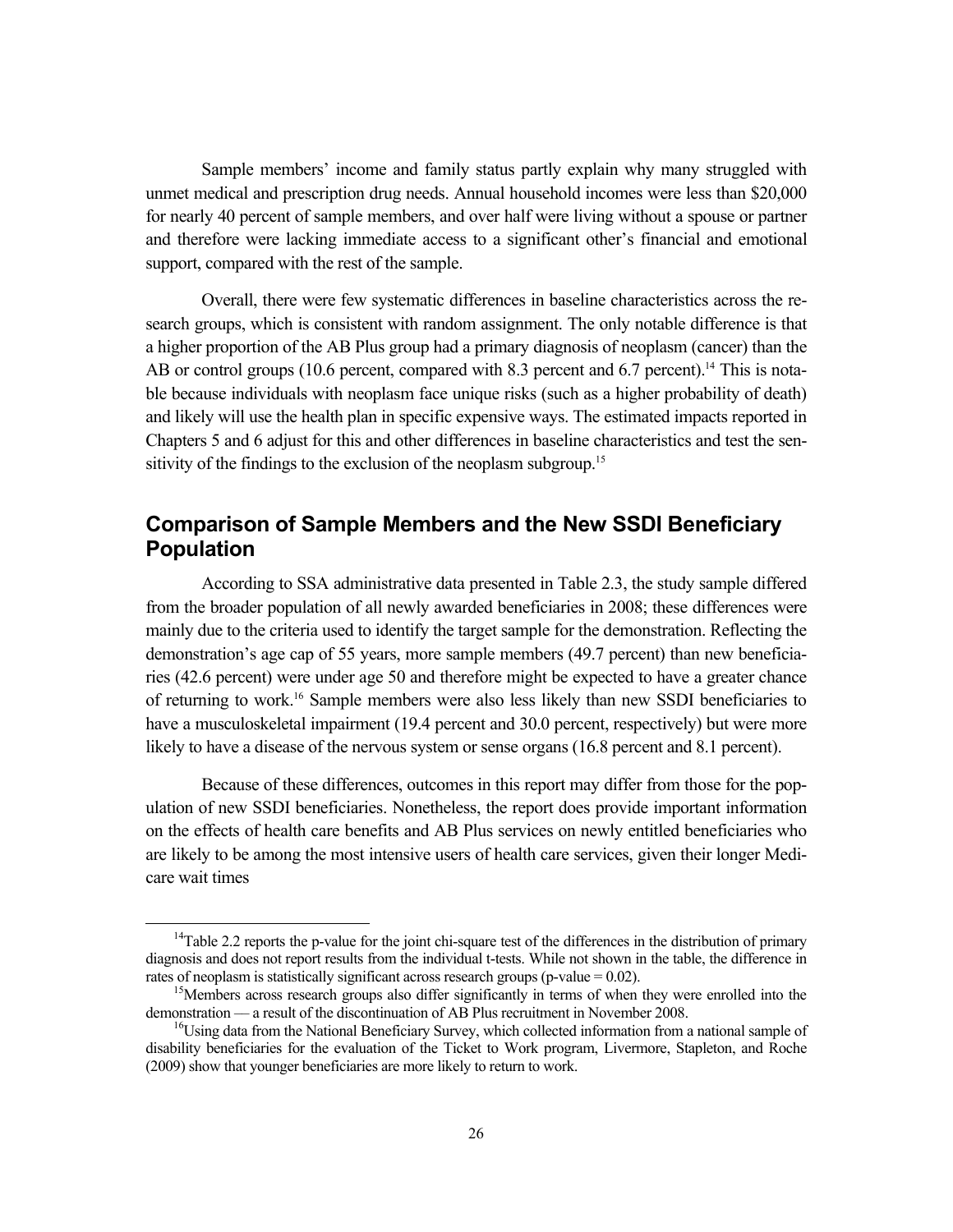## **Table 2.3**

## **Selected Characteristics of Sample Members at Baseline and of New Disabled Worker Beneficiaries in 2008**

|                                              | Sample         | <b>2008 New</b>  |
|----------------------------------------------|----------------|------------------|
| Characteristic $(\% )$                       | <b>Members</b> | Disabled Workers |
| Primary diagnosis                            |                |                  |
| Mental disorders (excluding retardation)     | 22.0           | 20.5             |
| Neoplasms                                    | 8.2            | 9.6              |
| Diseases of the:                             |                |                  |
| Circulatory system                           | 11.6           | 10.5             |
| Musculoskeletal system and connective tissue | 19.4           | 30.0             |
| Nervous system and sense organs              | 16.8           | 8.1              |
| Other                                        | 22.0           | 21.1             |
| Under 50 years old                           | 49.7           | 42.6             |
| Female                                       | 49.9           | 46.8             |
| Sample size                                  | 1,997          | 877,226          |

SOURCE: Calculations from Social Security Administration administrative data. (Web site: http://www.socialsecurity.gov/policy/docs/statcomps/di\_asr/2008/)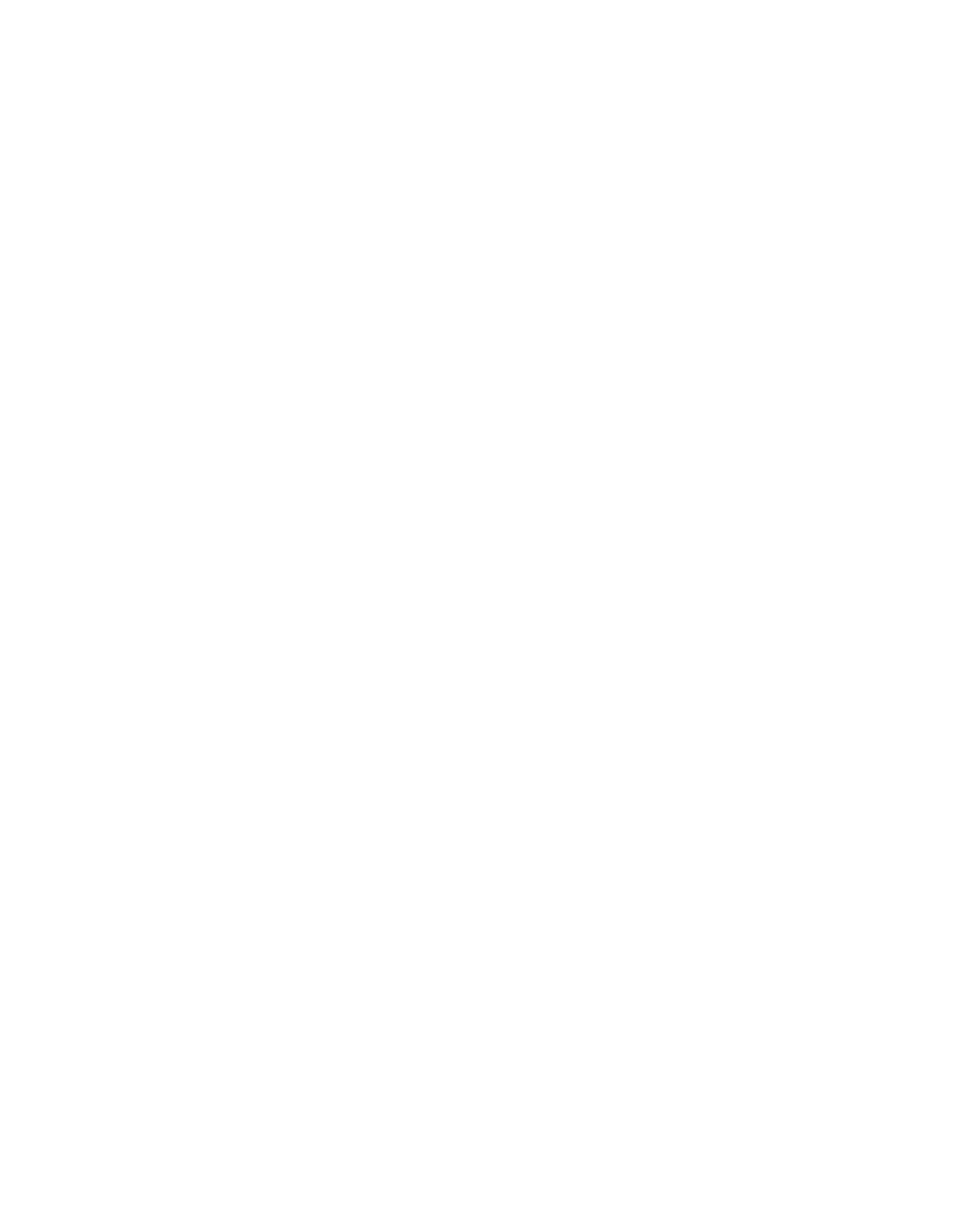### **Chapter 3**

# **The Implementation of the AB Health Plan**

Following the random assignment of new Social Security Disability Insurance (SSDI) beneficiaries into one of the three research groups in the Accelerated Benefits (AB) Demonstration, all AB and AB Plus group members were enrolled in AB health care benefits –– referred to as the "AB health plan" –– for the duration of their Medicare waiting period, which was generally 18 to 24 months. The AB health plan covered a broad range of health care services and was implemented similarly to other plans that the benefits administrator had overseen.

This chapter describes the implementation of the AB health plan; the implementation of the AB Plus services is discussed in Chapter 4. The chapter first describes the health plan features and how the plan was administered. Then it presents findings about the use of covered services during the year after random assignment and a brief look at trends beyond the first year, through July 2010, the last date for which data were available for this report. The chapter relies primarily on information from interviews with AB health plan staff conducted in 2008 and 2010, regular team meetings and review of health plan documents, and the plan's claims data for all AB and AB Plus group members.

## **Findings in Brief**

- **Almost all AB and AB Plus group members used the AB health plan during the year after random assignment.** Just over one-fourth had claims for one or more hospitalizations during the year; about two-thirds used outpatient services; and over three-fourths used the prescription drug benefit. Average total claims for program group members were \$19,265 during the first year. Roughly 12 percent had \$50,000 or more in total claim payments, and this group accounted for 53 percent of AB health plan expenditures.
- **There were few statistically significant differences between the AB and AB Plus groups' use of the AB health plan.** Nevertheless, a series of small differences for most types of covered services resulted in the AB Plus group's being more likely than the AB group to use between \$5,000 and \$10,000 in health care services and being less likely to use between \$1 and \$5,000 in services.
- **Not surprisingly, program group members who were in poor health at enrollment had higher payments during the year after random assign-**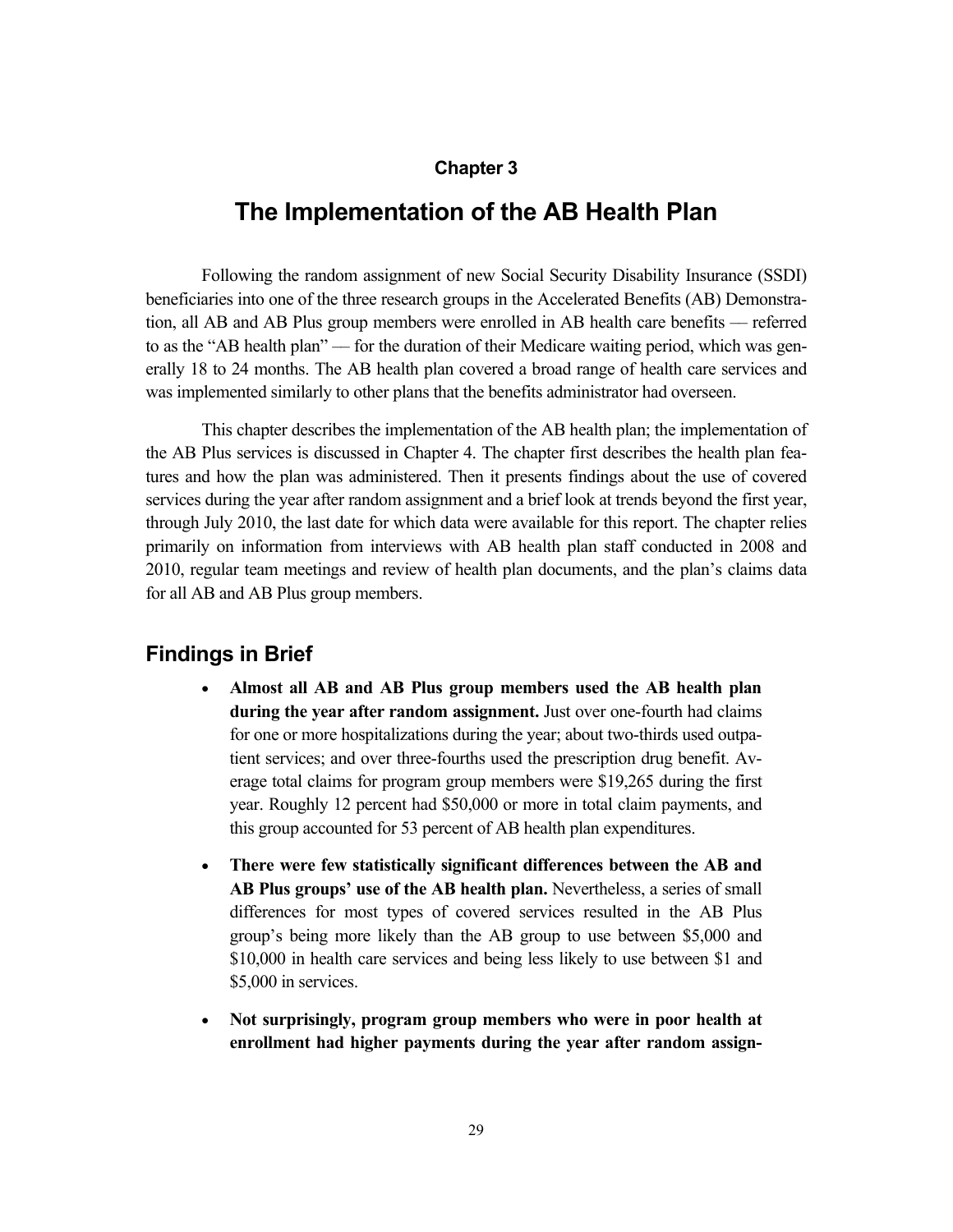**ment than those who were in better health.** For example, those who reported being in poor health at enrollment had higher claim payments than those who reported being in fair or better health (average expenditures were \$21,402 and \$17,377, respectively), and program group members with primary diagnoses of neoplasm (usually cancer) had higher payments than those without that diagnosis (average expenditures were \$39,697 and \$17,072).

The claims analyses presented in this chapter rely on claims that were incurred during the year after random assignment and subsequently accepted for payment, most of which the plan paid within three months and some of which were paid after the first year.<sup>1</sup> Because there are lags between when health services are received and when claims are paid, the results in this chapter might not reflect all services received.

## **The Structure and Administration of the AB Health Plan**

#### **Plan Features**

In many respects, the AB health plan was more generous than Medicare, which is the main source of health care coverage for SSDI beneficiaries after the waiting period. Compared with Medicare, the AB plan had relatively modest cost-sharing, covered some services that Medicare does not, and reimbursed health care providers more generously. (See Table  $3.1.$ )<sup>2</sup> The AB health plan was also more generous than most state Medicaid programs, which will cover more individuals in the Medicare waiting period under the recently passed federal health care reform (the Patient Protection and Affordable Care Act). The AB plan provided much more generous payments to health care providers, and the AB network may have provided greater access to health care, which can be limited under Medicaid in some states.<sup>3</sup>

In addition to covering basic health care needs –– such as hospitalizations, physician visits, and diagnostic testing; prescription drugs, therapy, and rehabilitation supports (such as durable medical equipment) –– the AB health plan covered inpatient and outpatient treatment for mental health problems and chemical dependency; acupuncture; and vision and dental care.<sup>4</sup> The

 $\overline{\phantom{0}1}$  $<sup>1</sup>$ In Chapters 3 and 4, the year after random assignment includes the month of random assignment and the</sup> subsequent 11 months.

<sup>&</sup>lt;sup>2</sup>See Appendix C for the AB health plan benefit handbook that was provided to all AB and AB Plus group members after enrollment. 3

 ${}^{3}$ Coughlin, Long, and Shen (2005); The Kaiser Family Foundation (2008).

<sup>&</sup>lt;sup>4</sup>The health plan and AB Plus services were designed in consultation with a panel of experts from the health and disability field; see Appendix B. For Medicare benefits, see Centers for Medicare and Medicaid Services (2010).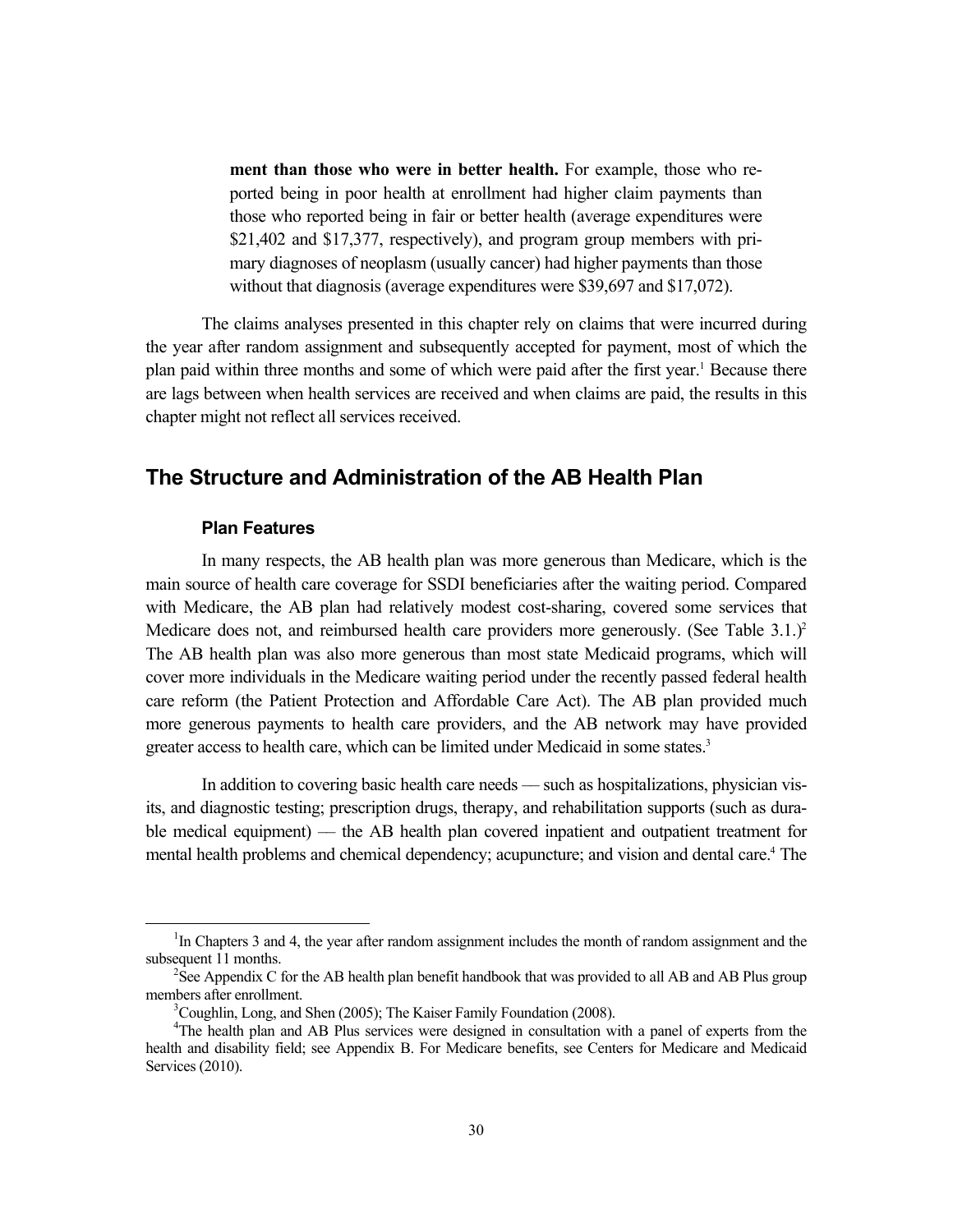### **Table 3.1**

### **In-Network AB Health Plan Benefits at a Glance**

| Benefit                                                                                     | Coverage                                                                                                                                      |
|---------------------------------------------------------------------------------------------|-----------------------------------------------------------------------------------------------------------------------------------------------|
| Maximum benefit amount                                                                      | Plan pays up to \$100,000 while participant is in the<br>plan.                                                                                |
| Copayment per event, such as an office visit to a<br>network doctor                         | \$12 copayment                                                                                                                                |
| Hospital benefits (inclusive of mental health care)                                         | \$200 copayment                                                                                                                               |
| Skilled nursing facility                                                                    | Plan pays 100% of all costs, limited to 20 days per spell<br>of illness.                                                                      |
| Emergency room                                                                              | \$35 copayment (waived if admitted to hospital).                                                                                              |
| Home health care                                                                            | Plan pays 100% of all costs up to 40 visits (pre-<br>certification required).                                                                 |
| Ambulance                                                                                   | \$35 copayment                                                                                                                                |
| Diagnostic X-ray, lab test                                                                  | Plan pays 100% of all costs.                                                                                                                  |
| Medical supplies                                                                            | Participant pays 10% of all costs.<br>(Plan pays 90% of all costs.)                                                                           |
| Physical therapy                                                                            | \$12 copayment                                                                                                                                |
| Occupational therapy                                                                        | \$12 copayment                                                                                                                                |
| Outpatient mental health care                                                               | \$12 copayment                                                                                                                                |
| Hospice care                                                                                | Plan pays 100% of all costs.                                                                                                                  |
| Durable medical equipment                                                                   | Plan pays 100% of all costs.                                                                                                                  |
| Diabetic supplies/equipment                                                                 | Plan pays 100% of all costs.                                                                                                                  |
| Prescription drugs                                                                          | \$5 copayment, generic<br>\$15 copayment, preferred brand<br>\$30 copayment, nonpreferred brand                                               |
| Dental care (Maximum benefit is \$1,000 during<br>the period of participation in the plan.) | Preventive/diagnostic: Plan pays 100% of all costs.<br>Basic: Participant pays 25% of all costs.<br>Major: Participant pays 50% of all costs. |
| Vision care<br>Refraction<br>Lenses (and coatings)<br>Frames<br>Contact lenses              | Plan pays up to \$200 maximum benefit while<br>participant is in the plan.                                                                    |

NOTES: "Copayment" is the amount that the participant must pay at the time of service. "Precertification" means that the plan must approve the service before it is provided.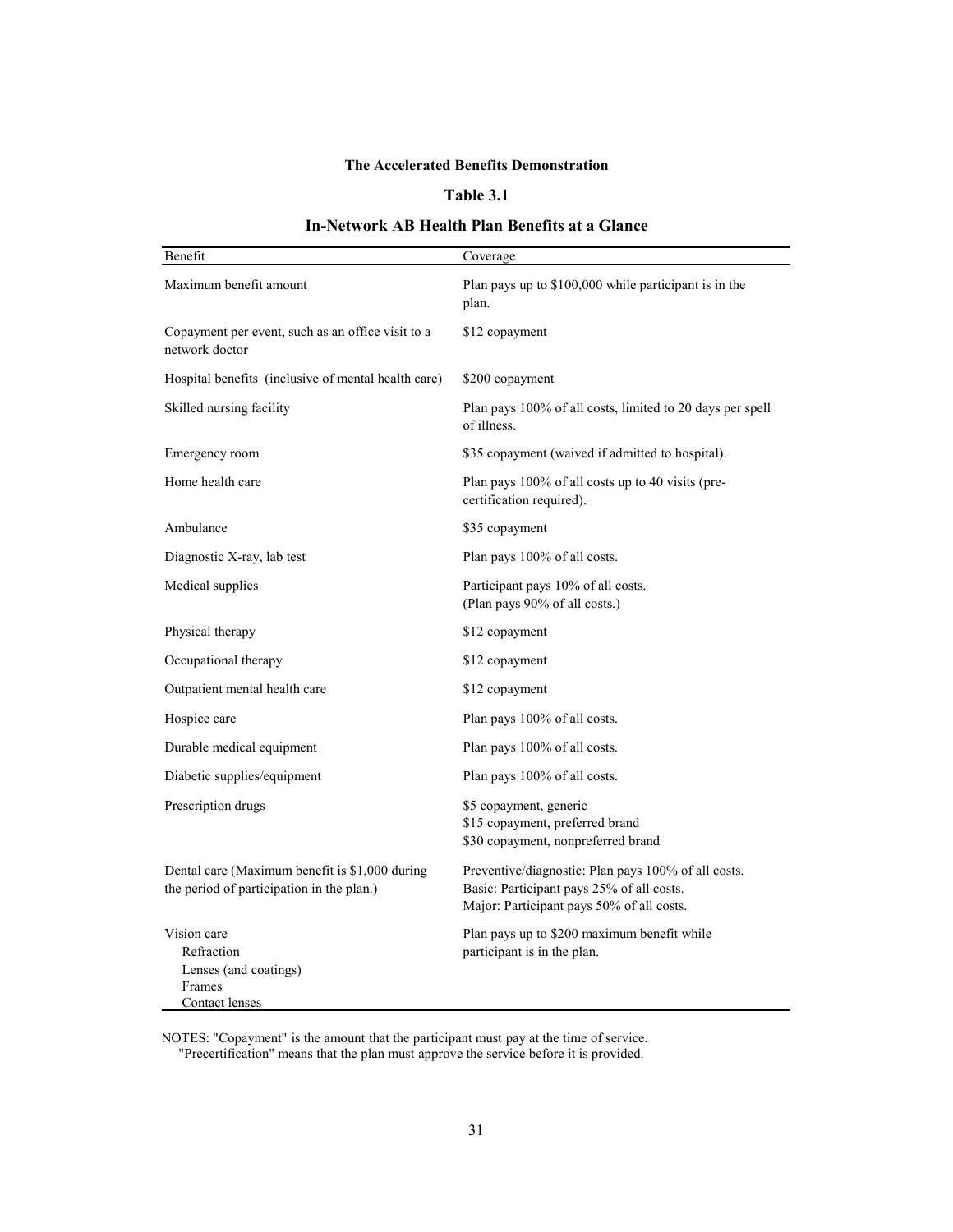AB health plan reimbursed providers at higher rates than Medicare for some services, such as surgery and pathology services, and it was similar to private health insurance rates in this regard.

The plan was designed to be accessible and affordable to program group members living in the demonstration's 53 nationwide recruitment sites. The plan's network spanned more than 450,000 health care professionals and 4,000 facilities. When program group members used providers in the network, costs were fully covered for most services after a \$12 copayment. Copayments were higher for ambulance services, emergency room visits, and inpatient hospital care. The prescription drug benefit had a tiered copayment system: \$5 for generic drugs; \$15 for preferred brand-name drugs; and \$30 for non-preferred brand-name drugs. In addition, a mailorder prescription drug option was available that allowed program group members to purchase prescriptions for three months at a time for a two-month copayment.

Few program group members reported problems affording health care under AB to the health plan administrator. The plan administrator reported only one program group member who could not afford the copayment. Because the member was seeking a medical assessment, the copayment was waived. Staff delivering AB Plus services also reported very few instances of affordability issues. If AB Plus group members said that they could not afford the copayment, AB Plus staff contacted the provider to ask whether the copayment might be waived. In some instances but not all, providers did waive the copayment. (Copayment levels are described below, in the section "Comparison of Health Plan Use, by Program Group.")

If a program group member used a provider out of the network, expenses were not covered unless the member obtained prior approval. Approval was routinely granted when there was no in-network provider in the area for a particular specialty or if a participant was in the middle of receiving care from a provider — particularly mental health or rehabilitation care and changing to an in-network provider would disrupt treatment.

To contain the costs of the demonstration, plan benefits were limited to \$100,000 per beneficiary. In this respect, the AB health plan was less generous than Medicare or Medicaid, which do not limit the overall use of care. However, the demonstration's designers believed that few members would reach the limit and that, for most of those who did, Medicaid (or charity care) would be available.

### **Plan Enrollment**

Demonstration sample members who were randomly assigned to the AB and the AB Plus groups were enrolled in the AB health plan at the time of random assignment and could begin to use the plan immediately. Staff conducting the baseline interviews that preceded random assignment briefly described the AB health plan and provided contact information for the plan administrator (POMCO Group) to those who wanted to learn more or wanted to begin us-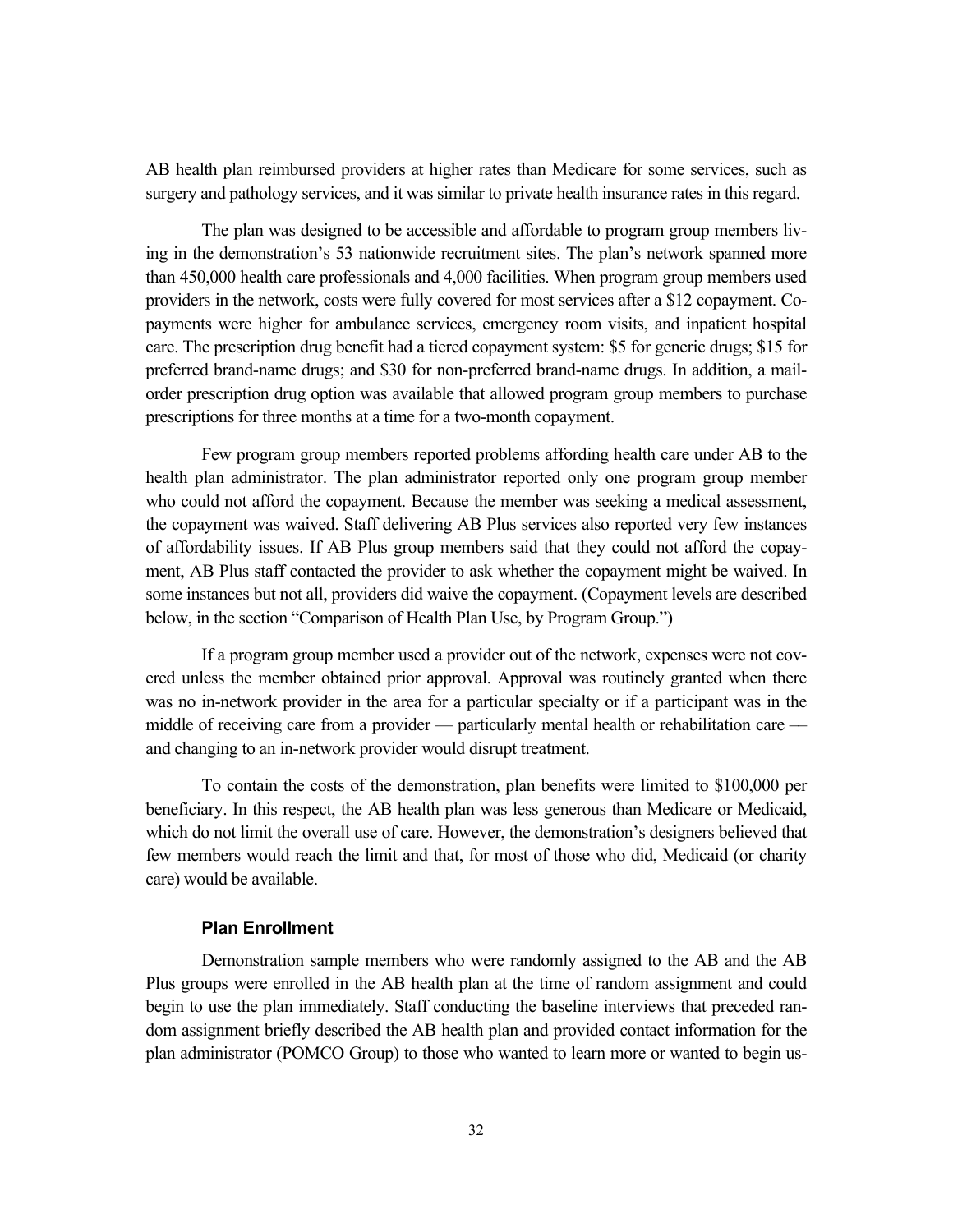ing the plan before their identification cards arrived.<sup>5</sup> The plan administrator mailed the identification card and specific information about plan benefits within three weeks of random assignment, in most cases.

AB and AB Plus group members remained enrolled in the plan until they became eligible for Medicare, reached the maximum benefit limit of \$100,000, or died. The plan administrator notified program group members by mail three months before they were to begin Medicare and again when they did begin, to remind them that the AB health plan ended as of the date that they became eligible for Medicare and to provide contact information for Medicare. The administrator also mailed notifications to those who were approaching the maximum benefit limit when they reached \$50,000 in paid claims and again at the time of disenrollment. This mailing included a resource list, which provided contact information for several national organizations dedicated to helping individuals with medical expenses. Both mailings included contact information for AB health plan customer service (and for AB Plus staff for that group's members) in case program group members had questions or concerns.<sup>6</sup>

### **Plan Administration**

POMCO's administration of the AB health plan was similar in most respects to plan administration for its other clients; few procedures needed to be tailored owing to differences in the structure of the plan or the population served.

#### *Claims and Appeals Processing*

The plan administrator processed all AB health plan claims except those for prescription drugs, for which administration was contracted to Medco, a pharmacy benefits manager. The plan administrator's claims processing included entry of all claims received into the plan's data system, determining whether claims were for covered services and paying those that were, and producing and mailing payment checks and explanations of benefits. For AB and AB Plus group members with total paid claims at \$90,000 or above, the plan administrator also reviewed and approved all requests for payments, to help the member not exceed the \$100,000 limit. Two staff members were responsible for processing claims. One handled hospital claims, and the other handled all other types of claims. The plan administrator paid a total of 57,183 medical

 $rac{1}{5}$  ${}^{5}$ POMCO Group, headquartered in Syracuse, New York, has been a third-party benefits administrator for more than 30 years. Its clients are typically employers, and so most plan users are employed individuals. The employer typically handles plan development and user education; for AB, POMCO and MDRC shared this role. POMCO was paid \$14.50 per claim or bundle of related claims and \$3,600 per month for the national provider network. POMCO found this level of funding adequate, although start-up costs were higher than expected. See Chapter 7 for more information about the costs of administering the health plan. (MDRC is also a POMCO client.)

 ${}^{6}$ See Appendix D for examples of the plan administrator's AB health plan mailings.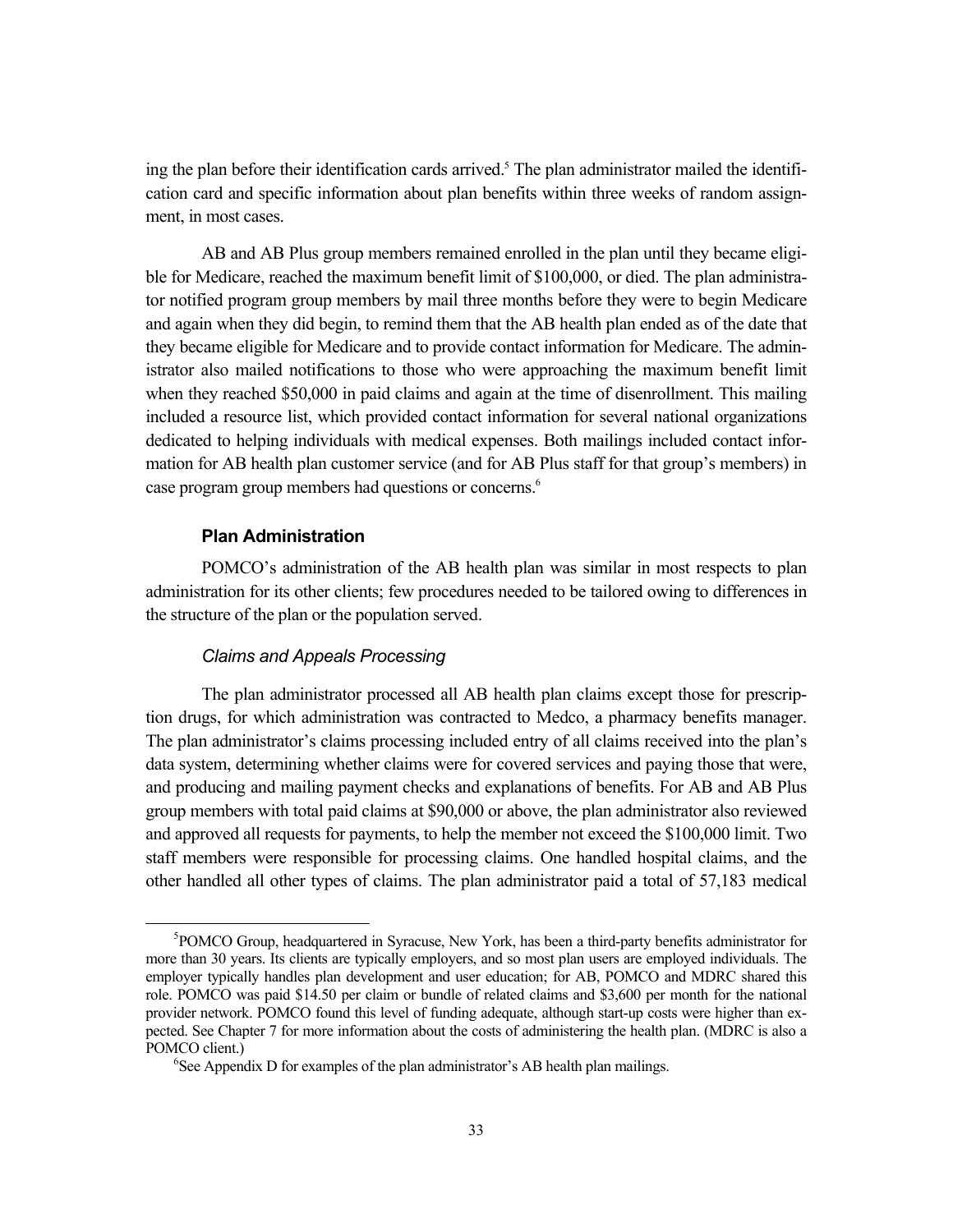and dental claims incurred during the year after random assignment. A small number of appeals were processed relative to the number of claims received: 178 appeals were processed, or 0.3 percent of all claims.

The pharmacy benefits manager handled all prescription drug benefit inquiries, mailorder requests, and the processing of pharmacy claims. Prior approval from the plan administrator was required for prescription drugs over \$1,000 to ensure that program group members did not reach the plan cap solely due to unnecessarily high prescription drug costs. A total of 32,866 prescription drug claims were paid during the year after random assignment.

### *Benefits Management*

The plan administrator contracted out benefits management (that is, precertification and utilization review) to CareGuide, which provided a team of nurses supervised by a medical director for these tasks. As described in Chapter 4, CareGuide also provided some AB Plus services. Nonemergency inpatient hospital services, out-of-network service use, and durable medical equipment all required precertification. For each precertification request, a nurse compared the clinical information from the AB or AB Plus group member's provider with standard clinical criteria for establishing the medical necessity of a requested service. Most decisions were made immediately, but nonurgent requests could take as long as five days. If the request met the criteria, the nurse authorized services, and, in the case of inpatient admissions, an initial length of stay was estimated.

Utilization review (also referred to as a "continued stay review") included the ongoing monitoring of members who were hospitalized or completing rehabilitation (for example, by reviewing provider treatment plans). The nurse used clinical criteria either to establish the medical necessity of revising the initial length-of-stay estimate or to initiate discharge planning. When medical necessity was not established, the nurse referred requests to the medical director for additional review. The same procedures were used for both AB and AB Plus group members; however, if the request was for an AB Plus group member, the benefits management nurse could also consult with AB Plus staff. Utilization review decisions for urgent care were made within 24 hours; nonurgent care decisions were made within four days.

During the year after random assignment, the benefits management program precertified services for 347 program group members. A total of 5,618 precertified claims were subsequently paid.

#### *Customer Service*

The plan administrator operated a Web site and a customer service telephone line to field questions from both program group members and providers. The performance goal for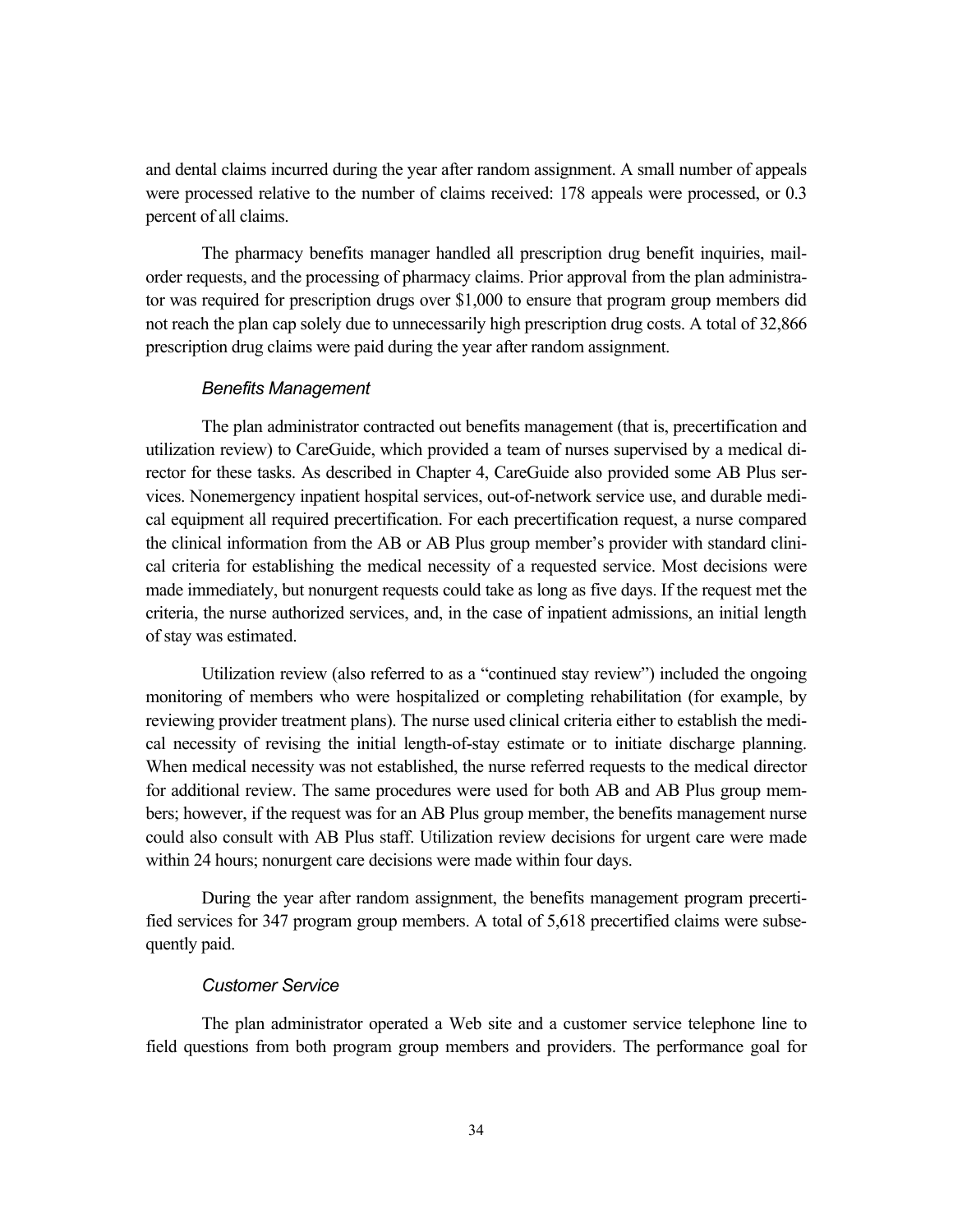telephone response time was the industry standard of less than 45 seconds, which administrator staff noted was met "most of the time." Most calls to customer service were from providers, either inquiring about plan benefits or checking on the status of claim payments. Some members needed additional education about the \$100,000 benefit limit, since this was atypical of many health plans. The plan administrator assigned a client service representative to monitor AB health plan activity and respond to any inquiries that came through MDRC and the AB Plus providers. A total of 15,690 customer service calls were received from providers and members during the year after random assignment.

Based on survey responses of 289 AB and AB Plus group members six months after random assignment, satisfaction with the AB health plan was high.<sup>7</sup> Members were highly satisfied with the overall quality of their care and of services from doctors. More than 90 percent rated the overall quality of care from all doctors as very good or excellent. They also reported being highly satisfied with the health plan administrator.

## **AB Health Plan Use During the Year After Random Assignment**

Table 3.2 shows that almost all AB and AB Plus group members (88.7 percent) had at least one paid claim for a service covered by the AB health plan during the year after random assignment. (Box 5.1 in Chapter 5 explains how impact estimates are measured and presented in the tables of this report.) Total plan payments for all members and all services received that year totaled \$19,476,734. Inpatient and outpatient hospital claims made up the majority of total payment amounts and made up 35 percent and 29 percent of the total. Program group members had AB health plan coverage for an average of 11.5 months during the year and averaged \$19,265 in paid AB health benefit claims (including zeros for those who did not use the health plan). As is typical with health insurance, a minority of members accounted for a large share of the costs: 12.3 percent had payments of \$50,000 or more, and their payments made up 53.0 percent of the total for the plan. Only 3.5 percent, or 35 program group members, reached the benefit limit of \$100,000.

At just under \$20,000, spending per member for the AB health plan was substantially greater than for Medicare beneficiaries who were eligible as a result of disability. For example, the Medicare Payment Advisory Commission (MedPAC) estimated that average annual spending in 2008 per disabled Medicare beneficiary was \$11,018.8 Other researchers examined Medicare costs of SSDI beneficiaries in order to predict costs of ending the waiting period. For the full 24-month period, Riley estimated costs of \$10,055 per person in 2000 dollars, based on data

 $\frac{1}{7}$ <sup>7</sup>Wittenburg, Warren, Peikes, and Freedman  $(2010)$ .

<sup>8</sup> Medicare Payment Advisory Commission (2010).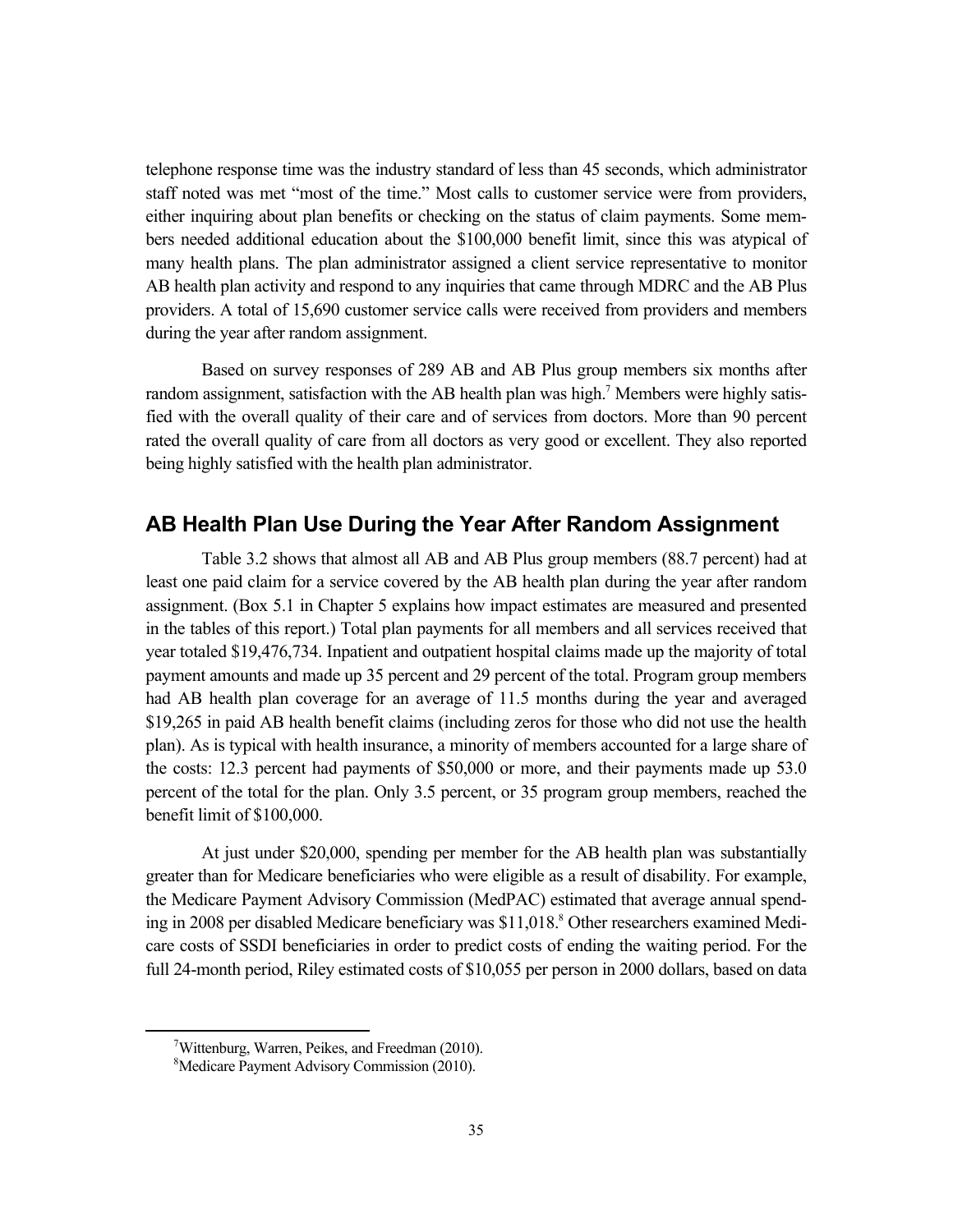### **Table 3.2**

## **Incurred Health Claims During the First Year of Follow-Up, by Program Group**

|                                        |        |                |        | <b>AB Plus-AB</b> |             |
|----------------------------------------|--------|----------------|--------|-------------------|-------------|
|                                        |        | <b>AB Plus</b> | AB     | Difference        |             |
| Outcome                                | Total  | Group          | Group  | (Impact)          | P-Value     |
| <b>Paid claims</b>                     |        |                |        |                   |             |
| Received paid claim (%)                | 88.7   | 89.6           | 87.4   | 2.2               | 0.282       |
| Medical claim                          | 84.5   | 86.2           | 81.9   | $4.2 *$           | 0.073       |
| Inpatient hospital claim               | 25.8   | 26.8           | 24.3   | 2.5               | 0.390       |
| Outpatient hospital claim              | 60.5   | 64.3           | 54.8   | $9.5***$          | 0.003       |
| Other medical claim                    | 81.5   | 83.4           | 78.7   | $4.7 *$           | 0.064       |
| Dental claim                           | 20.0   | 19.6           | 20.6   | $-1.1$            | 0.680       |
| Prescription drug claim                | 81.5   | 83.1           | 79.1   | 3.9               | 0.114       |
| Average total paid claims (\$)         | 19,265 | 19,738         | 18,542 | 1,195             | 0.487       |
| Medical claims                         | 16,074 | 16,573         | 15,312 | 1,261             | 0.443       |
| Inpatient hospital claims              | 6,722  | 6,864          | 6,505  | 358               | 0.764       |
| Outpatient hospital claims             | 5,611  | 5,823          | 5,287  | 536               | 0.505       |
| Other medical claims                   | 3,741  | 3,886          | 3,520  | 366               | 0.512       |
| Dental claims                          | 98     | 103            | 90     | 14                | 0.421       |
| Prescription drug claims               | 3,093  | 3,062          | 3,141  | $-79$             | 0.821       |
| Paid claims amount (%)                 |        |                |        |                   |             |
| \$0                                    | 11.3   | 10.4           | 12.6   | $-2.2$            | 0.282       |
| \$1-\$4,999                            | 29.1   | 26.7           | 32.8   | $-6.1$ **         | 0.039       |
| \$5,000-\$9,999                        | 15.3   | 17.7           | 11.8   | $5.9**$           | 0.014       |
| \$10,000-\$24,999                      | 21.3   | 21.4           | 21.0   | 0.4               | 0.894       |
| \$25,000-\$49,999                      | 10.8   | 11.3           | 9.9    | 1.4               | 0.484       |
| \$50,000-\$99,999                      | 8.8    | 9.0            | 8.6    | 0.4               | 0.824       |
| $$100,000$ or higher                   | 3.5    | 3.6            | 3.3    | 0.2               | 0.842       |
| <b>Copays</b>                          |        |                |        |                   |             |
| Average total copay amount (\$)        | 270    | 274            | 263    | 11                | 0.600       |
| Copay amount $(\%)$                    |        |                |        |                   |             |
| \$0                                    | 13.6   | 12.4           | 15.3   | $-2.8$            | 0.204       |
| \$1-\$249                              | 48.6   | 48.1           | 49.3   | $-1.2$            | 0.713       |
| \$250-\$499                            | 20.9   | 22.4           | 18.5   | 3.8               | 0.151       |
| \$500 or more                          | 17.0   | 17.1           | 16.9   | 0.2               | 0.933       |
| Mental health/substance abuse services |        |                |        |                   |             |
| Received paid claim (%)                | 17.1   | 18.3           | 15.3   | 3.0               | 0.202       |
| Average total paid claims (\$)         | 448    | 423            | 486    | $-64$             | 0.675       |
| Physical/occupational/speech therapies |        |                |        |                   |             |
| Received paid claim (%)                | 13.7   | 13.5           | 13.9   | $-0.4$            | 0.876       |
| Average total paid claims (\$)         | 249    | 223            | 289    | $-66$             | 0.562       |
|                                        |        |                |        |                   | (continued) |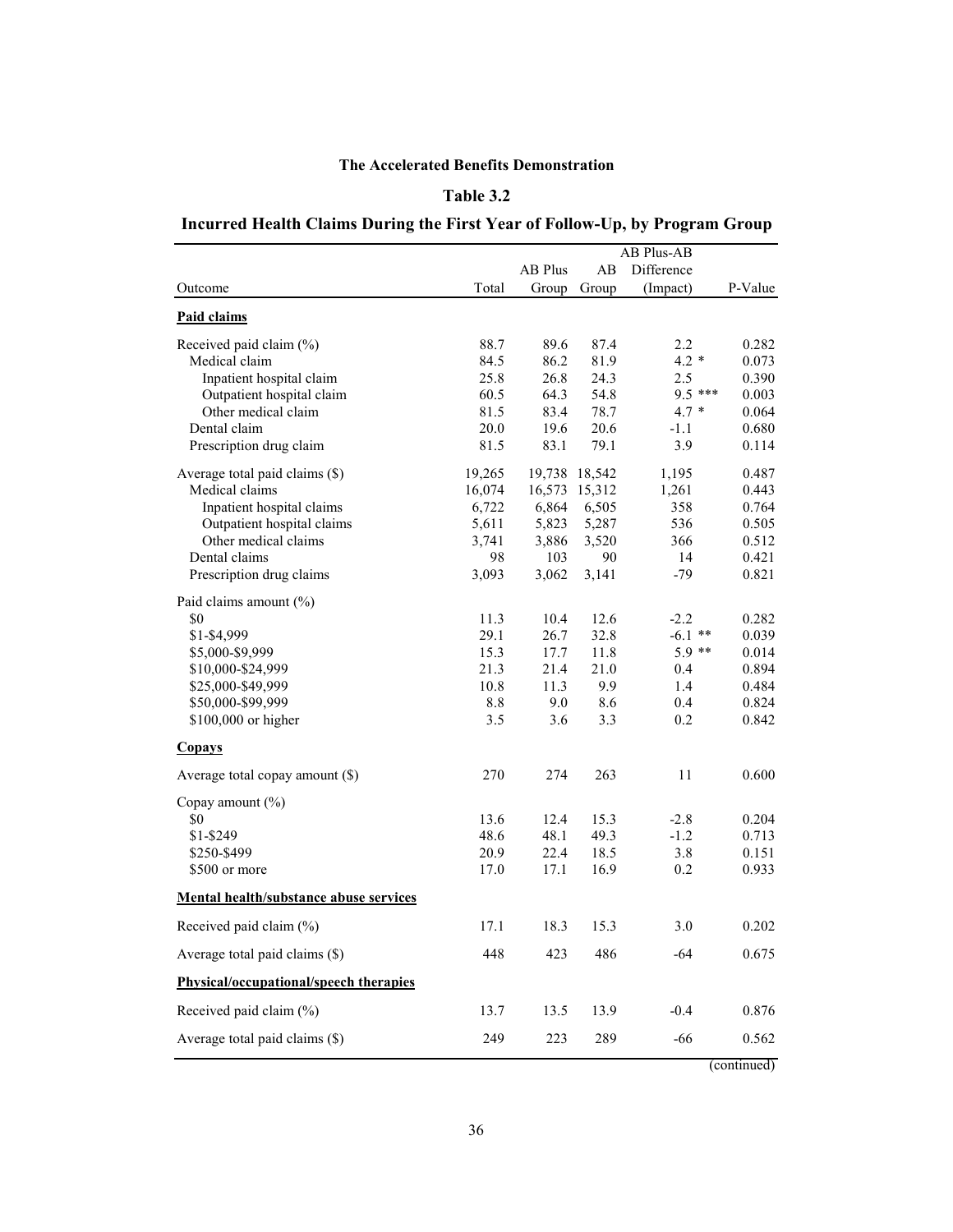|                                                                  | AB Plus-AB |                |               |            |         |
|------------------------------------------------------------------|------------|----------------|---------------|------------|---------|
|                                                                  |            | <b>AB Plus</b> | AB            | Difference |         |
| Outcome                                                          | Total      | Group          | Group         | (Impact)   | P-Value |
| <b>Medical supplies/medical devices/prosthetics</b>              |            |                |               |            |         |
| Received paid claim (%)                                          | 22.6       | 22.6           | 22.4          | 0.2        | 0.940   |
| Average total paid claims (\$)                                   | 436        | 544            | 271           | $273$ **   | 0.047   |
| <b>Emergency room care</b>                                       |            |                |               |            |         |
| Received paid claim (%)                                          | 33.0       | 32.9           | 33.2          | $-0.2$     | 0.942   |
| Average total paid claims (\$)                                   | 1,217      | 1,119          | 1,367         | $-248$     | 0.279   |
| <b>In-network claims</b>                                         |            |                |               |            |         |
| Received paid claims for in-network provider (%                  | 83.4       | 84.7           | 81.4          | 3.3        | 0.180   |
| Average total paid claims for in-network<br>providers $(\$)$     | 14.494     |                | 14,917 13,848 | 1,069      | 0.480   |
| <b>Out-of-network claims</b>                                     |            |                |               |            |         |
| Received paid claims for out-of-network<br>provider $(\% )$      | 58.1       | 58.7           | 57.0          | 1.7        | 0.600   |
| Average total paid claims for out-of-network<br>providers $(\$)$ | 1,678      | 1,759          | 1,554         | 205        | 0.635   |
| Sample size                                                      | 1,011      | 611            | 400           |            |         |

**Table 3.2 (continued)**

SOURCE: MDRC calculations from AB health plan claims records.

NOTES: For each comparison, a two-tailed t-test was applied to differences between outcomes for research groups. Statistical significance levels are indicated as:  $* = 10$  percent;  $** = 5$  percent; and \*\*\* = 1 percent.

from 1997 to 2000.<sup>9</sup> Similarly, Livermore, Stapleton, and Claypool estimated the average annual costs for medical and prescription drugs to be \$8,366 in 2006 dollars, based on data from 1994 to 1996.10 These differences are not surprising, since new beneficiaries are more likely to have terminal illnesses, such as cancer (as described in Chapter 2).<sup>11</sup> In addition, the differences might be explained in part by the lower cost-sharing and higher provider payments of the AB health plan compared with Medicare.

 <sup>9</sup>  $\mathrm{P}$ Riley (2004).

 $^{10}$ Livermore, Stapleton, and Claypool (2009).

<sup>&</sup>lt;sup>11</sup>Riley (2004) finds that the cost of care is substantially greater for new SSDI beneficiaries near the end of life than for other beneficiaries.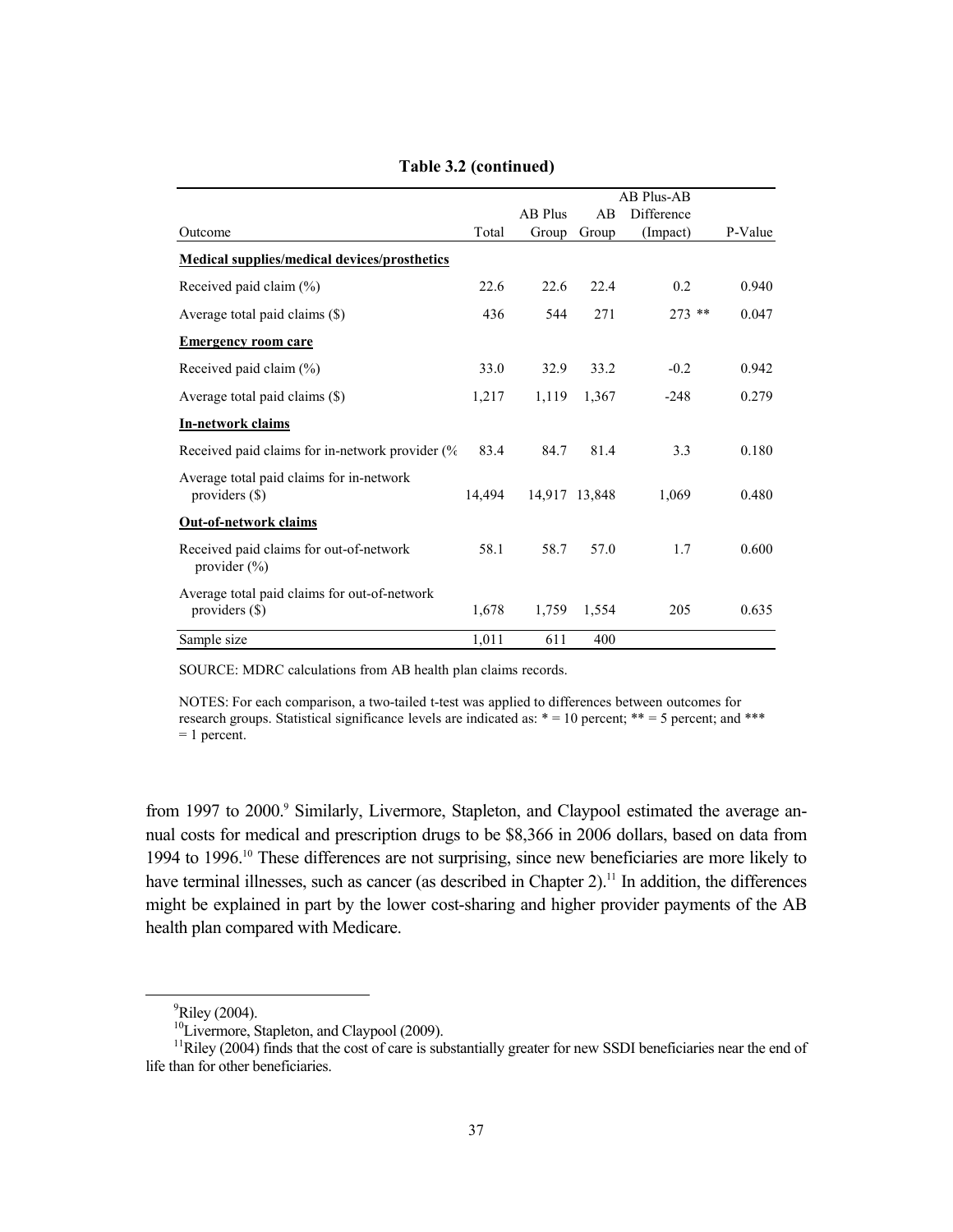The use of plan benefits differed considerably by type of service. The benefits most commonly used by program group members were physician visits, diagnostic testing outside a hospital, and prescription drugs. A substantial portion also used inpatient and outpatient hospital services. During the year after random assignment, roughly a quarter of all members had a hospitalization, which is similar to the 23.2 percent of disabled Medicare beneficiaries who were hospitalized in 2006.<sup>12</sup> In addition, 60.5 percent had claims for outpatient hospital services, including visits to the emergency room, diagnostic tests, treatments, rehabilitation services, and surgeries that did not require an overnight stay. Among the program group, 33.0 percent incurred a claim for emergency room care, compared with 19.7 percent of Americans who responded to the National Health Interview Survey in 2007.<sup>13</sup> The average inpatient claim payment per member was \$6,722, and outpatient payments averaged \$5,611 (including zeros for those who did not have any claims for these services). By contrast, only 20.0 percent used the dental benefit, despite the fact that dental care is not covered under Medicare and seldom is covered by most private health insurance. Plan administrator staff thought that relatively few members used the dental benefit because they had more pressing medical problems to attend to.

The AB health plan included mental health and rehabilitation services that many SSDI beneficiaries were believed to need. Demonstration designers hypothesized that, in addition to the 22 percent of sample members with primary diagnoses of mental disorders, some members with other primary diagnoses would also use mental health services. However, only 17.1 percent of members used such services. Almost 14.0 percent used physical, occupational, or speech therapy, and 22.6 percent had claims for medical supplies, devices, or prosthetics. Designers hypothesized that these services would support return-to-work efforts by helping to improve an individual's functioning and mobility.

Copayments for both the AB and the AB Plus group were relatively low, at \$270 on average, which reflects the low copayment requirements of the benefit plan (Table 3.2). Only 17.0 percent had copayments over \$500 or more. By comparison, the average cost-sharing for disabled Medicare beneficiaries in 2008 was \$1,517, and 58 percent of aged and disabled Medicare beneficiaries paid \$500 or more.<sup>14</sup>

Just over half of program group members (58.1 percent) had claims for at least one outof-network service during the year after random assignment; however, the amount spent was low relative to all claims. The average claims payment per member for these services was much lower than for in-network services: \$1,678, compared with \$14,494 (Table 3.2, last two panels).

 <sup>12</sup>Kennedy, Engle, and Blodgett (2009).

 $13$ Garcia, Bernstein, and Bush (2010).

<sup>&</sup>lt;sup>14</sup>Centers for Medicare and Medicaid Services (2009).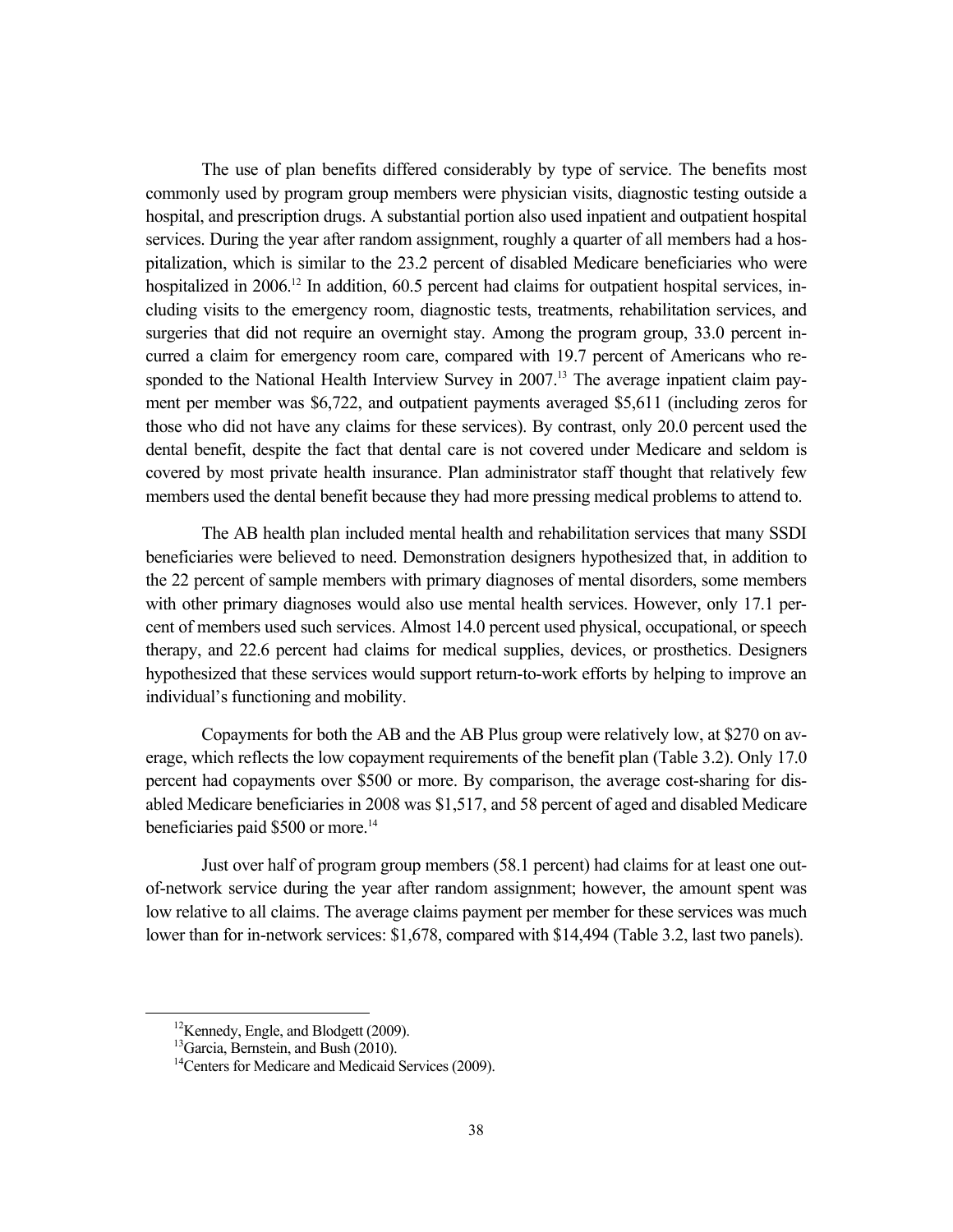**Trends during Year 1.** Members began using plan benefits within the first three to five months after random assignment and continued to use them at a high level throughout the year (Figure 3.1, upper graph). From Month 5 through Month 12, the percentage of members with paid claims each month remained above 70 percent (70.2 percent in Month 5 and 74.1 percent in Month 12). While health care expenditures are typically somewhat volatile, the average monthly payments rose quickly over the first few months and then trended downward during the year. Trends differed by type of service. Throughout the first year, payments for prescription drug claims were not volatile but remained relatively constant (about \$250 to \$370 per month, from Month 4 to Month 12).

**Disenrollment.** Few members disenrolled from the health plan or died during the year after random assignment. As expected, only a small number (1.0 percent, or 10 members) transitioned to Medicare during the year, and 5.4 percent (55 members) died.

## **Comparison of Health Plan Use, by Program Group**

A comparison of health plan use by the AB and AB Plus groups provides estimates of the incremental effect of AB Plus services on the use of health services (Table 3.2).<sup>15</sup> This comparison shows only two statistically significant differences: the AB Plus group was more likely to have a claim for outpatient hospital services and for other nonhospital medical care, such as physician visits. However, the comparisons reveal a pattern of non-statistically significant differences: AB Plus group members were slightly more likely to have claims for covered services –– and therefore to have had slightly higher payments for them –– than their AB counterparts. AB Plus staff noted that they encouraged AB Plus group members to contact their physicians whenever the members raised health concerns and that, as a result of those contacts, physicians may have ordered more diagnostic tests or prescription drugs or admitted some members to the hospital. This may have contributed to the small differences observed.

 $<sup>15</sup>$ Differences between the AB and AB Plus groups in Table 3.2 were regression-adjusted to improve sta-</sup> tistical precision. All results are based on ordinary least squares (OLS) regression. Covariates include indicators for the following: under age 50, female, Census region (Northeast, Midwest, and South), having a high school diploma or General Educational Development (GED) certificate, being white, having annual household income below \$40,000, feeling downhearted or blue most or all of the time, poor self-reported general health, body mass index over 30, any unmet medical need in six months prior to random assignment, primary diagnosis related to mental health, primary diagnosis of neoplasm, having 19 to 24 months until Medicare eligibility, having 25 to 28 months until Medicare eligibility, and month of random assignment.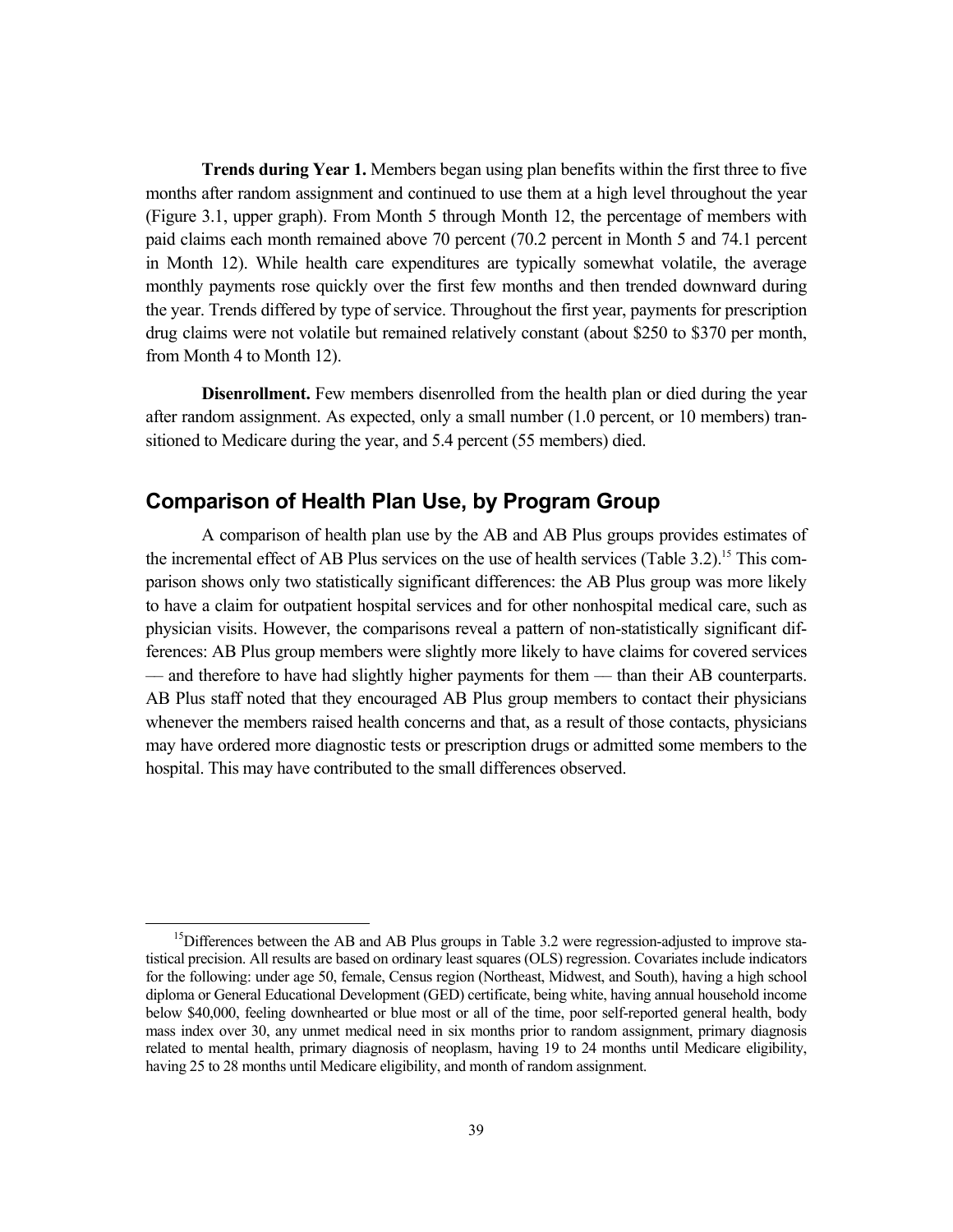





 **AB Health Plan Use and Expenditures, by Month of Eligibility and Service Use**



NOTES: Month 1 is the month of random assignment. To facilitate depiction of trends, averages for Month 1 were adjusted to estimate service use had all program group members been randomly assigned on the first day of the month and been eligible for services immediately. See Appendix E for details.

Monthly means and percentages are calculated by dividing measures of service use by the proportion of program group members eligible for AB health plan.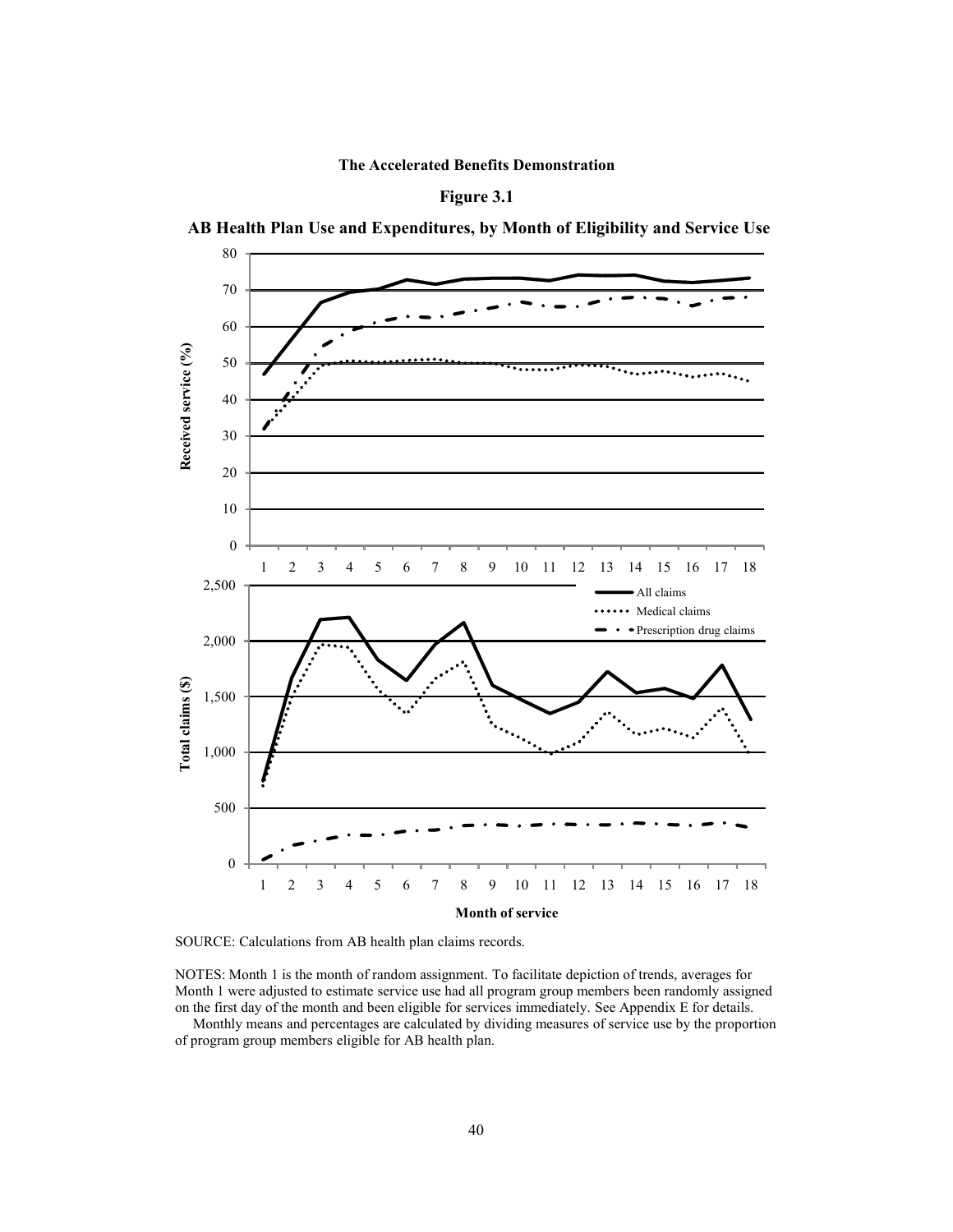### **Characteristics of Sample Members with Higher Plan Payments**

It is well known that a small proportion of the insured population accounts for a large proportion of insurance payments. In 2006, MedPAC found that most Medicare spending for aged and disabled beneficiaries was concentrated among individuals with a few key characteristics: those with multiple chronic conditions, those using inpatient services, and those in their last year of life.<sup>16</sup> In order to test whether specific groups of sample members who were defined by indicators of poor health as measured at the time of demonstration enrollment had markedly greater plan payments than others, the study team conducted an analysis of the association between selected baseline characteristics and plan payments.<sup>17</sup> In addition to health status indicators, to further understand the variability in claim payments across characteristics in general, the study team included some baseline characteristics that are not directly related to health status (such as primary impairment of mental health disorder and unmet medical need during the past six months).

Consistent with the MedPAC findings, Table 3.3 shows that AB program group members with poorer health had higher payments than others. The largest difference seen was for members with a primary diagnosis of neoplasm (that is, cancer or other tumors); their payments were more than 150 percent higher (a difference of \$22,626) than payments for those who did not have this primary diagnosis. Members who reported their health status as poor and those who received a quick determination for SSDI (as represented by program group members with 19 to 24 months until Medicare eligibility) –– suggesting that their condition was probably severe –– also had somewhat higher payments (differences of \$4,025 and \$5,141, respectively) than those who reported better health or fewer than 19 months until Medicare eligibility. Finally, obese program group members, who represent nearly half of all sample members and who likely suffer from various chronic medical conditions associated with being overweight, had higher payments than those who were not obese (a difference of \$4,096).

Individuals with unmet needs prior to random assignment might have had a pent-up demand for medical services that resulted in an initial surge in the use of AB benefits. Interestingly, the results do not support that hypothesis: the average expenditures for those who reported unmet medical needs in the six months prior to random assignment were greater than those for program group members not reporting unmet needs, but the difference is not statistically significant.

<sup>&</sup>lt;sup>16</sup>Medicare Payment Advisory Commission (2010), p. 12.

<sup>&</sup>lt;sup>17</sup>Subgroup differences in the use of the AB health plan were estimated using OLS regression, controlling for membership in the AB or the AB Plus group and other characteristics of sample members. Covariates are the same as those used for Table 3.2.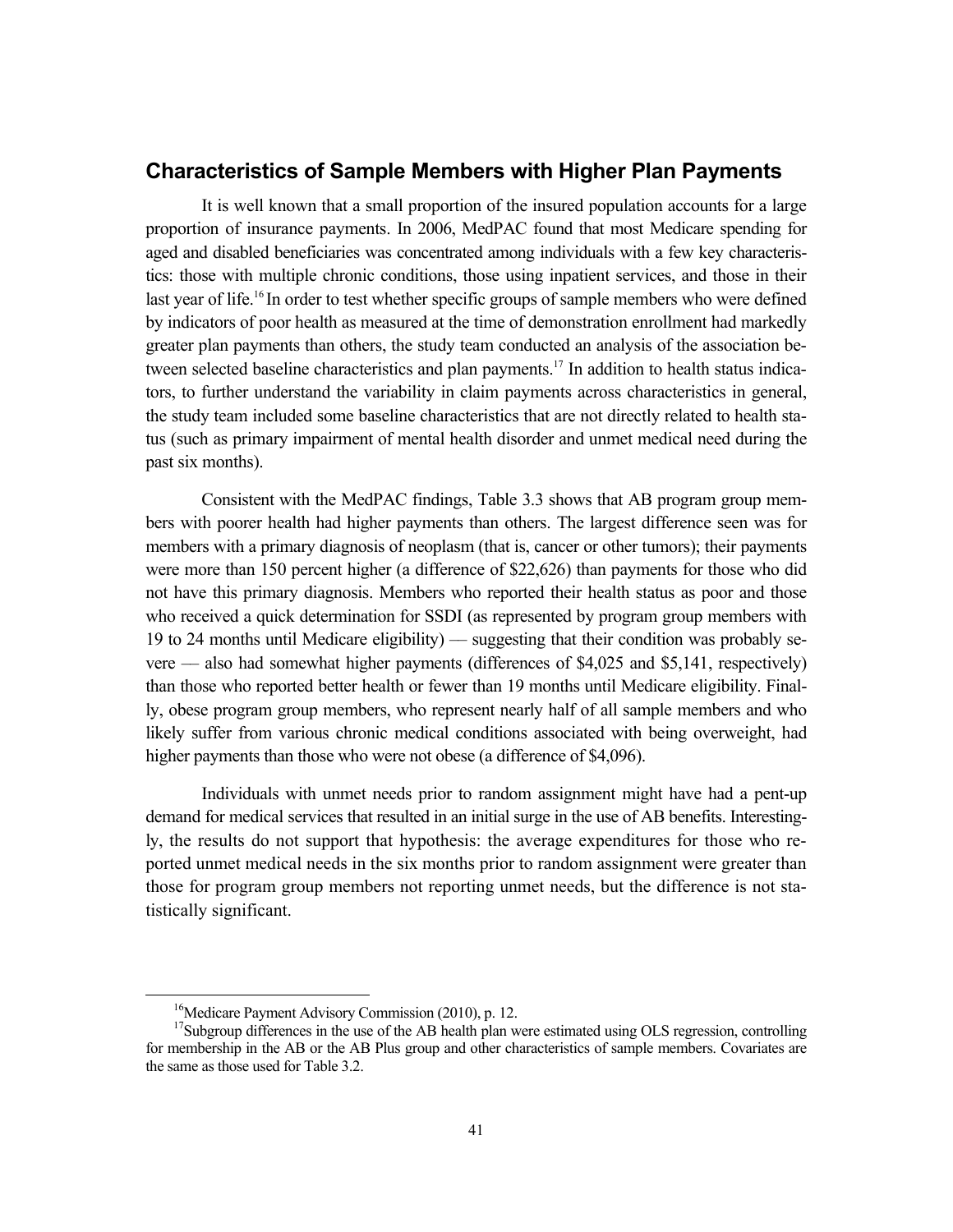### **Table 3.3**

### **Total Health Claims Incurred During the First Year of Follow-Up, by Selected Characteristics of Sample Members at Baseline**

|                                      | With           | Without        |              |         |
|--------------------------------------|----------------|----------------|--------------|---------|
|                                      | Sample Member  | Sample Member  |              |         |
| Total Paid in Health Claims (\$)     | Characteristic | Characteristic | Difference   | P-Value |
| Neoplasm primary diagnosis           | 39,697         | 17,072         | $22,626$ *** | 0.000   |
| Sample size (total = $1,011$ )       | 98             | 913            |              |         |
| Mental disorder primary diagnosis    | 15,308         | 20,327         | $-5.019$ **  | 0.022   |
| Sample size (total = $1,011$ )       | 214            | 797            |              |         |
| 19-24 months until Medicare-eligible | 21,304         | 16,163         | $5,141$ ***  | 0.006   |
| Sample size (total = $1,011$ )       | 610            | 401            |              |         |
| Poor self-reported health            | 21,402         | 17,377         | $4,025$ **   | 0.018   |
| Sample size (total = $1,010$ )       | 467            | 543            |              |         |
| Obese                                | 21,556         | 17,460         | $4,096$ **   | 0.015   |
| Sample size (total = $1,006$ )       | 459            | 547            |              |         |
| Unmet medical need in past 6 months  | 19,945         | 17,629         | 2,317        | 0.210   |
| Sample size (total = $1,011$ )       | 714            | 297            |              |         |

SOURCES: Calculations from AB health claims, baseline survey responses, and Social Security Administration administrative records.

NOTES: For each comparison, a two-tailed t-test was applied to differences between outcomes for research groups. Statistical significance levels are indicated as:  $* = 10$  percent;  $** = 5$  percent; and  $*** =$ 1 percent. Sample sizes may vary because of missing data.

Program group members with primary diagnoses of mental health disorders had lower payments than those with primary diagnoses of physical health problems (a statistically significant difference of \$5,019. This may reflect the use of less costly services for treatment of mental health disorders (that is, more medications but fewer hospitalizations); whether plan claims data support this hypothesis, however, requires further analysis.

Less than 4 percent of the sample (35 individuals) reached the benefit limit of \$100,000 within the first year (the first panel of Table 3.2). Table 3.4 shows, not surprisingly, that those with claims related to neoplasm were more likely to hit the \$100,000 plan cap than those without the diagnosis. Obese program group members were also more likely to hit the cap. AB Plus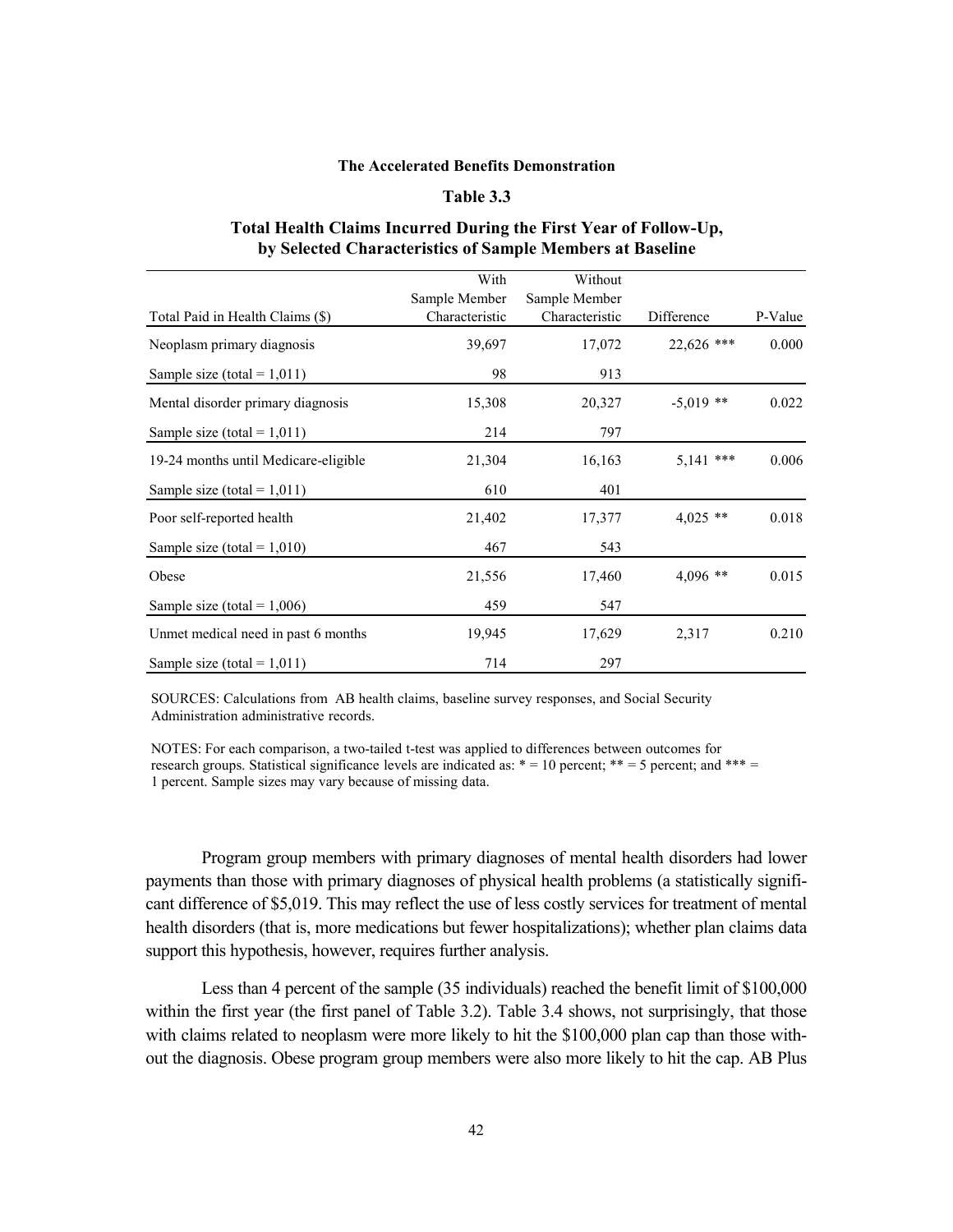### **Table 3.4**

#### **Reached \$100,000 Health Claims Limit During the First Year of Follow-Up, by Selected Characteristics of Sample Members at Baseline**

|                                         | With           | Without        |            |         |
|-----------------------------------------|----------------|----------------|------------|---------|
|                                         | Sample Member  | Sample Member  |            |         |
| Reached $$100,000 (\%)]$                | Characteristic | Characteristic | Difference | P-Value |
| Neoplasm primary diagnosis              | 16.4           | 2.1            | $14.4$ *** | 0.000   |
| Sample size (total = $1,011$ )          | 98             | 913            |            |         |
| Mental disorder primary diagnosis       | 0.8            | 4.2            | $-3.3$ **  | 0.026   |
| Sample size (total = $1,011$ )          | 214            | 797            |            |         |
| 19-24 months until Medicare-eligible    | 3.8            | 3.0            | 0.7        | 0.561   |
| Sample size (total = $1,011$ )          | 610            | 401            |            |         |
| Poor self-reported general health       | 3.9            | 3.1            | 0.7        | 0.536   |
| Sample size (total = $1,010$ )          | 467            | 543            |            |         |
| Obese (Body Mass Index of 30 or higher) | 4.5            | 2.6            | $1.9*$     | 0.098   |
| Sample size (total = $1,006$ )          | 459            | 547            |            |         |
| Any unmet medical need in past 6 months | 3.1            | 4.4            | $-1.4$     | 0.281   |
| Sample size (total = $1,011$ )          | 714            | 297            |            |         |

SOURCES: Calculations from AB health caims, baseline survey responses, and Social Security Administration administrative records.

NOTES: For each comparison, a two-tailed t-test was applied to differences between outcomes for research groups. Statistical significance levels are indicated as:  $* = 10$  percent;  $** = 5$  percent; and  $*** = 1$  percent. Sample sizes may vary because of missing data.

staff reported that some AB Plus group members who were obese told them that, as AB health plan members, they intended to have surgeries for knee replacements or treatment for some persistent health problems.

## **Trends in Service Use from Random Assignment to July 2010**

The previous sections of this chapter present findings about health care use during the year after random assignment because that is the period for which impact estimates are presented in Chapters 5 and 6. However, all program group members were enrolled in the AB health plan for at least 15 months, and more than 70 percent had 18 or more months until Medi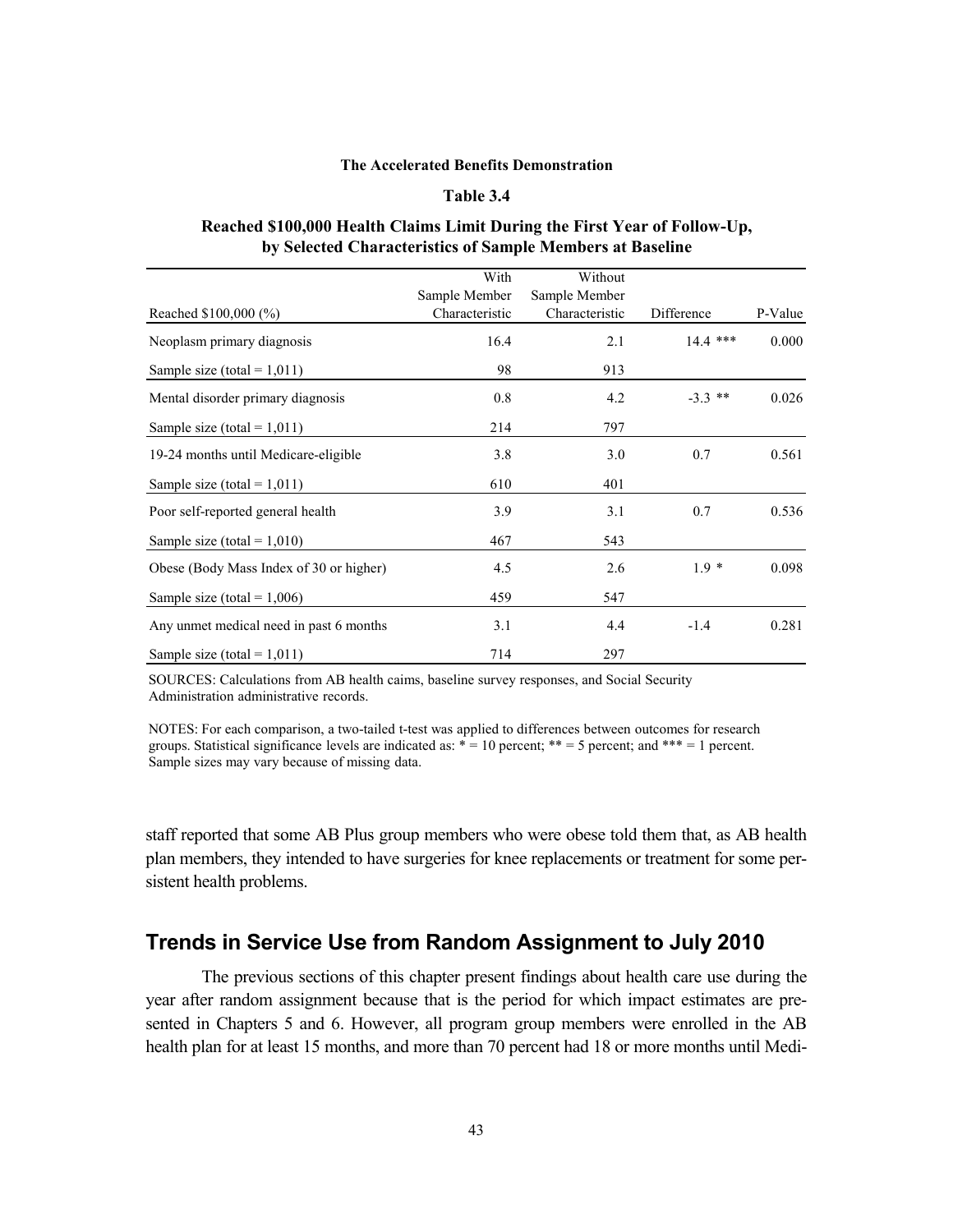care eligibility. Figure 3.1 shows that trends in health care use over a longer period –– between random assignment and July 2010, the last date for which information is currently available do not differ from trends during the first year. During this longer period, program group members had AB health plan coverage for an average of 16.7 months. By July 2010, 90.5 percent had incurred at least one claim, compared with 88.7 percent in Year 1; the average total paid claim was \$29,682, compared with \$19,265 in Year 1; 5.6 percent had reached the maximum benefit limit of \$100,000 or more, compared with 3.5 percent in Year 1; and 80.6 percent had transitioned to Medicare, compared with 1.0 percent in Year  $1<sup>18</sup>$  Overall use of the plan remained above 70 percent after the first year. After that, however, the amount of medical services used declined while the use of prescription drug benefits increased. Despite some volatility, average monthly expenditures per program group member stayed around \$1,500.

## **Conclusions**

The findings to date offer important insights about the demand for health services and the costs of providing health coverage to an uninsured population of SSDI beneficiaries in the Medicare waiting period.

Program group member use of the AB health plan demonstrates a clear need for health insurance during the Medicare waiting period among the target population for the AB Demonstration. Most used the plan and used it within months of random assignment. Moreover, average AB health plan payments were high (and higher than existing estimates of payments for disabled Medicare beneficiaries or SSDI beneficiaries), though it is difficult to determine the specific reasons for the differences. They are, however, likely due at least in part to the high rates of cancer and other serious disease among demonstration participants, as well as the low cost-sharing required by the AB health plan and the plan's relatively generous reimbursement for care. Similar to the research in the field, the majority of costs were concentrated among a small number of program group members.

Relatively few AB health plan users reached the plan's \$100,000 limit during the year after random assignment. POMCO sent all members who hit the limit a resource list to help them locate services to assist with their medical expenses, and the information was reiterated when calls were made to customer service. Members in the AB Plus group also had the assistance of AB Plus staff to identify potential resources, as discussed further in Chapter 4. This suggests that, should insurance be offered to this population, the cap used under the AB Demonstration should be reconsidered and, if it would be retained, that resources be made available to help individuals find alternatives while they are waiting for Medicare eligibility to begin.

<sup>&</sup>lt;sup>18</sup>Appendix Table E.1 presents the findings; the percentage who transitioned to Medicare is not shown.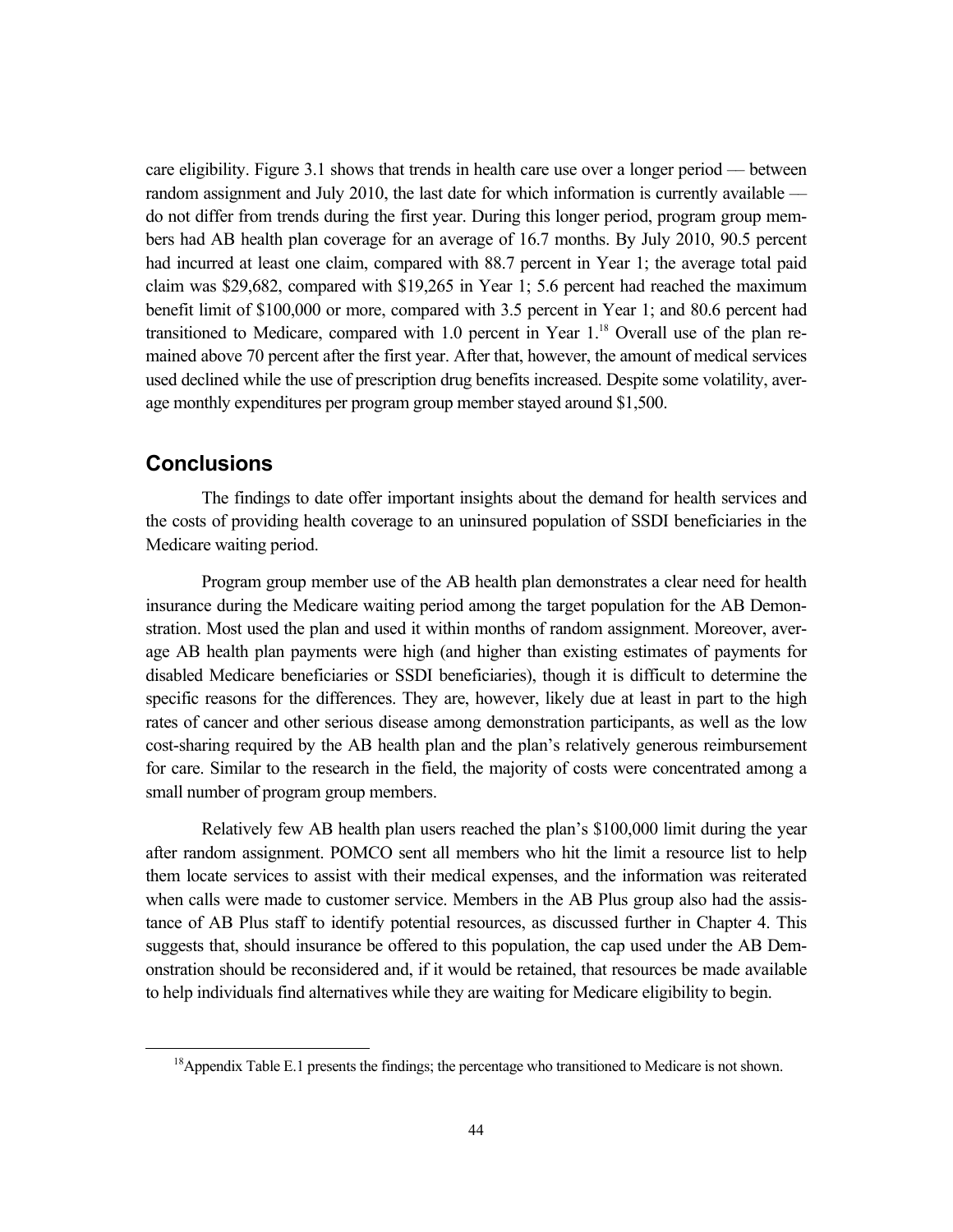### **Chapter 4**

# **The Implementation of AB Plus Services**

As detailed in Chapters 1 and 2, the Accelerated Benefits (AB) Demonstration randomly assigned new Social Security Disability Insurance (SSDI) beneficiaries into one of three research groups to study whether short-term investments in health care and related services would lead to improved health, increased employment, and reduced reliance on SSDI benefits. The *AB group* had access to the program's health care benefits; the *AB Plus group* had the same access and also could use other services delivered by telephone; and a *control group* could not receive AB services but could obtain health insurance on their own. Both the AB group and the AB Plus group were enrolled in the AB health plan for the duration of their Medicare waiting period, which was generally 18 to 24 months. Chapter 3 describes the implementation of the AB health plan; this chapter focuses on the implementation of AB Plus services.

The AB Plus group was offered voluntary services delivered by telephone to facilitate a return to work and to improve access to needed health care. These services included a behavioral motivation program (the Progressive Goal Attainment Program, or PGAP), employment and benefits counseling, and medical case management. Individuals could use one or more of these services at any time following program intake. AB Plus program staff also provided ongoing service coordination, giving participants a point of contact to coordinate services throughout the demonstration.

This chapter describes the implementation of AB Plus services using information from interviews conducted in 2010 with AB Plus design and service delivery staff, observations from AB Plus meetings and document reviews, and service-use data from the AB Plus management information system (OneCareStreet).

## **Findings in Brief**

 **Most members of the AB Plus group completed intake, and a substantial proportion used services.** During the year after random assignment, 84.9 percent of the AB Plus group completed AB Plus intake. About two-thirds used at least one AB Plus service during that year: just over one-third participated in either PGAP or employment and benefits counseling; about twofifths participated in medical case management; and one-tenth participated in all three services.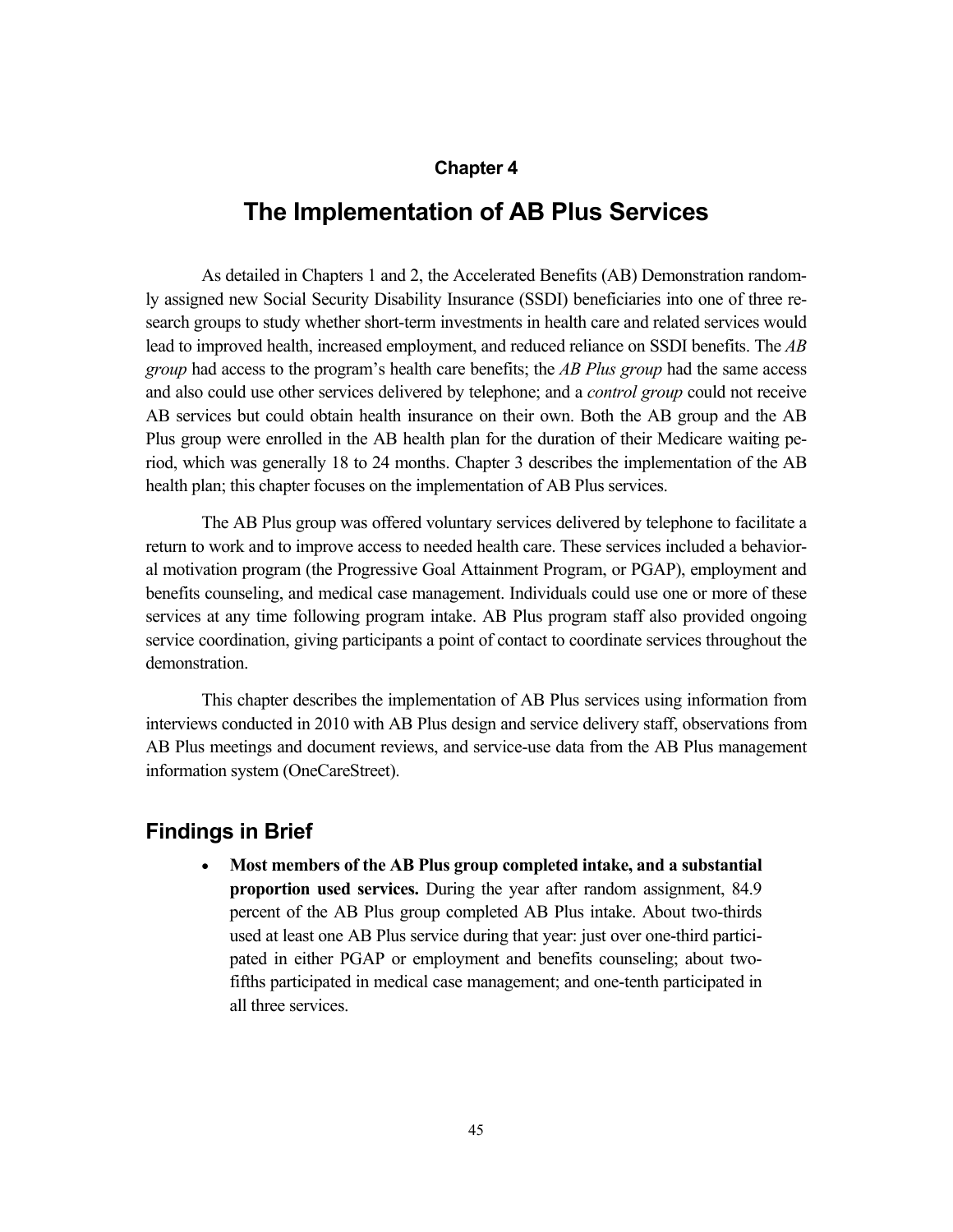- **Staff spent considerable time trying to reach members of the AB Plus group over the telephone, even when the members themselves had requested that staff contact them.** Coaches (staff who had social work backgrounds) had to call an average of 5.8 times before completing intake or before they made the maximum number of attempts to provide one of the three services.
- **The intensity of service use varied by service type.** AB Plus members had 8.7 telephone sessions, on average, with all AB Plus staff, concentrated in a three- to four-month period. Total session time averaged 4.2 hours. The onethird of the AB Plus group who used employment and benefits counseling averaged 6.0 telephone sessions, for a total of 2.5 hours. About one-third used PGAP and averaged 6.8 sessions, for a total of 4.9 hours. Those who used medical case management averaged 1.8 sessions, for a total of 1.0 hour.
- **There were differences in AB Plus service use across member subgroups defined by health status, primary diagnosis, and education level at study enrollment.** Those with a primary diagnosis of neoplasm were less likely to participate in PGAP than those who did not have that primary diagnosis (26.2 percent, compared with 37.0 percent), but they were more likely to use medical case management (53.8 percent and 40.5 percent, respectively). Those with at least a high school diploma or General Educational Development (GED) certificate were more likely to use all types of AB Plus services than those with lower levels of education (87.7 percent, compared with 74.8 percent).
- **PGAP and employment and benefits counseling were largely implemented as designed; AB Plus program intake and medical case management were refined over time.** During early implementation, the design team became concerned that program intake and medical case management led participants to focus too much attention on the medical problems associated with their illness or disability and distracted them from finding ways to be productive with their limitations and become reintegrated into physical, social, and occupational activities. As a result, the message delivered during intake was revised to focus more on the goals of behavior change, increasing activity levels, and returning to work. In addition, medical case management was limited to addressing specific short-term health barriers to starting PGAP, as well as helping those who were critically or terminally ill find appropriate health care.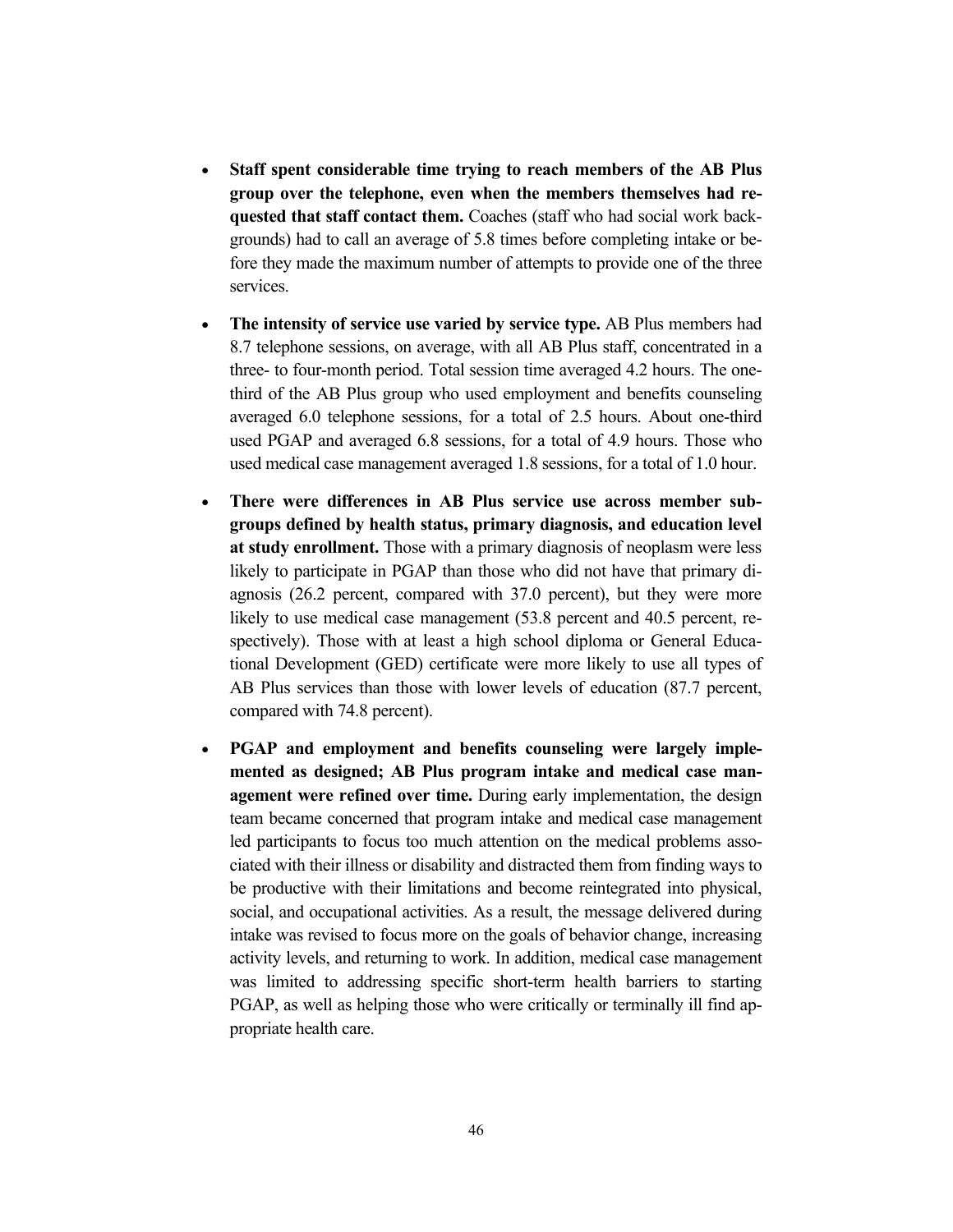## **Approach to Program Design and Implementation Analysis**

AB Plus services were designed in consultation with a panel of experts from the health and disability fields. (See Appendix B.) During a series of meetings in 2006 and 2007, the panel designed AB Plus services, as summarized for the Social Security Administration (SSA) in a design report.<sup>1</sup> Implementation of services began with 26 beneficiaries recruited during Phase 1 in October and November 2007. This initial phase was used to learn more about the target population and how to deliver services to a small group before enrolling the full sample. To refine the program's design and service delivery, the team was guided by service-use data from the AB Plus management information system (OneCareStreet), case file reviews and meetings with staff, and semi-structured interviews with nine participants. However, most modifications were made in 2008 as the full sample was enrolled.<sup>2</sup> Table 4.1 compares the AB Plus program design with the program that was implemented between 2008 and 2010.

The implementation analysis in this chapter is based on multiple data sources: (1) service-use information from OneCareStreet; (2) observations from regular meetings with AB Plus staff and the design team; (3) a review of documents relevant to implementation, including participant materials and tools used by staff to deliver services; and (4) interviews conducted with staff and the design team via telephone during the spring of 2010. These interviews used semistructured protocols to make sure that the interviewers covered all important topics but also to allow program staff to elaborate on their specific experiences in implementing AB Plus. Protocol topics included the design and goals of the intervention, strategies for engaging participants, challenges encountered in engaging participants, service delivery, service coordination, overall impressions, and lessons learned. To identify significant changes to AB Plus services, the analysis team relied on staff perceptions and the analysis team's prior experience in analyzing program implementation. A few anecdotes are presented to provide additional insights into how services were implemented.

## **Overview of AB Plus Services**

The AB Plus intervention included three voluntary services provided by telephone. Two services were geared specifically toward getting participants who were able back on the path to

 $\overline{\phantom{0}1}$  ${}^{1}$ Berin and Baird (2007).

<sup>&</sup>lt;sup>2</sup>Decisions to modify AB Plus services were made by the following group: Peter Baird, David Butler, and Rachel Pardoe of MDRC; Dr. Greg Simon, M.D. M.P.H. (Senior Investigator and Group Health Psychiatrist), and Dr. Michael von Korff, Sc.D. (Senior Investigator), from Group Health Cooperative; Dr. Michael Sullivan (Professor of Psychology in Social Sciences and Humanities) at McGill University; Heather Adams, from the University Centre for Research on Pain and Disability; and Tamra Ellis from the University Centre for Rehabilitation and Health.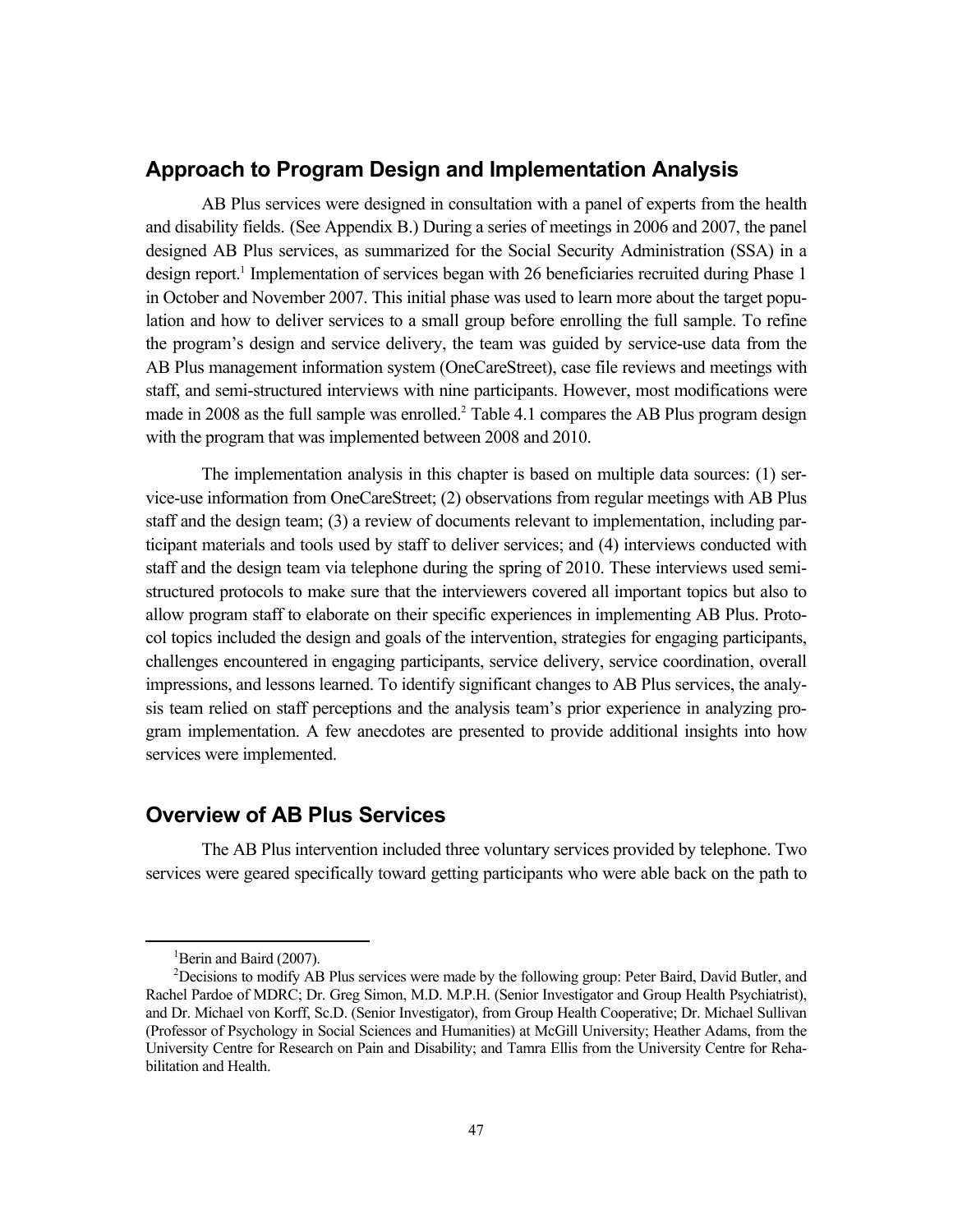### **Table 4.1**

## **Comparison of the AB Plus Program Design and the Program Implemented in 2008-2010**

|                                                        | Program Designed <sup>a</sup>                                                                                                                                                                                                                                                                                      | Program Implemented <sup>b</sup>                                                                                                                                                                                                                                                                                                                                                                                                                                                                                                                                             |
|--------------------------------------------------------|--------------------------------------------------------------------------------------------------------------------------------------------------------------------------------------------------------------------------------------------------------------------------------------------------------------------|------------------------------------------------------------------------------------------------------------------------------------------------------------------------------------------------------------------------------------------------------------------------------------------------------------------------------------------------------------------------------------------------------------------------------------------------------------------------------------------------------------------------------------------------------------------------------|
| Intake<br>assessment                                   | During a 1-hour telephone session,<br>coach introduces services and<br>administers intake assessment. The<br>assessment includes a structured<br>instrument with questions about<br>current medical providers and<br>medications and a screening tool for<br>depression and other mental health<br>disorders.      | Formal medical assessment was dropped and<br>information gathered informally across 1-3 telephone<br>sessions (though continued to use formal mental health<br>screening tool).<br>Reason for change: Focus on all that was medically<br>wrong distracted from finding ways to be productive<br>with limitations and become re-integrated into<br>physical, social, and occupational activities.                                                                                                                                                                             |
| PGAP<br>(Progressive<br>Goal<br>Attainment<br>Program) | Coach delivers PGAP in 10 weekly<br>modules aimed at (1) incrementally<br>increasing participants' activity levels,<br>(2) changing daily routines to be<br>consistent with holding a job, (3)<br>reducing participants' perceptions of<br>disability, and (4) helping participants<br>manage pain and discomfort. | Coaches were given flexibility to adapt the delivery<br>and duration of the modules, as necessary.<br>Reason for change: AB Plus group had a wider range<br>of diagnoses and functional limitations than most<br>previous PGAP participants.                                                                                                                                                                                                                                                                                                                                 |
| Employment<br>and benefits<br>counseling               | Employment counselor links<br>participants to local employment-<br>related services, helps them identify<br>job leads, and prepares them to apply<br>for employment. Benefits counselor<br>provides information about how<br>returning to work affects SSDI and<br>other benefits.                                 | Implemented without change to major activities.<br>However, two activities were added: (1) the warm<br>transfer process between coach and counselor and (2) a<br>resource list for participants who needed financial<br>assistance or social services.<br>Reason for additions: The warm transfer process was<br>added because not all participants were contacting<br>employment counselors after a referral, nor were they<br>returning counselors' calls. Some participants had<br>financial problems that had to be addressed before<br>they would consider trying PGAP. |
| Medical case<br>management                             | Coach or nurse addresses health<br>problems related to finding<br>illness or barriers to the use of<br>employment-related services (by<br>helping participant obtain appropriate<br>treatment and follow-through on<br>recommended treatment plans).                                                               | Coach or nurse addresses health problems related to<br>finding appropriate care for critical or terminal illness.<br>appropriate care for critical or terminal Other referrals are limited to specific issues that could<br>be addressed in the near term.<br>Reason for change: Focus on all that was medically<br>wrong distracted from finding ways to be productive<br>with limitations and become re-integrated into<br>physical, social, and occupational activities.                                                                                                  |

NOTES: <sup>a</sup>Based on an unpublished report to SSA about Accelerated Benefits program design (Berin and Baird, 2007).

bBased on information collected for Chapter 4.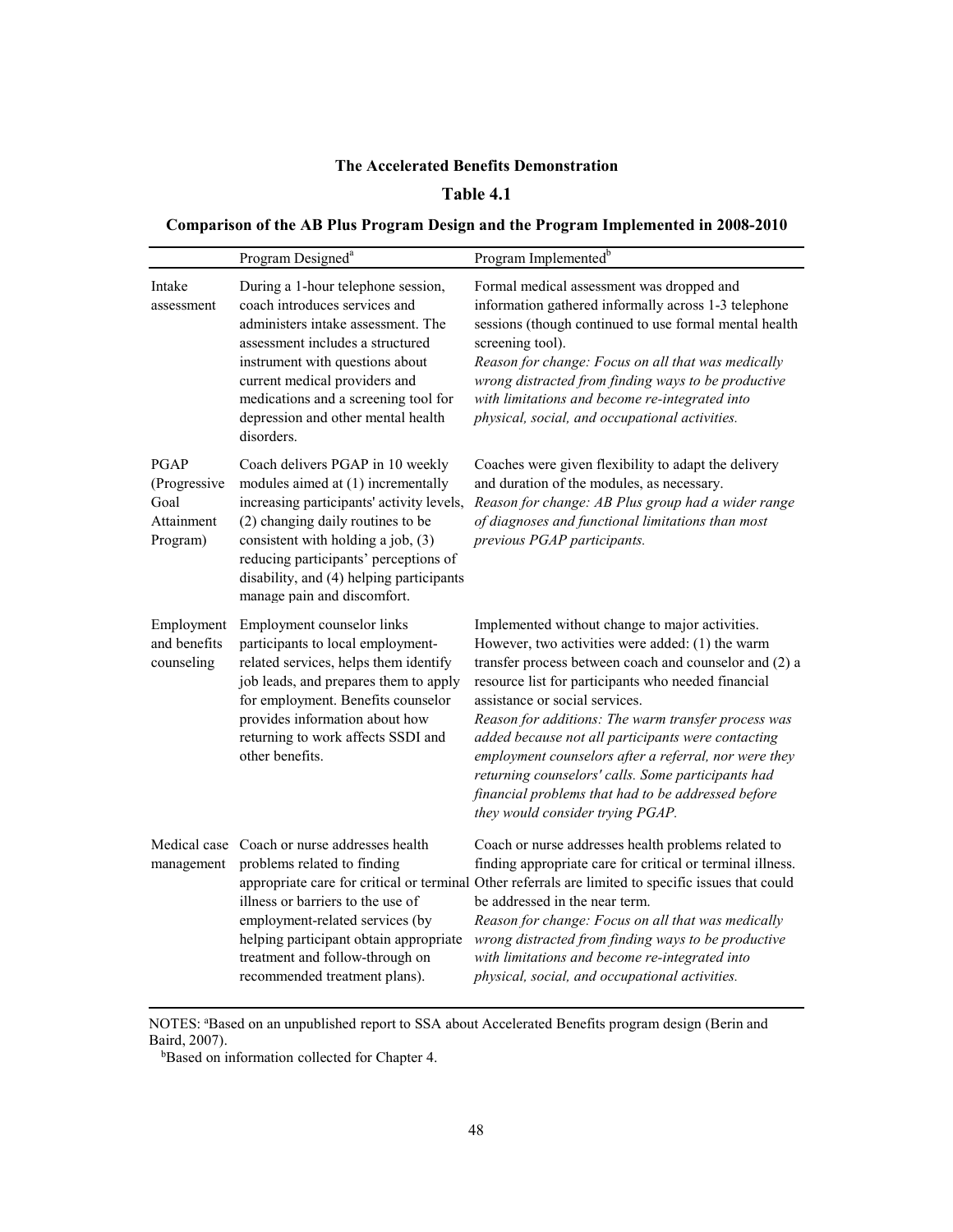work, and the third aimed to help the participant address any medical problems that were barriers to that path. The services are described below.

- **A behavioral motivation program called the "Progressive Goal Attainment Program" (PGAP).** PGAP was designed to be delivered in 10 weekly modules. It aimed to (1) incrementally increase participants' activity levels, (2) change daily routines to be consistent with holding employment, (3) reduce participants' perceptions of disability, and (4) help participants to better manage pain and discomfort.
- **Employment and benefits counseling.** Employment counseling linked participants to local employment-related services, helped them identify job leads, and prepared them to apply for employment. Benefits counseling provided information about how returning to work would affect participants' SSDI payments and other benefits.
- **Medical case management.** AB Plus medical case management services assisted participants in accessing needed health care services beyond the help provided by the health plan administrator.<sup>3</sup> This component of AB Plus was meant to help participants address short-term health problems that might be barriers to using PGAP or employment and benefits counseling and to help those with critical or terminal, more serious medical issues receive appropriate health care.

As depicted in Figure 4.1, the demonstration design assumed that members of the AB Plus group would receive an intake assessment and orientation to AB Plus services, after which participants would be referred to PGAP unless they had health problems that required a referral for medical case management. Participants could also ask for medical case management later on, to assist them with complex health problems. The expectation was that those who were interested in returning to work would use employment and benefits counseling after completion of at least four PGAP modules, but they could use the service at any time. (For example, they might use benefits counseling shortly after enrollment if their concern about how work would affect benefits was a deterrent to starting PGAP.)

 <sup>3</sup>  ${}^{3}$ POMCO Group, headquartered in Syracuse, New York, has been a third-party benefits administrator for more than 30 years.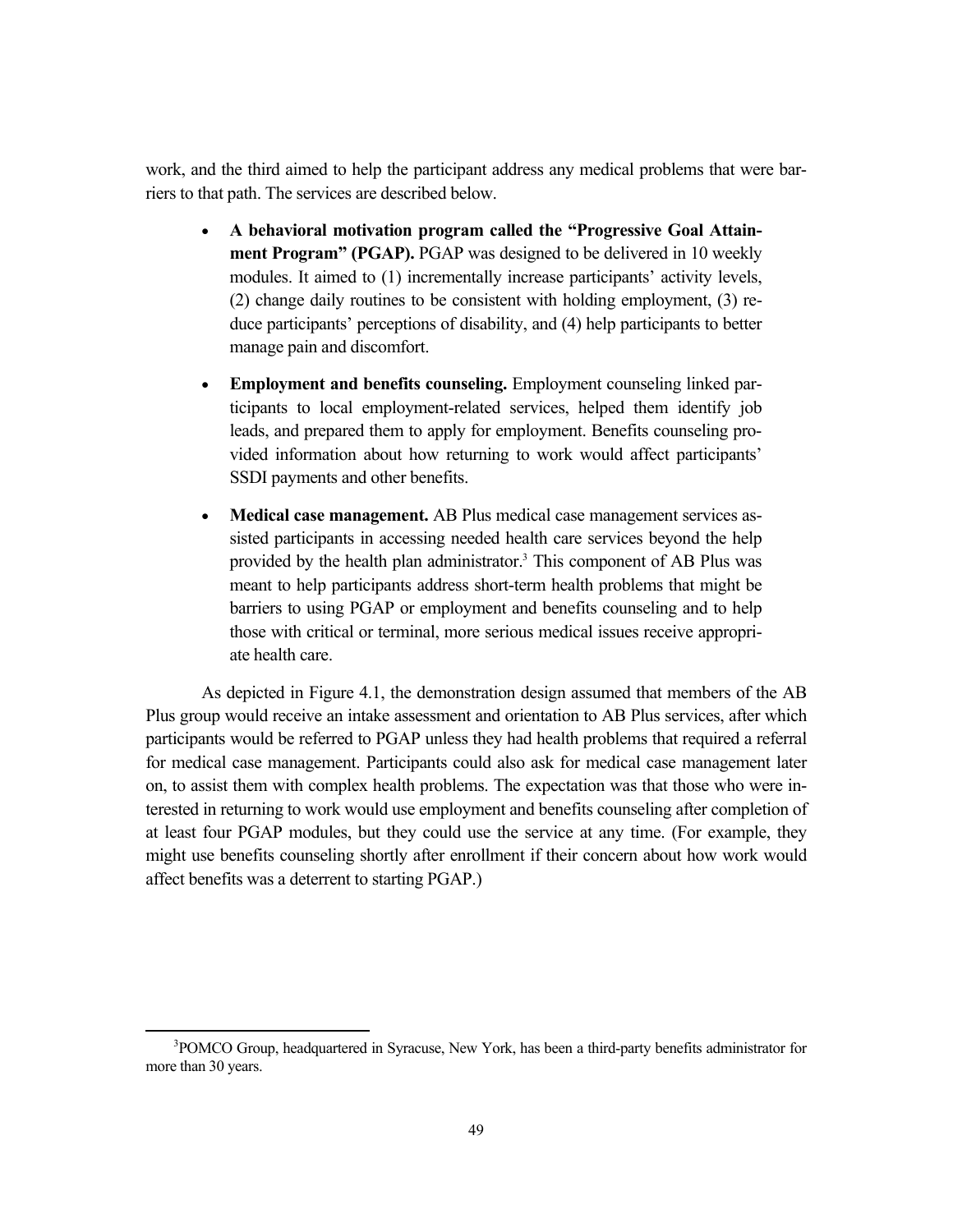**Figure 4.1**





## **Staffing**

Table 4.2 describes the staffing structure of AB Plus and shows that services were provided by three types of staff:

 **Coaches** conducted intake, acted as participants' primary point of contact during the demonstration, and administered PGAP. They also provided some basic disease-specific education as part of their medical case management. Coaches were CareGuide employees with social work backgrounds. Their immediate previous experience was as telephonic health coaches for participants in employer-sponsored health insurance programs. At the peak of demonstration activities, between fall 2008 and winter 2009, AB Plus employed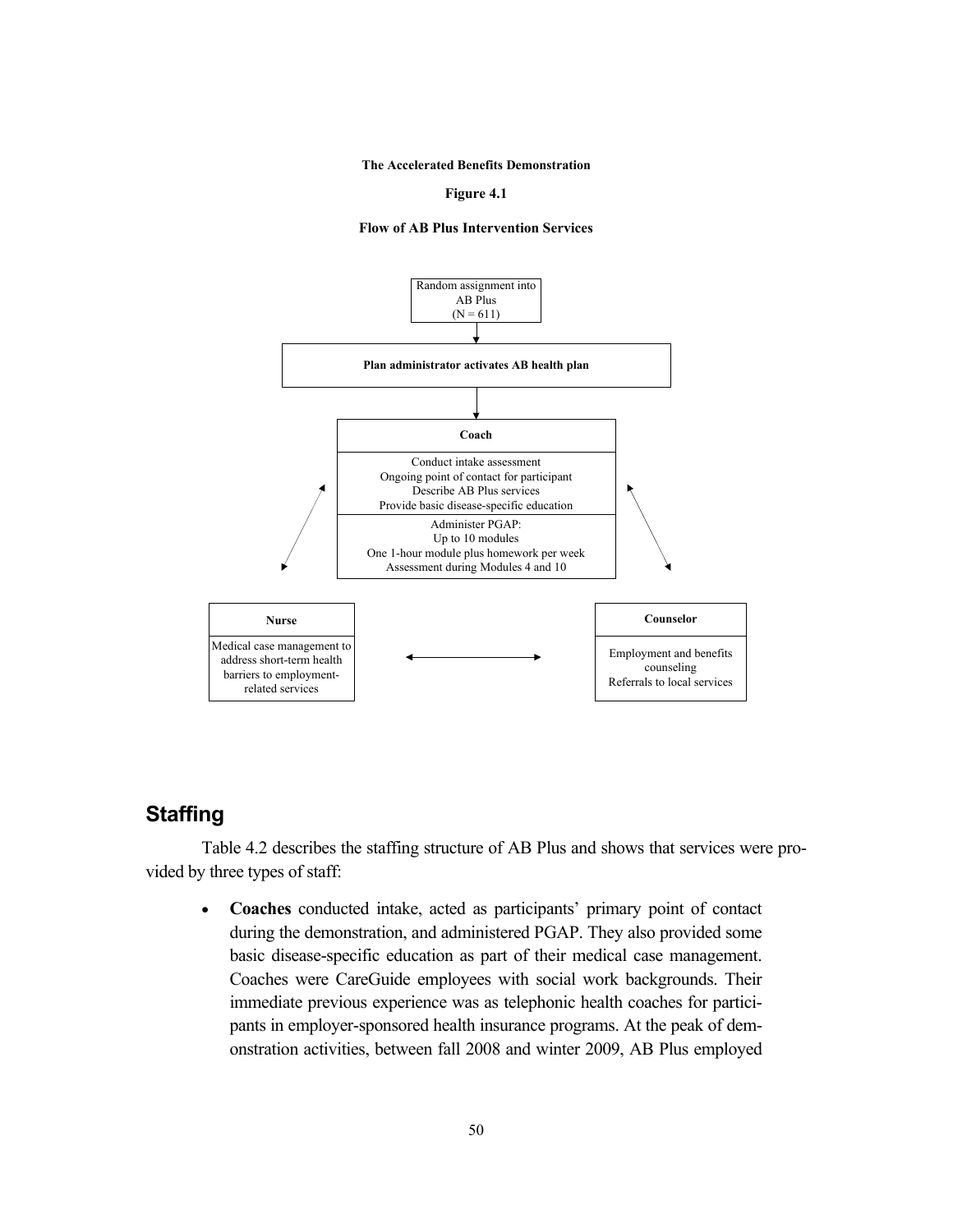#### **Table 4.2**

### **Staffing Structure of AB Plus**

| Characteristic                                        | Nurse                                                                                                                                                    | Coach                                                                                                                                                                                                            | Counselor                                                                                                                                                                                          |
|-------------------------------------------------------|----------------------------------------------------------------------------------------------------------------------------------------------------------|------------------------------------------------------------------------------------------------------------------------------------------------------------------------------------------------------------------|----------------------------------------------------------------------------------------------------------------------------------------------------------------------------------------------------|
| Organization                                          | CareGuide: <sup>a</sup> Dallas, TX                                                                                                                       | CareGuide: <sup>a</sup> Indianapolis, IN                                                                                                                                                                         | TransCen, Inc: <sup>b</sup> Rockville,<br><b>MD</b>                                                                                                                                                |
| Responsibilities                                      | Nurses provided most<br>medical case management<br>to the AB Plus group<br>members referred to them<br>by coaches, counselors, or<br>the AB health plan. | Coaches conducted intake,<br>administered PGAP, and<br>provided ongoing service<br>coordination, which involved<br>being the key contact for AB<br>Plus group members providing<br>some medical case management. | Counselors provided<br>employment and benefits<br>counseling to AB Plus group<br>members who showed an<br>interest in exploring return-to-<br>work possibilities or who had<br>benefits questions. |
| Number of staff                                       | 3 nurses, 1 of whom<br>specialized in psychiatric<br>care                                                                                                | 9 coaches, 1 of whom was a<br>bilingual Spanish-speaking<br>coach                                                                                                                                                | 2 employment counselors<br>and 2 benefits counselors                                                                                                                                               |
| Staff<br>backgrounds,<br>credentials, and<br>training | Registered Nurses,<br>certified as case managers,<br>trained in PGAP                                                                                     | Trained as social workers,<br>experienced in telephonic health<br>coaching and motivational<br>interviewing, extensive training<br>in PGAP                                                                       | Certified benefits counselors<br>and employment counselors<br>with experience assisting<br>people with disabilities with<br>finding employment, trained<br>in the PGAP                             |
| Caseload                                              | Contact with<br>approximately 15 to 20<br>cases per week; total<br>caseload larger                                                                       | Most experienced coaches, 90 to Approximately 50 to 60<br>100 cases; newer coaches, 60<br>and 80 cases; Spanish-speaking<br>coach, 20 cases                                                                      | active at a time; total<br>caseload larger                                                                                                                                                         |
| Supervisors                                           | Nurses were supervised by<br>a nursing director and<br>medical director, both<br>located in the Dallas<br>office.                                        | Coaches were supervised by a<br>coaching director, located in the by the EBC project director.<br>Indianapolis office.                                                                                           | Counselors were supervised                                                                                                                                                                         |

An AB Plus management information system and weekly team meetings that included the study team supported and facilitated communication among AB Plus staff.

NOTES: Staffing is described for fall 2008 and winter 2009, the peak of demonstration activities.

a CareGuide was a national disease management company that provided telephonic services primarily for insured employees of its clients. Its nurses provided similar services for AB Plus, while the role for its coaches was quite different. In early 2010, CareGuide merged with American Health Holdings, Inc.

bTransCen, Inc., provides employment and benefits counseling for individuals with disabilities, as it did for AB Plus.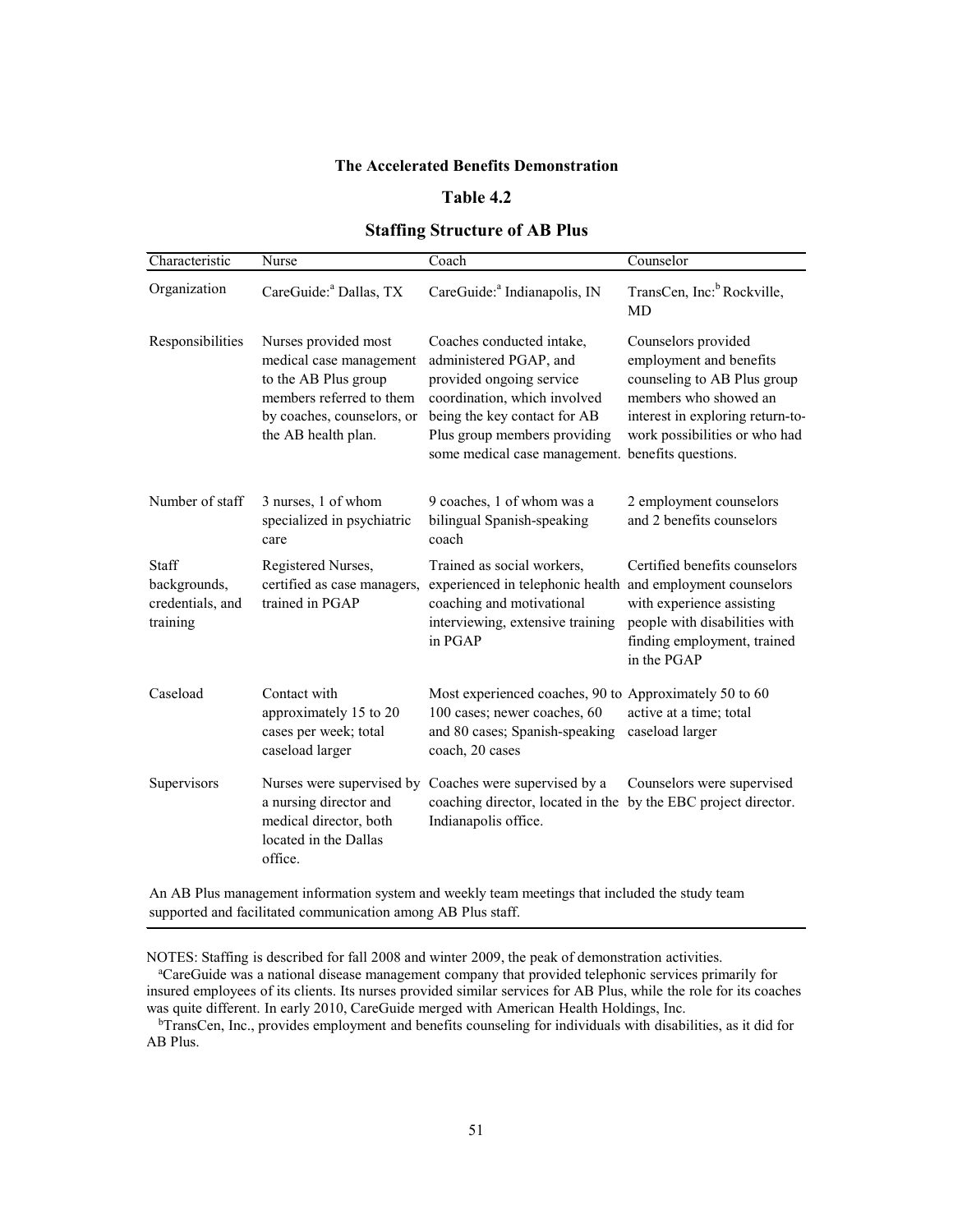nine coaches. Their caseloads varied in size: coaches with the most AB Plus experience were assigned 90 to 100 members of the AB Plus group, while newer coaches were assigned between 60 and 80 participants. A bilingual Spanish-speaking coach had a caseload of 20. Most coaches worked between 25 and 35 hours per week. It was assumed that they could provide PGAP services to no more than 20 or 25 participants per week.

- **Nurses** provided most medical case management and were employed by CareGuide. At the peak of demonstration activities, three registered nurses provided services. All were certified as case managers and had prior experience providing services by telephone for members of employer-sponsored health insurance programs. One nurse specialized in psychiatric care and assisted participants with depression or other mental health disorders, while the other two assisted those who had physical disorders. Each nurse worked with approximately 15 to 20 participants in a given week, although their total caseloads were larger. For example, the psychiatric nurse had as many as 80 cases.
- **Counselors** from TransCen, Inc., provided employment and benefits counseling. The employment counselors had experience delivering in-person job development and training to people with disabilities, while benefits counselors were certified Community Work Incentive Coordinators (CWICs), previously employed by Work Incentive Planning and Assistance (WIPA) programs. At the peak of demonstration activities, two experienced employment counselors and two experienced benefits counselors served members of the AB Plus group. Counselors had 50 to 60 "active" participants at any given time, but their total caseload was larger.

The two organizations, CareGuide and TransCen, provided differing levels of day-today supervision of AB Plus staff. For example, in 2008, CareGuide assigned the role of coaching director to the most senior coach, who held weekly meetings with the other coaches and acted as a mentor and trainer for them. He developed a coach appraisal form with items that needed to be covered in each call, but he generally did not have time to listen to coaches' calls or develop a metric to assess the calls. Nurses and counselors received little supervision; the organizations viewed them as professionals with previous experience directly relevant to their demonstration roles who could be relied on to solve problems on their own and to ask questions as needed.

In addition to supervision from within the organizations, the design team gave feedback to AB Plus staff during weekly team calls and during separate calls with the coaching director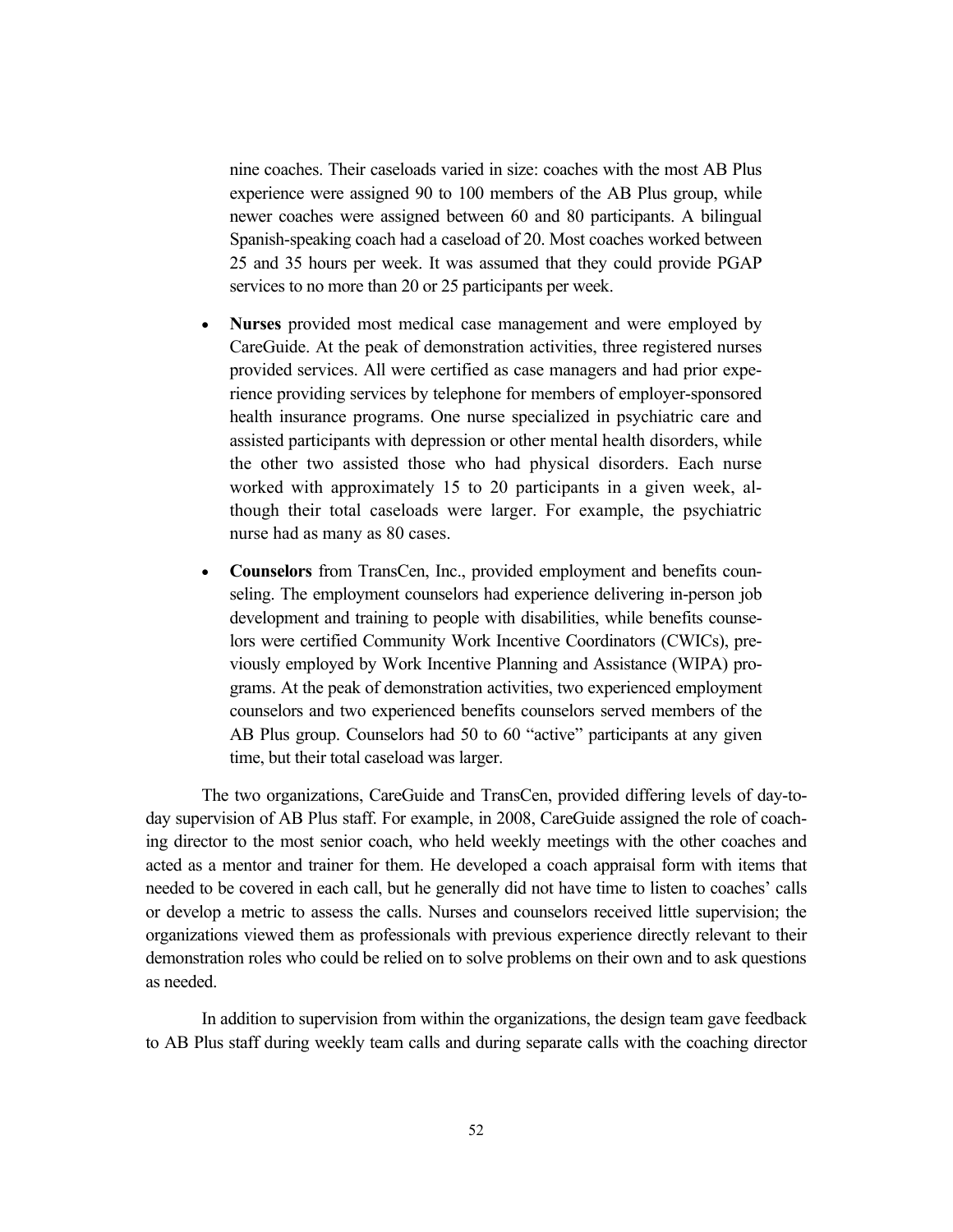and counselors to discuss overall demonstration performance, based on monitoring reports that the team generated each month. These reports included feedback on the quality of data entry into OneCareStreet and the progress made to reach service engagement benchmarks.4

# **Intake and Ongoing Service Coordination**

Following random assignment, members of the AB Plus group were assigned to a coach who worked with them for as long as they remained eligible for services, which ranged from 15 to 28 months. The coach telephoned individuals to conduct intake within 26.9 days of random assignment, on average. Within 30 days of random assignment, coaches had attempted to contact 83.8 percent of members of the AB Plus group and had completed intake with 32.2 percent. During AB Plus intake, the coach conducted an assessment and described the three intervention services. Initially, the AB Plus assessment was conducted using a structured instrument with questions about current medical providers and medications, along with a screening tool for depression and other mental health disorders. Early on, the design team determined that the tool led members of the AB Plus group to focus too much on all that was medically wrong and that it distracted them –– particularly within the limited time frame of the project –– from the goals of behavior change, increasing activity levels, and returning to work. Coaches subsequently gathered this information informally, as part of ongoing telephone conversations, rather than through a formal assessment. The coaches continued to administer the depression screen, however, because the design team hypothesized that depression would likely be a common cooccurring condition for many participants and, if left untreated, could deter efforts to return to work. In addition, the depression screen helped coaches to identify participants who might need a referral to medical case management, to make sure that they were getting appropriate treatment for depression. The section below entitled "Medical Case Management, Service Features," lists the criteria used by coaches to identify referrals to case management services.

After the assessment process was modified, most intake time was spent introducing individuals to PGAP. The design team thought that a discussion about PGAP illustrated the employment-related goals of AB Plus well and highlighted the expectation that participants would be referred to PGAP unless they had health problems that required medical case management or precluded them from participating in AB Plus at all. The coaches used a script to introduce PGAP and then mailed interested members a video about one of four conditions: cancer, mental health conditions, chronic medical conditions, or chronic pain. Produced by PGAP's designers, the videos described the challenges of living with each condition and the benefits of reintegrating social, physical, and employment activities into their lives, as well as what was expected of PGAP participants in terms of time commitments. Coaches then called each individual to discuss

 $\overline{4}$  ${}^{4}$ See Appendix F for information about AB Plus staff training and the management information system, OneCareStreet, used to support services and facilitate communication between staff.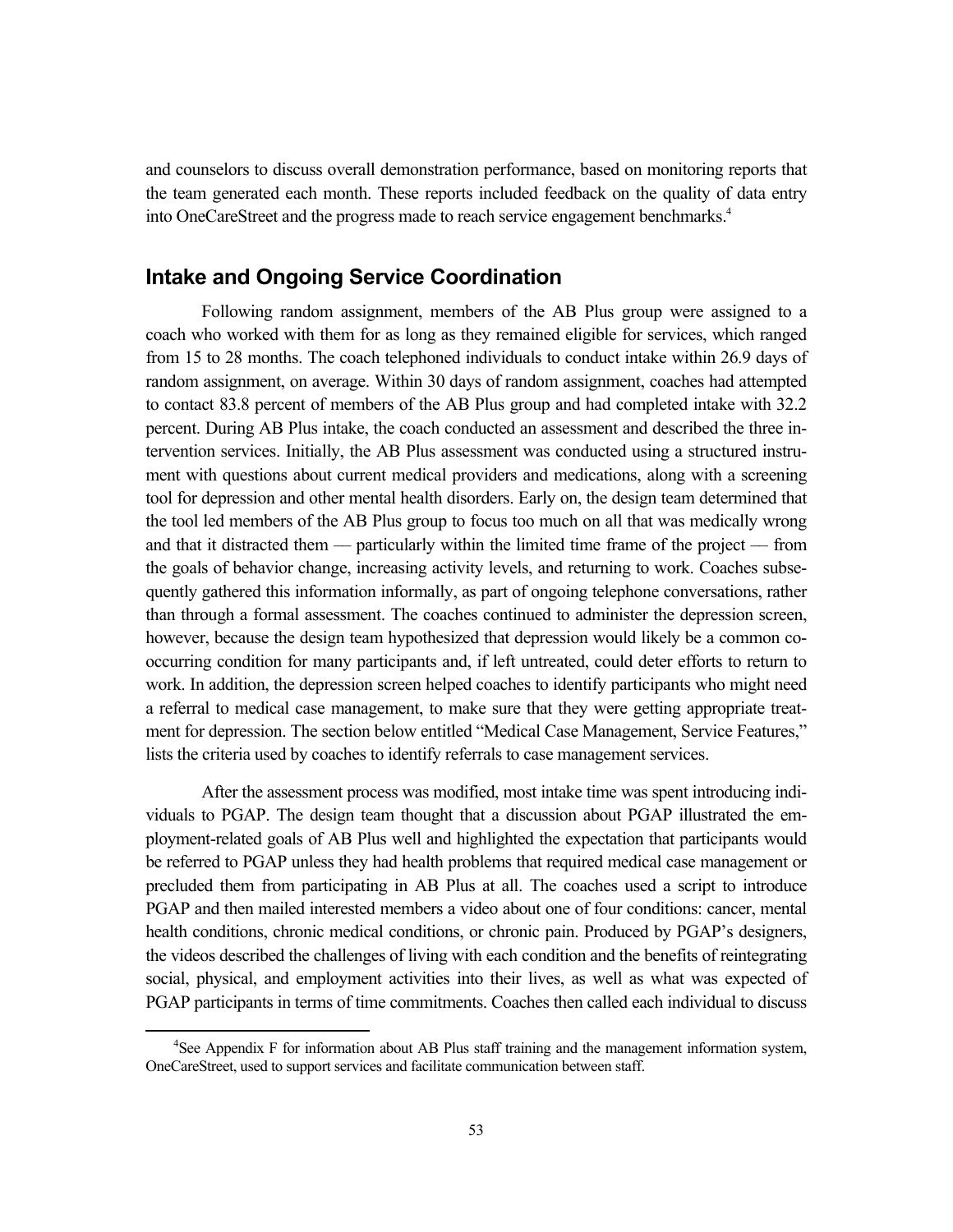how the medical condition affected his or her life and goals, after which the coach and member decided whether the logical next step was PGAP or a referral to another AB Plus service.

The coach who conducted intake became the member's main point of contact and the AB Plus service coordinator for the remainder of the demonstration. That person also became the PGAP coach, if the member chose to participate. In this role, the coach followed up on referrals to AB Plus services.

The coaches also offered some medical case management, including providing basic disease-specific education (for example, discussing condition-specific lifestyle changes and sending participants relevant educational materials to assist with adhering to a diet or increasing one's exercise level). The coach also answered questions about the AB health plan, which often resulted in a referral to the plan administrator or in sending the member a list of local innetwork health plan providers. Coaches also answered questions about the member's upcoming transition to Medicare.

# **The Behavioral Motivation Program: PGAP**

# **Background**

Because it can take months for applicants to complete the SSDI determination process, during that time they may lose contact with the labor market and adopt lifestyles that make their return to work difficult. AB Plus included PGAP to assist people in putting themselves back on a path to work. The original PGAP model was a face-to-face intervention for Canadian worker's compensation beneficiaries. While results from randomized clinical trials of PGAP are pending, there is a growing body of nonexperimental research to support its potential effectiveness for the SSDI population. One study found increased return to work for individuals with whiplash who participated in PGAP and received physical therapy, compared with individuals who received only physical therapy.<sup>5</sup> Another study found that 63.7 percent of worker's compensation beneficiaries with chronic musculoskeletal conditions and co-morbid mental health problems returned to work within a month of completing PGAP.<sup>6</sup>

#### **Service Features**

PGAP was designed to gradually reduce the participant's perception of disability and other attitudinal barriers to increasing physical activity and encouraging adoption of a daily activity schedule consistent with a work routine. An introductory video explained the program's goals and motivation. The full program is delivered as 10 curriculum-based modules, with ap-

 $rac{1}{5}$  ${}^{5}$ Sullivan, Adams, Rhodenizer, and Stanish (2006).  $<sup>6</sup>$ Sullivan et al. (2005).</sup>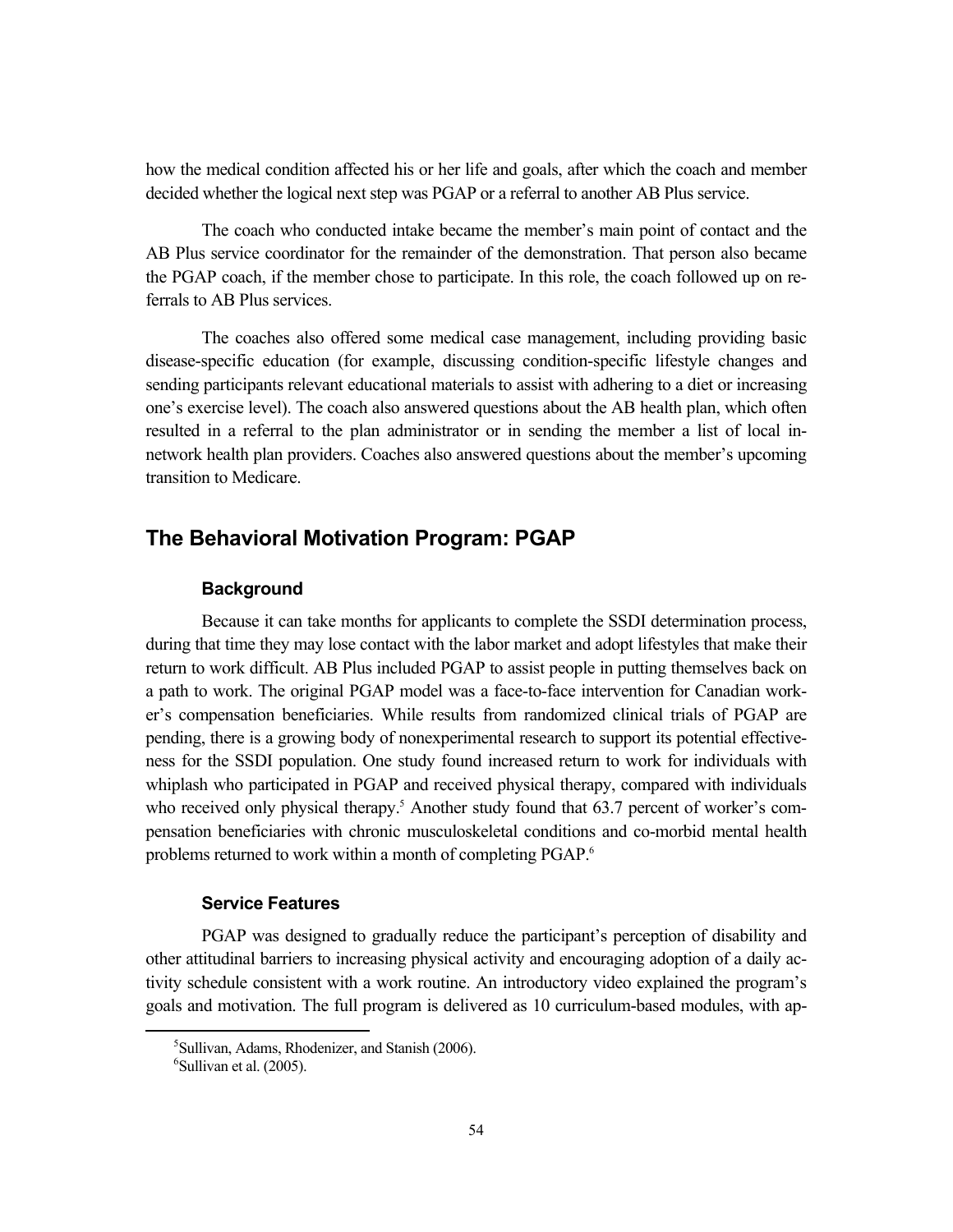proximately one 1-hour module being administered each week. Participants receive a workbook that includes writing assignments addressing individual goal-setting, activity scheduling, and problem solving.

PGAP as delivered in AB Plus was similar to the original model. One difference was that the AB Plus coaches were social workers, whereas occupational and physical therapists administered the program in the original model. The AB Plus coaches required substantial education about disability and working with people who had disabilities, and this was provided during demonstration training sessions. In the end, the design team believed that the coaches were as good as or better than most rehabilitation specialists in administering PGAP, in part because of their previous experience delivering services over the telephone. Another difference between PGAP as delivered in AB Plus and the original model was that the members of the AB Plus group had a wider range of diagnoses and functional limitations than most previous PGAP participants. As a result, PGAP was modified early in the demonstration as more was learned about AB Plus participants. For example, some assignments initially asked participants to perform activities that were not feasible for someone using a wheelchair, so similar activities that could be done in a wheelchair were substituted. PGAP participants who had pressing health or financial problems, such as being too ill or faced with eviction or loss of utilities, could not always complete one module per week. Such participants were allowed to repeat modules if they missed a few weeks. Lessons could also be repeated if the participant needed reinforcement for some other reason.

PGAP activities included weekly coaching sessions delivered by telephone and assignments from the PGAP workbook, which the participants would review with their coach during each telephone session. The workbook began with five self-administered tools to assess pain, depression, perceived disability, fear and fatigue, and catastrophic thinking. To measure participants' progress, these assessments were readministered during the fourth and tenth modules. The initial modules of PGAP focused on developing a schedule that kept participants active during normal working hours and gradually built up their level of activity and on keeping logs of activities actually conducted.<sup>7</sup> The coach emphasized activities that the participant was interested in pursuing and that got the person out of bed earlier, out of the house, and exercising modestly. Examples of activities include visiting a neighbor, resuming a household activity that they had stopped doing, and participating in activities related to improving relationships with family members. Toward the end of the curriculum, the focus was on activities that would facilitate reentry into community life and employment.

Low literacy made it difficult for some participants to self-administer the assessments and respond to writing assignments. For example, some participants had difficulty using

 $\frac{1}{7}$ <sup>7</sup>See Appendix G for an example of the PGAP activity log.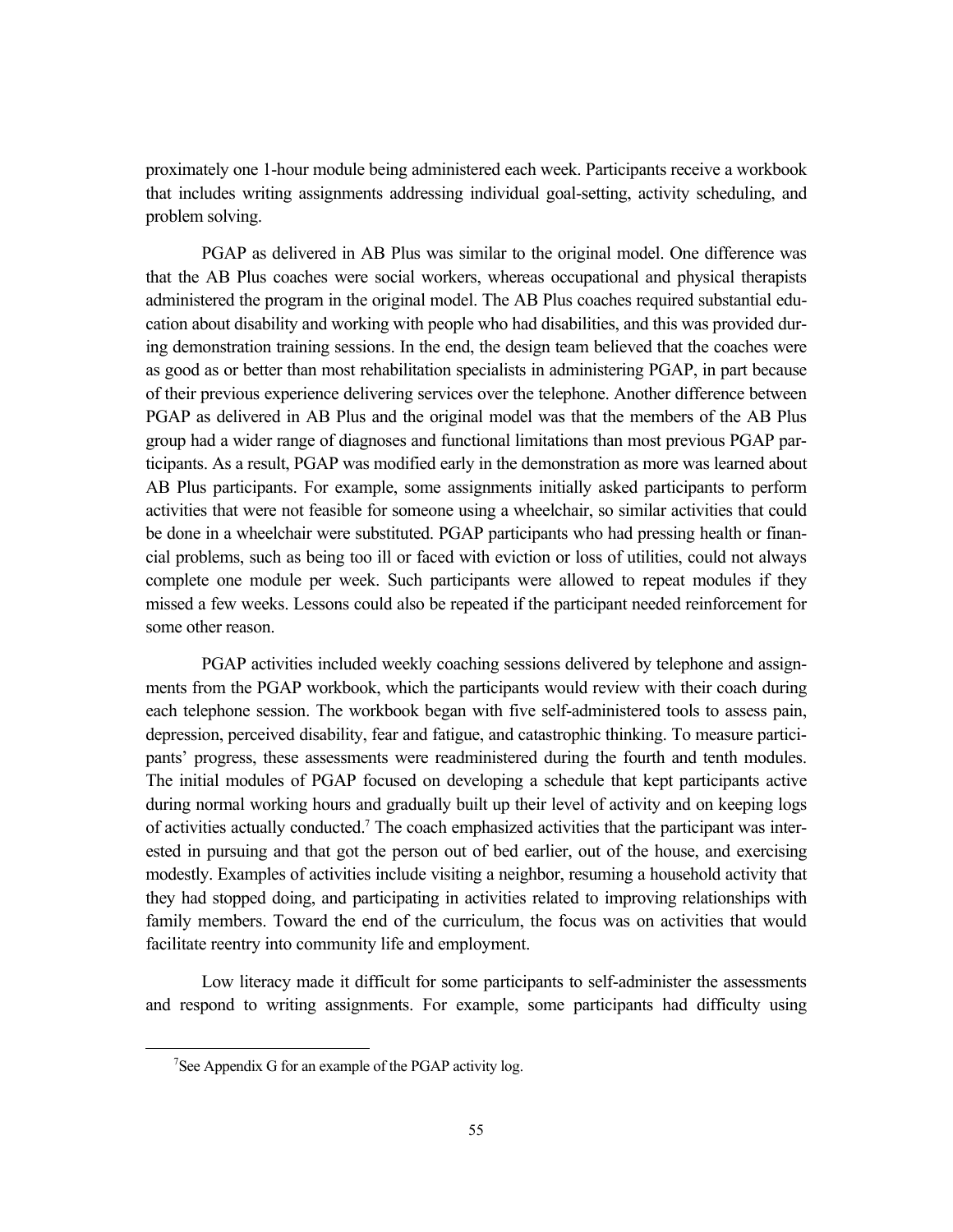thought-reaction records, which asked the participant to recall a difficult situation, reflect on what happened, and describe how the situation could have been handled better. Coaches administered the assessments to participants with low literacy but noted that this was timeconsuming and that the assessments did not lend themselves to being read to someone else. The thought-reaction records were also challenging because they sometimes raised sensitive emotional or psychological issues that the coaches, who were not trained as mental health counselors, could not address. One coach noted, "It felt like tearing off a bandage and just leaving the wound open and exposed."

Coaches reported that participants generally found keeping activity logs useful, because it allowed them to look back at their accomplishments over time. Moreover, the act of writing down goals allowed the coaches and participants to break goals down into several manageable steps, so that participants did not find themselves "pushing till it hurt and then having to lie down." Some participants found the planning activities difficult, however, because they said that had they never planned ahead, even before the onset of their disability.

# **Employment and Benefits Counseling**

### **Background**

The SSDI program has a number of different work incentive provisions, but beneficiaries have found these provisions to be difficult to understand and are not aware of how to maximize their use of them. Less than half of all sample members provided correct answers to questions at baseline about the availability of cash benefits or Medicare coverage while employed, and 92.0 percent did not know about the trial work period or were unaware of its length (not shown). Moreover, SSA efforts to assist beneficiaries to return to work –– such as the Ticket to Work Program or the State Partnership Initiative demonstrations –– have had very low participation rates, in part because beneficiaries have been unfamiliar with or confused by the efforts that SSA has taken to encourage work.<sup>8</sup> As a result, the Ticket to Work Act included the Benefits Planning, Assistance and Outreach (BPAO) program, later named the Work Incentives Planning and Assistance (WIPA) program, to explain to beneficiaries how SSA work incentives affect disability benefits and to assist and encourage beneficiaries in accessing their work incentives.

AB Plus employment and benefits counseling were designed to supplement existing SSA programs, like the WIPA program. Employment and benefits counseling helped members of the AB Plus group define career goals, supported their goals with benefits education, and then linked members of the AB Plus group to local resources that could deliver services avail-

 <sup>8</sup> <sup>8</sup> Stapleton et al. (2008); Peikes and Bartkus (2002); Rangarajan, Wittenburg, Honeycutt, and Bruckner (2008); and Stapleton et al. (2008).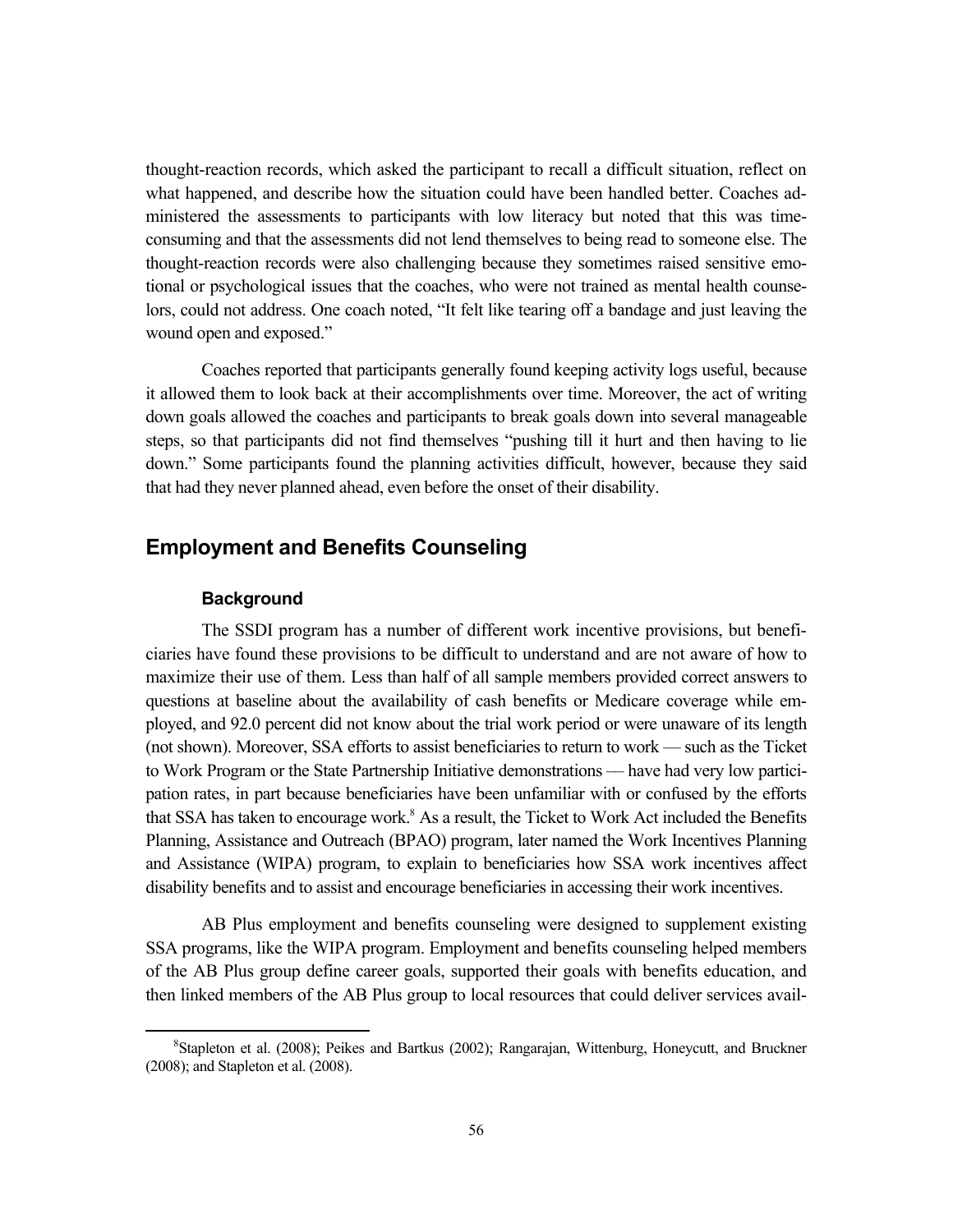able in the member's specific community. AB Plus employment and benefits counseling were implemented as designed; however, benefits counselors took on an additional role of developing site-specific social support service resource lists for members of the AB Plus group who needed such services (as described below).

#### **Service Features**

Like PGAP, the AB Plus employment and benefits counseling were well-defined faceto-face services that had been used for some time prior to the demonstration. The main modification for the demonstration was to deliver these services by telephone. On receiving a referral from a coach or nurse, a benefits counselor contacted the participant to introduce employment and benefits counseling and learn more about the participant's interest in services. The benefits counselor often mailed the participant written materials, such as the SSA Red Book, which described SSA work incentives, or the AB Plus Employment Toolkit, which presented information about job search, employment planning, and how work might affect SSDI benefits. The benefits counselor also referred participants who were interested in working to the employment counselors.

In mid-2009, the design team modified referrals to the employment counselor slightly because participants were not contacting counselors, as suggested by the coaches, and were not returning counselors' calls. The coaches, who had often developed trusting relationships with participants over time, started offering to hold a conference call with the participant and employment counselor; this was referred to as a "warm transfer." On the call, the coach introduced the participant to the employment counselor, and the three discussed what employment services might be appropriate for the participant.

#### **Employment Counseling**

Employment counselors helped participants develop employment goals and decide how best to achieve them, given a participant's disability. A toolkit was developed for the demonstration that provided a structured process and tools drawn from existing vocational programs to support this process. The tools included developing an inventory of a participant's skills, interests, and abilities and addressing such real-life concerns as transportation, mobility, health, stamina, and the local job market. However, the employment counselors noted that they often did not use the toolkit but instead preferred to keep the process conversational and driven by participants' interests. Because delivering counseling over the telephone sometimes made it difficult for employment counselors to understand work limitations and work-readiness, counselors developed creative ways to assess these issues. For example, one counselor helped a participant explore the physical demands of a job by mimicking certain on-the-job activities after the participant expressed an interest in a job requiring standing or lifting.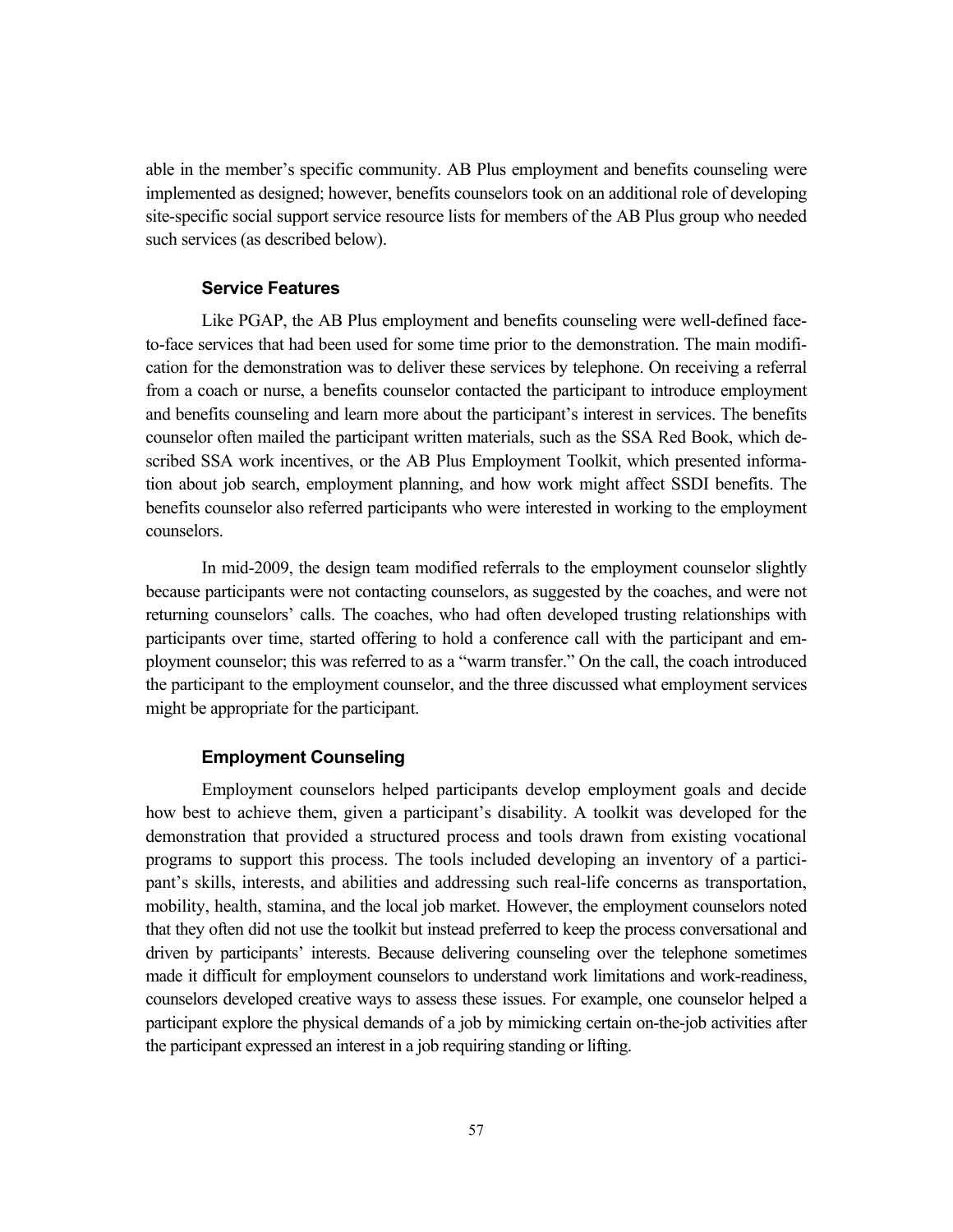Once the participant identified potential employment or training interests, the employment counselor helped the participant prepare a résumé and identify work or training opportunities. Because it was not possible for the employment counselors to be familiar with the labor markets in all 53 metropolitan areas, they also needed to be creative in identifying such opportunities. For example, one counselor encouraged participants to walk around their neighborhood, noting the businesses in the area in order to explore which ones might make suitable employers. Another counselor suggested that a participant walk into a neighborhood business, note what might be lacking, and then discuss with the employer whether he or she could be hired to fill that gap. The counselors developed resource lists that described the key employment-related services in the demonstration sites, and they made referrals to the local services, such as the vocational rehabilitation agency, the One-Stop Workforce Center, and Ticket to Work employment networks. To facilitate connections, employment counselors sometimes called local offices to ask about their procedures for serving SSDI beneficiaries and then informed participants about what was expected of them, what to ask for, and what resources they might need to line up in advance (such as an ambulation device).

# **Benefits Counseling**

AB Plus benefits counseling began by identifying the participant's benefits concerns and employment goals. The benefits counselors then provided three levels of analysis, depending on the participant's type of concerns: (1) general information about how work affects benefits and SSA work incentives; (2) "income scenarios" for different wage levels, with charts explaining each level's specific impact on total income; and (3) for those working or about to start work, a benefits summary and analysis that was adapted from the ones used by WIPA programs and that provided a detailed explanation of how a specific job would affect benefits. As input to these analyses, a benefits counselor often had the participant request an SSA Benefits Planning Query (BPQY) in order to have accurate SSA benefit information. Benefits counselors also provided Work Incentives Plan to-do lists with specific tasks for the participant to carry out and the order in which the tasks should be done.

Beginning three months prior to Medicare enrollment, the benefits counselors sent all participants in employment and benefits counseling a packet of information to supplement that which they received from the AB health plan administrator and SSA.<sup>9</sup> The letter provided contact information for employment or benefits resources (for example, WIPA, One-Stop Workforce Centers, vocational rehabilitation, and Ticket to Work employment networks), as well as programs that cover Medicare cost-sharing and premiums for beneficiaries with limited incomes. Benefits counselors reported that most participants found the information helpful be-

 <sup>9</sup> <sup>9</sup>See Appendix H for a sample Medicare transition packet.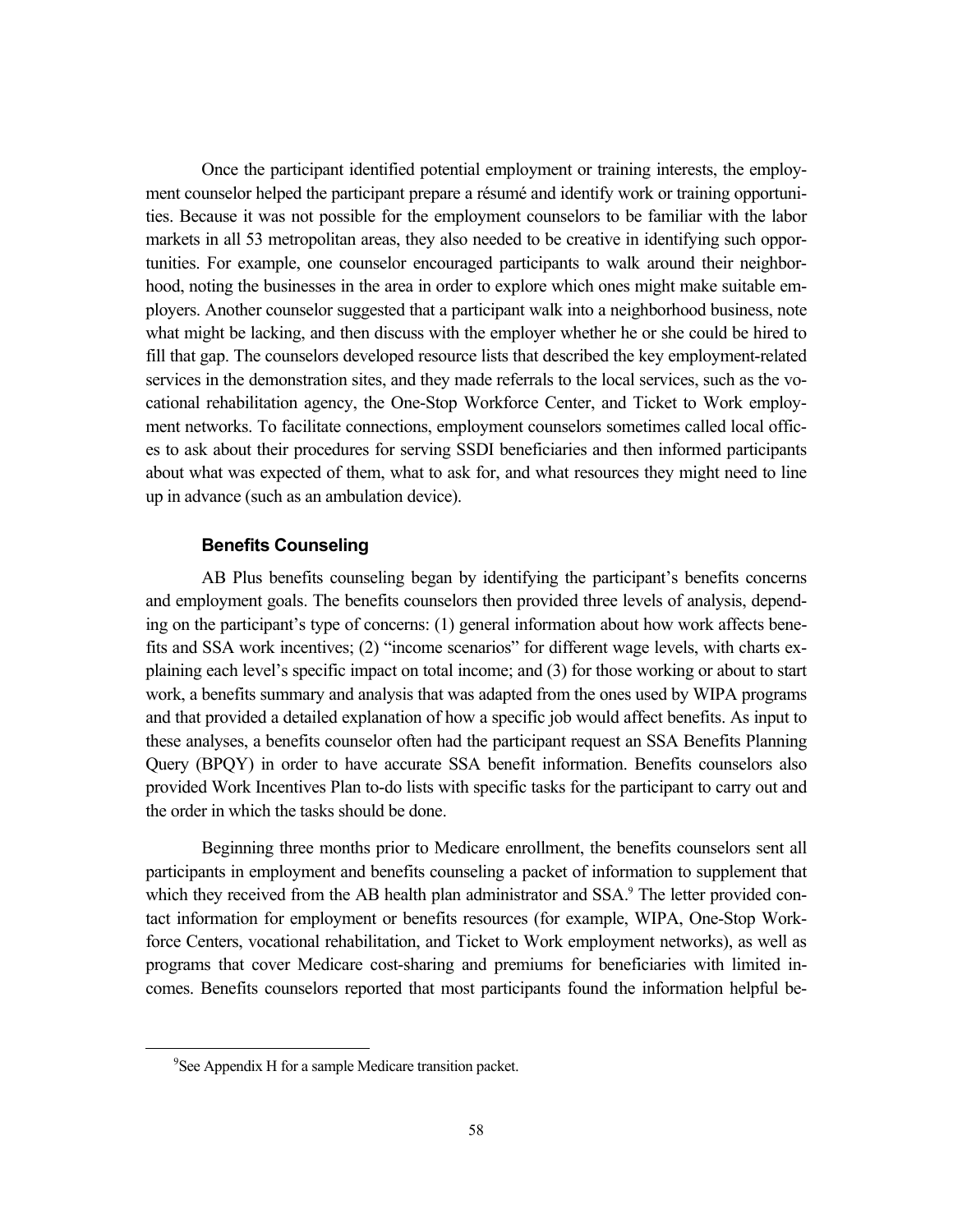cause the transition to Medicare overwhelmed some with the number of decisions that they needed to make.

Benefits counselors took on an added role, the need for which emerged only as the demonstration progressed. In part due to the economic recession that coincided with the AB demonstration period, some members of the AB Plus group had financial problems that had to be addressed before they could consider trying PGAP. As a result, they needed assistance buying food, paying mortgages and other bills, managing debt, and –– if they reached the AB health plan's \$100,000 limit –– applying for Medicaid. Those who had hit the benefit limit needed help finding funding for needed health care until they could enroll in Medicare. It fell to the benefits counselors to identify resources for such members, although a number of AB Plus staff commented that social workers might have been a more appropriate and less costly resource for this type of assistance.

# **Medical Case Management**

#### **Background**

"Medical case management," "disease management," and "care coordination" are terms that are often used interchangeably to refer to services to improve the self-management of chronic diseases. Nurses or social workers –– usually employed by hospitals, primary care providers, and private entities –– provide this type of care. The underlying assumption is that individuals with chronic conditions see many providers, take many medications, and are advised to follow complex self-care regimens with no single provider overseeing their care or assisting them in adhering to recommendations. In addition, communication among providers is often poor, and if the individual is hospitalized, there is little oversight during the transition back home when the person is highly vulnerable. The evidence on the effectiveness of medical case management and related services has been mixed. This is primarily because it has been difficult to predict who will benefit most from what can be resource-intensive care, and although the implementation of such care shares basic features, differences in effectiveness are related to the detail of the care (for example, how it is implemented and how intensively).<sup>10</sup>

AB Plus medical case management was originally designed to help the AB Plus group find appropriate health care services and address health problems that might be barriers to using PGAP or employment and benefits counseling. As the demonstration progressed, the services were implemented even more narrowly; as a result, some might consider them to more closely resemble care navigation than medical case management.

<sup>&</sup>lt;sup>10</sup>See, for example, Peikes, Chen, Schore, and Brown (2009).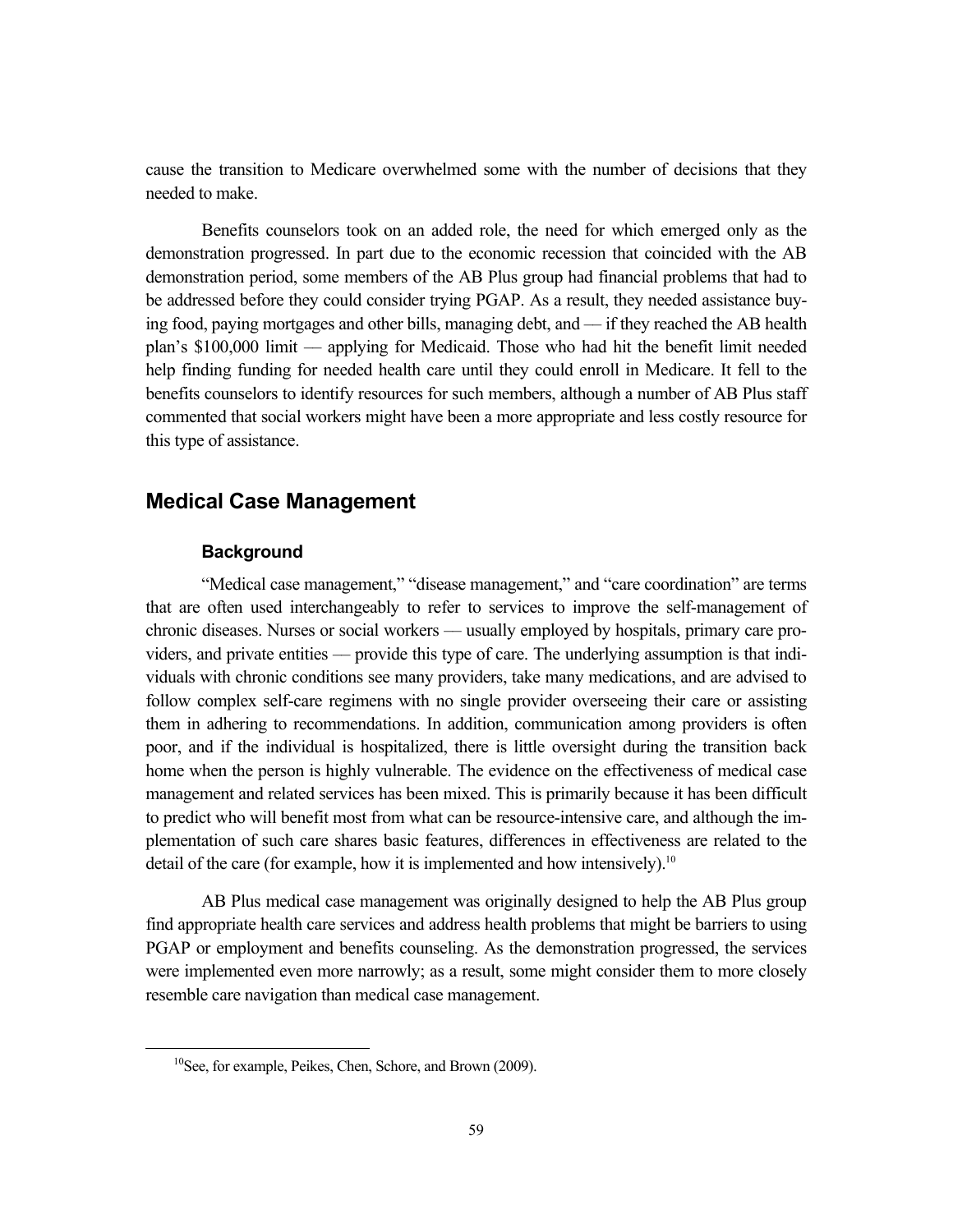#### **Service Features**

Nurses were the primary providers of AB Plus medical case management services, and providing those services was their only role in the demonstration. However, the coaches also provided some aspects of case management (such as patient education and help accessing providers), although this was not their primary responsibility. When participants had health problems that were too complex for the coaches, the coaches referred them to the medical case management nurses.

Medical case management nurses received referrals primarily from coaches, sometimes from the AB health plan benefits management staff, and less frequently from employment and benefits counselors. At the start of the demonstration, members of the AB Plus group could be referred for any health problem or unmet medical need that might affect the use of the two AB Plus employment-related services. An example is poor adherence to treatment recommendations for medications or diet. During early implementation, however, the design team became concerned that this version of medical case management led participants to focus too much attention on their illness or disability and distracted them from finding ways to be productive with their limitations and become reintegrated into physical, social, and occupational activities. A similar argument was made about the structured AB Plus intake assessment, which, as noted earlier in this chapter, was eliminated.

As a result, coaches and other staff were instructed to restrict referrals for medical case management to those requests that could be addressed in the near term. Specifically, coaches and counselors were to limit nurse referrals to those members of the AB Plus group who met the following criteria: (1) were screened as likely to have depression or with symptoms of another serious psychiatric disorder and for whom there was no evidence of treatment, (2) needed a determination about whether they were healthy enough to participate in PGAP, (3) were potentially oversedated by their current medication regimen, (4) needed more health education than the coach could provide, or (5) were critically or terminally ill. In addition, nurses continued to receive referrals from coaches or from the health plan benefits managers to assist with arranging complex services after hospitalization, such as different levels of care in multiple settings and home care supported by durable medical equipment.

Medical case management services differed for participants with mental and physical disorders. The psychiatric nurse routinely developed a simple plan of care for each participant. The plan included at most three goals of the participant's choosing, such as getting up at the same time each day, taking a walk, or seeing a therapist. The goals were prioritized, based on the nurses' judgment, and follow-up calls were scheduled to gauge progress toward the goals. The nurse also reviewed medications by first asking the participant to assemble all medication vials and read the labels to her. Then, the nurse and participant discussed the side effects and efficacy of each medication. The psychiatric nurse also infrequently made referrals to mental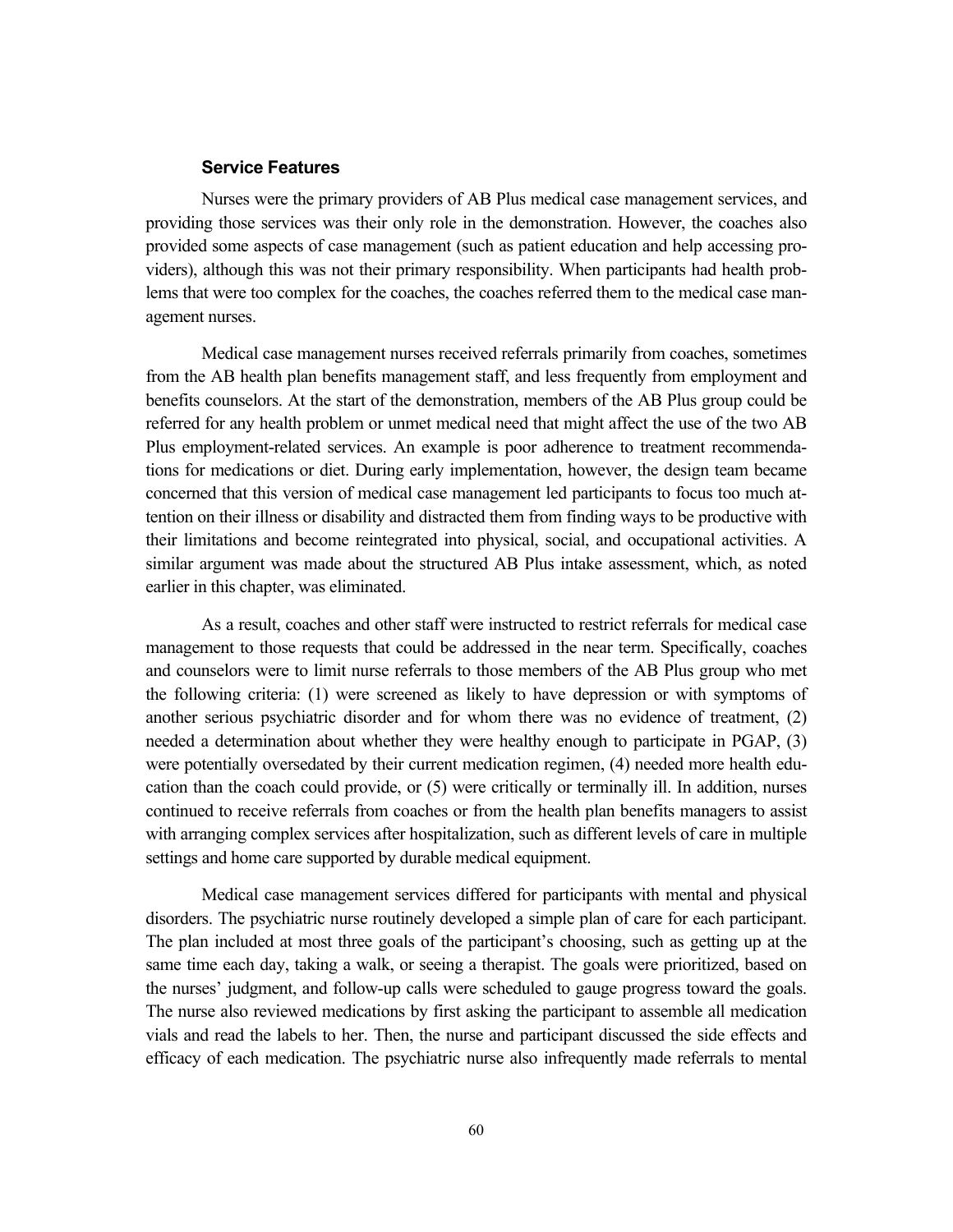health providers when participants had none. The nurse self-reported that roughly 80 percent of participants who were referred to her were already receiving appropriate treatment, although she did not provide verification of this estimate. In addition, on rare occasions, she communicated directly with the participant's mental health provider, usually to request that the provider send a formal order for a requested service or piece of equipment.

The nurses handling physical health problems spent most of their time helping participants navigate the health plan and obtain needed health care resources and approvals, particularly following a hospital stay. For example, a participant leaving the hospital after a total knee or hip replacement usually required approval for rehabilitation or skilled nursing care from a provider in the health plan network. If a hospitalized participant needed to apply for Medicaid on reaching the AB health plan's \$100,000 limit, the nurses sometimes prompted the hospital social worker to begin the paperwork for the application. When time permitted, the nurses also followed up with participants after they left the hospital, using an informal set of questions to find out how they were feeling, whether they were able to get up and about, and whether they had been to their physician and were following the recommended treatment regimen.

Other activities included reviewing requests for equipment and services not related to hospital stays and providing patient education, which is a routine part of nursing care. Nurses noted that occasionally they received requests for durable medical equipment that were not consistent with AB Plus goals, such as increasing activity levels, and, in those cases, were denied. For example, one participant requested a heated lift chair so he "could sit by the window and watch people go by." The nurses reported that they provided health care education to about a fifth of the participants referred to them. Education was similar to the information that coaches provided and included helping participants find providers in the health plan network by referring them to the plan's Web site or by sending them printed lists and providing disease-specific educational materials, such as information about the appropriate diet for a particular medical condition. The psychiatric nurse mentioned referring participants who were not interested in group therapy to self-help and message-board Web sites.

# **Service Use**

The information presented in this section is based on data from the AB Plus management information system: OneCareStreet. Staff used the system to record interactions with AB Plus group members and to coordinate services. While the implementation analysis found no significant problems with the quality of data collected, two areas are underrepresented, based on the system's design. First, the intensity measures presented in this section estimate only the time that participants and staff were in direct contact and thus omit the time that participants spent on the "homework" tasks that were part of PGAP and employment and benefits counseling. Second, medical case management services illustrate only the time that the nurse and participant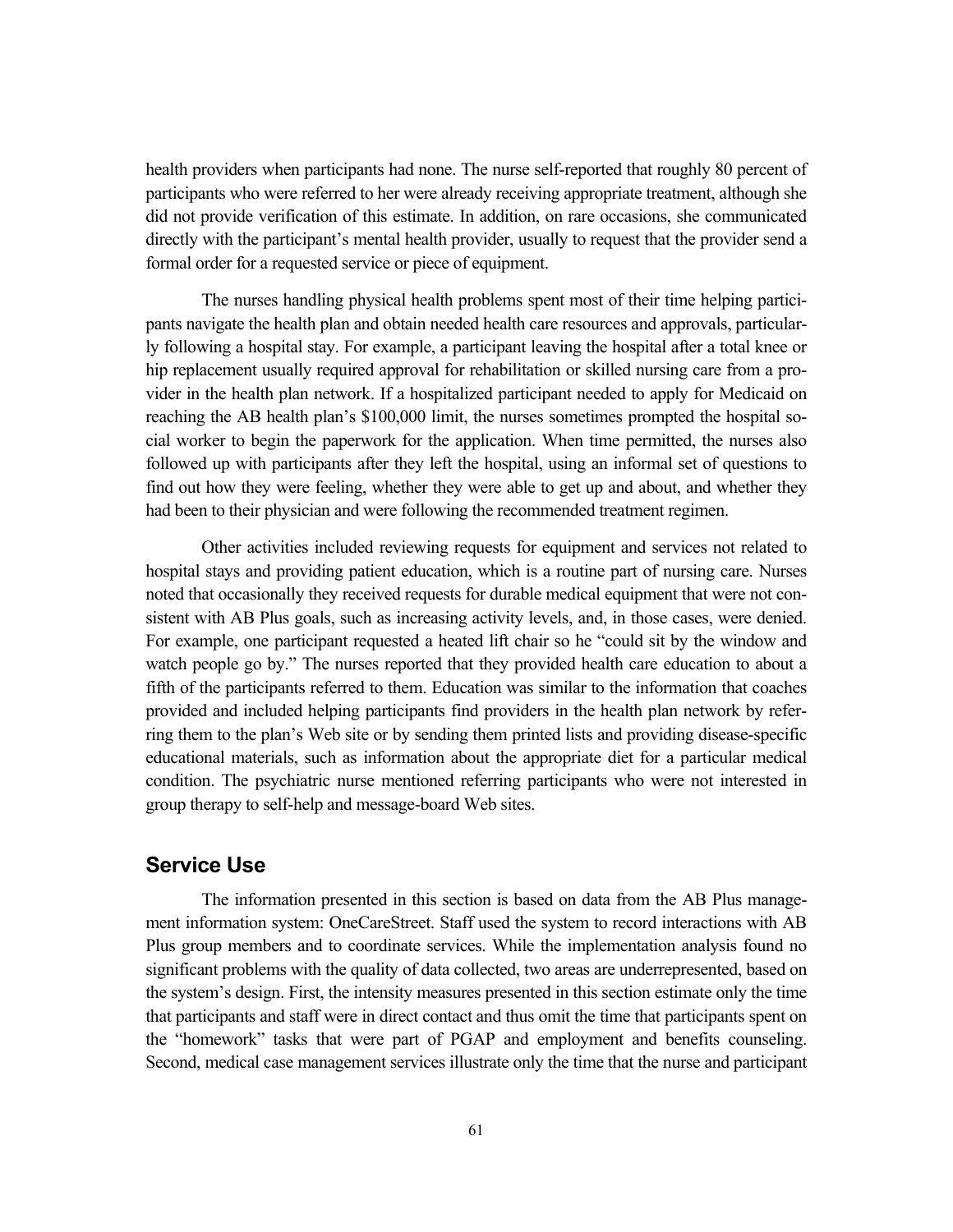were in direct contact. Coaches recorded their medical case management interactions as ongoing service coordination because these efforts were often paired with other non-PGAP tasks that they delivered to participants.

The measures presented below are for the year following random assignment.<sup>11</sup> Appendix I includes the same measures for a longer follow-up period, through July 2010. Unless noted, the longer follow-up period did not change the outcomes.

#### **Overall Use of Services**

Table 4.3 shows that, during the year after random assignment, 84.9 percent of the AB Plus group completed intake and thereby used at least one AB Plus service. Following intake, 73.8 percent had at least one additional session with an AB Plus staff member (not shown). The relatively high rate of completing intake may reflect the fact that members had just enrolled in the AB health plan and thus were inclined to also complete the intake process. About a third participated in each of the employment-related services –– 36.3 percent in PGAP and 35.4 percent in employment and benefits counseling –– and 41.9 percent participated in medical case management. Nearly two-thirds participated in at least one of the three key services, and 10.2 percent participated in all three. About two-thirds received ongoing service coordination from the coach. Participants averaged 8.7 contacts that lasted a total of 4.2 hours and had contact with staff in at least three or four months of the first year after random assignment. Only 14.1 percent of participants averaged more than 10 hours in total.

## **Intake**

Table 4.4 shows that 74.2 percent of the AB Plus group members who completed intake did so within three months of random assignment. The intake process took about 40 minutes, on average. Contacting members of the AB Plus group for intake was more labor intensive than these numbers imply, however. Coaches called individuals an average of 5.8 times before completing intake or abandoning their attempts to reach them. The coaches' contact protocol specified that they make nine calls, attempt to contact the group member by mail, and follow up the mailing by up to nine more calls. Coaches noted that common barriers to direct contact with members of the AB Plus group included members' having personal or family health or financial problems that made them unable or unwilling to participate in AB Plus. Furthermore, according to coaches, some members of the AB Plus group –– having recently spent considerable effort convincing SSA that they could not work –– were suspicious of AB Plus and refused to participate in the program.

 $11$ As for the outcomes reported in Chapter 3, the year following random assignment includes the month of random assignment and the subsequent 11 months.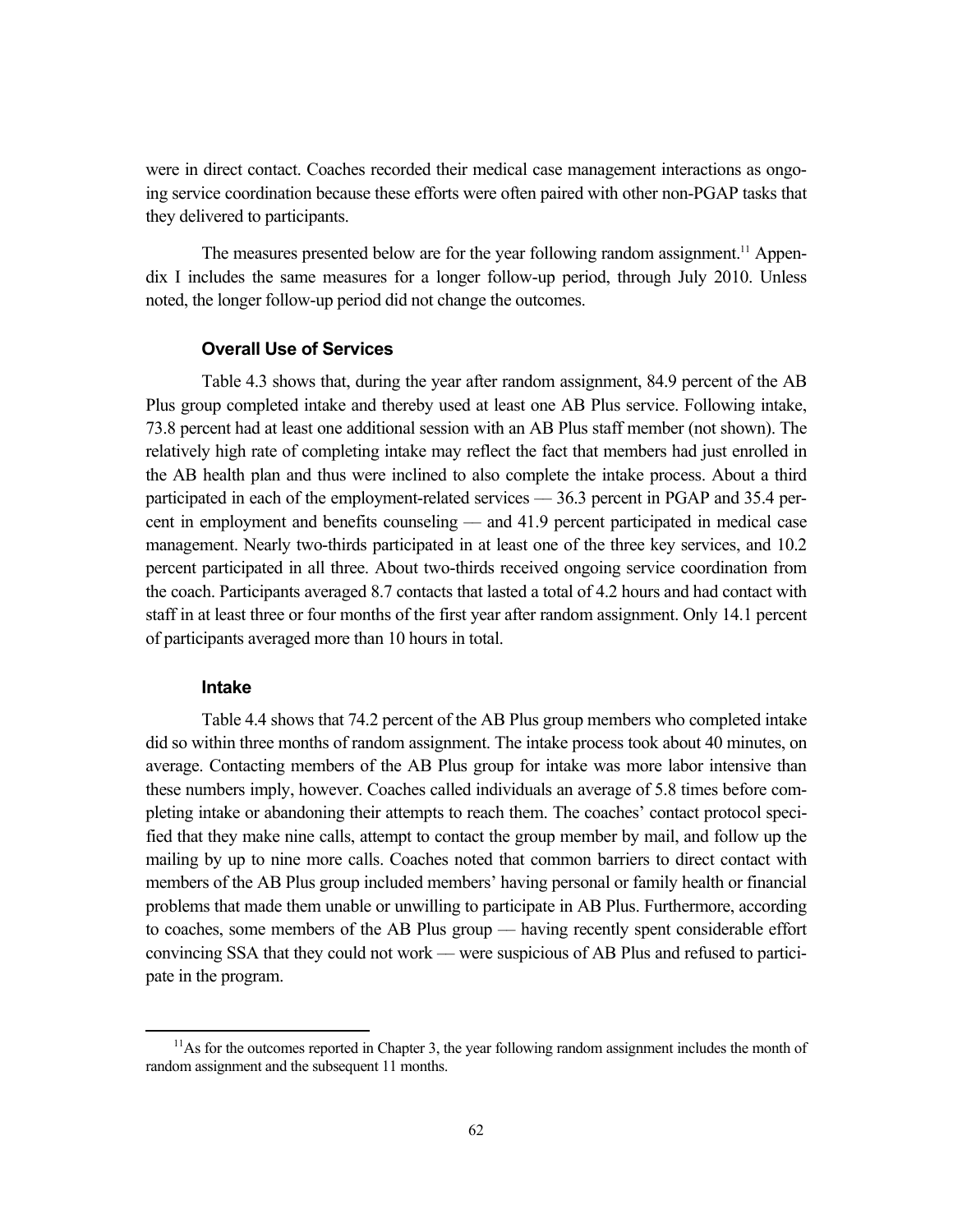#### **Table 4.3**

#### **Use of AB Plus Services During the First Year of Follow-Up**

|                                              | <b>AB Plus</b> |
|----------------------------------------------|----------------|
| Service Use                                  | Group          |
| Used any service $(\% )$                     | 84.9           |
| Completed intake                             | 84.9           |
| Used 1 or more key AB Plus services          | 65.6           |
| Progressive Goal Attainment Program          | 36.3           |
| Employment and benefits counseling           | 35.4           |
| Medical case management                      | 41.9           |
| Used all 3 key services                      | 10.2           |
| Used ongoing service coordination            | 67.6           |
| <b>Average total service use<sup>a</sup></b> |                |
| Months with at least 1 session               | 3.8            |
| Total sessions                               | 8.7            |
| <u>Hours of service use (%)</u>              |                |
| No service use <sup>b</sup>                  | 15.4           |
| Less than 1                                  | 19.8           |
| 1 to less than 2                             | 13.6           |
| 2 to less than 5                             | 21.6           |
| 5 to less than 10                            | 15.6           |
| 10 or more                                   | 14.1           |
| Average total hours                          | 4.2            |
| Average total hours for 3 key services       | 3.1            |
| Sample size                                  | 611            |

SOURCE: Calculations from records of CareGuide OneCareStreet management information system.

NOTES: <sup>a</sup> This measures direct contact between staff and AB Plus group members. Service use independent of staff is not measured.

<sup>b</sup>A small number of AB Plus group members received services but did not have service time recorded; these participants are included in the "No service use" category.

# **Ongoing Service Coordination**

Table 4.5 reports that 67.6 percent of members of the AB Plus group had one or more ongoing service coordination sessions with their coach. "Coordination sessions" refer to any telephone sessions with coaches that were made not for intake or PGAP; such sessions could have included, for example, a medical case management contact about basic disease-specific education or assistance getting approval for a health plan service. Coordination was the first session after intake for 69.0 percent of those who completed intake (not shown), suggesting that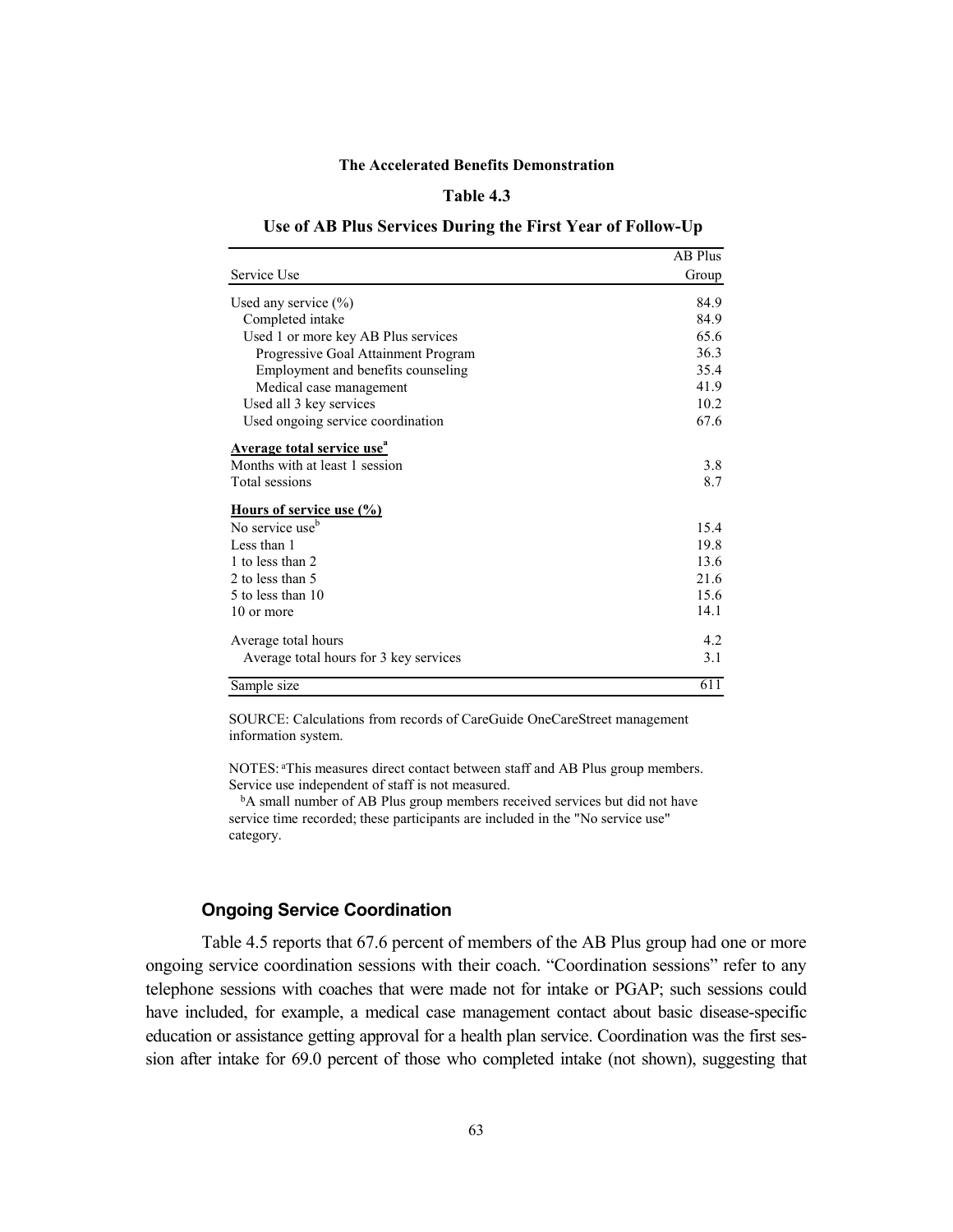# **Table 4.4**

|                                                                                           | AB Plus | Intake           |
|-------------------------------------------------------------------------------------------|---------|------------------|
| Service Use                                                                               |         | Group Completers |
| Completed intake $(\% )$                                                                  | 84.9    | 100.0            |
| <u>Month of follow-up when intake was completed <math>\left(\frac{0}{0}\right)</math></u> |         |                  |
| No intake completed                                                                       | 15.1    | 0.0              |
| Months 1 through 3                                                                        | 63.0    | 74.2             |
| Months 4 through 6                                                                        | 10.6    | 12.5             |
| Months 7 through 9                                                                        | 6.6     | 7.7              |
| Months 10 through 12                                                                      | 4.8     | 5.6              |
| Hours to complete intake (%)                                                              |         |                  |
| No intake completed <sup>a</sup>                                                          | 20.6    | 6.6              |
| Less than 1                                                                               | 67.3    | 79.2             |
| 1 to less than 2                                                                          | 12.0    | 14.1             |
| 2 or more                                                                                 | 0.2     | 0.2              |
| Average total hours                                                                       | 0.5     | 0.6              |
| Average number of intake calls without contact <sup>b</sup>                               | 5.8     | 4.8              |
| Sample size                                                                               | 611     | 519              |

#### **Intake Activities During the First Year of Follow-Up**

SOURCE: Calculations from records of CareGuide OneCareStreet management information system.

NOTES: <sup>a</sup> A small number of AB Plus group members completed intake but did not have service time recorded; these participants are included in the "No intake completed" category.

bThis measures the average number of telephone calls made to AB Plus group members when trying to contact them for services. AB Plus staff followed a protocol to locate AB Plus group members. Hard-to-reach members were called nine times and then were sent a letter to encourage them to call AB Plus staff; 14.9 percent never completed intake during the first year of follow-up.

many had other needs to meet or questions to answer before deciding whether to use one of the three key AB Plus services. For 13.6 percent of members of the AB Plus group, coordination was their only AB Plus service. Among those who had at least one such session, 62.2 percent engaged in ongoing service coordination within three months of random assignment, with a total duration of just under an hour spread over three to four calls, on average. As was the case for intake, coaches needed to be persistent to reach participants for coordination. On average, coaches made 5.4 unsuccessful calls before reaching participants for ongoing coordination sessions.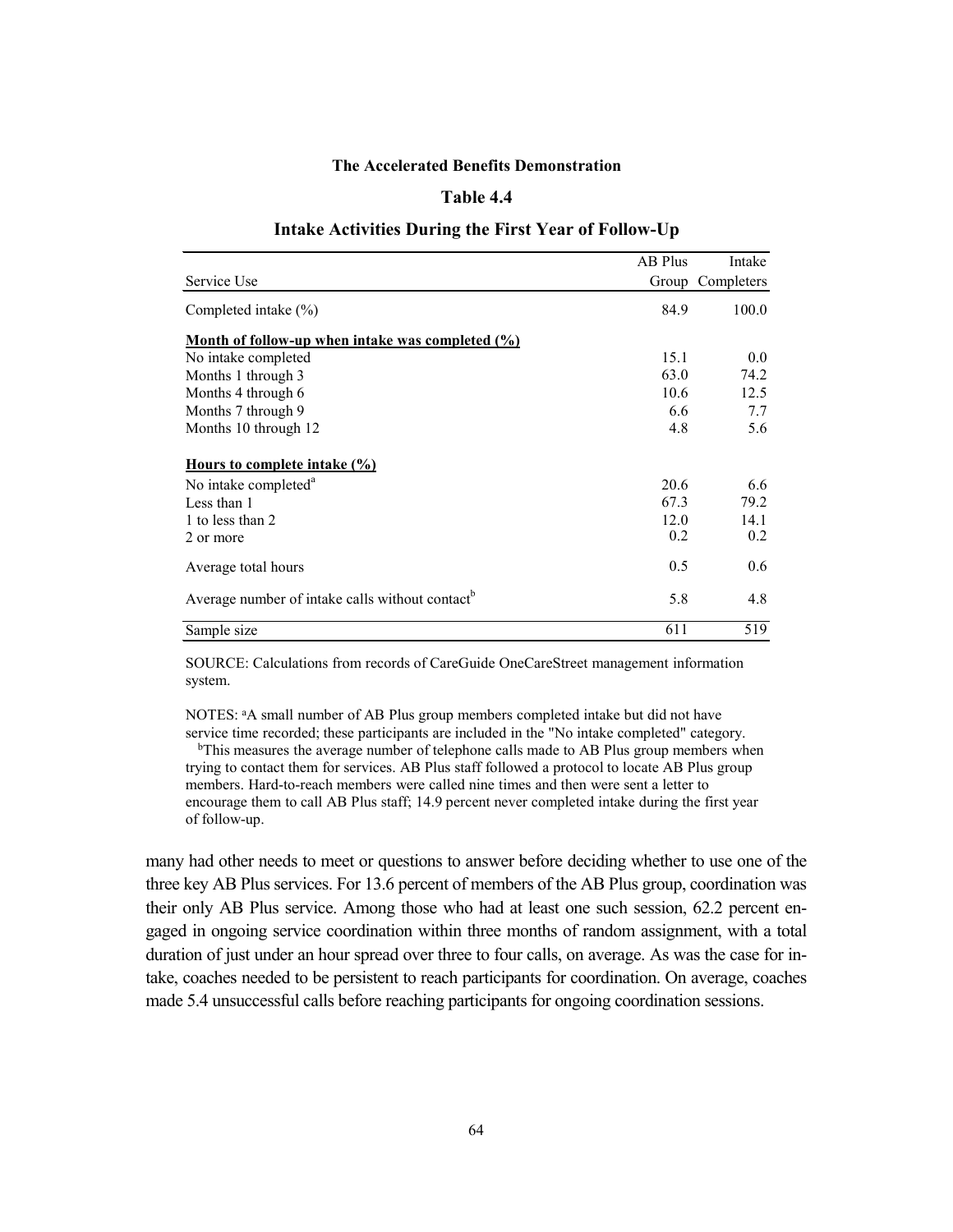# **Table 4.5**

# **Use of Ongoing Service Coordination During the First Year of Follow-Up**

|                                                                                          |                | Ongoing            |
|------------------------------------------------------------------------------------------|----------------|--------------------|
|                                                                                          | <b>AB Plus</b> | Service            |
| Service Use                                                                              |                | Group Coordination |
| Used ongoing service coordination $(\%)$                                                 | 67.6           | 100.0              |
| <u>Month of follow-up when first used ongoing service coordination <math>(\%)</math></u> |                |                    |
| No service use                                                                           | 32.4           | 0.0                |
| Months 1 through 3                                                                       | 42.1           | 62.2               |
| Months 4 through 6                                                                       | 13.3           | 19.6               |
| Months 7 through 9                                                                       | 7.0            | 10.4               |
| Months 10 through 12                                                                     | 5.2            | 7.8                |
| <b>Average total use of ongoing service coordination</b> <sup>ª</sup>                    |                |                    |
| Months with at least 1 session                                                           | 1.7            | 2.5                |
| Total sessions                                                                           | 2.4            | 3.5                |
| Hours in ongoing service coordination (%)                                                |                |                    |
| No service use <sup>b</sup>                                                              | 32.4           | 0.0                |
| Less than 1                                                                              | 49.1           | 72.6               |
| 1 to less than 2                                                                         | 12.4           | 18.4               |
| 2 to less than 5                                                                         | 4.9            | 7.3                |
| 5 to less than 10                                                                        | 1.0            | 1.5                |
| 10 or more                                                                               | 0.2            | 0.2                |
| Average total hours                                                                      | 0.6            | 0.9                |
| Average total hours per session                                                          |                | 0.2                |
| Average number of ongoing service coordination calls without service use <sup>c</sup>    | 4.1            | 5.4                |
| Sample size                                                                              | 611            | 413                |

SOURCE: Calculations from records of CareGuide OneCareStreet management information system.

NOTES: <sup>a</sup> This measures direct contact between staff and AB Plus group members. Service use independent of staff is not measured.

<sup>b</sup>A small number of AB Plus group members used ongoing service coordination but did not have service time recorded; these participants are included in the "No service use" category.

c This measures the average number of telephone calls made to AB Plus group members when trying to contact them for services. AB Plus staff followed a protocol to locate AB Plus group members. Hard-to-reach members were called nine times and then were sent a letter to encourage them to call AB Plus staff; 11.2 percent never used ongoing service coordination during the first year of follow-up.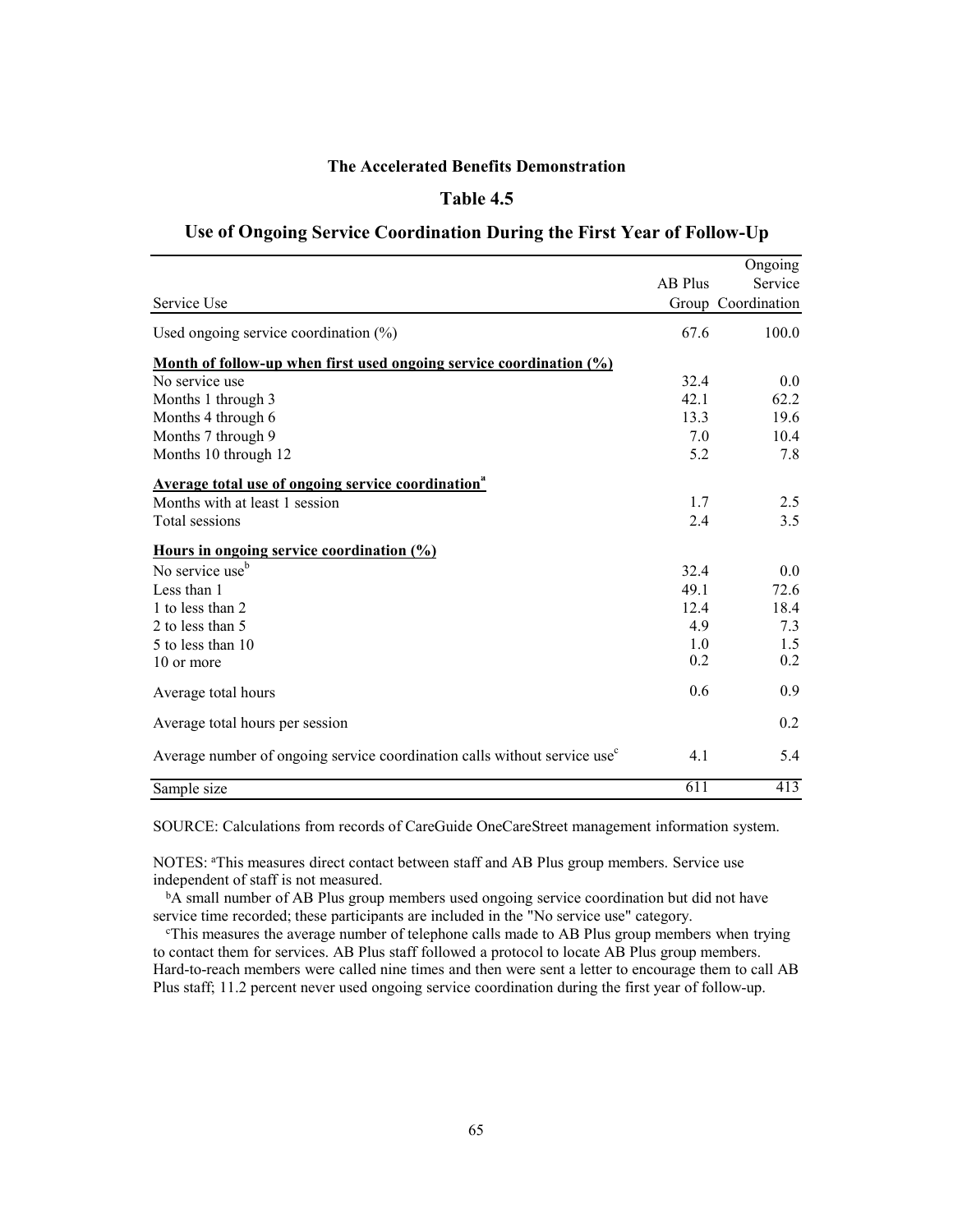#### **PGAP**

Table 4.6 shows that 36.3 percent of the AB Plus group participated in PGAP during the year after random assignment. Four in five of those who participated started within the first six months. Members of the AB Plus group who participated in PGAP made good progress through the curriculum. Table 4.7 reports that, among the 222 PGAP participants, 16.7 percent completed all ten modules, and 53.1 percent completed at least four. Completion of at least four modules was considered by the PGAP designers as an important milestone because by then a participant would have received a sufficient "dose" of PGAP to have established regular activities during normal work hours. PGAP participants spent an average of 11.2 weeks on the curriculum, suggesting that participants could not cover one module per week, as designed. Participants who were unable to complete more than three modules averaged 2.4 sessions per module, compared with 1.3 sessions per module for participants who progressed further through the curriculum. On average, coaches made 6.1 unsuccessful calls before reaching PGAP participants for sessions (Table 4.6).

# **Employment and Benefits Counseling**

As shown in Table 4.8, during the year after random assignment, 35.4 percent of the AB Plus group participated in employment and benefits counseling, with the majority using the benefits counseling component. Use of employment and benefits counseling services began shortly after random assignment for some members of the AB Plus group: 36.1 percent of those who used the service had a contact with counselors within three months, usually the benefits counselors. During that first year, 49.5 percent of service users spoke to employment counselors, but 75.9 percent spoke with benefits counselors. Those who used employment and benefits counseling services averaged 6.0 telephone sessions, spread over three to four months, for a total of 2.5 hours. In addition to the time recorded for the sessions, the counselors noted that they devoted significant time investigating resources in advance of most telephone calls.<sup>12</sup>

 $12$ After the first year, employment and benefits counselors continued to receive new referrals; according to staff, however, the nature of interactions focused less on support service issues and more on employmentrelated activities. The intensity of participation remained the same. As of July 2010, a total of 44.5 percent (that is, another 9 percent relative to the first year) had at least one employment and benefits counseling session (Appendix Table I.6).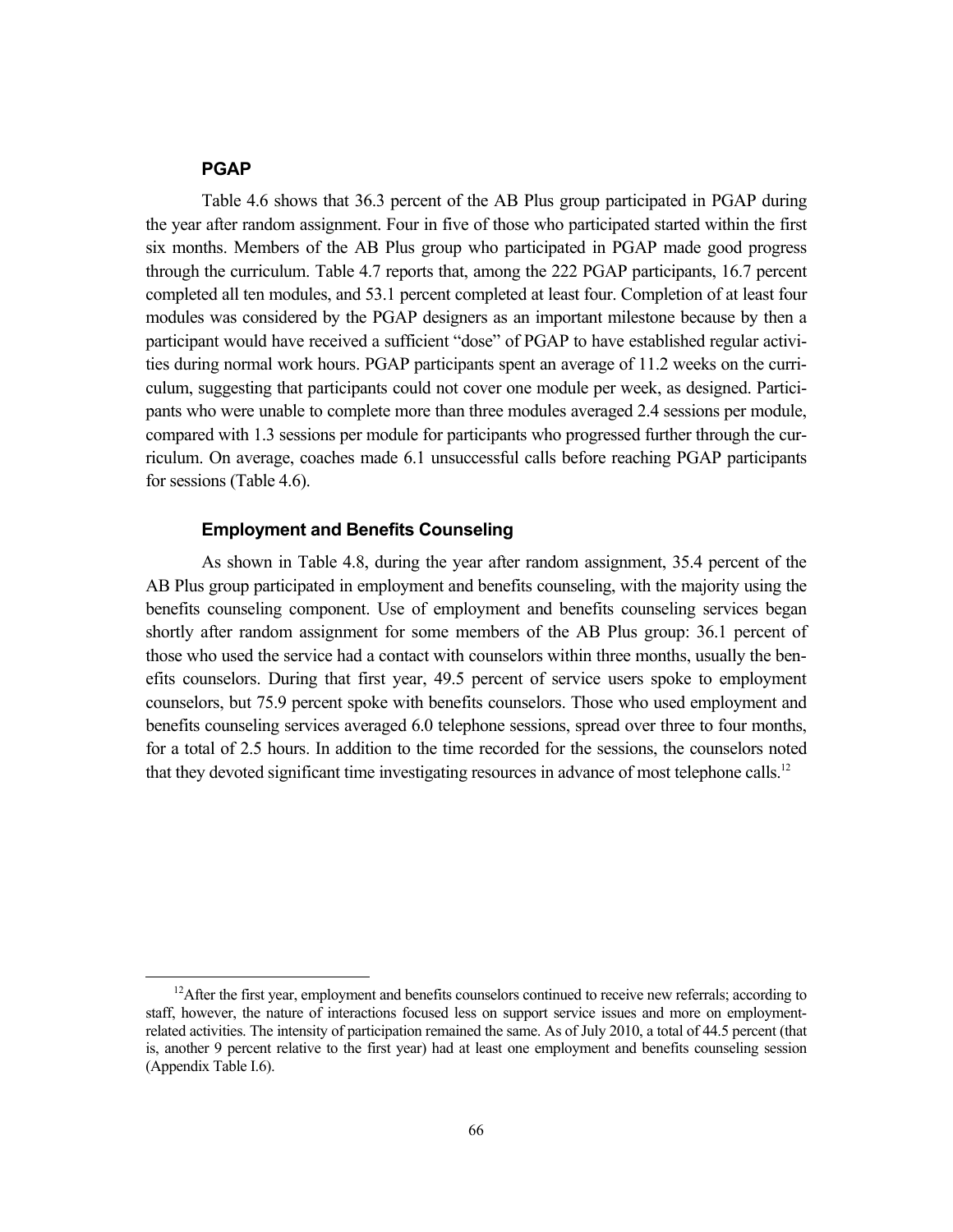# **Table 4.6**

|                                                               | AB Plus | Used             |
|---------------------------------------------------------------|---------|------------------|
| Service Use                                                   | Group   | PGAP             |
| Used PGAP services $(\% )$                                    | 36.3    | 100.0            |
| Month of follow-up when first used PGAP services (%)          |         |                  |
| No service use                                                | 63.7    | 0.0              |
| Months 1 through 3                                            | 14.4    | 39.6             |
| Months 4 through 6                                            | 14.7    | 40.5             |
| Months 7 through 9                                            | 4.8     | 13.1             |
| Months 10 through 12                                          | 2.5     | 6.8              |
| <b>Average total use of PGAP services</b> <sup>a</sup>        |         |                  |
| Months with at least 1 session                                | 1.1     | 3.0              |
| Total sessions                                                | 2.5     | 6.9              |
| Hours in PGAP services (%)                                    |         |                  |
| No service use <sup>b</sup>                                   | 63.8    | 0.5              |
| Less than 1                                                   | 5.1     | 14.0             |
| 1 to less than 2                                              | 4.8     | 13.1             |
| 2 to less than 5                                              | 10.5    | 28.8             |
| 5 to less than 10                                             | 12.4    | 34.2             |
| 10 or more                                                    | 3.4     | 9.5              |
| Average total hours                                           | 1.8     | 4.9              |
| Average total hours per session                               |         | 0.7              |
| Average number of PGAP calls without service use <sup>c</sup> | 2.5     | 6.1              |
| Sample size                                                   | 611     | $\overline{222}$ |

# **Use of PGAP Services During the First Year of Follow-Up**

SOURCE: Calculations from records of CareGuide OneCareStreet management information system.

NOTES: <sup>a</sup> This measures direct contact between staff and AB Plus group members. Service use independent of staff is not measured.

b<sub>A</sub> small number of AB Plus group members received PGAP services but did not have service time recorded; these participants are included in the "No service use" category.

c This measures the average number of telephone calls made to AB Plus group members when trying to contact them for services. AB Plus staff followed a protocol to locate AB Plus group members. Hard-to-reach members were called nine times and then were sent a letter to encourage them to call AB Plus staff;14.6 percent never used PGAP services during the first year of follow-up.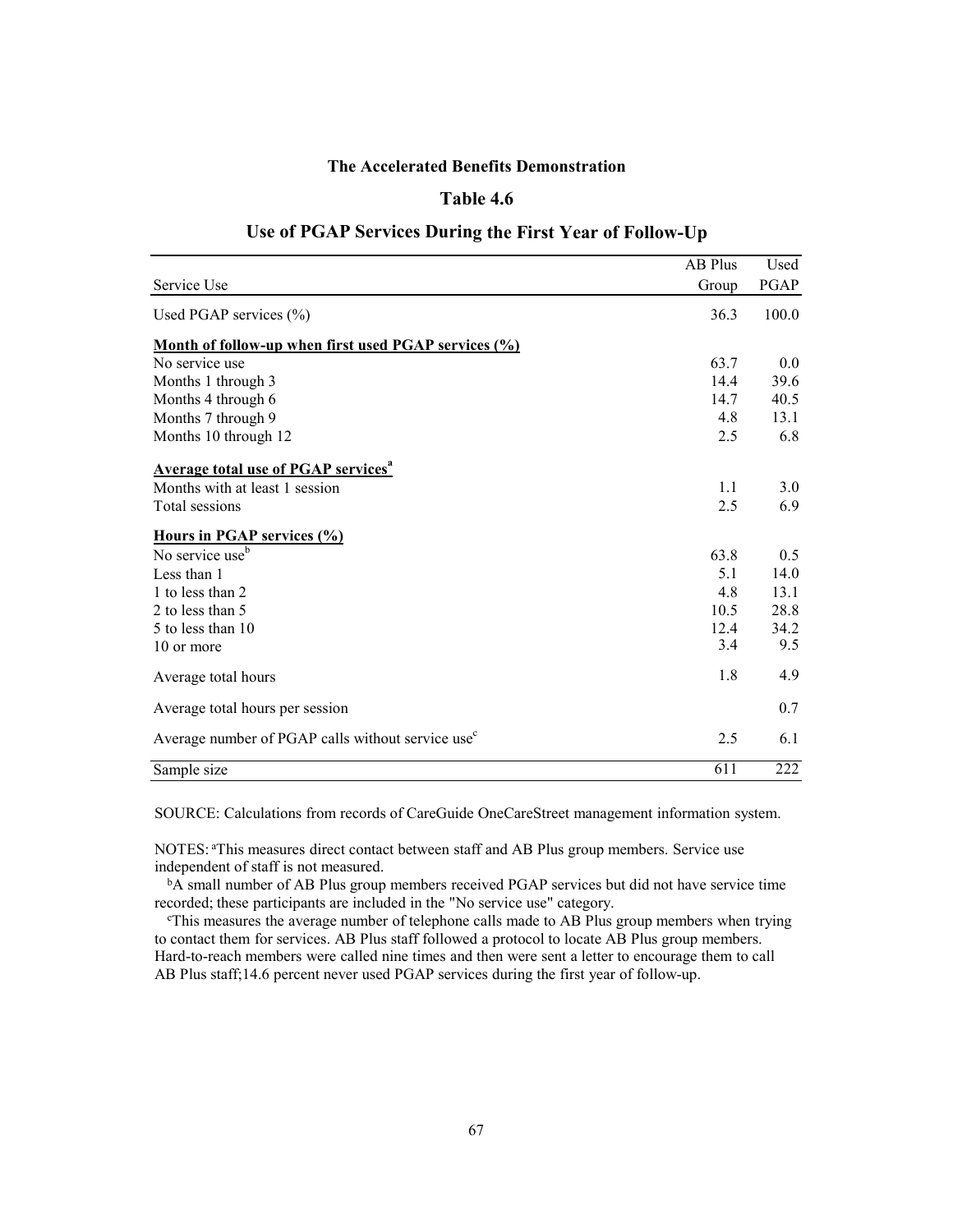# **Table 4.7**

# **Summary of PGAP Completions During the First Year of Follow-Up**

|                                                                               | AB Plus | Used |
|-------------------------------------------------------------------------------|---------|------|
| Service Use                                                                   | Group   | PGAP |
| Average number of modules completed                                           | 1.8     | 4.8  |
| Average number of weeks between first and last PGAP session, among PGAP users |         | 11.2 |
| Distribution of modules completed $(\% )$                                     |         |      |
| $0^a$                                                                         | 67.9    | 11.7 |
| $1 - 3$                                                                       | 13.1    | 36.0 |
| $\overline{4}$                                                                | 2.0     | 5.4  |
| $5-9$                                                                         | 11.0    | 30.2 |
| 10                                                                            | 6.1     | 16.7 |
| Average session per module (completed 1-3 modules)                            |         | 2.4  |
| Average session per module (completed 4 or more modules)                      |         | 1.3  |
| Sample size                                                                   | 611     | 222  |

SOURCE: Calculations from records of CareGuide OneCareStreet management information system.

NOTES: A participant could complete PGAP at any point after the fourth module. Completion of at least four modules was considered by the PGAP designers as an important milestone and a sufficient dose of PGAP.

A participant is anyone who had at least one PGAP session, including those who did not complete even one module.

a Includes participants who started the first module but did not complete it.

#### **Medical Case Management**

Table 4.9 shows that, among the 41.9 percent of members of the AB Plus group who had at least one session with a medical case management nurse during the year after random assignment, 73.0 percent did so within six months. Among service users, most telephone sessions were in a one- to two-month period during which the typical user had 1.8 sessions with a total duration of 1.0 hour, on average. This estimate excludes time spent investigating resources in preparation for a call and calls from AB health plan benefits management staff (for example, to clarify medical necessity) that did not require contact with the AB Plus group member. Only 8.6 percent of service users used 2 hours or more. The nurse responsible for psychiatric cases noted that she spent most of her time with a minority of participants who consistently had symptoms of serious mental health disorders, such as delusions or suicidal thoughts.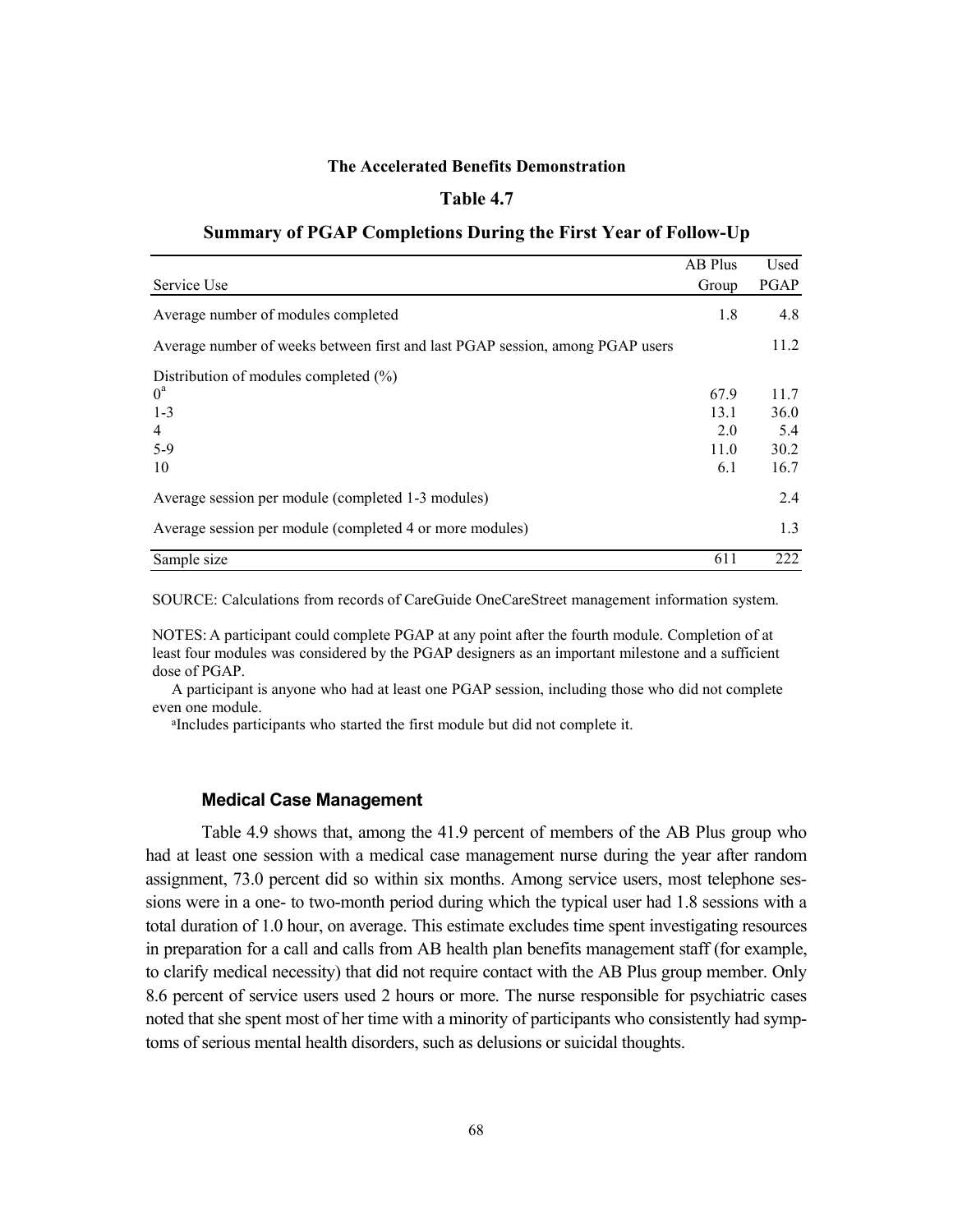# **Table 4.8**

#### **Use of Employment and Benefits Counseling During the First Year of Follow-Up**

|                                                              | AB Plus | Used       |
|--------------------------------------------------------------|---------|------------|
| Service Use                                                  | Group   | <b>EBC</b> |
| Used employment and benefits counseling (EBC) services (%)   | 35.4    | 100.0      |
| Used employment counseling                                   | 17.5    | 49.5       |
| Used benefits counseling                                     | 26.8    | 75.9       |
| Month of follow-up when first used EBC services (%)          |         |            |
| No service use                                               | 64.7    | 0.0        |
| Months 1 through 3                                           | 12.8    | 36.1       |
| Months 4 through 6                                           | 11.8    | 33.3       |
| Months 7 through 9                                           | 6.6     | 18.5       |
| Months 10 through 12                                         | 4.3     | 12.0       |
| <b>Average total use of EBC<sup>a</sup></b>                  |         |            |
| Months with at least 1 session                               | 1.2     | 3.3        |
| Total sessions                                               | 2.1     | 6.0        |
| Hours in EBC services (%)                                    |         |            |
| No service use <sup>b</sup>                                  | 64.7    | 0.0        |
| Less than 1                                                  | 10.5    | 29.6       |
| 1 to less than 2                                             | 8.8     | 25.0       |
| 2 to less than 5                                             | 11.3    | 31.9       |
| 5 to less than 10                                            | 4.3     | 12.0       |
| 10 or more                                                   | 0.5     | 1.4        |
| Average total hours                                          | 0.9     | 2.5        |
| Average total hours per session                              |         | 0.4        |
| Average number of EBC calls without service use <sup>c</sup> | 1.5     | 3.8        |
| Sample size                                                  | 611     | 216        |

SOURCE: Calculations from records of CareGuide OneCareStreet management information system.

NOTES: a This measures direct contact between staff and AB Plus group members. Service use independent of staff is not measured.

bA small number of AB Plus group members received EBC services but did not have service time recorded; these participants are included in the "No service use" category.

c This measures the average number of telephone calls made to AB Plus group members when trying to contact them for services. AB Plus staff followed a protocol to locate AB Plus group members. Hard-to-reach members were called six times and then were sent a letter to encourage them to call AB Plus staff; 10.7 percent never used EBC services during the first year of follow-up.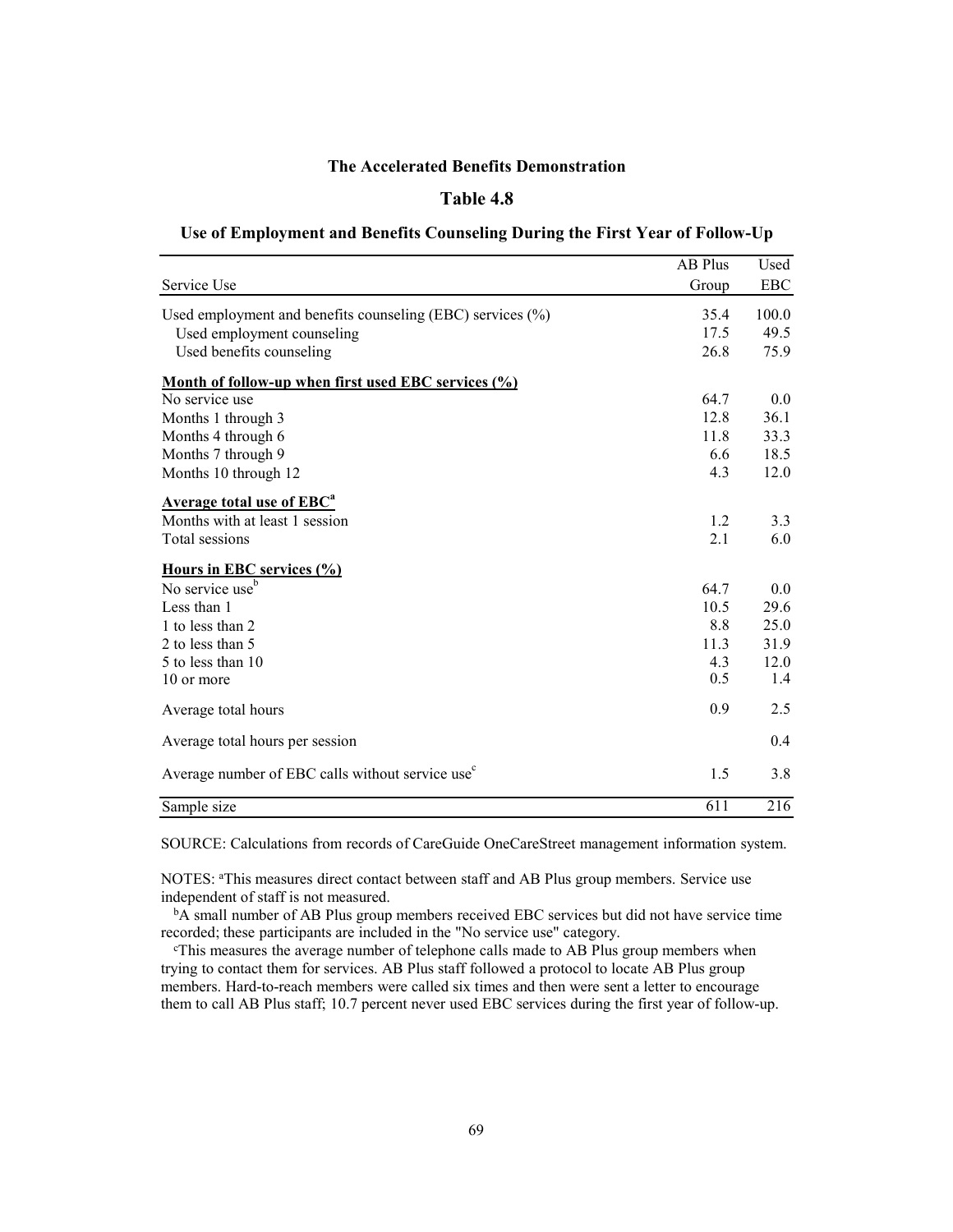# **Table 4.9**

#### **Use of Medical Case Management Services During the First Year of Follow-Up**

|                                                                            | <b>AB Plus</b> |                |
|----------------------------------------------------------------------------|----------------|----------------|
| Service Use                                                                |                | Group Used MCM |
| Used medical case management (MCM) services (%)                            | 41.9           | 100.0          |
| Month of follow-up when first used MCM services $\left(\frac{0}{0}\right)$ |                |                |
| No service use                                                             | 58.1           | 0.0            |
| Months 1 through 3                                                         | 20.3           | 48.4           |
| Months 4 through 6                                                         | 10.3           | 24.6           |
| Months 7 through 9                                                         | 7.5            | 18.0           |
| Months 10 through 12                                                       | 3.8            | 9.0            |
| <b>Average total use of MCM services</b> <sup>a</sup>                      |                |                |
| Months with at least 1 session                                             | 0.6            | 1.4            |
| Total sessions                                                             | 0.7            | 1.8            |
| Hours in MCM services (%)                                                  |                |                |
| No service use <sup>t</sup>                                                | 58.4           | 0.8            |
| Less than 1                                                                | 26.7           | 63.7           |
| 1 to less than 2                                                           | 11.3           | 27.0           |
| 2 to less than 5                                                           | 2.3            | 5.5            |
| 5 to less than 10                                                          | 1.3            | 3.1            |
| 10 or more                                                                 | 0.0            | 0.0            |
| Average total hours                                                        | 0.4            | 1.0            |
| Average total hours per session                                            |                | 0.5            |
| Average number of MCM calls without service use <sup>c</sup>               | 0.2            | 0.4            |
| Sample size                                                                | 611            | 256            |

SOURCE: Calculations from records of CareGuide OneCareStreet management information system.

NOTES: This tables measures only the MCM services delivered by nurses. The MCM services delivered by coaches was recorded as ongoing service coordination.

a This measures direct contact between the MCM nurses and AB Plus group members. Service use independent of staff is not measured.

bA small number of AB Plus group members received MCM services but did not have service time recorded; these participants are included in the "No service use" category.

c This measures the average number of telephone calls made to AB Plus group members when trying to contact them for services; 8.2 percent never used MCM services during the first year of follow-up.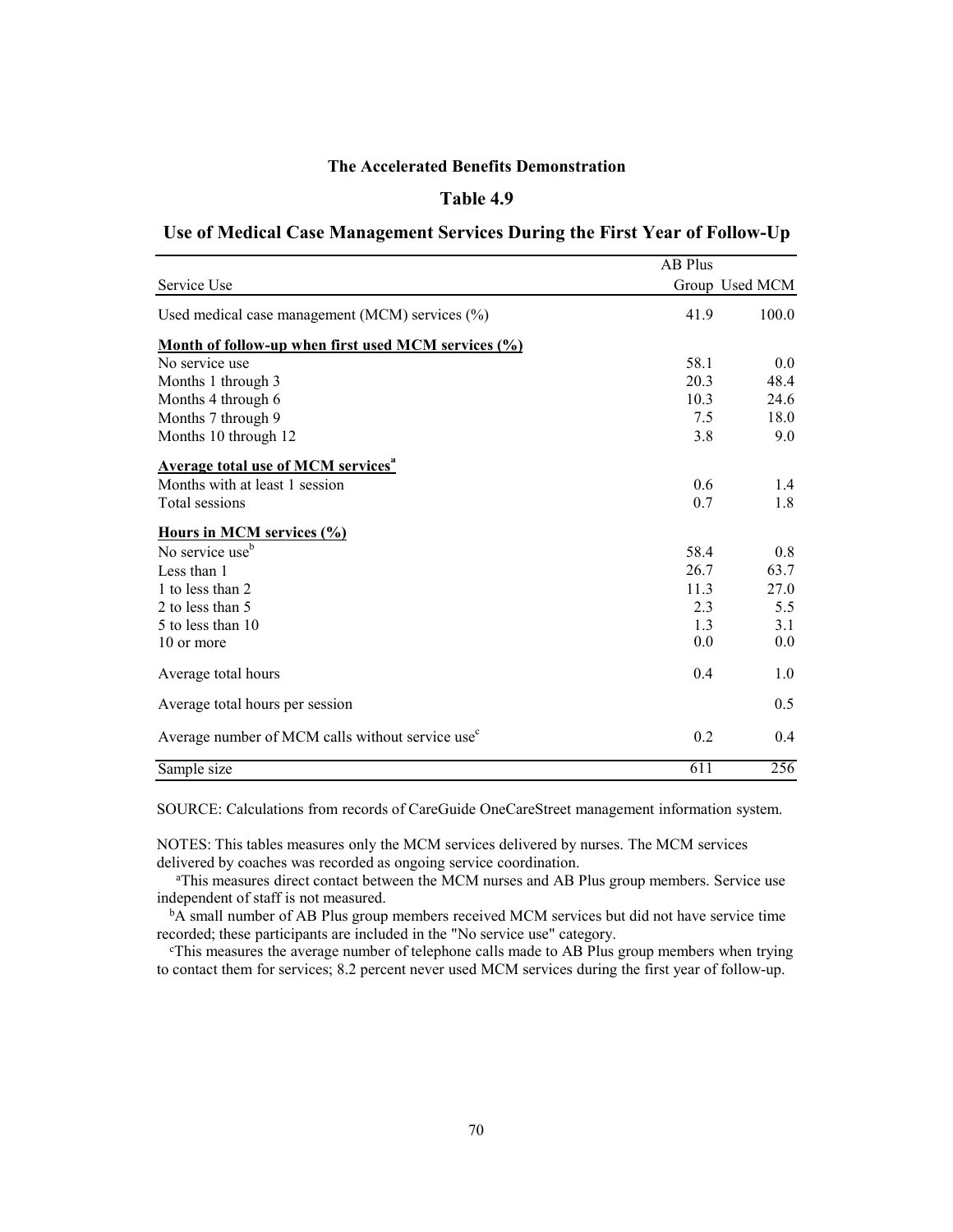#### **Characteristics of Members Who Participated in AB Plus Services**

To test whether specific groups of members of the AB Plus group participated more than others, the evaluation team conducted an analysis of the association between AB Plus participation and selected characteristics of sample members as measured at the time of random assignment. Table 4.10 shows that the analysis found differences in the use of some AB Plus services for some subgroups, including those defined by health status, primary diagnosis, and level of education. Members of the AB Plus group who had at least a GED certificate or high school diploma were more likely to complete at least four PGAP modules (22.9 percent, compared with 8.4 percent of those who did not complete high school). This is consistent with coaches' observations that low literacy made participating in PGAP more difficult. Not surprisingly, members of the AB Plus group with a primary diagnosis of neoplasm were less likely to complete four PGAP modules than those with another medical condition (9.2 percent, compared with 21.1 percent) but were more likely to participate in medical case management (53.8 percent, compared with 40.5 percent). Those who self-reported being in poor health participated in employment and benefits counseling significantly less than those in fair or better health (30.7 percent, compared with 39.5 percent).

# **Conclusions**

The following findings from the implementation analysis provide context for some of the impact findings discussed in subsequent chapters and offer lessons for any future implementation of AB Plus services.

#### **Implementation Successes**

- **A substantial proportion of the AB Plus group chose to participate in the key AB Plus services.** Despite the fact that the focus of AB was the provision of a health benefit and that AB Plus services were voluntary and delivered by telephone rather than in person, 36.3 percent participated in PGAP, 35.4 percent participated in employment and benefits counseling, and 41.9 percent participated in medical case management.
- **PGAP and employment and benefits counseling can be delivered by telephone, but telephone delivery had its limitations.** Prior to the demonstration, each of the services had been provided almost entirely in person, raising questions about how well they could be adapted for the telephone. The demonstration's adaptations succeeded in engaging substantial proportions of members of the AB Plus group. Staff reported that the telephone allowed them to reach people they may not have been able to reach if services were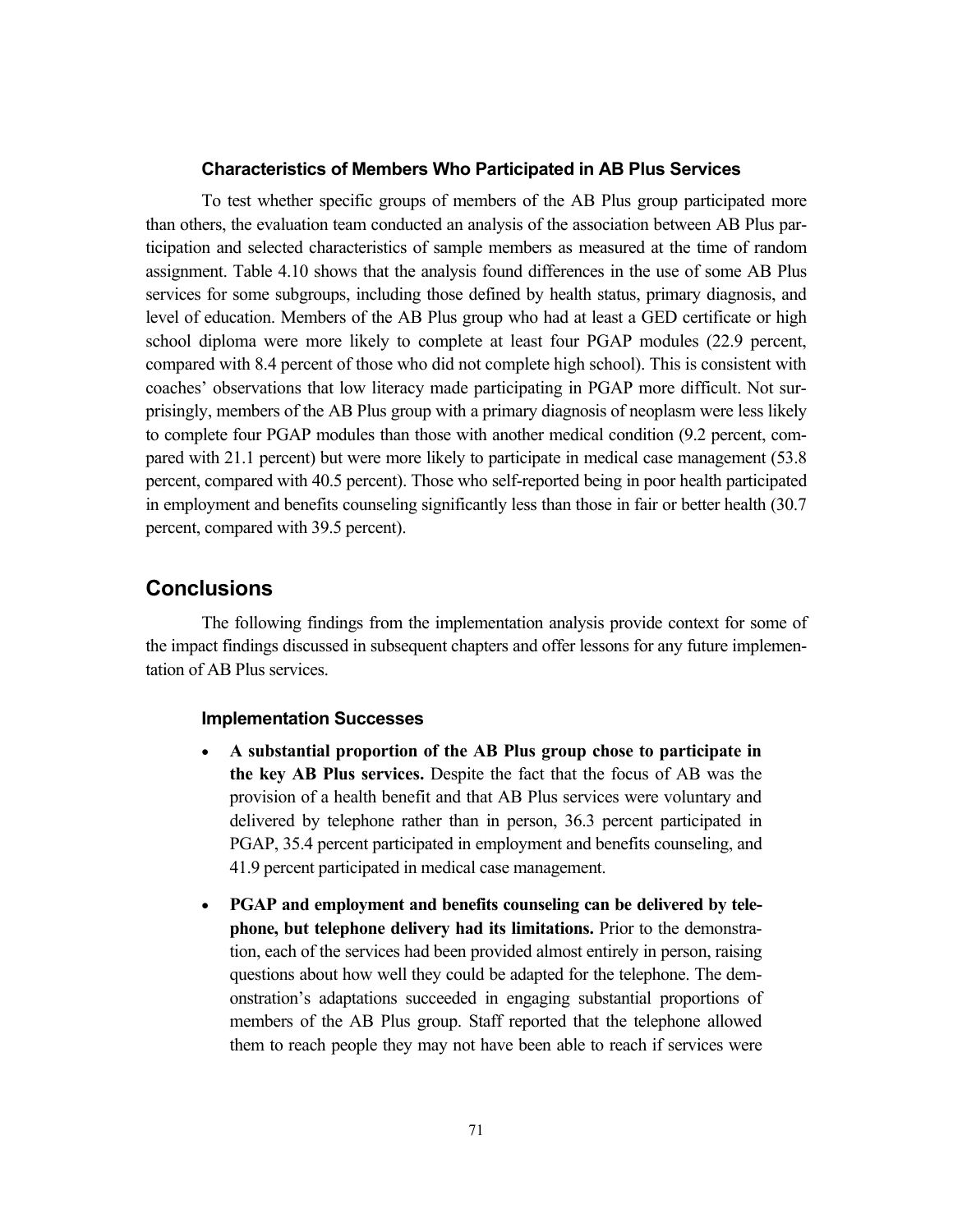| ļ<br>i<br>i         |
|---------------------|
| l                   |
| i<br>ı<br>֚֚֚֡<br>I |
|                     |
|                     |
| j                   |

# Table 4.10 **Table 4.10**

# Use of AB Plus Services During the First Year of Follow-Up, by Selected Characteristics of **Use of AB Plus Services During the First Year of Follow-Up, by Selected Characteristics of**  Sample Members at Baseline **Sample Members at Baseline**

|                                                                                                                                       |                            | Used Ongoing            |              | Completed            | Used Employment             | Used Medical          |
|---------------------------------------------------------------------------------------------------------------------------------------|----------------------------|-------------------------|--------------|----------------------|-----------------------------|-----------------------|
|                                                                                                                                       | Plus Service<br>Used an AB | Coordination<br>Service | PGAP<br>Used | PGAP Module          | and Benefits<br>Counseling  | Management<br>Case    |
| Characteristic                                                                                                                        | $($ % $)$                  | $(\%)$                  | (%)          | $($ % $)$            | $(\%)$                      | $(\%)$                |
| Primary diagnosis<br>Neoplasms                                                                                                        | 84.6                       | 49.2 ***                | ×            | $\frac{*}{*}$<br>9.2 | 30.8                        | $\frac{1}{N}$<br>53.8 |
| Not neoplasms                                                                                                                         | 85.0                       | 69.8                    | 26.2<br>37.5 | 21.1                 | 35.9                        | 40.5                  |
| Mental disorders (excluding retardation)                                                                                              | 83.7                       | 65.9                    | 36.6         | 22.8                 | 32.5                        | $\pmb{\ast}$<br>48.8  |
| Not mental disorders                                                                                                                  | 85.2                       | 68.0                    | 36.3         | 19.1                 | 36.1                        | 40.2                  |
| Months until Medicare-eligible                                                                                                        |                            |                         |              |                      |                             |                       |
| 19-24                                                                                                                                 | 86.7                       | 69.6                    | 36.6         | 20.1                 | 35.5                        | 43.1                  |
| Other                                                                                                                                 | 82.2                       | 64.5                    | 36.0         | 19.4                 | 35.1                        | 40.1                  |
| Self-reported general health status                                                                                                   |                            |                         |              |                      |                             |                       |
| Fair or better                                                                                                                        | 84.6                       | 67.9                    | 38.3         | 21.6                 | $\frac{1}{\lambda}$<br>39.5 | $39.2$<br>44.9        |
| Poor                                                                                                                                  | 85.4                       | 67.2                    | 34.1         | 17.8                 | 30.7                        |                       |
| Body Mass Index (BMI)                                                                                                                 |                            |                         |              |                      |                             |                       |
| Obese (BMI of 30 or higher)                                                                                                           | Χ<br>87.8                  | 70.6                    | 35.5         | 20.8                 | 34.4                        | 44.1<br>39.7          |
| Overweight or less                                                                                                                    | 82.4                       | 65.2                    | 37.0         | 19.1                 | 36.1                        |                       |
| Educational attainment                                                                                                                |                            |                         |              |                      |                             |                       |
| High school /GED or higher                                                                                                            | *** 7.7                    | 71.5 ***                | ***<br>39.8  | 22.9 ***             | ***<br>38.5                 | $\frac{*}{*}$<br>44.0 |
| Less than high school/GED                                                                                                             | 74.8                       | 53.4                    | 23.7         | 8.4                  | 23.7                        | 34.4                  |
| Sample size $(total = 611)$                                                                                                           |                            |                         |              |                      |                             |                       |
| SOURCES: Calculations from OneCareStreet records. AB baseline survey data, and Social Security Administration administrative records. |                            |                         |              |                      |                             |                       |

SOURCES: Calculations from OneCareStreet records, AB baseline survey data, and Social Security Administration administrative records.

NOTES: For each comparison, a chi-square test was run to determine whether there is a difference in the distribution of the characteristics across AB Plus service<br>use. Statistical significance levels are indicated as: \*\*\* NOTES: For each comparison, a chi-square test was run to determine whether there is a difference in the distribution of the characteristics across AB Plus service use. Statistical significance levels are indicated as: \*\*\* = 1 percent; \*\* = 5 percent; \* = 10 percent.

Two sample members with missing values for Body Mass Index (BMI) were excluded from the calculations of service use by body mass.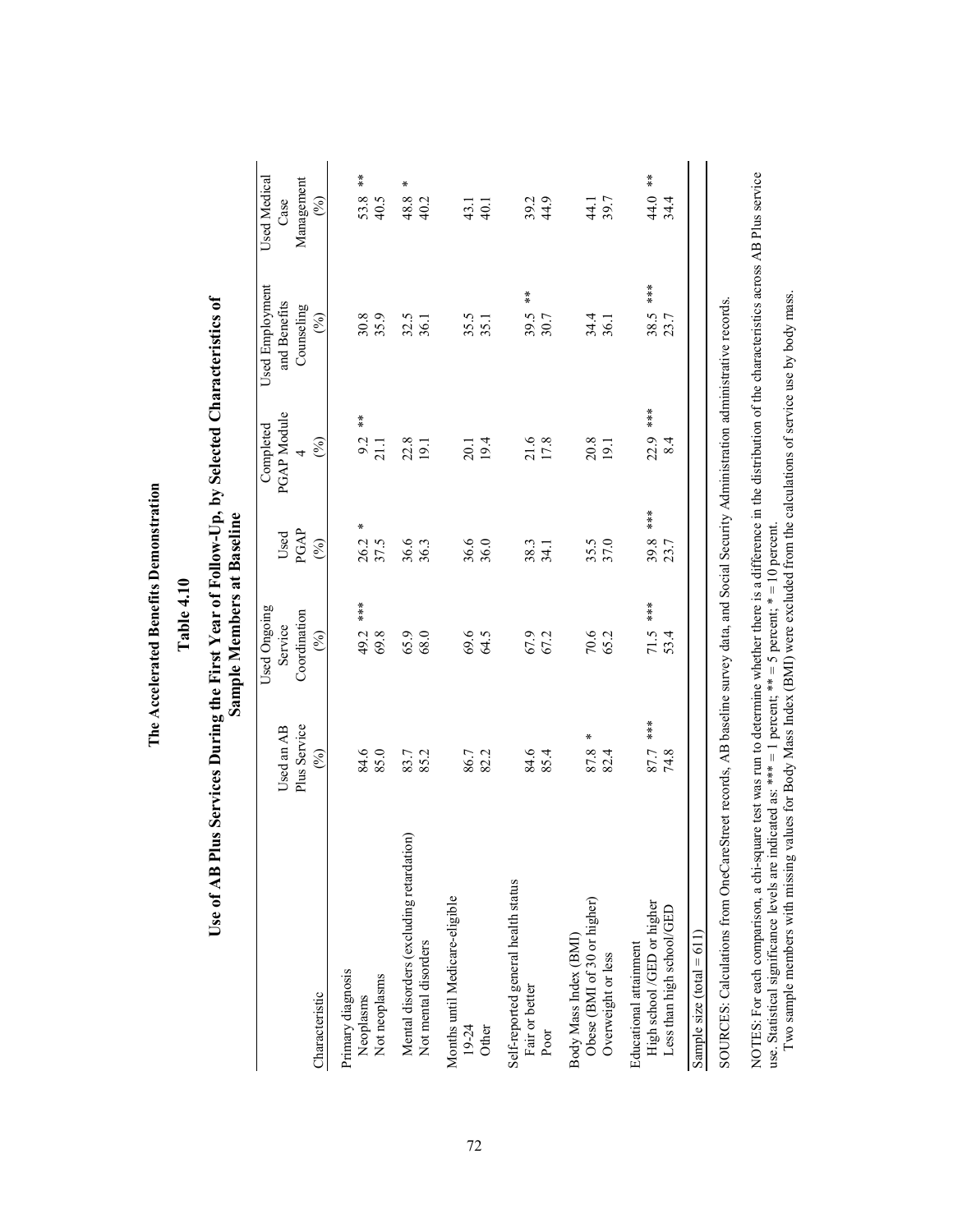delivered face-to-face in an office –– such as individuals with emotional or physical barriers to leaving their houses. Staff also said that the telephone lent itself well to delivering factual information, such as benefits information or employment resources. Nevertheless, telephone administration offered some challenges to staff. First, it was difficult initially to interest members and build relationships that sustained their interest once they decided to use the services. This was reflected in part by the number of times staff had to call members before actually reaching them. Second, staff using the telephone were not able to visually assess participants' abilities and, more generally, to read "body language." AB Plus staff developed creative ways to obtain information that heretofore had been obtained by observing participants.

# **Adaptations**

- **The coaching role was more ongoing than originally envisioned.** The program design assumed that the coaches would complete intake with participants and then deliver PGAP and some medical case management services. However, a number of individuals in the demonstration's target population had significant health and disability problems that required medical attention, so more effort was needed to engage them than envisioned during the demonstration's design phase. The coaches became an ongoing point of contact for members of the AB Plus group, especially for those who had complex problems or needs that were outside the purview of the nurses and counselors. As a result, the coach role included not just initially engaging members of the AB Plus group in the demonstration but also sustaining their interest — introducing the key AB Plus services and encouraging participants to try them — as well as acting as a general resource to participants. Coaches consequently were the AB Plus staff who developed the strongest relationships with members of the AB Plus group.
- **Intervention services were refocused on a rehabilitation model (rather than a medical model) to promote types of health care and daily routines that helped participants engage in activities that were more consistent with return-to-work goals.** Over time, and in light of the fact that members of the AB Plus group had many health and disability-related problems, the design team became concerned that AB Plus intake assessment and medical case management focused too much on what was medically wrong with members. This distracted from helping participants reintegrate into physical, social, and occupational activities. Some participants (including those with diabetes or who were obese) had extensive ongoing health care needs. The design team believed that AB Plus services could not adequately address all medical needs and behaviors, given the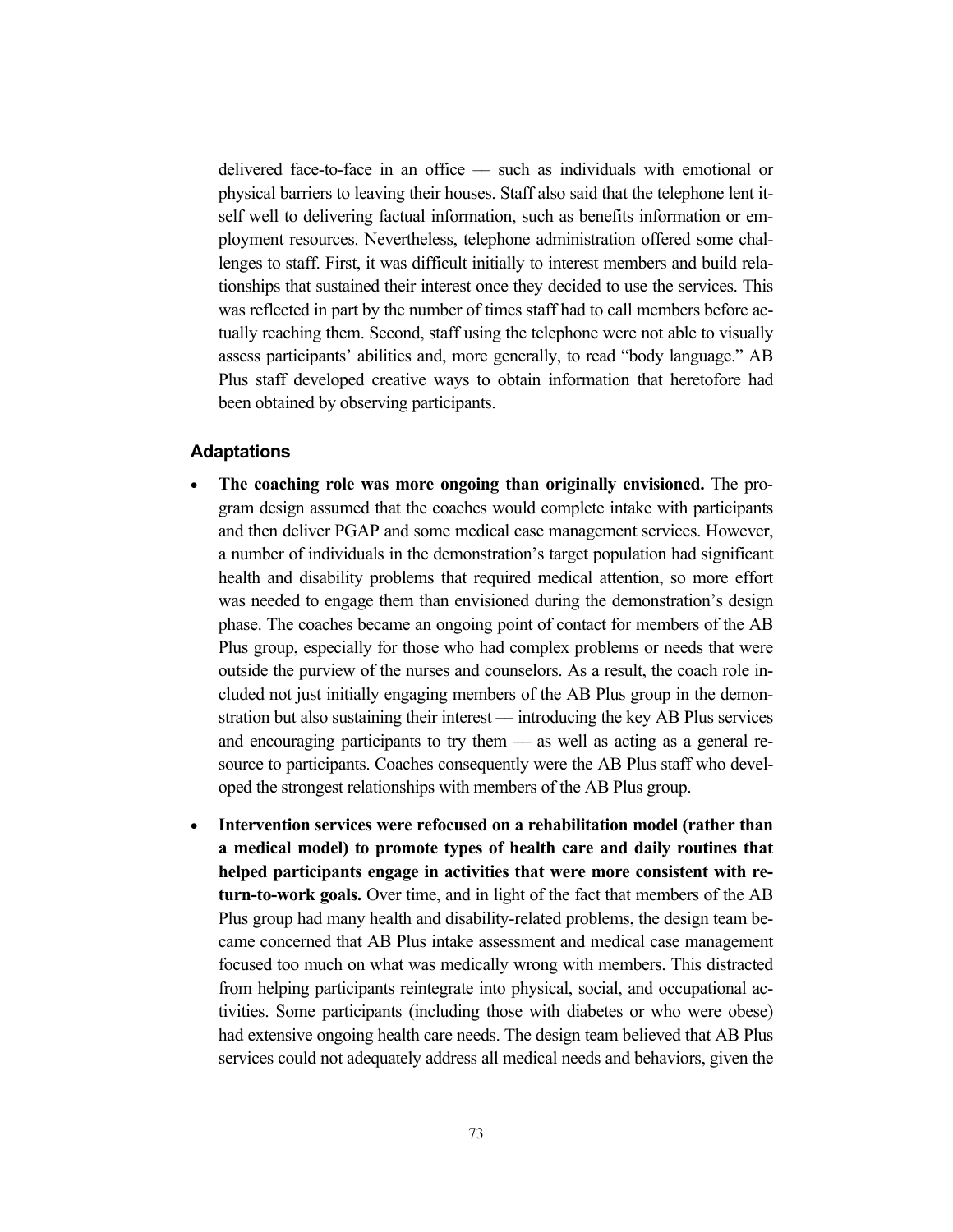resources and limited duration of the intervention. As a result, the structured intake assessment was dropped in favor of a more informal approach to collecting health information, and the focus of medical case management was narrowed from a general disease management-type intervention to one aimed at overcoming short-term health barriers to starting PGAP. The statistics on AB Plus service use reflect the fact that, in terms of hours of service received, medical case management was the least intense of the three key services.

#### **Implementation Challenges**

- **Low literacy was a barrier to AB Plus participation.** Statistical analysis showed that the members of the AB Plus group who had less education had lower rates of use of all services. In particular, those without a high school education were less likely to participate in PGAP at all and were less likely to complete at least four PGAP modules. This is consistent with coaches' observations that low literacy made it difficult for some members to complete PGAP workbook assignments.
- **Medical case management was the least structured and most judgmentdriven service.** Medical case management was relatively unstructured and driven by professional judgment of the nurses and coaches. Although this is not a problem for the demonstration in and of itself, it makes it difficult to understand what precisely might be replicated in any future implementation.
- **Considerable resources were used to make and maintain contact with members of the AB Plus group.** Coaches made an average of five or six unanswered telephone calls per member to complete intake or provide ongoing service coordination or PGAP, usually in response to a member's request for service. Staff hypothesized the following as reasons why members did not respond to calls and messages: members had personal or family health or financial problems that took priority over AB Plus or, having just spent considerable effort convincing SSA that they could not work, members were suspicious of AB Plus.
- **Staff reported that many AB Plus group members needed financial assistance for basic purchases, such as food and shelter, or help managing debt.** These needs, which were not anticipated in the demonstration design (and which may have been exacerbated by the current economic recession) had to be met before the members could consider AB Plus services. The benefits counselors stepped in to provide information about resources, but social workers may have been better suited and less costly helpers.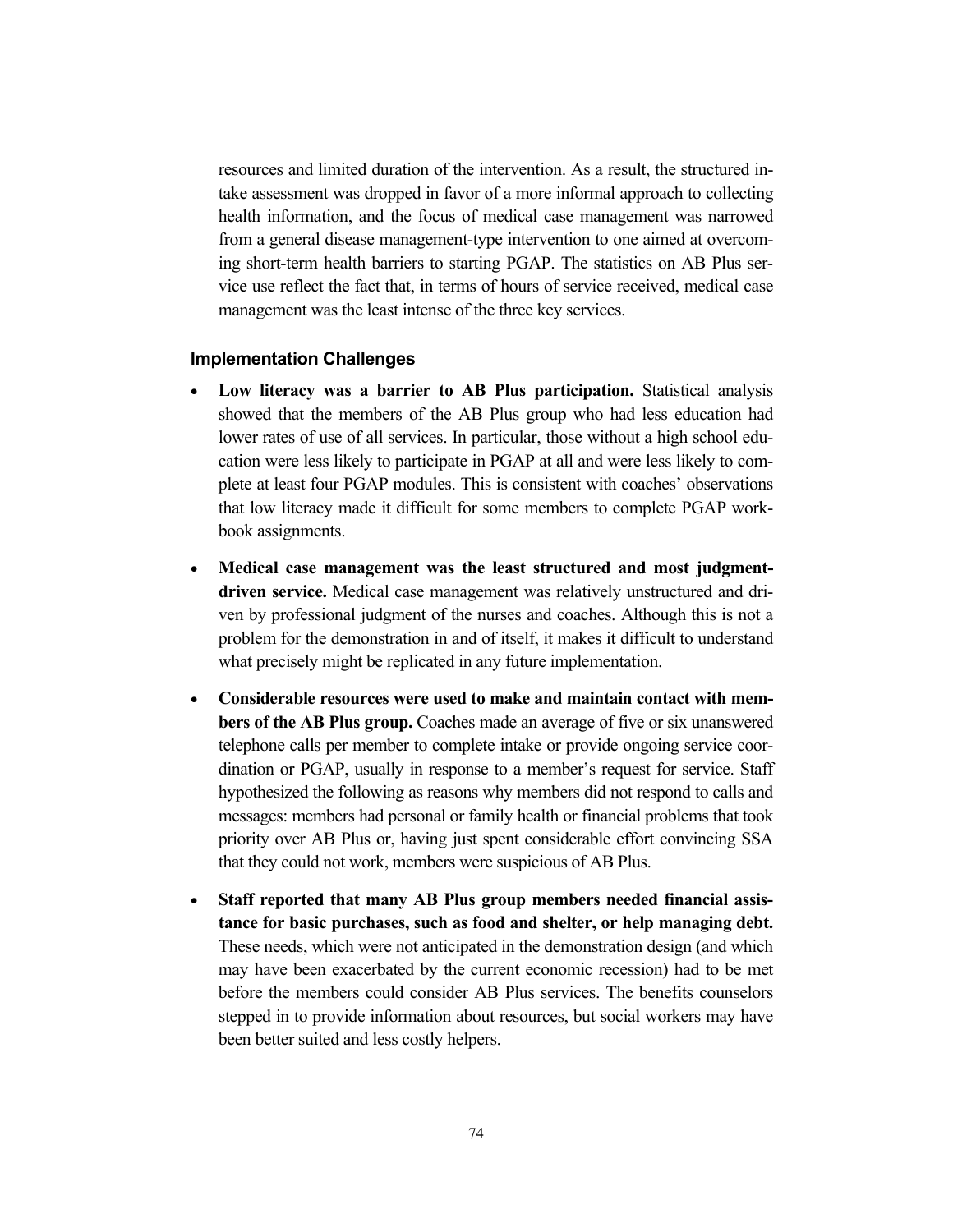# **Chapter 5**

# **Estimated Impacts on Health Care Use, Unmet Needs, and Health Status**

The Accelerated Benefits (AB) Demonstration randomly assigned new Social Security Disability Insurance (SSDI) beneficiaries into three research groups to study the effects of health care benefits on health care use, employment, and benefits receipt. The AB group and the AB Plus group were enrolled in the AB health plan for the duration of their Medicare waiting period, which was generally 18 to 24 months; they had access to the program's health care benefits, and the AB Plus group could also use other services delivered by telephone. The control group could not receive AB services but could obtain health insurance on their own.

Chapter 3 shows that nearly all AB and AB Plus sample members used the program's health care benefits, while Chapter 4 shows that nearly all members of the AB Plus group used at least some of its three telephone services: the Progressive Goal Attainment Program (PGAP), employment and benefits counseling, and medical case management. This chapter investigates whether the demonstration's short-term investments in health care and related services led to changes in health care use and health status.

As illustrated in Figure 5.1, coverage under the AB health plan should increase health care affordability, which, in turn, should increase program group members' health care use; decrease their unmet medical and prescription drug needs; and, perhaps, improve their health status. AB Plus services might bolster these effects on health care use and health status. In particular, medical case management may help individuals find and use more appropriate and more effective health care, while PGAP might improve health — especially mental health — by helping individuals increase their daily activity levels.

# **Findings in Brief**

This chapter provides information supporting the following findings:

 **Both the AB Plus and AB groups increased their overall health care use compared with the control group.** While the control group made extensive use of health care (90.2 percent), program group members were more likely to use these services (96.3 percent). The demonstration increased the AB Plus and AB groups' use of regular care and diagnostic tests. Both groups were 12 to 13 percentage points more likely than the control group to have a regular source of care and to have had three or more doctor visits. They also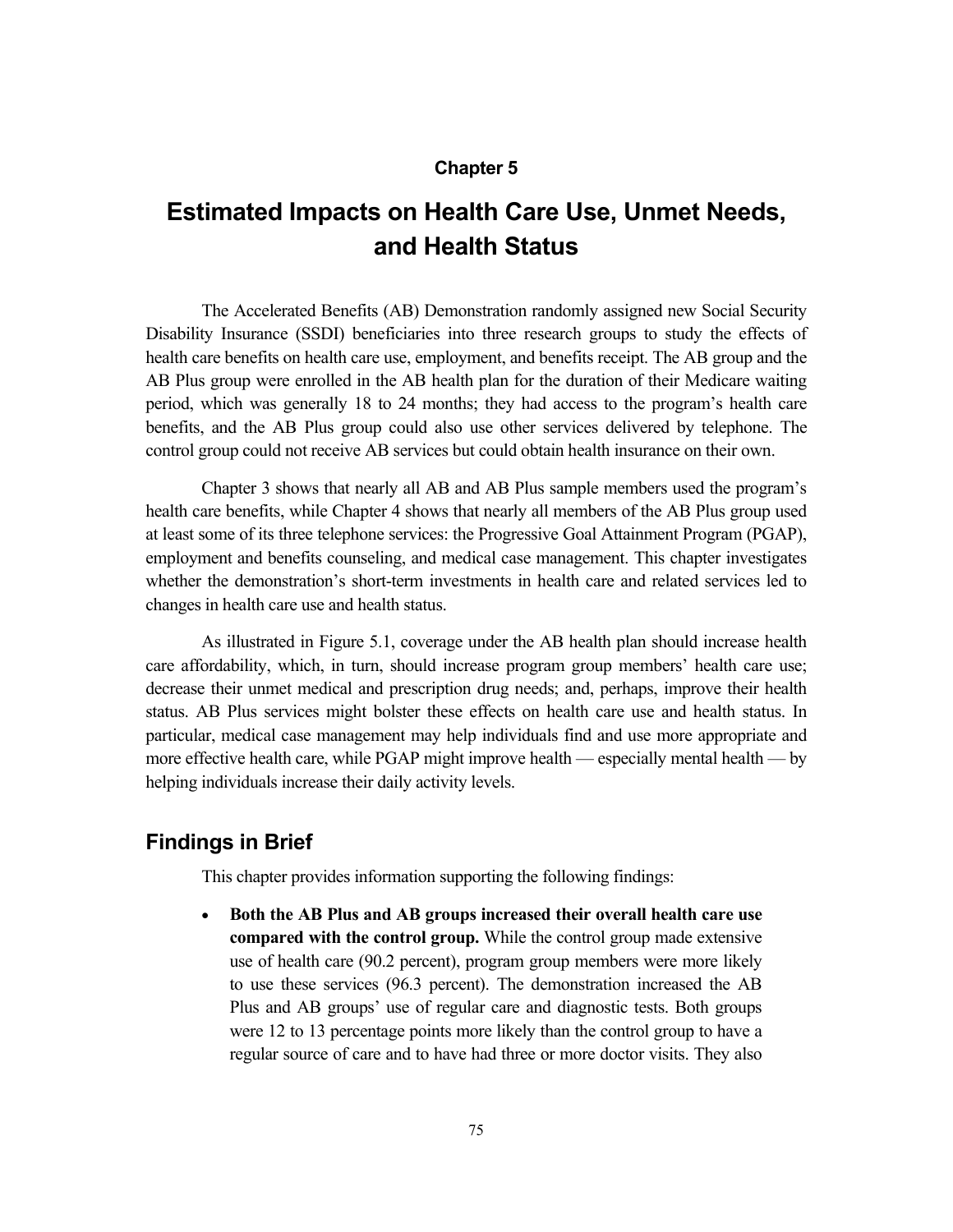**Figure 5.1**

**Change Framework for Health Care, Unmet Needs, and Health Outcomes**



were more likely to have had a diagnostic test; AB Plus members' use of these tests was also higher than the AB group's. Lastly, AB Plus and AB group members both underwent more surgeries than the control group.

 **The AB Plus and AB groups' increase in health services led in various ways to large reductions in unmet needs, compared with the control group.** About half of AB Plus and AB group members reported having unmet medical needs — much less than among the control group members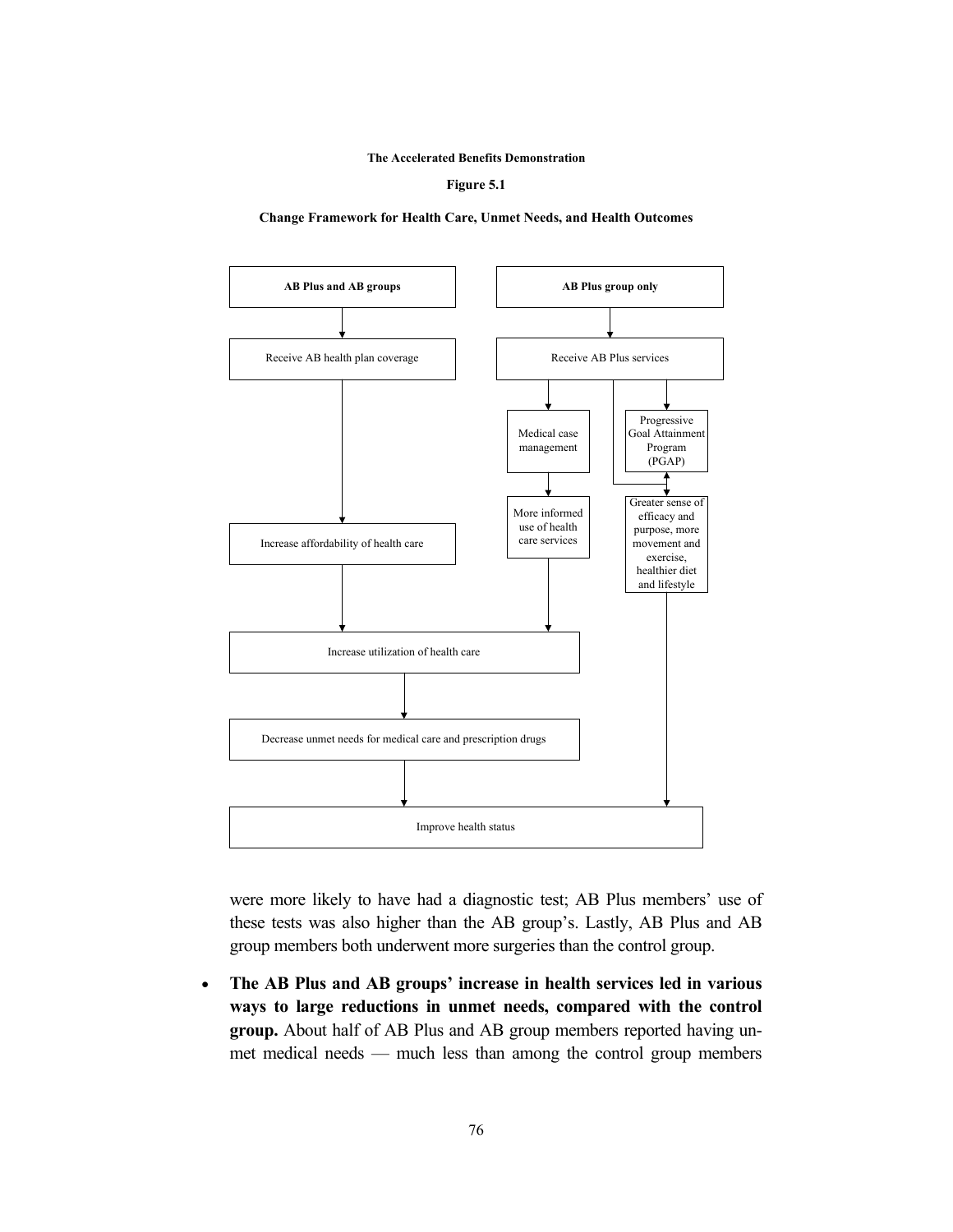(70.1 percent). Also, the control group was much more likely to delay or forgo medical care for financial reasons (specifically, due to cost or lack of health insurance). Program group members also were much less likely than the control group to have an unmet prescription drug need.

 **Overall, the health status of AB Plus and AB group members improved, compared with the control group.** More AB Plus and AB group members self-reported good, very good, or excellent health (28.0 percent and 31.7 percent, respectively), compared with the control group (21.3 percent). Estimated impacts on health from a standard survey instrument show that the AB and AB Plus groups reported better mental health than the control group. They also reported improvements in several components of physical health.

# **Previous Research**

Although little is known about how the lack of health insurance affects SSDI beneficiaries, a growing body of evidence on other groups indicates that health care coverage does affect health care use and health status. More than one-third of the uninsured who have serious health care concerns (such as diabetes or hypertension) could not see a physician when needed in the past year due to cost.<sup>1</sup> Becoming eligible for Medicare at age 65 reduced the probability of delaying or not receiving medical care and increased the likelihood of routine doctor visits for the previously uninsured.<sup>2</sup> This is not to suggest that the uninsured do not use medical care, though. A summary of the evidence by the Congressional Budget Office estimates that they receive 60 percent as much care as the insured population.<sup>3</sup>

Unfortunately, it is difficult to conclude that health insurance improves health, since so few randomized trials have investigated this proposition. The RAND Health Insurance Experiment of the 1970s is often cited in this regard, but it assessed the effect of insurance generosity, not the effect of having any insurance at all. Additionally, beginning in 2008, the Oregon Health Study randomized Medicaid coverage to uninsured, low-income adults on a waiting list for one of its state programs, but it is too early to learn the effects of this insurance expansion.<sup>4</sup> Thus, the AB Demonstration has important implications for national disability and health policy.

There is evidence from previous nonexperimental studies that providing health care benefits can improve health outcomes, but drawing inferential conclusions from such studies is

 $\overline{\phantom{0}1}$  $<sup>1</sup>$ Ayanian et al. (2000).</sup>

<sup>&</sup>lt;sup>2</sup>Card, Dobkin, and Maestas (2008).

<sup>&</sup>lt;sup>3</sup>Congressional Budget Office (2008).

 $^4$ Allen et al. (2010).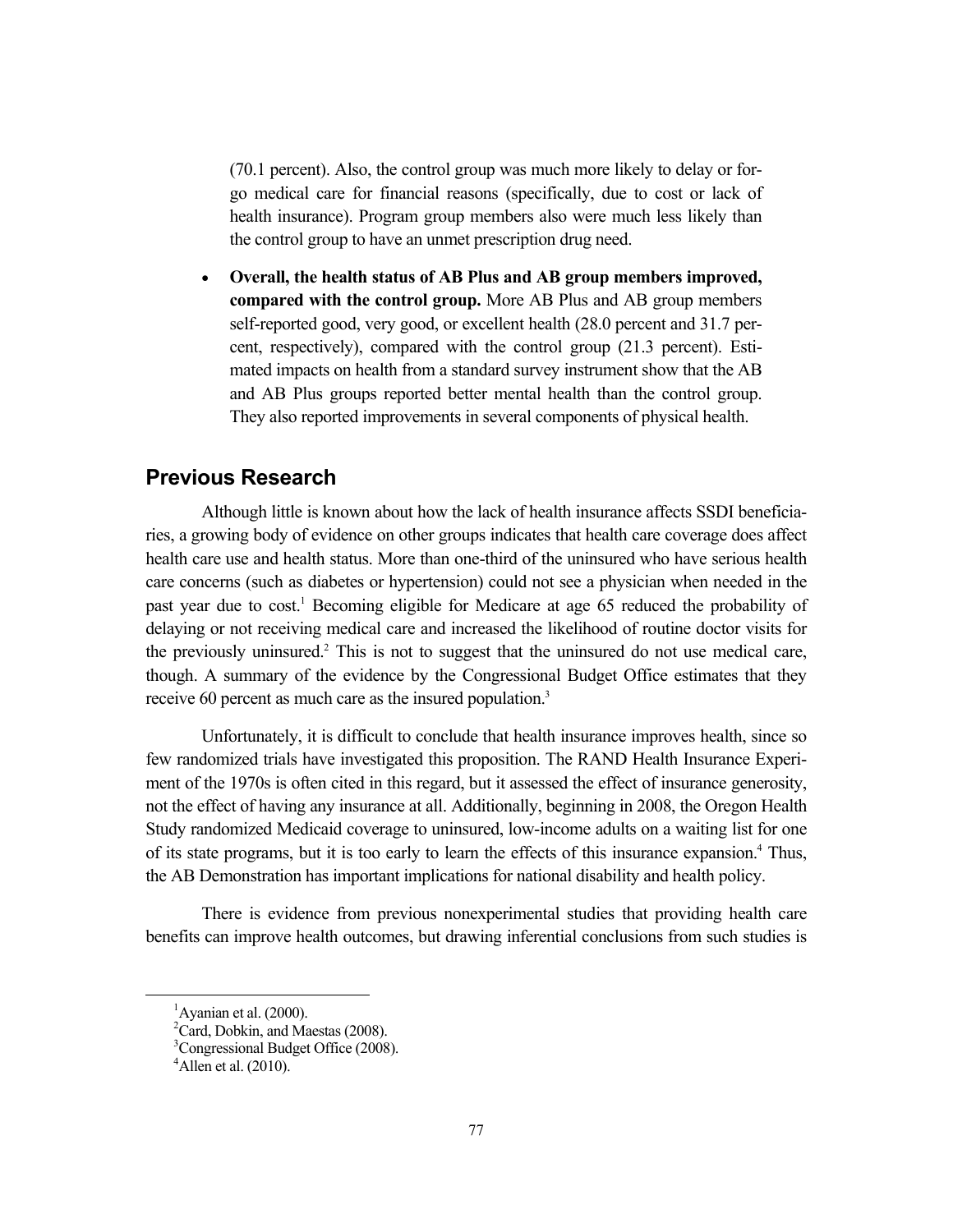often difficult because of the effects that unobservable factors may have on health status.<sup>5</sup> One nonexperimental study suggests that lack of health insurance caused 165,000 extra deaths from 2000 through 2006.<sup>6</sup> Another estimates that eligibility for Medicare at age 65 resulted in a 20 percent reduction in death among the severely ill who were previously uninsured and improves health status, particularly among those with cardiovascular disease and diabetes.<sup>7</sup> However, highlighting the difficulty in accepting results from nonexperimental studies, a later study slightly revised this model by controlling for self-reported health status and smoking behavior and concluded that there is little evidence to suggest that extending insurance coverage would significantly change the number of deaths in the United States.<sup>8</sup> Yet another study found no evidence of a significant drop in age-adjusted mortality among the elderly compared with the near-elderly in the 10 years after Medicare was introduced in 1965.<sup>9</sup>

# **Expectations for One-Year Impacts**

The AB research design considers health care use and unmet needs to be direct outcomes; in other words, AB should produce impacts on these measures within one year. Findings about the use of the AB health plan support this, inasmuch as most of the AB Plus and AB group members (88.7 percent) used the AB health plan in the first year, and two-thirds did so within the first three months. (See Chapter 3, Table 3.2 and Figure 3.1.)

However, two factors could limit the impacts of AB on health care use. Most importantly, about 40 percent of the control group had health coverage at some time during the year after they entered the study, and about one-third (34.9 percent) reported coverage at the time of the 12-month interview (not shown). In addition, a small portion of the program group reached the AB health plan's \$100,000 limit during the first year (3.5 percent; Table 3.2), which may have limited their ability to receive needed health care during the intervention period.

The second avenue through which unmet needs may be reduced and health status may improve — a means available only to AB Plus members — is by using AB Plus's medical case management to receive more effective health care.

 $rac{1}{5}$ <sup>5</sup> Levy and Meltzer (2008). The alternative argument is made as well, albeit less frequently. For example, Fisher (2003) argues in an editorial piece that reducing highly invasive hospital care results in lower-quality care and that hospital-based care is dangerous when it is not necessary. Also, Gawande (2010) discusses the evidence that treatment for cancer may kill some people a couple of weeks before they would have died without the treatment.

 ${}^{6}$ Dorn (2008).

<sup>&</sup>lt;sup>7</sup>Card, Dobkin, and Maestas (2007); McWilliams, Meara, Zaslavsky, and Ayanian (2007).

<sup>&</sup>lt;sup>8</sup>Kronick (2009).

<sup>&</sup>lt;sup>9</sup>Finkelstein and McKnight (2008).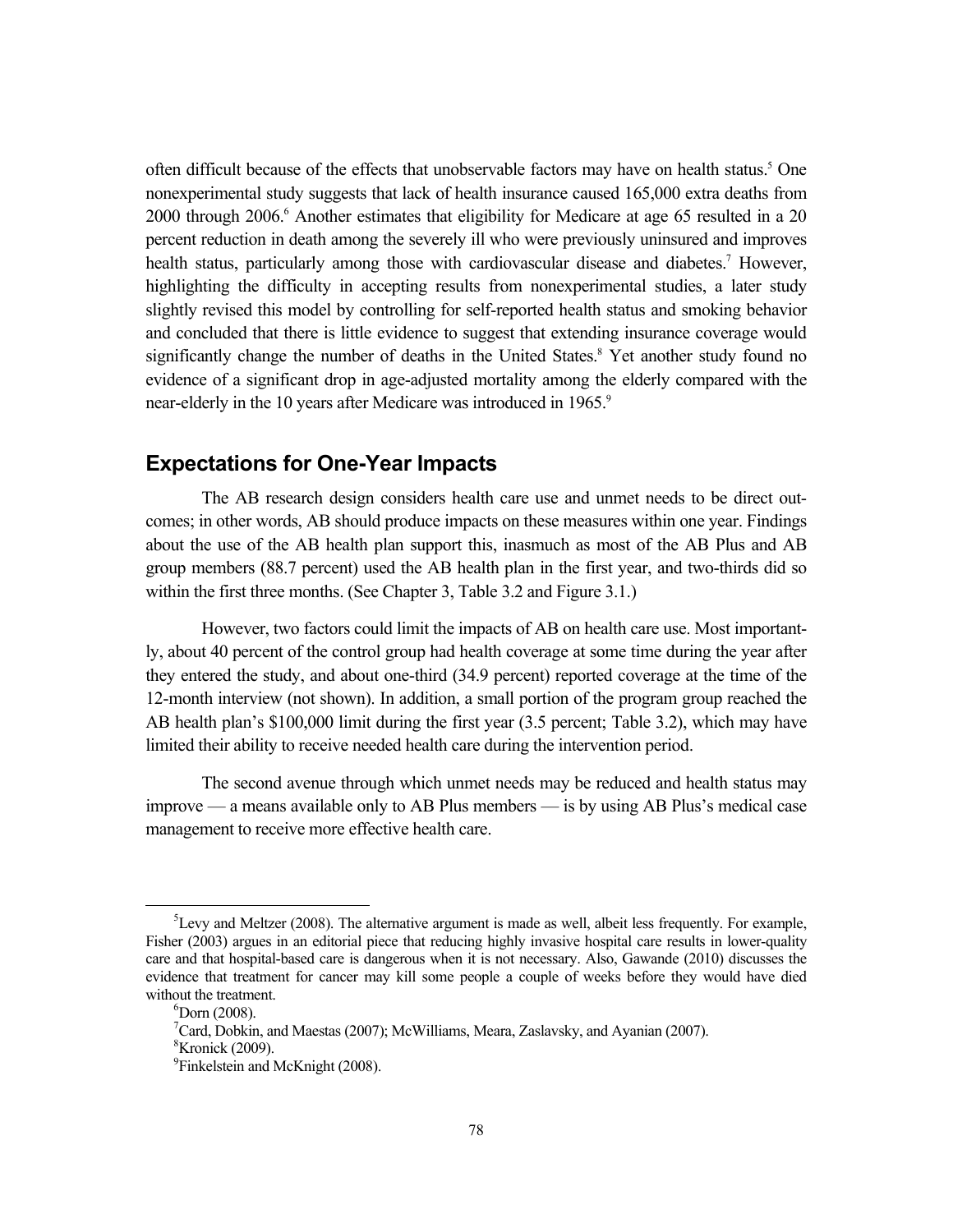Finally, if health care use increases and unmet needs decrease, health status is expected to improve (as measured by self-reported general health, quality-of-life scales, and mortality). Changes in health, however, are mediating outcomes — in which the demonstration's impacts could take longer than one year to observe. A policy brief analyzing interim, six-month impacts of the AB Demonstration was released in April 2010; these initial findings show positive effects on health care services and unmet needs.<sup>10</sup>

# **Data and Outcomes**

Most data presented in this chapter come from a follow-up survey administered approximately 12 months after respondents entered the study. By using survey data, it is possible to learn how the control group fared, which cannot be done with data related to program participation, such as AB health claims or AB Plus service data. The 12-month survey sample includes 1,360 individuals randomly assigned through November 6, 2008 (when entry into AB Plus ended), including 548 AB Plus group members, 274 AB group members, and 538 control group members. Appendix Tables K.1 through K.3 compare the AB and control groups using the full research sample, including Phase 2b. Results are similar to those shown in this chapter.<sup>11</sup>

A second source of information on all study members is the Master Beneficiary Record database of the Social Security Administration (SSA). SSA retains death information in its Numident (official death) file and Master Beneficiary Record database (for SSDI beneficiaries only); these data are collected from state vital statistics offices as well as voluntary sources, such as funeral homes. SSA provided MDRC with mortality information as part of program operations (to facilitate termination of AB health plan coverage and AB Plus services and to aid in fielding the 12-month survey).

The estimates of health care use shown in this chapter are based on self-reported survey data and differ somewhat from those in Chapter 3, which reflect AB health plan claims. Survey data are subject to recall inaccuracies. Also, the AB health plan claims data do not include all medical and prescription drug services that an individual could have received. (Some services were not be covered by the plan; health care providers did not accept the plan; or program group members did not submit medical bills for reimbursement.) In addition, 3.5 percent of AB Plus and AB group members reached the \$100,000 coverage limit (Table 3.2). Finally, the survey data and health claims data cover somewhat different samples; the survey data pertain to the 1,360 respondents (548 from AB Plus, 274 from AB, and 538 from the control group), while

<sup>&</sup>lt;sup>10</sup>Wittenburg, Warren, Peikes, and Freedman (2010).

<sup>&</sup>lt;sup>11</sup>As a sensitivity check, Appendix J presents results for individuals without neoplasms (usually cancer). Results are similar to those presented in the body of the report. In addition, Appendix L presents results for a core set of outcomes, including employment preparation and employment, for several subgroups. Results are shown in the appendix because there were few differences in outcomes across subgroups.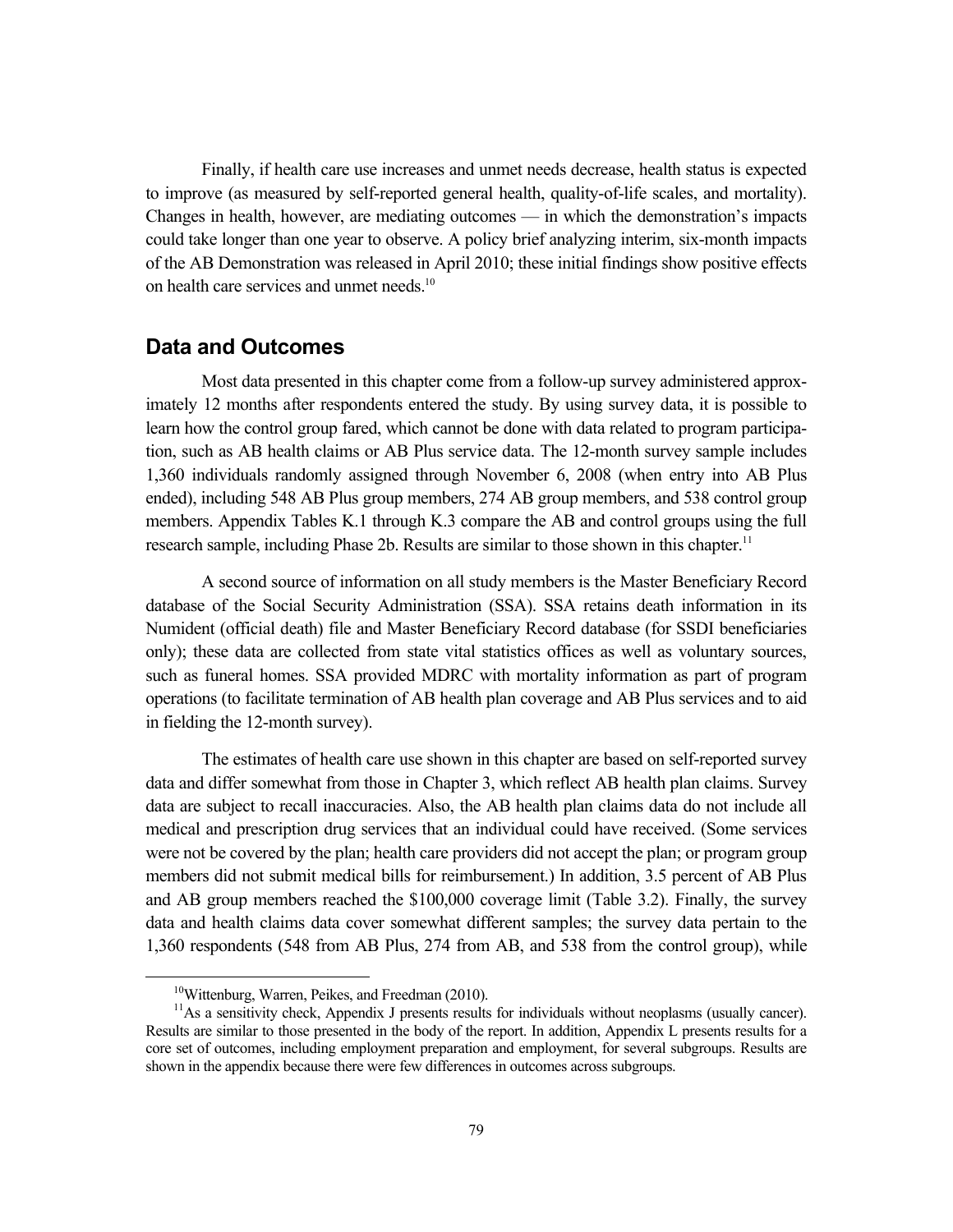the health claims are available for all 1,011 program group members (611 from AB Plus and 400 from AB). $^{12}$ 

In the discussion below, outcomes relating to health care use are broken into primary and specialty care, prescription drugs, and hospital-based care. Unmet needs are separated into those related to medical needs and prescription drugs and those that are due to financial factors — cost or lack of insurance.<sup>13</sup> And health status is measured using the standard SF-36 health instrument — a generic and validated series of 36 items that measure health-related quality of life during the past four weeks.<sup>14</sup> Responses to the SF-36 are aggregated into eight scales and two summary component measures.<sup>15</sup> Besides their widespread use, the normed SF-36 scores have the advantage of offering easy interpretation. The scales and summary component measures are comparable with each other as well as with scores for the 1998 general U.S. population. They are normed to have means of 50 and standard deviations of 10. Therefore, a score of 40 is 1 standard deviation below the mean — or in the lowest 16th percentile.<sup>16</sup> Finally, the health status measures also include mortality.

# **Statistical Issues**

As mentioned in Chapter 1, three comparisons can be made among the research groups to address three different aspects of the interventions. First, comparing outcomes for the AB group and the control group provides an estimate of the effects of access to health benefits during the Medicare waiting period because only one group is eligible for AB health benefits. Second, comparing outcomes for the AB Plus group and the control group provides an estimate of the effects of combining health benefits with AB Plus services. Finally, comparing outcomes for the AB Plus group and the AB group provides an estimate of the incremental effects of AB Plus services, above and beyond the effects of health care benefits alone.

<sup>&</sup>lt;sup>12</sup>Appendix O presents a survey response analysis.<br><sup>13</sup>The survey question about reasons for unmet prescription drug needs mentioned only cost and did not explicitly include lack of insurance as a potential reason. However, it seems reasonable to assume that respondents without insurance would characterize unmet needs for this reason as being due to cost.<br><sup>14</sup>The SF-36 is available in the standard (four-week) and acute (one-week) recall versions. The standard

version appeared to be more appropriate for the purposes of this study because health status during a month seemed a better gauge of health-related quality of life than status during a single week.<br><sup>15</sup>The eight SF-36 scales include limitations in physical activities because of health problems, limitations

in social activities because of physical or emotional problems, limitations in usual role activities because of physical health problems, bodily pain, general mental health (psychological distress and well-being), limitations in usual role activities because of emotional problems, vitality (energy and fatigue), and general health perceptions (Ware and Sherbourne, 1992). These scale scores are aggregated to calculate the two summary component scores: physical health and mental health. 16Saris-Baglama et al. (2009).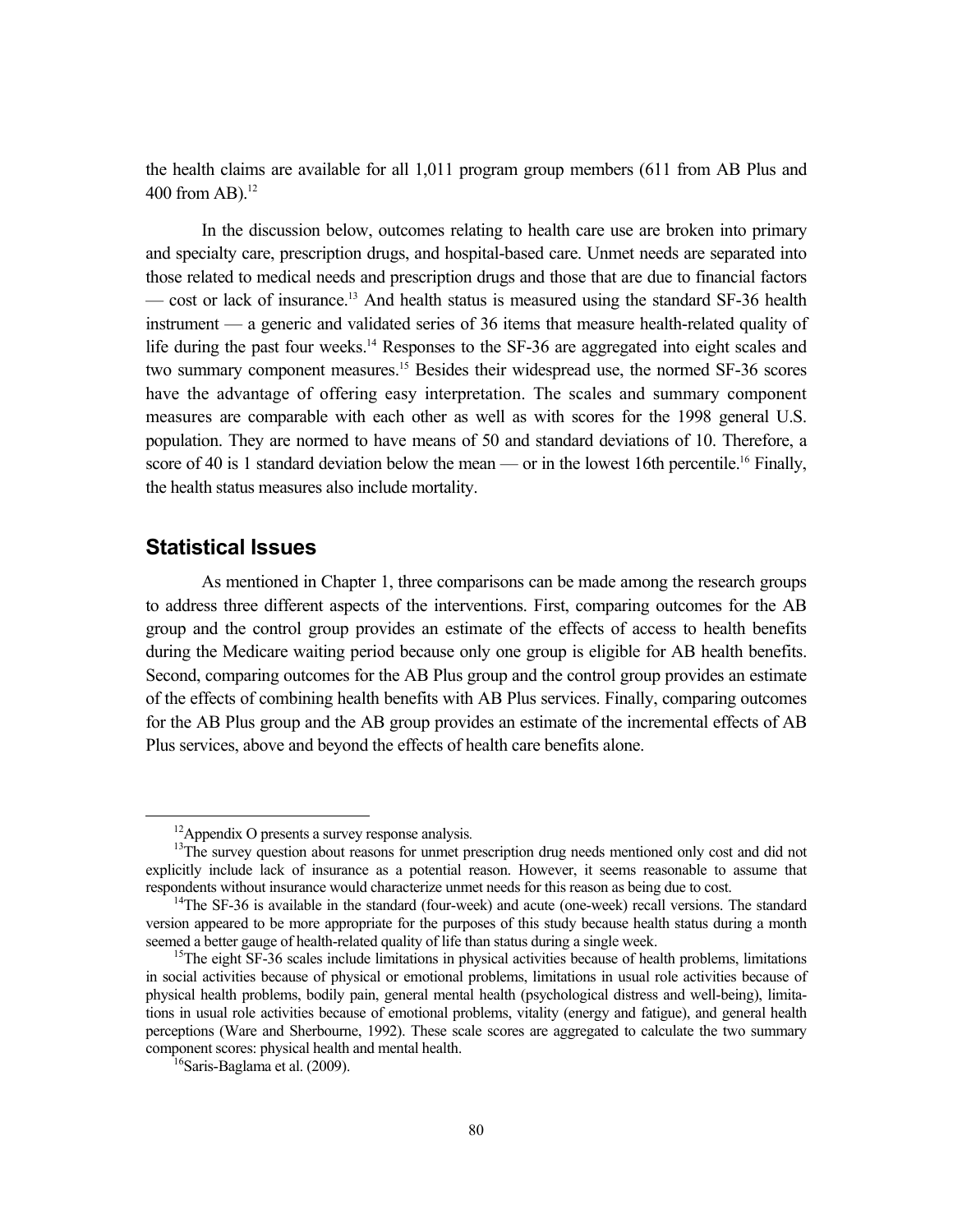Although random assignment means that the impact of AB could be assessed using simple averages for each group, this report presents regression-adjusted impact estimates using linear regression methods. Regression adjustment is intended to increase the statistical precision of the estimated effects, helping to distinguish normal variation in outcomes from the effects of the interventions.17 Appendix M presents full regression results for a core set of outcomes from Chapters 5 and 6. Following standard MDRC practice, binary outcomes were estimated using linear probability models. Appendix N presents impacts for binary outcomes using logistic regressions; it confirms that the implications are similar to those presented in Chapters 5 and 6. Box 5.1 explains how impact estimates are measured and presented in the tables of this report.

To assess whether the program made a difference, statistical significance is used. Briefly, statistically significant impacts are ones that are large enough that they are unlikely to have resulted from a program with no true effect. To assess statistical significance, two-tailed tests were performed at the 10 percent significance level. That means two things. First, using a twotailed test means that either a large positive or a large negative finding would be interpreted as evidence of the program's effect. Second, using a 10 percent significance level means that there is a 10 percent chance that a program with no true effect could result in a statistically significant impact estimate on any particular outcome. Thus, using statistical significance reduces the chance of incorrectly concluding that the program had an effect, but it does not eliminate it.

# **Estimated Effects of AB and AB Plus**

#### **Health Care Use**

#### *Primary Care, Specialty Care, and Prescription Drugs*

Table 5.1 shows the estimated effects of the demonstration on health care use during the first year of follow-up. Nearly all AB Plus and AB members (96.3 percent) reported having a primary or specialty care visit — 6.1 percentage points more than control group members. Note the very large portion of the control group who received care. While a substantial portion of them (about 40 percent) were able to obtain health insurance through other means (not shown),

 $17$ Covariates include indicators for the following: under age 50, female, Census region (Northeast, Midwest, and South), having a high school diploma or General Educational Development (GED) certificate, being white, having annual household income below \$40,000, feeling downhearted or blue most or all of the time, poor self-reported general health, body mass index over 30, any unmet medical need in six months prior to random assignment, primary diagnosis related to mental health, primary diagnosis of neoplasm, having 19 to 24 months until Medicare eligibility, having 25 to 28 months until Medicare eligibility, and month of random assignment. Missing values for covariates were imputed using the research group's mean. Sample members with missing values for dependent variables (outcomes) were not included in the regression results. Appendix O provides sensitivity tests of survey nonresponse — which includes those who did not respond to the survey because of death.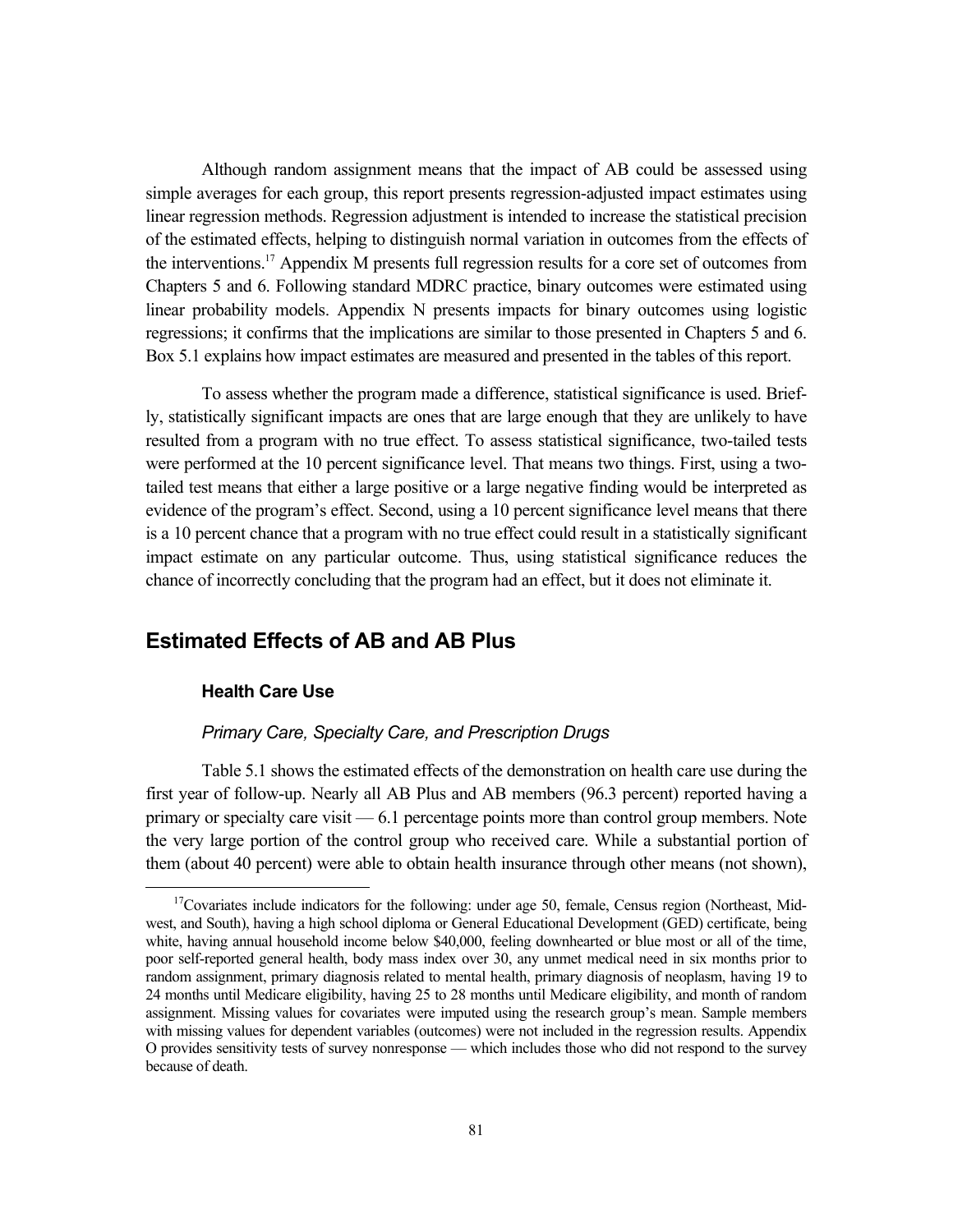# **Box 5.1**

# **How Impacts Are Measured in This Evaluation**

The effects, or *impacts*, of AB and AB Plus are estimated by three comparisons. First, comparing outcomes for the AB group and the control group shows the impacts of AB group members' access to the AB health plan. Second, comparing outcomes for the AB Plus and control groups shows the impacts of combining access to the AB health plan with AB Plus telephonic services. Finally, comparing outcomes for the AB Plus and AB groups shows the incremental impacts of AB Plus telephonic services, above and beyond the impacts of the AB health plan. These comparisons are made through regression procedures that adjust for baseline characteristics in order to increase the statistical precision of the impact estimates.

The impact tables in this report are divided into four series of numbers. The first series shows the mean values or percentages for each research group for a particular outcome, adjusted by the regression procedure to control for differences among research groups in selected characteristics of sample members recorded at their time of random assignment. For example, in the table below, 89.2 percent of the AB Plus group had a regular source of care, compared with 77.7 percent of the control group. In addition, AB Plus group members averaged 22.7 doctor visits, compared with 17.2 visits for the control group. Results for the AB group may be compared with the control group and with the AB Plus group in the same way.

The next three series of numbers display the estimated impacts, the results of comparing outcomes for each research group. (Only one set of impact estimates is displayed here: the AB Plus and control group comparisons.) The "Difference (Impact)" column shows the magnitude of each impact. In these examples, the combination of access to the AB health plan and AB Plus telephonic services led to an impact of 11.5 percentage points (89.2 percent *minus* 77.7 percent) in the incidence of having a regular source of care and to an impact of 5.5 doctor visits (22.7 *minus* 17.2) above the control group levels. These impacts may also be called *increases* relative to the control group, since averages for the AB Plus group are higher.

The two columns at the right show whether each impact estimate is *statistically significant.* Statistically significant impacts are large enough that they are unlikely to have resulted from a program with no true effect. The number of asterisks indicates whether the estimated impact is statistically significant at the 10 percent (one asterisk), 5 percent (two asterisks), or 1 percent (three asterisks) level; the lower the level, the less likely that the impact is due to chance. In these examples, each impact estimate is accompanied by three stars, which means that there is less than a 1 percent chance that a program with no effect would have generated such a large difference. The rightmost column shows the p-value, which is an estimate of the probability that a particular effect could have occurred by chance. In both examples, the chances are less than 1 in 1,000, which gives considerable confidence that the effects are real.

|                                     |         |       |         | AB Plus-Control |         |
|-------------------------------------|---------|-------|---------|-----------------|---------|
|                                     | AB Plus | AB    | Control | Difference      |         |
| Outcome                             | Group   | Group | Group   | (Impact)        | P-Value |
| Had a regular source of care $(\%)$ | 89 2    | 90.7  | 77 7    | $11.5$ ***      | 0.000   |
| Number of doctor visits             | 22.7    | 22.4  | 172     | $5.5***$        | 0.000   |
| Sample size (total = $1,360$ )      | 548     | 274   | 538     |                 |         |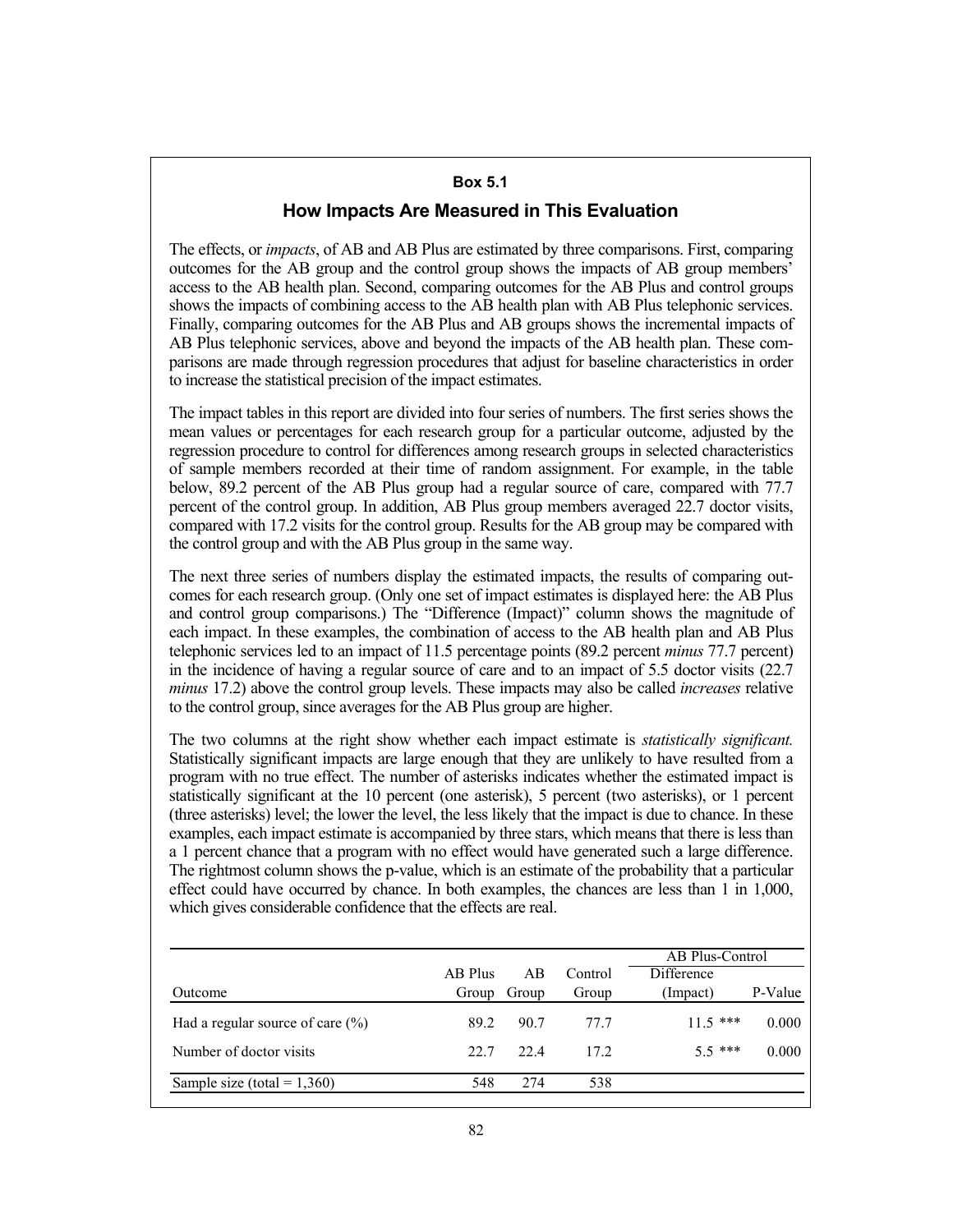|                                                               |                      |                        |                                                                                                   | mpacts on Use of Health Care During the First Year of Follow-Up |                                                                 |                        |                         |                        |                                                    |
|---------------------------------------------------------------|----------------------|------------------------|---------------------------------------------------------------------------------------------------|-----------------------------------------------------------------|-----------------------------------------------------------------|------------------------|-------------------------|------------------------|----------------------------------------------------|
|                                                               |                      |                        |                                                                                                   | <b>AB Plus-Control</b>                                          |                                                                 | AB-Control             |                         | AB Plus-AB             |                                                    |
| Outcome                                                       | AB Plus<br>Group     | $\mathbf{AB}$<br>Group | Group<br>Control                                                                                  | Difference<br>(Impact)                                          | $P-V$ alue                                                      | Difference<br>(Impact) | $P-V$ alue              | (Impact)<br>Difference | P-Value                                            |
| Primary care, specialty care, and                             |                      |                        |                                                                                                   |                                                                 |                                                                 |                        |                         |                        |                                                    |
| Had primary or specialty care visit (%)<br>prescription drugs |                      |                        |                                                                                                   | $6.0***$                                                        |                                                                 | 6.1 ***                |                         |                        |                                                    |
| Internal medicine                                             | 96.3<br>80.3<br>55.8 | 96.3<br>76.1<br>26.0   | 90.1<br>67.1<br>96.26.3                                                                           | $**$<br>13.4                                                    | $\begin{array}{c} 0.000 \\ 0.000 \\ 0.000 \\ 0.839 \end{array}$ | $**$<br>$8.7\,$        | 0.001<br>0.006<br>0.914 | 0 4 9 9<br>0 7 9 9     | 0.977<br>0.134<br>0.925<br>0.953                   |
| Specialists                                                   |                      |                        |                                                                                                   | $**$<br>14.1                                                    |                                                                 | $***$<br>14.4          |                         |                        |                                                    |
| Mental health                                                 |                      |                        |                                                                                                   |                                                                 |                                                                 |                        |                         |                        |                                                    |
| Number of visits                                              | 22.7                 | 22.4                   | 17.2                                                                                              | 5.5 ***                                                         | 0.000                                                           | $\frac{1}{1}$<br>5.2   | 0.003                   | $0.\overline{3}$       | 0.862                                              |
| Had a regular source of care (%)                              |                      |                        | 77.7<br>69.9                                                                                      |                                                                 |                                                                 |                        |                         |                        |                                                    |
| Had 3 or more visits                                          | 89.2<br>83.0         | 90.7                   |                                                                                                   | 11.5 ***<br>13.1 ***                                            | 0.0000                                                          | 13.0 ***<br>12.2 ***   | 0.0000                  | $\frac{6}{5}$          | 0.552<br>0.774                                     |
| Had a diagnostic test (%)                                     |                      |                        |                                                                                                   | $22.4***$                                                       |                                                                 | $14.4$ ***             |                         | $\frac{1}{2}$          |                                                    |
| Regularly takes prescription drugs (%)                        | $\frac{71.1}{90.1}$  | 63.0<br>92.8           | 48.7<br>84.0                                                                                      | $6.1***$                                                        | $0.000$<br>$0.001$                                              | 8.8                    | 0.000                   | $\frac{8.1}{2.7}$      | 0.022<br>0.248                                     |
| Hospital-based care $(%)$                                     |                      |                        |                                                                                                   |                                                                 |                                                                 |                        |                         |                        |                                                    |
| Visited emergency department                                  |                      |                        |                                                                                                   |                                                                 | 0.771<br>0.428<br>0.192<br>0.005<br>0.005<br>0.0075<br>0.000    |                        |                         |                        | 0.882                                              |
| $1-2$ visits<br>$3-5$ visits                                  |                      |                        |                                                                                                   |                                                                 |                                                                 |                        |                         |                        |                                                    |
|                                                               |                      |                        |                                                                                                   |                                                                 |                                                                 | ж                      |                         |                        |                                                    |
| 6 or more visits                                              | 4504584455455455588  |                        | $478.2$<br>$47.3$<br>$47.3$<br>$47.5$<br>$47.5$<br>$47.5$<br>$47.5$<br>$47.5$<br>$47.5$<br>$49.4$ | 0.277798774                                                     |                                                                 | $-44 - 99 - 99$        |                         | いょーこうののこと<br>つうこうこうりー  | 0.475<br>0.395<br>0.367<br>0.367<br>0.517<br>0.548 |
| Admitted to hospital<br>$1-2$ admissions<br>$3-5$ admissions  |                      |                        |                                                                                                   |                                                                 |                                                                 |                        |                         |                        |                                                    |
|                                                               |                      |                        |                                                                                                   | $\frac{*}{*}$                                                   |                                                                 |                        |                         |                        |                                                    |
|                                                               |                      |                        |                                                                                                   |                                                                 |                                                                 |                        |                         |                        |                                                    |
| 6 or more admissions                                          |                      |                        |                                                                                                   |                                                                 |                                                                 |                        |                         |                        |                                                    |
| Underwent surgery                                             |                      |                        |                                                                                                   | $\frac{x}{x}$<br>$\overline{0}$                                 |                                                                 | $*$<br>$*$<br>8.6      |                         |                        |                                                    |
| Sample size (total $= 1,360$ )                                | 548                  | 274                    | 538                                                                                               |                                                                 |                                                                 |                        |                         |                        |                                                    |
|                                                               |                      |                        |                                                                                                   |                                                                 |                                                                 |                        |                         |                        |                                                    |

The Accelerated Benefits Demonstration **The Accelerated Benefits Demonstration**

Table 5.1 **Table 5.1**

SOURCE: Calculations from responses to the AB 12-month follow-up survey. SOURCE: Calculations from responses to the AB 12-month follow-up survey.

NOTES: For each comparison, a two-tailed t-test was applied to differences between outcomes for research groups. Statistical significance levels are indicated as: \* = 10 percent; \*\* = 5 percent; and \*\*\* = 1 percent. Sample NOTES: For each comparison, a two-tailed t-test was applied to differences between outcomes for research groups. Statistical significance levels are indicated as:  $* = 10$  percent;  $* = 5$  percent; and  $** = 1$  percent. Sample sizes may vary because of missing data.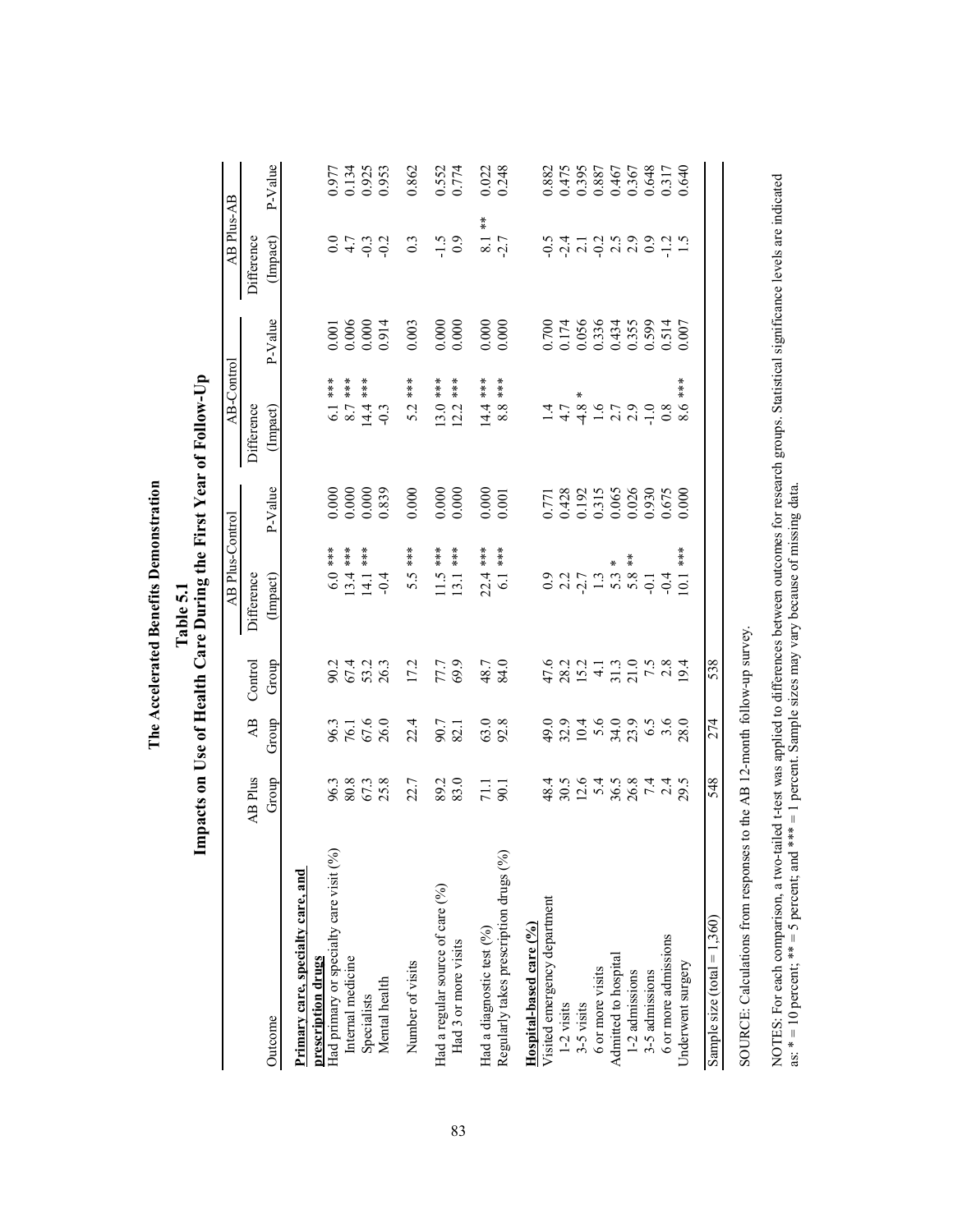many of these individuals remained uninsured and paid for care out of pocket, made use of the health care safety net (such as community health centers, public hospitals, or private nonprofit hospitals), relied on support of family and friends, or went into debt. Despite this high utilization level, unmet needs linger (in all three groups, but more so for the control group).

Use of non-mental health services drives the program-control difference in health care use, with AB Plus and AB members being more likely than the control group to have visited doctors of internal medicine and specialists. The overall rate of visiting a mental health professional was much lower than for other types of care, for which about one-quarter of each research group had at least one visit; somewhat fewer program group members (17.1 percent) incurred a mental health or substance abuse claim under the AB health plan (Chapter 3, Table 3.2).

While control group members did access a considerable amount of health care, they did not use as much regular care or receive as many diagnostic screening tests as the AB Plus and AB group members. AB Plus and AB increased the proportion of individuals with a regular source of care by 11.5 to 13.0 percentage points, respectively, over the control group's level (77.7 percent), and both groups increased the likelihood of having three or more visits to the doctor by about the same amount (over the control group's average of 69.9 percent). Additionally, AB Plus and AB group members were, respectively, between 6.1 and 8.8 percentage points more likely than the control group (84.0 percent) to regularly take a prescription drug. The majority of AB Plus members (71.1 percent) had a diagnostic test, which is much higher than among the control group (48.7 percent). This is true for AB group members as well (63.0 percent, or 14.4 percentage points higher than the control group). The 8.1 percentage-point difference between AB Plus and AB group members may be attributed to AB Plus services, as AB Plus staff encouraged individuals to contact their physicians if they raised a health concern during a medical case management or PGAP session. This, in turn, may have caused doctors to recommend (and sample members to receive) more diagnostic tests.

#### *Hospital-Based Care*

While primary and specialty care was expected to (and did) increase for AB Plus and AB group members, it is less clear how hospital-based care would change. Increased access to regular care and preventive services could decrease the need to visit the emergency department, to be admitted to the hospital, or to undergo surgery.<sup>18</sup> However, the AB health plan also makes these services more affordable, potentially increasing their use. Visits for hospital-based care particularly in the emergency room — may not change if study participants are going for appropriate care and true emergencies. Impacts on emergency room care use also may not

<sup>&</sup>lt;sup>18</sup>Other efforts to reduce hospitalization by increasing use of primary and preventive care have rarely been effective.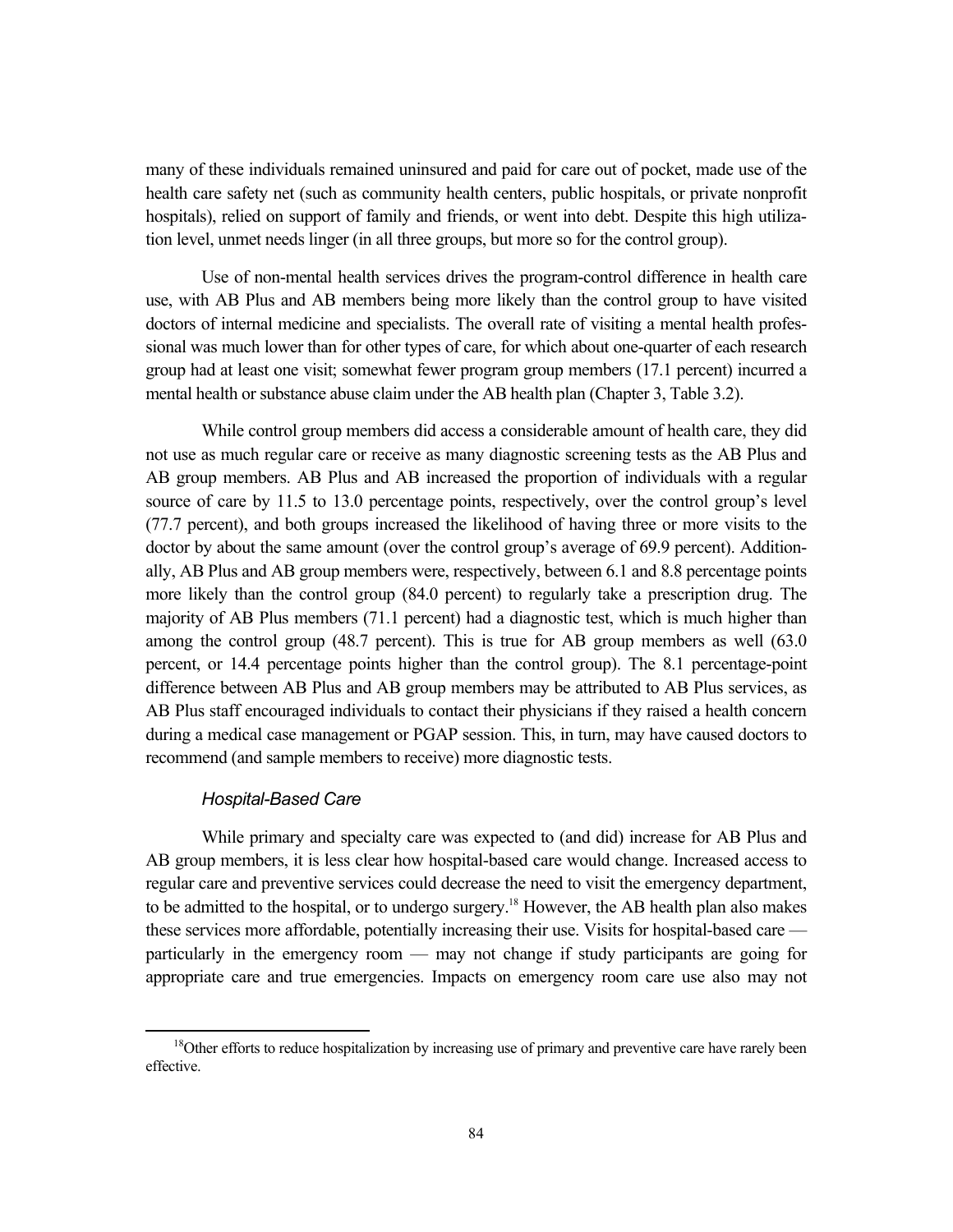appear if program group members used it as a usual source of care while uninsured but later began to use it for urgent needs after gaining health coverage.

The largest impacts on these measures are seen for having undergone a surgery — both the AB Plus and the AB group were more likely (29.5 percent and 28.0 percent, respectively) to have had such a procedure, compared with the control group (19.4 percent). The positive impacts on surgeries suggest that the health coverage offered to AB Plus and AB group members addressed a previously unmet surgical need (discussed next). This also is supported by a prior study that found an increase in elective surgeries (such as bypass surgery and joint replacement) when individuals turned 65 and became eligible for more generous health insurance coverage through Medicare.<sup>19</sup>

Similar proportions of each research group used most other types of care. Slightly less than half visited the emergency department, and about one-third had a hospital admission (although AB Plus members were slightly more likely to go to the hospital than the control group). It may seem surprising that 31.3 percent of control group members used presumably costly hospital care, but about half of these control group members reported having insurance coverage during the follow-up period. In addition, this is consistent with recent research from the National Center for Health Statistics, which found the uninsured are just as likely as the insured to visit the emergency department.<sup>20</sup>

#### **Unmet Needs**

Table 5.2 summarizes the estimated effects of AB on unmet medical and prescription needs and out-of-pocket medical expenditures during the first year of follow-up. Nearly every measure presented shows a large reduction in unmet need when comparing the AB Plus and AB groups with the control group.

Both AB and AB Plus reduced the proportion reporting unmet medical needs by 18 to 20 percentage points — a similar impact as observed at six months. Additionally, the level of unmet needs is striking: 70.1 percent of the control group and more than half of the program groups indicated some unmet medical need. These levels are higher than prior research has found. For example, one earlier study found that more than one-third of the uninsured with serious health care needs (such as diabetes or hypertension) could not see a physician when needed in the past year due to cost.<sup>21</sup> This finding might reflect the broad nature of the demonstration's survey question, which asked individuals whether there was any time that they did not see a doctor or get medical care that they needed or whether there was any time that they

<sup>&</sup>lt;sup>19</sup>Card, Dobkin, and Maestas (2008).

 $20$ Garcia, Bernstein, and Bush (2010).

 $21$ Avanian et al. (2000).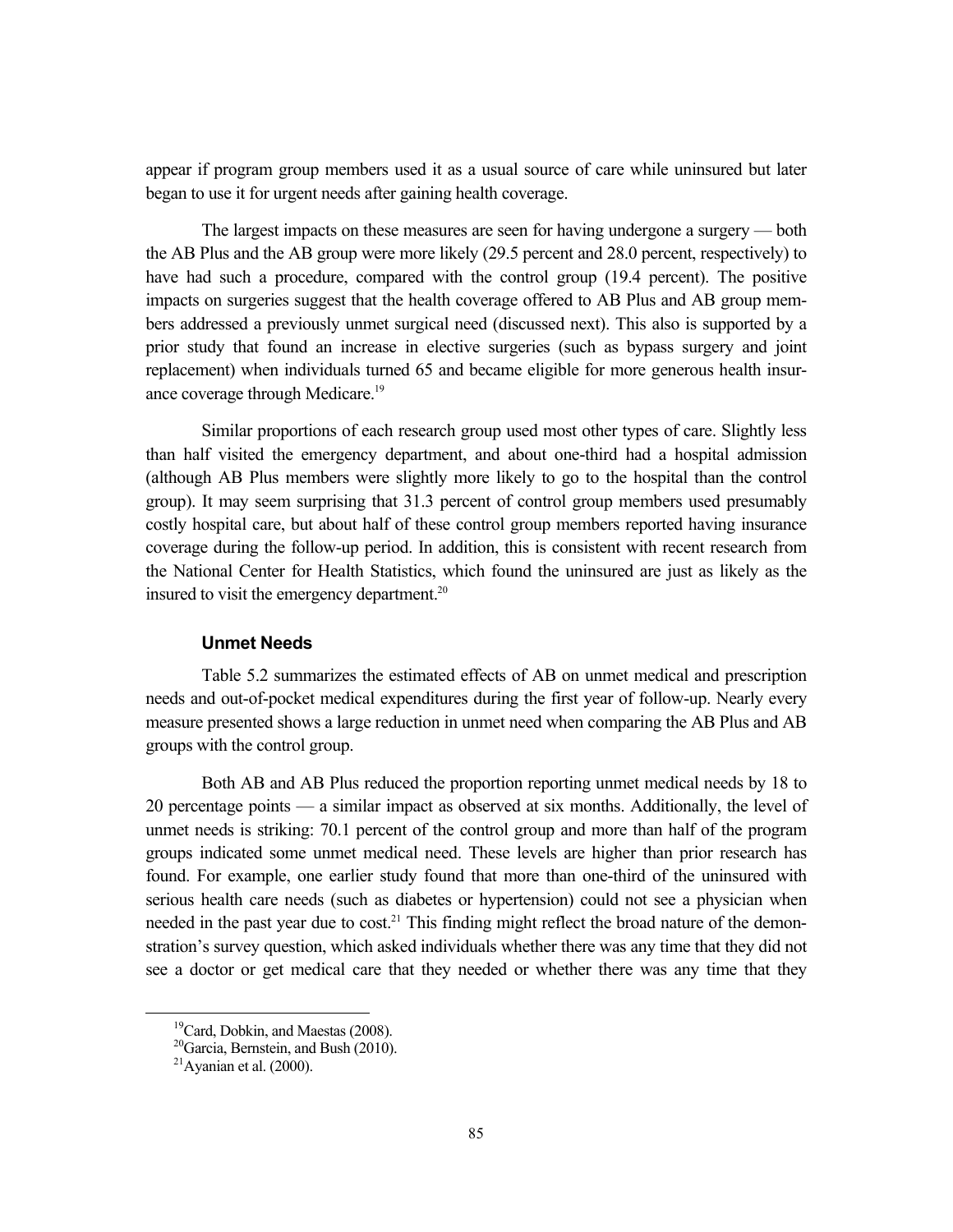| ļ |
|---|
|   |
| Ì |
|   |
|   |
|   |
| I |
|   |
| ſ |
|   |
|   |
| ٤ |
|   |
|   |
|   |
|   |
| ľ |
|   |
|   |
|   |
|   |
| I |
|   |
|   |
| I |
|   |
|   |
|   |
|   |
|   |
| j |
| j |
|   |

Table 5.2 **Table 5.2**

# Impacts on Unmet Medical and Prescription Needs and Out-of-Pocket Medical Expenditures **Impacts on Unmet Medical and Prescription Needs and Out-of-Pocket Medical Expenditures**  During the First Year of Follow-Up **During the First Year of Follow-Up**

|                                       |                         |                                                                                                                                                                                                                                |                                                | AB Plus-Control                         |                                                        | AB-Control                 |                               | AB Plus-AB                               |                                                        |
|---------------------------------------|-------------------------|--------------------------------------------------------------------------------------------------------------------------------------------------------------------------------------------------------------------------------|------------------------------------------------|-----------------------------------------|--------------------------------------------------------|----------------------------|-------------------------------|------------------------------------------|--------------------------------------------------------|
|                                       | AB Plus                 | $\overline{AB}$                                                                                                                                                                                                                | Control                                        | Difference                              |                                                        | Difference                 |                               | Difference                               |                                                        |
| Outcome (%)                           | Group                   | Group                                                                                                                                                                                                                          | Group                                          | (Impact)                                | P-Value                                                | (Impact)                   | P-Value                       | (Impact)                                 | $P-V$ alue                                             |
| Any unmet medical need                |                         |                                                                                                                                                                                                                                |                                                |                                         | 0.000                                                  |                            | 0.000                         |                                          |                                                        |
| Postponed getting medical care        |                         |                                                                                                                                                                                                                                |                                                |                                         |                                                        | $-20.0$ ***<br>$-23.6$ *** |                               |                                          |                                                        |
| Did not get medical care              | 5230789<br>5361789      | $50.3$<br>$3.03$<br>$3.03$<br>$1.6$<br>$1.1$<br>$1.6$                                                                                                                                                                          | $70.1$<br>$62.9$<br>$53.8$<br>$10.7$<br>$18.5$ | $-17.7$ ***<br>-23.7 ***<br>-26.9 ***   | 0.000<br>0.000<br>0.011<br>0.000<br>0.034              | $-23.6$ ***                | $0.000$<br>$0.000$<br>$0.104$ | $23 - 7 - 7$<br>$24 - 7 - 7$<br>$25 - 7$ | 0.504<br>0.979<br>0.530<br>0.486<br>0.486              |
| Referred to doctor, but did not go    |                         |                                                                                                                                                                                                                                |                                                | $-5.1$ **                               |                                                        | $-4.0$                     |                               |                                          |                                                        |
| Referred for tests, but did not go    |                         |                                                                                                                                                                                                                                |                                                | $-6.9$ ***                              |                                                        | $-8.2$ ***                 | 0.000                         |                                          |                                                        |
| Referred for surgery, but did not go  |                         |                                                                                                                                                                                                                                |                                                | $\frac{\varkappa}{\varkappa}$<br>$-4.6$ |                                                        | ***<br>$-6.9$              | 0.010                         |                                          |                                                        |
| Unmet medical needs due to cost or    |                         |                                                                                                                                                                                                                                |                                                |                                         |                                                        |                            |                               |                                          |                                                        |
| ack of insurance                      |                         |                                                                                                                                                                                                                                |                                                | $35.6***$                               | 0.000                                                  | $-31.3$ ***                | 0.000                         |                                          |                                                        |
| Postponed or did not get medical care | $739452$<br>$759452$    | $28.6$<br>$26.1$<br>$6.3$<br>$6.0$                                                                                                                                                                                             | 991128<br>551128<br>5911                       | $370$ ***                               |                                                        | $-31.8$ ***                |                               | a d d d si<br>u d d d si                 |                                                        |
| Referred to doctor, but did not go    |                         |                                                                                                                                                                                                                                |                                                | $-9.4***$                               |                                                        | $-7.8$ ***                 |                               |                                          |                                                        |
| Referred for tests, but did not go    |                         |                                                                                                                                                                                                                                |                                                | $-7.7$ ***                              |                                                        | $-7.9$ ***                 |                               |                                          |                                                        |
| Referred for surgery, but did not go  |                         |                                                                                                                                                                                                                                |                                                | ***<br>$-8.6$                           | $0.000$<br>$0.000$<br>$0.000$                          | ***<br>$-7.9$              |                               |                                          | 0.192<br>0.113<br>0.441<br>0.717                       |
| Had unmet need for prescriptions      |                         |                                                                                                                                                                                                                                |                                                | $39.7***$                               |                                                        | $-42.1$ ***                | 0.000                         |                                          | 0.482<br>0.940<br>0.248                                |
| Had reduced dosage due to cost        | $35.5$<br>$25.6$<br>9.9 | 33.1<br>25.9<br>72                                                                                                                                                                                                             | $75.2$<br>$59.2$<br>$16.0$                     | $33.6$ ***                              | $\begin{array}{c} 0.000 \\ 0.000 \\ 0.001 \end{array}$ | $-33.3$ ***                | 0.000                         |                                          |                                                        |
| Does not take prescriptions regularly |                         |                                                                                                                                                                                                                                |                                                | $-6.1$ ***                              |                                                        | ***<br>8.8                 | 0.000                         |                                          |                                                        |
| Out-of-pocket medical expenditures    |                         |                                                                                                                                                                                                                                |                                                |                                         |                                                        |                            |                               |                                          |                                                        |
| Less than $$1,000$                    |                         |                                                                                                                                                                                                                                |                                                |                                         |                                                        | $21.4***$                  |                               |                                          |                                                        |
| \$1,000 to less than \$5,000          | 47.5<br>39.3<br>13.3    | 56.8<br>28.8                                                                                                                                                                                                                   | 35.4<br>37.6<br>26.9                           | $\frac{12.1 \cdot \cdot \cdot}{1.6}$    | $\begin{array}{c} 0.000 \\ 0.585 \\ 0.000 \end{array}$ | $-8.9$ **                  | $0.000$<br>0.015              | $-9.3***$<br>10.5 ***                    | $\begin{array}{c} 0.012 \\ 0.004 \\ 0.687 \end{array}$ |
| \$5,000 or more                       |                         | 14.4                                                                                                                                                                                                                           |                                                | $13.7***$                               |                                                        | $-12.5$ ***                | 0.000                         | $-1.2$                                   |                                                        |
| Sample size (total = $1,360$ )        | 548                     | 274                                                                                                                                                                                                                            | 538                                            |                                         |                                                        |                            |                               |                                          |                                                        |
| こうこう こうこうしょう                          |                         | Februaries of the content of the content of the content of the content of the content of the content of the content of the content of the content of the content of the content of the content of the content of the content o |                                                |                                         |                                                        |                            |                               |                                          |                                                        |

SOURCE: Calculations from responses to the AB 12-month follow-up survey. SOURCE: Calculations from responses to the AB 12-month follow-up survey. NOTES: For each comparison, a two-tailed t-test was applied to differences between outcomes for research groups. Statistical significance levels are indicated<br>as: \* = 10 percent; \*\* = 5 percent; and \*\*\* = 1 percent. Sample NOTES: For each comparison, a two-tailed t-test was applied to differences between outcomes for research groups. Statistical significance levels are indicated as:  $* = 10$  percent;  $** = 5$  percent; and  $*** = 1$  percent. Sample sizes may vary because of missing data.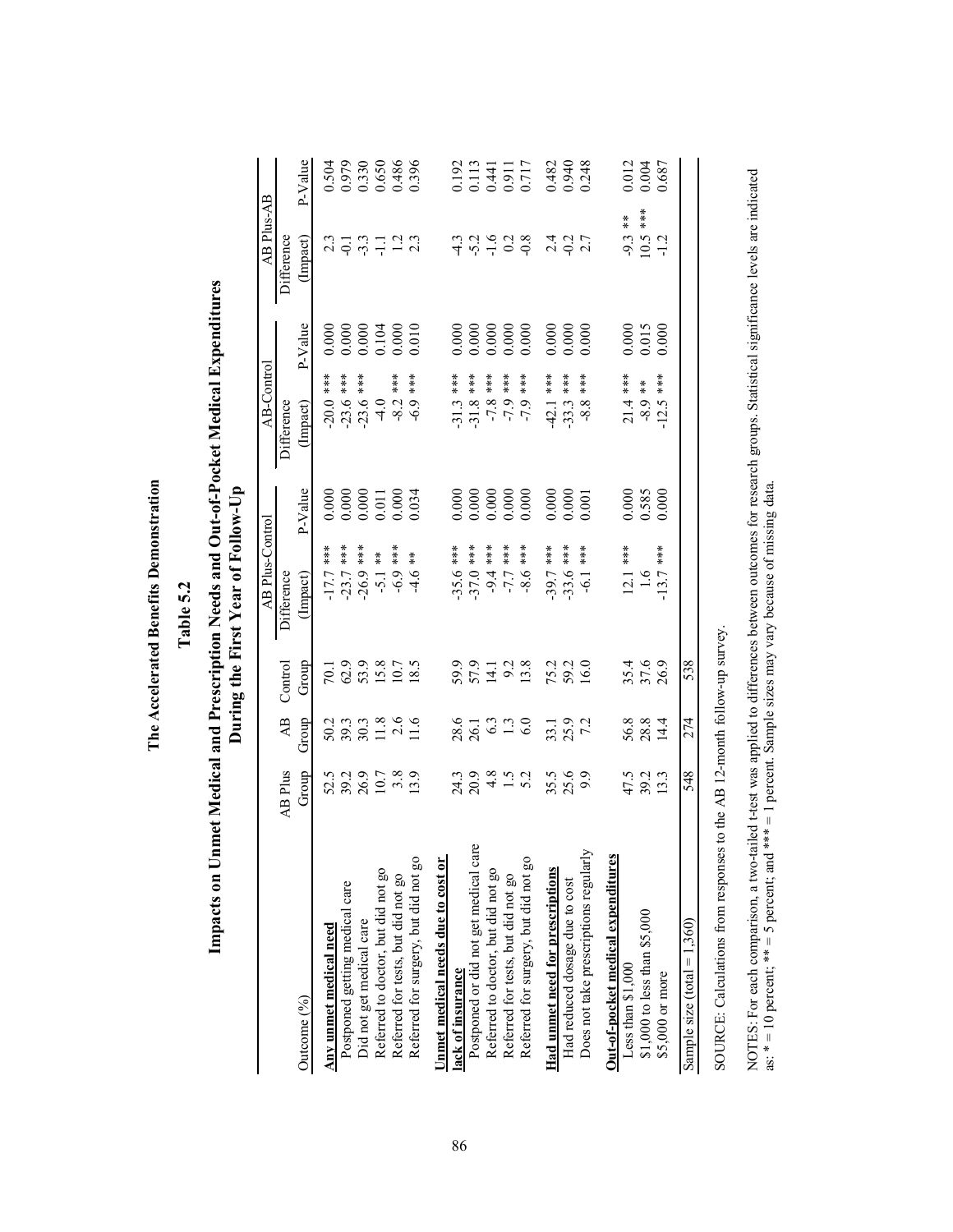postponed getting needed medical care. In other words, the question asked about *any* unmet needs, not just those that might be due to the cost of care. In fact, about half the unmet needs in the AB Plus and AB groups were not due to cost or insurance — relatively fewer than in the control group (85 percent). This suggests an even greater effect of the demonstration, as unmet needs due to cost or insurance best estimate the effect of providing program group members with immediate health coverage.

The demonstration also reduced AB Plus and AB group members' unmet prescription drug needs by more than half (about one-third, compared with three-quarters of the control group). Most of this decrease was due to program group members' taking their full recommended dosages (about three-quarters, compared with 40.8 percent of the control group). AB Plus and AB members also were more likely to take any prescriptions regularly (6.1 and 8.8 percentage points, respectively, above the control group's average of  $84.0$  percent).<sup>22</sup>

While health care use increased and unmet needs decreased, AB Plus and AB group members' out-of-pocket medical expenditures decreased due to the \$100,000 in health care covered by the AB health plan. Both versions of the program reduced the proportion of sample members who paid more than \$5,000 out of pocket, and they increased the proportion who had out-of-pocket expenditures of less than \$1,000. However, the AB Plus group was significantly less likely than the AB group to spend less than \$1,000 on health care and was significantly more likely to spend between \$1,000 and \$5,000. Although AB health plan benefits and differences in health care use were relatively similar between the AB Plus and AB groups (Chapter 3), AB Plus members may have been encouraged to seek more care through care management or PGAP services. AB Plus members also had more diagnostic tests, which may have contributed to their somewhat higher out-of-pocket health care expenditures.

#### **Health Status**

Table 5.3 shows the AB's estimated impacts on self-reported health status during the first year of follow-up. Overall, physical and mental health status improved for AB Plus and AB group members, compared with the control group. More AB Plus and AB group members (28.0 percent and 31.7 percent, respectively) reported good, very good, or excellent health than members of the control group (21.3 percent). Additionally, they were more likely to express that their health had improved since random assignment (more than one-third of AB Plus and AB group members, compared with about one-quarter of the control group); in the baseline survey, about one-third of the sample had reported having fair health, and about one-half had reported

 $22$ Sample members who did not take prescriptions regularly are included in the overall measure of unmet prescription drug need.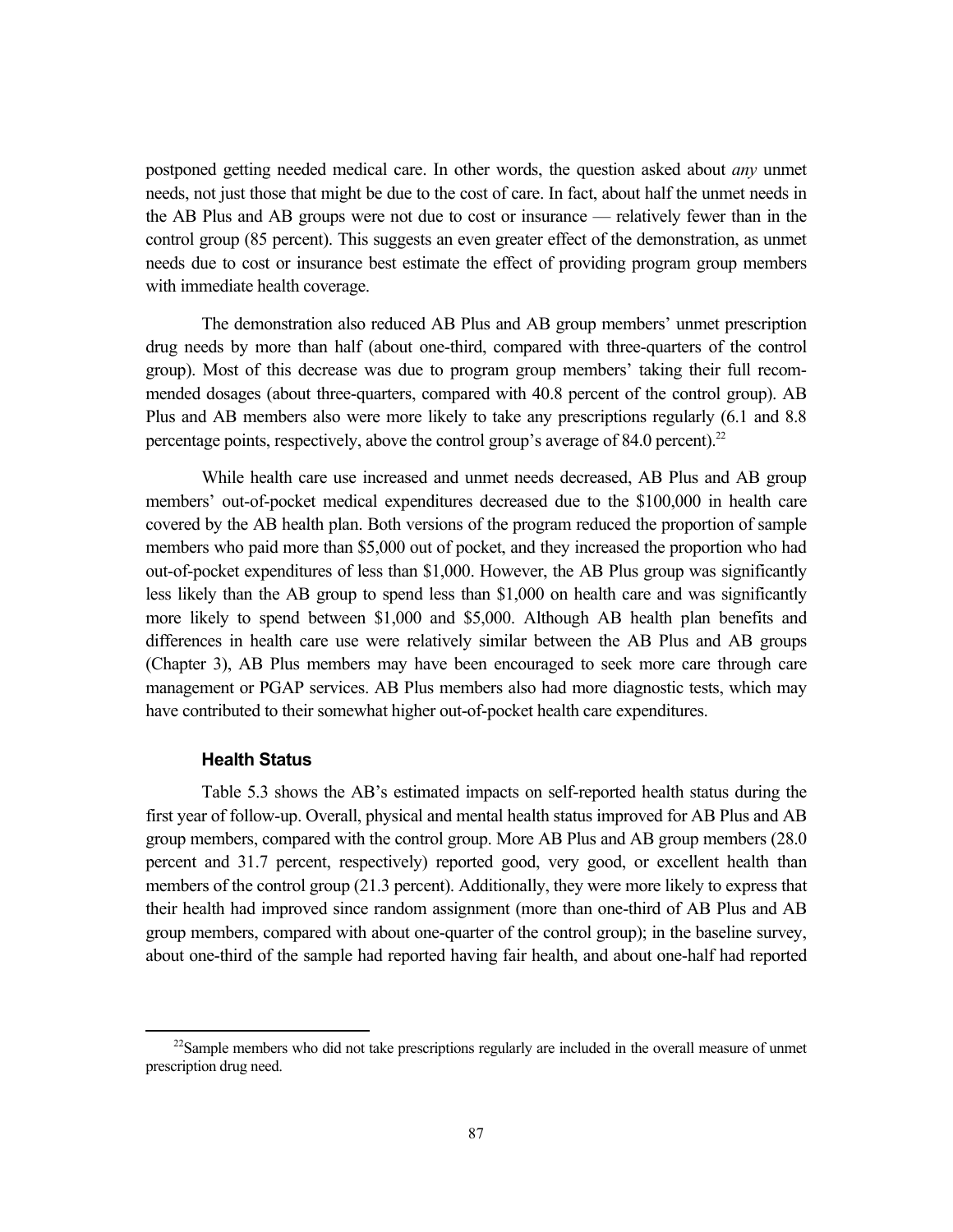|                                                                       | Impa                 |                            |                      | abie pr                                                                   |                                                        | cts on Physical and Mental Health During the First Year of Follow-Up |                                                                                   |                           |                                                        |
|-----------------------------------------------------------------------|----------------------|----------------------------|----------------------|---------------------------------------------------------------------------|--------------------------------------------------------|----------------------------------------------------------------------|-----------------------------------------------------------------------------------|---------------------------|--------------------------------------------------------|
|                                                                       |                      |                            |                      | AB Plus-Control                                                           |                                                        | AB-Control                                                           |                                                                                   | AB Plus-AB                |                                                        |
|                                                                       | AB Plus              | $\overline{AB}$            | Control              | Difference                                                                | P-Value                                                | Difference                                                           | P-Value                                                                           | Difference                | P-Value                                                |
| Self-reported health (%)<br>Outcome                                   | Group                | Group                      | Group                | (Impact)                                                                  |                                                        | (Impact)                                                             |                                                                                   | (Impact)                  |                                                        |
| Good, very good, or excellent                                         |                      |                            |                      |                                                                           |                                                        | $10.4***$                                                            | $0.001\,$                                                                         |                           |                                                        |
| Fair                                                                  | 28.0<br>46.3<br>25.2 | $31.7$<br>$41.5$<br>$26.7$ | 21 4<br>21 4<br>37 2 | $6.6***$<br>5.4 *                                                         | $\begin{array}{c} 0.007 \\ 0.075 \\ 0.000 \end{array}$ | 0.1                                                                  | 0.978                                                                             | $3.8$<br>$-1.5$<br>$-1.5$ | $\begin{array}{c} 0.209 \\ 0.151 \\ 0.617 \end{array}$ |
| Poor                                                                  |                      |                            |                      | $-12.0$ ***                                                               |                                                        | $-10.5$ ***                                                          | $0.001\,$                                                                         |                           |                                                        |
| Health compared with random<br>assignment $(°6)$                      |                      |                            |                      |                                                                           |                                                        |                                                                      |                                                                                   |                           |                                                        |
| Improved                                                              |                      |                            |                      |                                                                           |                                                        | $***$<br>10.2                                                        | 0.002                                                                             |                           |                                                        |
| Did not change                                                        | $35.4$<br>$55.5$     | $35.9$<br>$52.9$<br>$11.2$ | 25.7<br>57.4<br>16.9 | ***<br>1.9<br>***<br>9.7<br>1.7                                           | $\begin{array}{c} 0.000 \\ 0.530 \\ 0.000 \end{array}$ | $-5.7$                                                               | 0.223                                                                             | $0.6$<br>$0.6$<br>$0.7$   | 0.862<br>0.478<br>0.373                                |
| Worsened                                                              |                      |                            |                      |                                                                           |                                                        | $\frac{\varkappa}{\varkappa}$                                        |                                                                                   |                           |                                                        |
| ${\rm SF\text{-}36}$ health survey $^{\rm a}$                         |                      |                            |                      |                                                                           |                                                        |                                                                      |                                                                                   |                           |                                                        |
| Component summary scores<br>Physical                                  |                      |                            |                      | $\overline{C}$                                                            |                                                        |                                                                      |                                                                                   | Ę                         |                                                        |
| Mental                                                                | $32.4$<br>$39.4$     | 33.5<br>38.6               | 32.3<br>36.9         | ***<br>2.5                                                                | $0.839$<br>0.001                                       | $\frac{1}{2}$ $\frac{7}{7}$                                          | 0.087<br>0.057                                                                    | 0.8                       | 0.120<br>0.352                                         |
| Scales                                                                |                      |                            |                      |                                                                           |                                                        |                                                                      |                                                                                   |                           |                                                        |
| Physical functioning<br>Role physical                                 |                      |                            |                      |                                                                           |                                                        |                                                                      | 0.614                                                                             | $-0.2$                    |                                                        |
| Bodily pain                                                           |                      | 984092300<br>985498865     |                      | $0.2$<br>$1.3$ ***<br>$0.9$ *<br>$1.7$ ***<br>$1.7$<br>$1.8$ ***<br>$2.8$ | 0.776<br>0.009<br>0.001<br>0.0173<br>0.000<br>0.000    |                                                                      | $\begin{array}{c} 0.040 \\ 0.004 \\ 0.017 \\ 0.013 \\ 0.013 \\ 0.084 \end{array}$ | $\ast$                    |                                                        |
| General health                                                        |                      |                            |                      |                                                                           |                                                        |                                                                      |                                                                                   |                           |                                                        |
| Vitality                                                              |                      |                            |                      |                                                                           |                                                        |                                                                      |                                                                                   |                           |                                                        |
| Social functioning                                                    |                      |                            |                      |                                                                           |                                                        |                                                                      |                                                                                   |                           |                                                        |
| Role emotional                                                        |                      |                            |                      |                                                                           |                                                        |                                                                      | 0.033<br>0.202                                                                    |                           |                                                        |
| Mental health                                                         |                      |                            |                      | $**\n***\n$<br>2.0                                                        | 0.006                                                  |                                                                      |                                                                                   |                           |                                                        |
| $(0 =$ worst health state; $1 =$ best)<br>Quality adjusted life years | 0.542                | 0.538                      | 0.529                | $0.013$ **                                                                | 0.038                                                  | 0.009                                                                | 0.232                                                                             | 0.004                     | 0.610                                                  |
| Sample size $(total = 1,360)$                                         | 548                  | 274                        | 538                  |                                                                           |                                                        |                                                                      |                                                                                   |                           |                                                        |
|                                                                       |                      |                            |                      |                                                                           |                                                        |                                                                      |                                                                                   |                           | (continued)                                            |

The Accelerated Benefits Demonstration **The Accelerated Benefits Demonstration**

Table 53 **Table 5.3**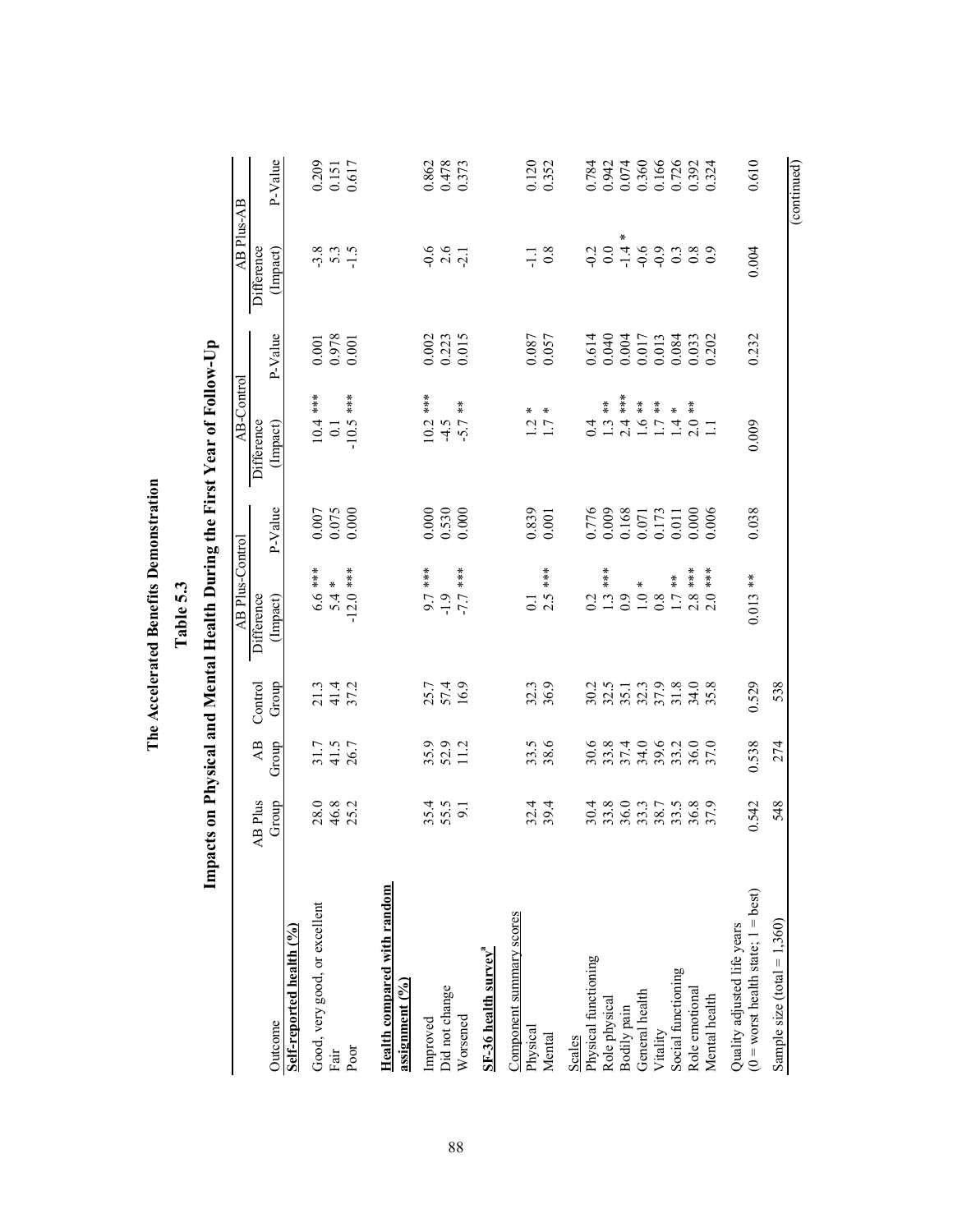|                                                                                                                                                                                                                                                                                                                             |                  |                          |                  | Table 5.3 (continued)  |         |                                                                                                                               |         |                        |         |
|-----------------------------------------------------------------------------------------------------------------------------------------------------------------------------------------------------------------------------------------------------------------------------------------------------------------------------|------------------|--------------------------|------------------|------------------------|---------|-------------------------------------------------------------------------------------------------------------------------------|---------|------------------------|---------|
|                                                                                                                                                                                                                                                                                                                             |                  |                          |                  | AB Plus-Control        |         | AB-Control                                                                                                                    |         | AB Plus-AB             |         |
| Outcome                                                                                                                                                                                                                                                                                                                     | Group<br>AB Plus | $\overline{AB}$<br>Group | Control<br>Group | Difference<br>(Impact) | P-Value | Difference<br>(Impact)                                                                                                        | P-Value | Difference<br>(Impact) | P-Value |
| Died since random assignment <sup>®</sup>                                                                                                                                                                                                                                                                                   | 5.2              | 5.2                      | 3.5              | 1.8                    | 0.109   | 1.7                                                                                                                           | 0.203   | $\overline{0.0}$       | 0.973   |
| Sample size (total = $1,531$ )                                                                                                                                                                                                                                                                                              | 611              | 305                      | 615              |                        |         |                                                                                                                               |         |                        |         |
| SOURCES: Calculations from responses to the AB 12-month follow-up survey, AB baseline survey and Social Security Administration administrative data.                                                                                                                                                                        |                  |                          |                  |                        |         |                                                                                                                               |         |                        |         |
| NOTES: For each comparison, a two-tailed t-test was applied to differences between outcomes for research groups. Statistical significance levels are indicated<br>as: $* = 10$ percent; $** = 5$ percent; and $*** = 1$ percent. Sample sizes may vary because of missing data.                                             |                  |                          |                  |                        |         |                                                                                                                               |         |                        |         |
| deviation of 10. The eight health domain scales contribute to the physical and mental component summary measures. However, the physical functioning, role<br>a All SF-36 <sup>®</sup> health survey measures (component summary scores and scales) are normed to a U.S. general population with a mean of 50 and standard   |                  |                          |                  |                        |         |                                                                                                                               |         |                        |         |
| emotional, and mental health scales contribute most to the mental component summary measure. The individual scale scores have the following meanings. (Web<br>physical, bodily pain, and general health scales contribute most to the physical component summary measure. Similarly, the vitality, social functioning, role |                  |                          |                  |                        |         |                                                                                                                               |         |                        |         |
| site: http://www.sf-36.org/tools/sf36.shtml#LIT)                                                                                                                                                                                                                                                                            |                  |                          |                  |                        |         |                                                                                                                               |         |                        |         |
| Physical functioning scale: lowest possible score is "very limited in performing all physical activities, including bathing or dressing"; highest possible score<br>is "performs all types of physical activities including the most vigorous without limitations due to health                                             |                  |                          |                  |                        |         |                                                                                                                               |         |                        |         |
| problems with work or other daily activities."<br>Role physical scale: lowest possible                                                                                                                                                                                                                                      |                  |                          |                  |                        |         | score is "has problems with work or other daily activities as a result of physical health"; highest possible score is "has no |         |                        |         |
| Bodily pain scale: lowest possible score is "has very severe and extremely limiting pain"; highest possible score is "has no pain or limitations due to pain."                                                                                                                                                              |                  |                          |                  |                        |         |                                                                                                                               |         |                        |         |
| General health scale: lowest possible score is "evaluates personal health as poor and believes it is likely to get worse"; highest possible score is "evaluates<br>personal health as excellent."                                                                                                                           |                  |                          |                  |                        |         |                                                                                                                               |         |                        |         |
| Vitality scale: lowest possible score                                                                                                                                                                                                                                                                                       |                  |                          |                  |                        |         | is "feels tired and worn out all of the time"; highest possible score is "feels full of pep and energy all of the time."      |         |                        |         |
| Social functioning scale: lowest possible score is "extreme and frequent interference with normal social activities due to physical and emotional problems";                                                                                                                                                                |                  |                          |                  |                        |         |                                                                                                                               |         |                        |         |
| Role emotional scale: lowest possible score is "has problems with work or other daily activities as a result of emotional problems"; highest possible score is<br>highest possible score is "performs normal social activities without interference due to physical or emotional problems."                                 |                  |                          |                  |                        |         |                                                                                                                               |         |                        |         |
| "has no problems with work or other daily activities."<br>Mental health scale: lowest possible                                                                                                                                                                                                                              |                  |                          |                  |                        |         | score is "has feelings of nervousness and depression all of the time"; highest possible score is "feels peaceful, happy, and  |         |                        |         |

Mental health scale: lowest possible score is "has feelings of nervousness and depression all of the time"; highest possible score is "feels peaceful, happy, and calm all of the time."<br>"This measure is based on Social Security Administration administrative data and includes survey respondents (N = 1,360) and nonrespondents (N = 171). It

calm all of the time."<br>
<sup>b</sup>This measure is based on Social Security Administration administrative data and includes survey respondents (N = 1,360) and nonrespondents (N = 171). It shows only deaths that occurred within th

shows only deaths that occurred within the one-year follow-up period.

89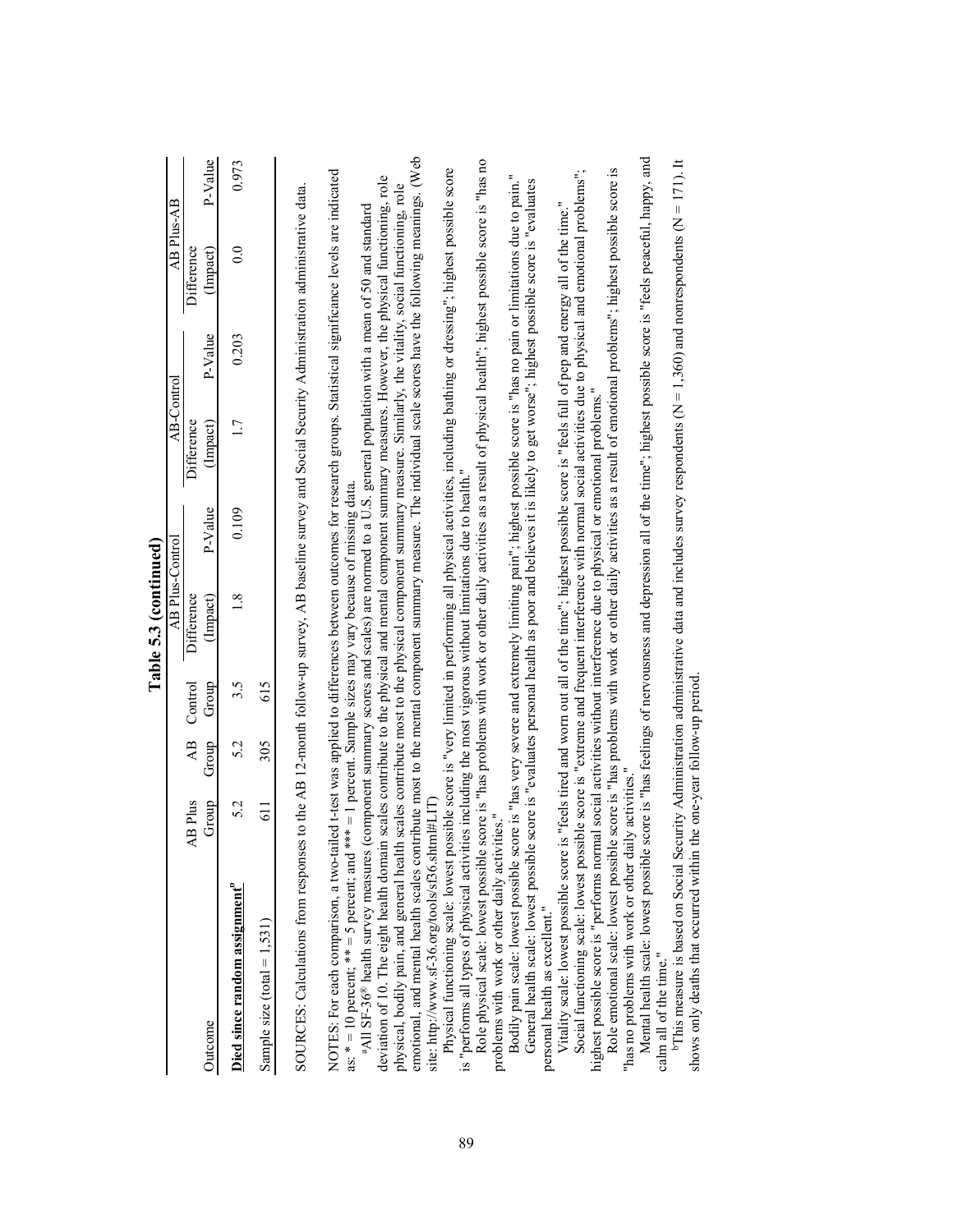poor health (Chapter 2, Table 2.2).<sup>23</sup> However, about half of all groups reported no change in health since random assignment (55.5 percent of the AB Plus group, 52.9 percent of the AB group, and 57.4 percent of the control group). Still, the movements in health status among AB Plus and AB group members are heartening, as self-reported general health statuses did improve overall. Program group members — who had severe health conditions at the time of random assignment — experienced slower health declines than their counterparts in the control group.

The SF-36 health survey measures one's health-related quality of life, and while the study's overall levels are much lower than levels in the U.S. general population, impacts are positive overall on many of these health-related quality-of-life outcomes, such as the interference of mental or physical health on work or daily activities. The mental component summary score indicates that the demonstration increased mental health, moving from 36.8 for the control group to 39.4 and 38.5 for the AB Plus and AB groups, respectively. This is equivalent to a jump, on average, from the 9th to the 14th percentile nationally for the two program groups — a relatively small but statistically significant improvement. Mental health may have gotten better simply because program group members had more security and, therefore, decreased stress associated with having medical coverage through the AB health plan. However, the large impact on taking prescription drugs (Table 5.1) may have contributed to this as well. Estimated effects on the physical component summary score are smaller than for the mental component, although the AB group had significantly higher physical health scores than the control group.

The AB Plus and AB groups each saw improvements over the control group in five out of eight of the SF-36 scales. Both groups had increases in their role functioning-physical, general health, and role functioning-emotional scales. Compared with the control group, only the AB Plus group improved in social functioning and mental health, and only the AB group improved its bodily pain and vitality scores.

The bottom panel of Table 5.3 shows how many people died in the year after entering the study, indicating whether AB had an effect on short-term mortality. Overall, the death rates are higher than anticipated, reflecting the presence of a number of very sick people in the sample. In particular, about 30 percent of those with a primary diagnosis of neoplasm (cancer) died in the first year, accounting for more than half of all deaths among sample members (not shown).

Since the difference in death rates between the AB Plus and control groups is very close to being statistically significant at the 10 percent level (p-value  $= 0.109$ ) and because death rates are just barely significantly higher when the AB and AB Plus groups are combined (p-value = 0.082; not shown), some further analyses were conducted to rule out possible explanations

 $23$ For example, a sample member who at baseline self-reported health as fair would have improved health if it was reported as good, very good, or excellent at 12 months.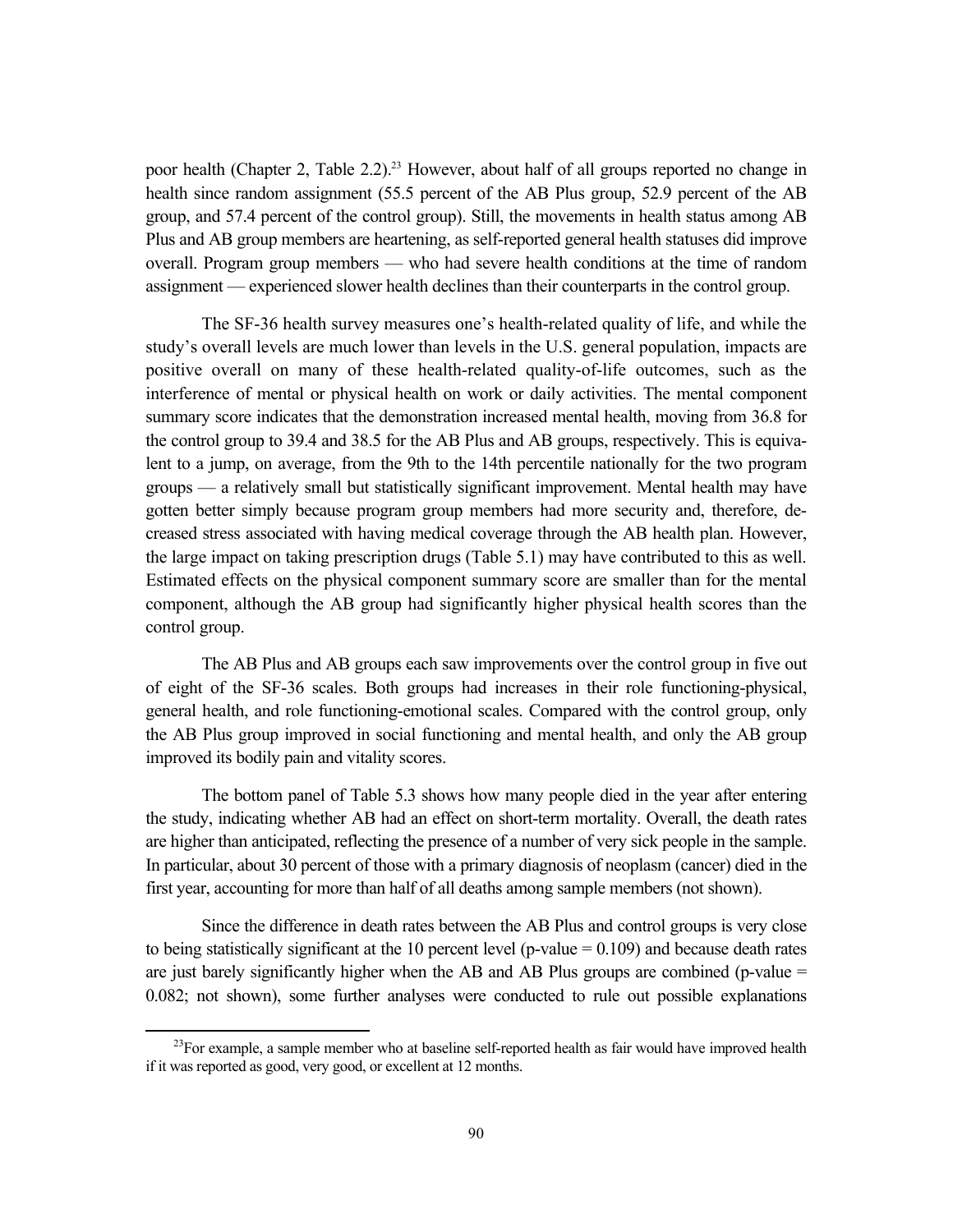related to the intervention. The demonstration increased the proportion of individuals who underwent surgery. Since surgeries carry risks of infections and complications, then it is possible that AB and AB Plus sample members died soon after undergoing surgery, and this might suggest that AB health benefits were responsible for the higher death rates in those groups. That explanation did not prove to be the case. Death rates are slightly higher among AB Plus and AB group members who did not receive surgery (control group data are unavailable because AB health plan claims were used for this analysis), and those who died after surgery did not generally die shortly after surgery. A second hypothesis is that PGAP participation (or, less likely, another AB Plus service) resulted in excessive physical activity that could have resulted in death. However, very few AB Plus members who died had engaged in PGAP. Moreover, case notes from the OneCareStreet and Wisdom systems in April 2010 do not indicate any issues in PGAP service delivery. If individuals reported that they were tired or not feeling well, the PGAP counselor followed protocol and asked that the participants modify their activity.

Because neither health care benefits nor AB Plus services were expected to result in more death, and because the further analyses did not find an obvious link between the AB interventions and death, the research team concluded that the difference in death rates between the two AB groups and the control group is likely to be typical variation in a sample of this size. This view is bolstered by the fact that the difference in death rates between the program and control groups fluctuates substantially depending on which samples and time periods are examined. For example, when the entire AB and control group samples are used in the comparison (that is, including individuals who were randomized in Phase 2b), death rates for the two groups are nearly the same (4.4 percent and 4.6 percent, respectively; Appendix Table K.5). By contrast, the difference in death rates between the AB Plus group and the control group is 2.5 percentage points and statistically significant during the 21 months following random assignment, which is the longest follow-up period available for all sample members.

# **Conclusions**

Despite quite high levels of health care use among the control group, their unmet health care needs persisted during the demonstration's first year of follow-up. This underscores a key issue with the 24-month waiting period for Medicare eligibility. While those new SSDI beneficiaries who are uninsured manage to use health care, they seem to have great difficulty satisfying their health care needs. In contrast, providing AB Plus and AB group members with health care coverage increased their health care use on many fronts — from seeing general practitioners and specialists to undergoing surgeries and taking prescription drugs regularly — resulting in a large reduction in their unmet medical needs. However, perhaps due to the uniqueness of new SSDI beneficiaries in the demonstration, some of the program group's unmet health care needs persisted.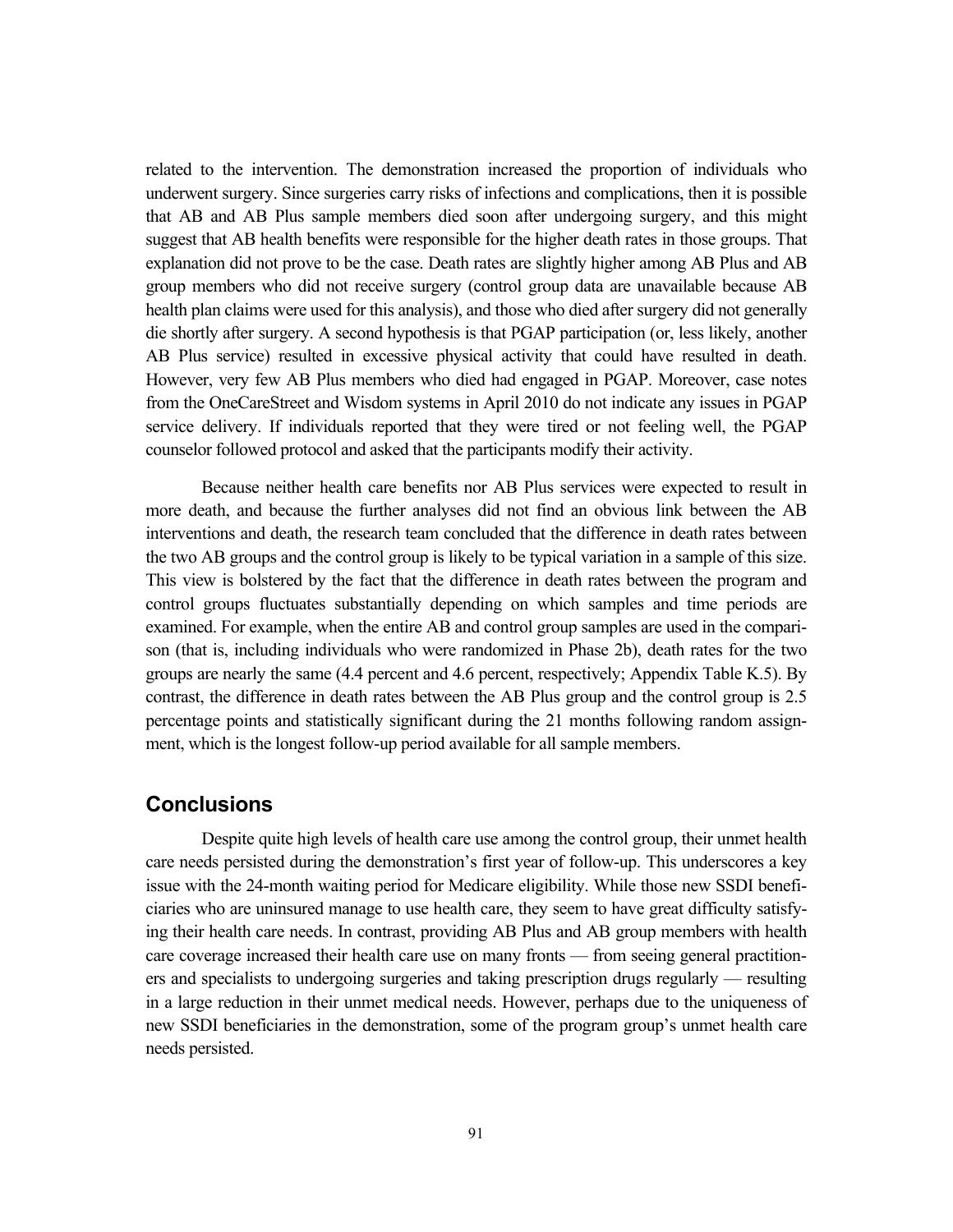The uptake in health care use translated to improvements in many health status measures for AB Plus and AB group members. This may continue, as program group members will have access to the AB health plan for up to 12 additional months. Few statistically significant differences emerged between AB Plus and AB group members after one year.

In general, both the AB Plus and the AB group members reported being better off at the end of one year in the demonstration: they spent less out of pocket on medical expenses, had high satisfaction with the AB health plan (Chapter 3), experienced much fewer unmet needs, and saw improvements in measured health status. These encouraging results underscore the importance of providing health care coverage to uninsured, new SSDI beneficiaries during the 24-month Medicare waiting period.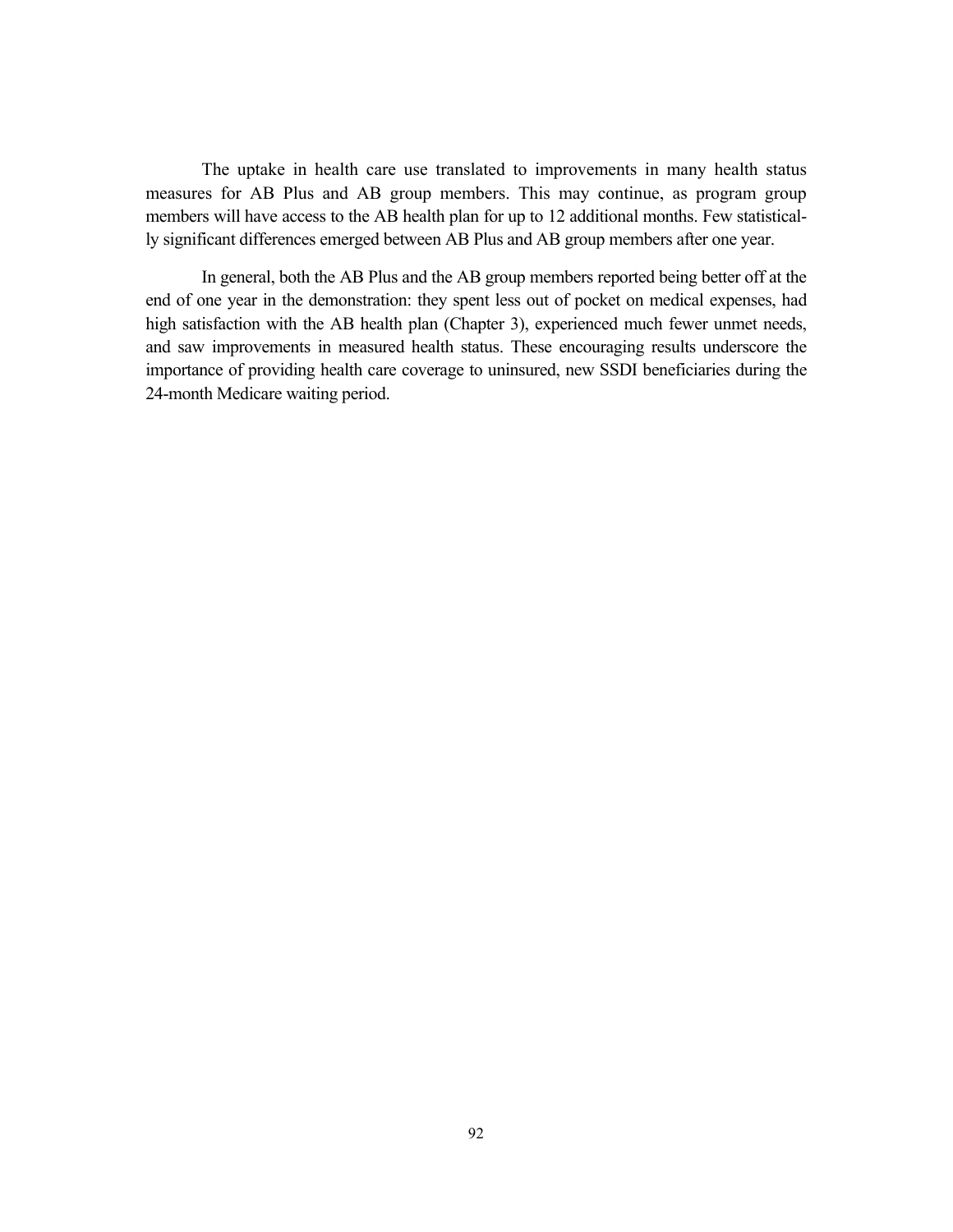### **Chapter 6**

# **Estimated Impacts on Employment, Job Preparation, and Paying for Basic Necessities**

New beneficiaries of Social Security Disability Insurance (SSDI) who participated in the Accelerated Benefits (AB) Demonstration were randomly assigned into three research groups to study the effects of health care benefits on health care use, employment, and benefits receipt. For the 18 to 24 months that they waited before becoming eligible for Medicare, members of both the AB group and the AB Plus group were enrolled in the AB health plan and could access the program's health care benefits; in addition, the AB Plus group could use other services delivered by telephone. Although control group members could obtain health insurance on their own, they could not receive AB services.

Chapter 5 examines the effects of the program on health care use, unmet medical needs, and health status during the year following random assignment. This chapter now presents the estimated short-term effects of AB and AB Plus on participants' job search, use of work supports, employment, and difficulties in paying for basic necessities.

According to the logic model, improvements in health could lead to an increase in the use of work supports and job search. Health improvements could also lead to an increase in employment, though these effects could take longer to develop, particularly if program participants are using work supports to prepare for employment. Additionally, the AB Plus services –– particularly the employment and benefits counseling and the Progressive Goal Attainment Program (PGAP; see Chapter 4) — could lead to an increase in the use of work supports, job search, and employment. Finally, reductions in out-of-pocket health expenses shown in Chapter 5 (as well as earnings from employment) might result in the immediate reduction in difficulty meeting daily needs, such as paying bills for housing, food, and utilities. As in Chapter 5, results are regression-adjusted and are based on data from the 12-month survey for individuals randomly assigned through November 6, 2008 (when entry into AB Plus ended).

# **Findings in Brief**

 **AB Plus services increased job preparation and job search.** Compared with the control group and the AB group, the AB Plus group used more employment supports from the Ticket to Work program, vocational rehabilitation programs, and One-Stop Career Centers. However, there were no statistically significant impacts on these outcomes for the AB group.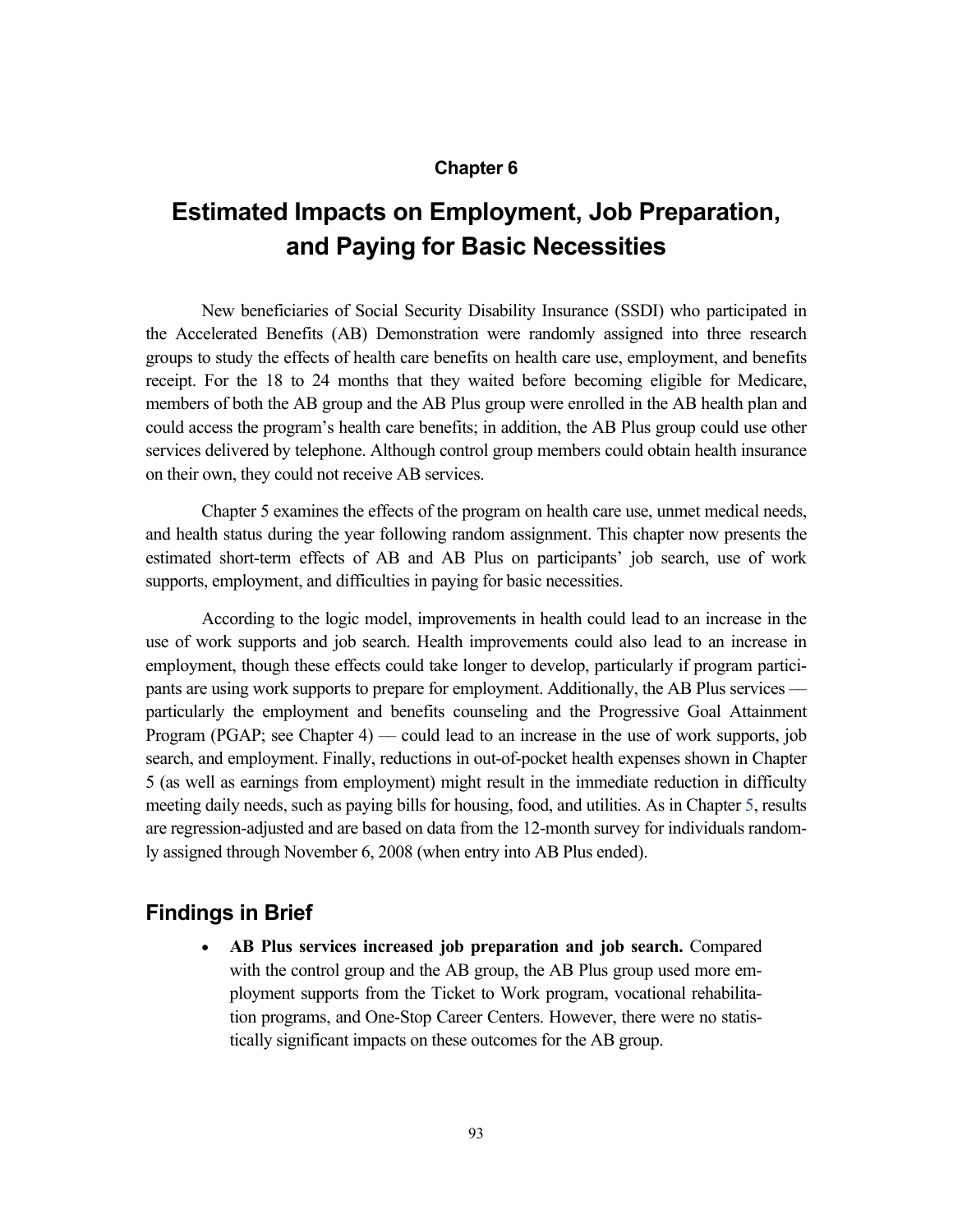- **There were no statistically significant impacts on current employment or employment during the year after random assignment.** Overall, employment was very low for all three research groups, which is consistent with the serious health problems and low employment rates observed at baseline.
- **Both AB and AB Plus reduced the percentage of participants who reported difficulties in paying for basic necessities.** This was measured as respondents' reporting skipping or cutting the size of meals; inability to pay mortgage, rent, or utility bills; and discontinuation of phone service. The impacts of AB were larger than those of AB Plus, which is consistent with the finding that AB participants had lower out-of-pocket medical expenditures.

# **Job Search and the Use of Work Supports**

Table 6.1 shows the estimated first-year effects of AB Plus on job search, use of employment-related services, whether participants obtained information on work incentives from the Social Security Administration (SSA), and education outcomes. The employment services that were measured in the 12-month follow-up survey were distinct from those offered by AB Plus and included participation in the Ticket-to-Work program, the state vocational rehabilitation program, and the state unemployment program, among others. The SSA work incentives measures include information on whether participants tried to call the Social Security office or disability service organizations to find out how their benefits might be affected by work, and they signal the participants' motivation to seek employment. Finally, the education measures include current school enrollment and enrollment in a school-based program since random assignment.

The AB Plus program increased all types of job preparation except education. AB Plus members were more likely to look for jobs than control group and AB group members (15.5 percent versus 12.5 percent and 10.5 percent, respectively), although only the difference between the rates for the AB Plus and AB groups is statistically significant. Overall, few people looked for work, and differences across groups are not large. AB Plus also significantly increased the proportion of people receiving employment or vocational services, such as the Ticket to Work program. AB Plus participants were also more likely than respondents in the other two groups to gather information on how benefits would be affected by work –– which, as noted above, might be related to direct delivery of employment and benefits counseling.

Neither program significantly increased school enrollment. This is not surprising, given that most study participants were middle-aged at random assignment; about 70 percent of the sample were between ages 45 and 55 (not shown). Lack of impacts on education may also be driven, in part, by the relatively large number of people who entered the demonstration with a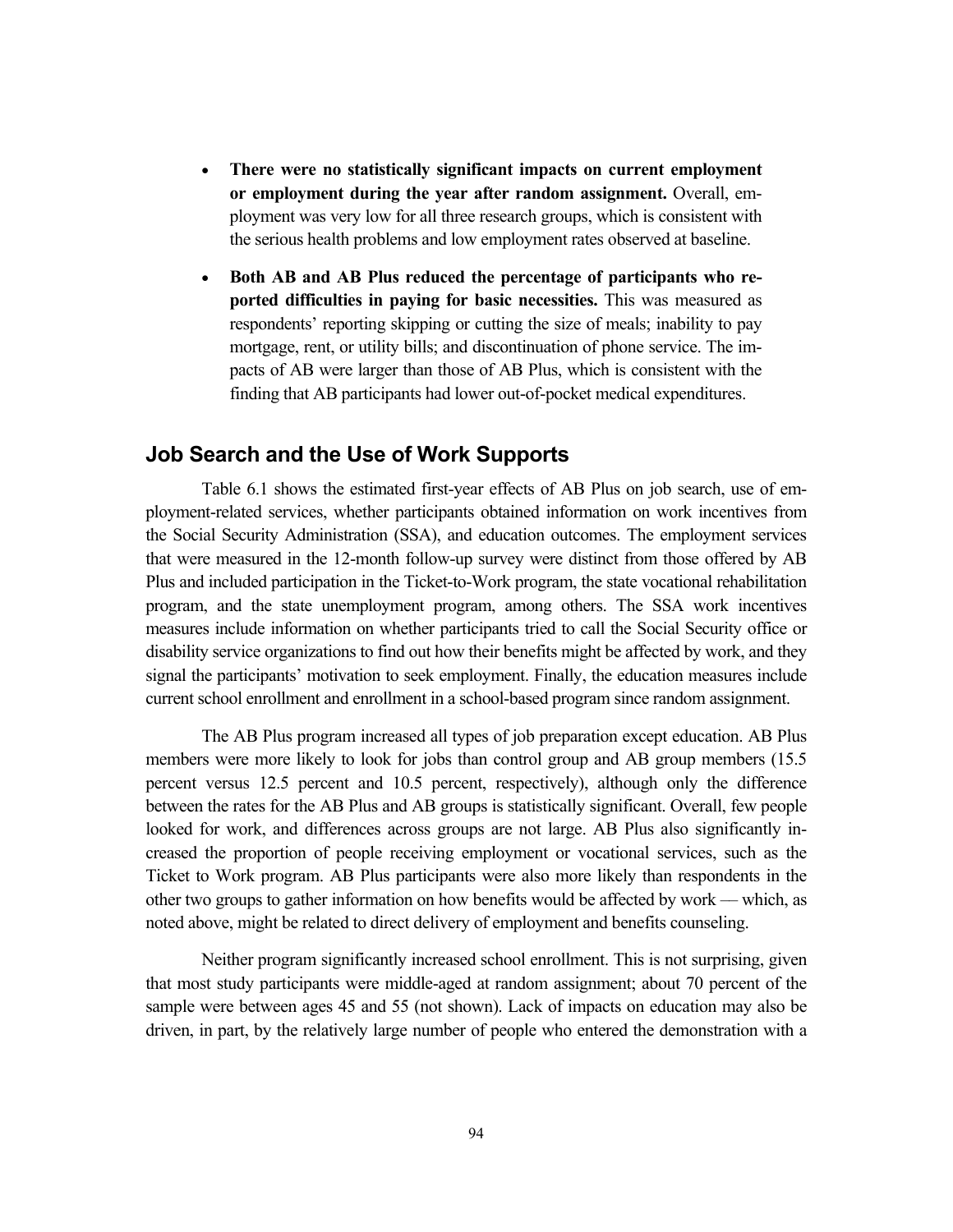| emonstration<br><b>Accelerated Benefits D.</b> | Table 6. |
|------------------------------------------------|----------|
| $\ln e$ A                                      |          |

| l                                                                                                              |
|----------------------------------------------------------------------------------------------------------------|
| $\overline{a}$                                                                                                 |
| and the state of the state of the state of the state of the state of the state of the state of the state of th |
|                                                                                                                |
| i                                                                                                              |
| $\overline{\phantom{a}}$<br>֕                                                                                  |
| l                                                                                                              |
|                                                                                                                |
| ו<br>ו                                                                                                         |
| י<br>ו<br>l                                                                                                    |
|                                                                                                                |
| ֖֖֖֖֧֧֚֚֚֚֚֚֚֚֚֚֚֚֚֚֚֚֚֚֚֚֚֚֚֚֚֚֚֬֝֓֞֡֡֓֬֓֞֓֡֡֬֓֞֝֬֓֞֓֡֬֓֓֞֬֝֬                                                 |
| İ<br>ׇ֚֓                                                                                                       |
|                                                                                                                |
| i                                                                                                              |
| Ì                                                                                                              |
|                                                                                                                |
|                                                                                                                |
|                                                                                                                |
|                                                                                                                |
| ׇ֚֬֡                                                                                                           |
|                                                                                                                |
|                                                                                                                |
| ׇ֚֘֡                                                                                                           |
| ֖֖֖֧ׅ֧ׅ֧ׅ֧ׅ֧ׅ֧֧֧֪֧֪֪֧֪֪֧֪ׅ֧֪֧֪ׅ֧֚֚֚֚֚֚֚֚֚֚֚֚֚֚֚֚֚֚֚֚֚֚֚֚֚֚֚֚֚֡֝֝֬֓֝֬֓֝֬֓֬֓֬֝֓֬֝֬֝֬֓֝֬֝֬֝֬                      |
|                                                                                                                |
|                                                                                                                |
| $\frac{1}{2}$<br>֖֖֖֧ׅ֧֧ׅ֧ׅ֖֧֚֚֚֚֚֚֚֚֚֚֚֚֚֚֚֚֚֚֚֚֚֚֚֚֚֚֚֚֚֚֚֚֡֝֝֝֓֞֝֬֓֞֝֬֓֝֬                                   |
| l                                                                                                              |
|                                                                                                                |
|                                                                                                                |
| I                                                                                                              |
| Į<br>$\vdots$                                                                                                  |
| I                                                                                                              |
| $\mathbf{I}$                                                                                                   |
| $\overline{\mathbf{r}}$                                                                                        |
|                                                                                                                |
|                                                                                                                |
|                                                                                                                |
|                                                                                                                |
| ֠                                                                                                              |

|                                                                                                                      |                                       |                          |                           | AB Plus-Control                           |                                  | AB-Control             |                                  | AB Plus-AB                                        |                                                        |
|----------------------------------------------------------------------------------------------------------------------|---------------------------------------|--------------------------|---------------------------|-------------------------------------------|----------------------------------|------------------------|----------------------------------|---------------------------------------------------|--------------------------------------------------------|
| Outcome (%)                                                                                                          | AB Plus<br>Group                      | $\overline{AB}$<br>Group | Control<br>Group          | Difference<br>(Impact)                    | P-Value                          | Difference<br>(Impact) | P-Value                          | Difference<br>(Impact)                            | P-Value                                                |
| Looked for work                                                                                                      |                                       |                          |                           |                                           |                                  |                        |                                  |                                                   |                                                        |
| Ever looked for work                                                                                                 |                                       |                          |                           |                                           |                                  |                        |                                  |                                                   |                                                        |
| During past 4 weeks                                                                                                  | 5<br>1939<br>193                      | $\frac{1}{2}7.5$<br>4.1  | $12.5$<br>7.9<br>3.6      | $3.49$<br>$-1.3$                          | 0.142<br>0.413<br>0.766          | 0 4 5<br>0 4 9         | 0.433<br>0.861<br>0.715          | $\begin{array}{c} 5.0 \\ 1.8 \\ -0.2 \end{array}$ | 0.046<br>0.396<br>0.902                                |
| Full-time work                                                                                                       |                                       |                          |                           |                                           |                                  |                        |                                  |                                                   |                                                        |
| <b>Employment-related services</b>                                                                                   |                                       |                          |                           |                                           |                                  |                        |                                  |                                                   |                                                        |
| Received employment or vocational                                                                                    |                                       |                          |                           |                                           |                                  |                        |                                  |                                                   |                                                        |
| rehabilitation services                                                                                              |                                       |                          |                           | $\frac{1}{4}$                             |                                  |                        |                                  |                                                   | 0.003                                                  |
| Ticket to Work program                                                                                               | 0. 4 4 7.<br>0. 4 7. 9.<br>0. 4 7. 9. | $3.183$<br>$-1.83$       | $9.54$<br>$4.74$<br>$4.4$ | $**$<br>$3.\overline{1}$ .6               | 0.005<br>0.002<br>0.158<br>0.032 | 12113<br>13113         | 0.468<br>0.853<br>0.328<br>0.171 | 5.4 ***<br>5.3 .                                  |                                                        |
| Vocational rehabilitation services                                                                                   |                                       |                          |                           |                                           |                                  |                        |                                  | $\frac{1}{2}$<br>2.9                              | $\begin{array}{c} 0.007 \\ 0.032 \\ 0.002 \end{array}$ |
| Other employment services                                                                                            |                                       |                          |                           | $\frac{\varkappa}{\varkappa}$<br>2.9      |                                  |                        |                                  | 5.2                                               |                                                        |
| <b>Information on work and benefits</b>                                                                              |                                       |                          |                           |                                           |                                  |                        |                                  |                                                   |                                                        |
| Tried to find out how benefits would be<br>affected by work                                                          | 37.2                                  | 26.4                     | 30.7                      | $\stackrel{\text{\tiny{*}}}{\ast}$<br>6.5 | 0.023                            | $-4.3$                 | 0.221                            | $10.7***$                                         | 0.002                                                  |
|                                                                                                                      |                                       |                          |                           |                                           |                                  |                        |                                  |                                                   |                                                        |
| employment on Social Security benefits<br>Received help understanding effect of                                      | 43.9                                  | 30.1                     | 31.5                      | $12.4$ ***                                | 0.000                            | $-1.4$                 | 0.687                            | $13.8***$                                         | 0.000                                                  |
| <b>School enrollment</b>                                                                                             |                                       |                          |                           |                                           |                                  |                        |                                  |                                                   |                                                        |
| Enrolled in school                                                                                                   |                                       |                          |                           |                                           |                                  | $-0.3$                 |                                  |                                                   |                                                        |
| Currently enrolled                                                                                                   | 5.8<br>3.6                            | $\frac{4}{3}$ .0         | $4.6$<br>2.4              | $\frac{1}{1}$ $\frac{3}{1}$               | 0.366<br>0.219                   | 0.7                    | 0.869<br>0.596                   | $\frac{4}{6}$                                     | 0.364<br>0.634                                         |
| Sample size (total $= 1,360$ )                                                                                       | 548                                   | 274                      | 538                       |                                           |                                  |                        |                                  |                                                   |                                                        |
| COUPCE: $C_0$ and $C_1$ and $C_2$ are recovered to $A \cap A$ D 10 and $C_2$ and $C_3$ and $C_4$ and $C_5$ and $C_6$ |                                       |                          |                           |                                           |                                  |                        |                                  |                                                   |                                                        |

SOURCE: Calculations from responses to the AB 12-month follow-up survey. SOURCE: Calculations from responses to the AB 12-month follow-up survey.

NOTES: For each comparison, a two-tailed t-test was applied to differences between outcomes for research groups. Statistical significance levels are indicated<br>as: \* = 10 percent; \*\* = 5 percent; and \*\*\* = 1 percent. Sample NOTES: For each comparison, a two-tailed t-test was applied to differences between outcomes for research groups. Statistical significance levels are indicated as: \* = 10 percent; \*\* = 5 percent; and \*\*\* = 1 percent. Sample sizes may vary because of missing data.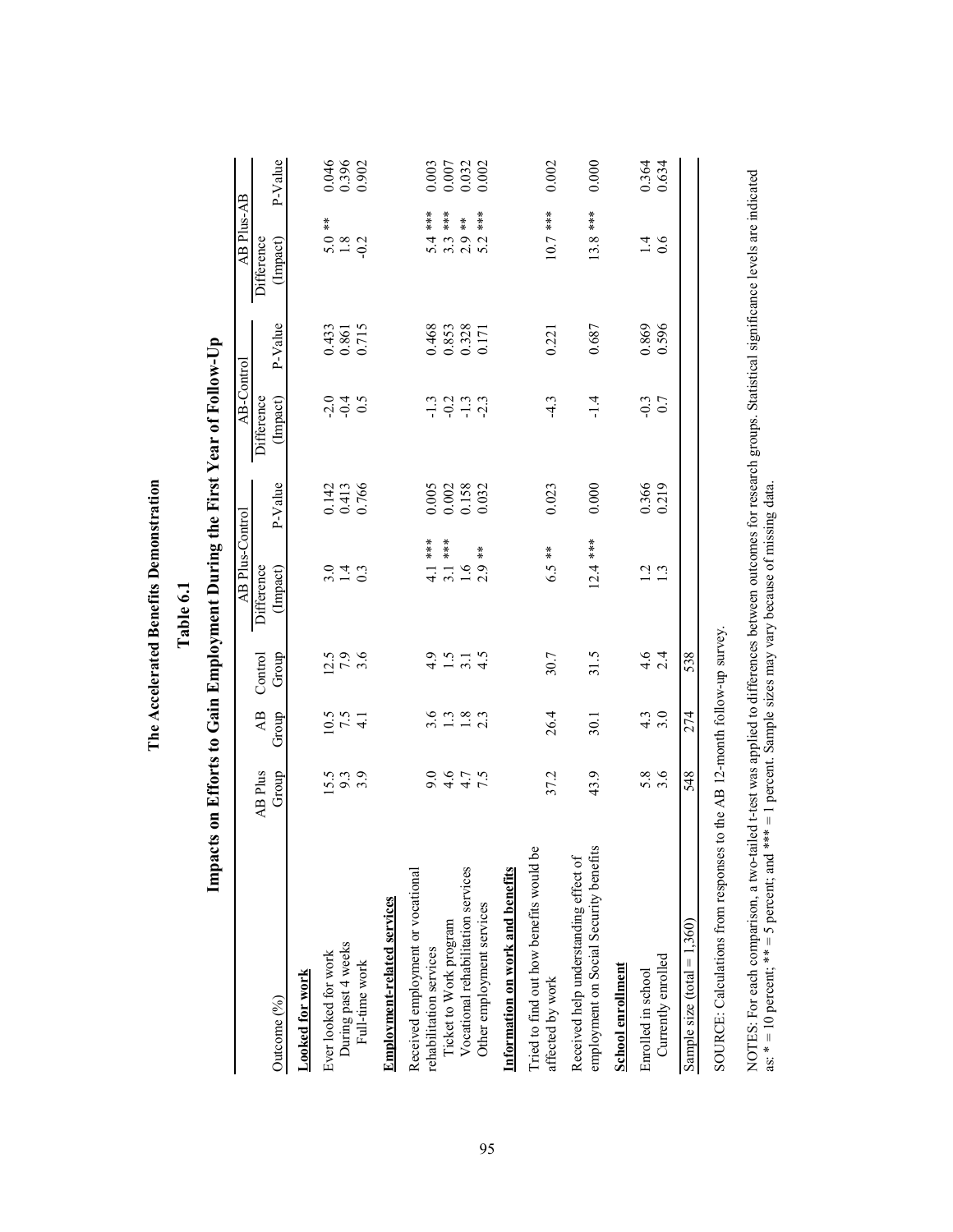high school diploma or a General Educational Development (GED) certificate, which is also consistent with the age distribution of the sample.

Overall, the findings provide some evidence that AB Plus might influence the number of participants who were on a work path, including connecting people to more intensive direct employment supports through vocational rehabilitation programs, the Ticket to Work program, and One-Stop centers. It is possible that these services might lead to longer-term employment outcomes. These findings for the AB Plus group relative to the AB group are also consistent with the logic model that additional AB Plus supports may hasten impacts for employmentrelated outcomes.

# **Employment**

Table 6.2 shows the estimated effects of AB and AB Plus on current employment and employment since random assignment. Both measures are presented because it is not clear whether AB would have larger effects later in the follow-up period — that is, at the time at the interview –– or over the full follow-up period.

Employment rates for both measures are generally low, and there are no statistically significant impacts. Only a minority of participants in any of the groups (about 11 percent) had worked since random assignment, mostly in wage and salary jobs (not self-employment), and a smaller portion (about 7 percent) were currently working. On average, about 6 percent to 7 percent of respondents were working during any given month in the year following random assignment.

The lack of employment impacts at this early stage is not necessarily surprising, given the SSDI program eligibility requirements, the poor health characteristics of the sample, and poor economic climate. To qualify for benefits, a beneficiary must have an inability to engage in any substantial gainful activity (SGA) by reason of any medically determinable physical or mental impairment(s) which can be expected to result in death or which lasted or can be expected to last for a continuous period of not less than 12 months. Hence, it is not surprising that few beneficiaries are working during the one-year follow-up period. In fact, only about 5 percent of the sample were working when they entered the study, which is lower than the 10 percent average for the general SSDI population.<sup>1</sup> Finally, most of the follow-up period occurred during the most severe economic downturn since the Great Depression, which would have made it difficult for program group members to find jobs.

 $\overline{\phantom{0}1}$  $\mathrm{L}$ ivermore (2009).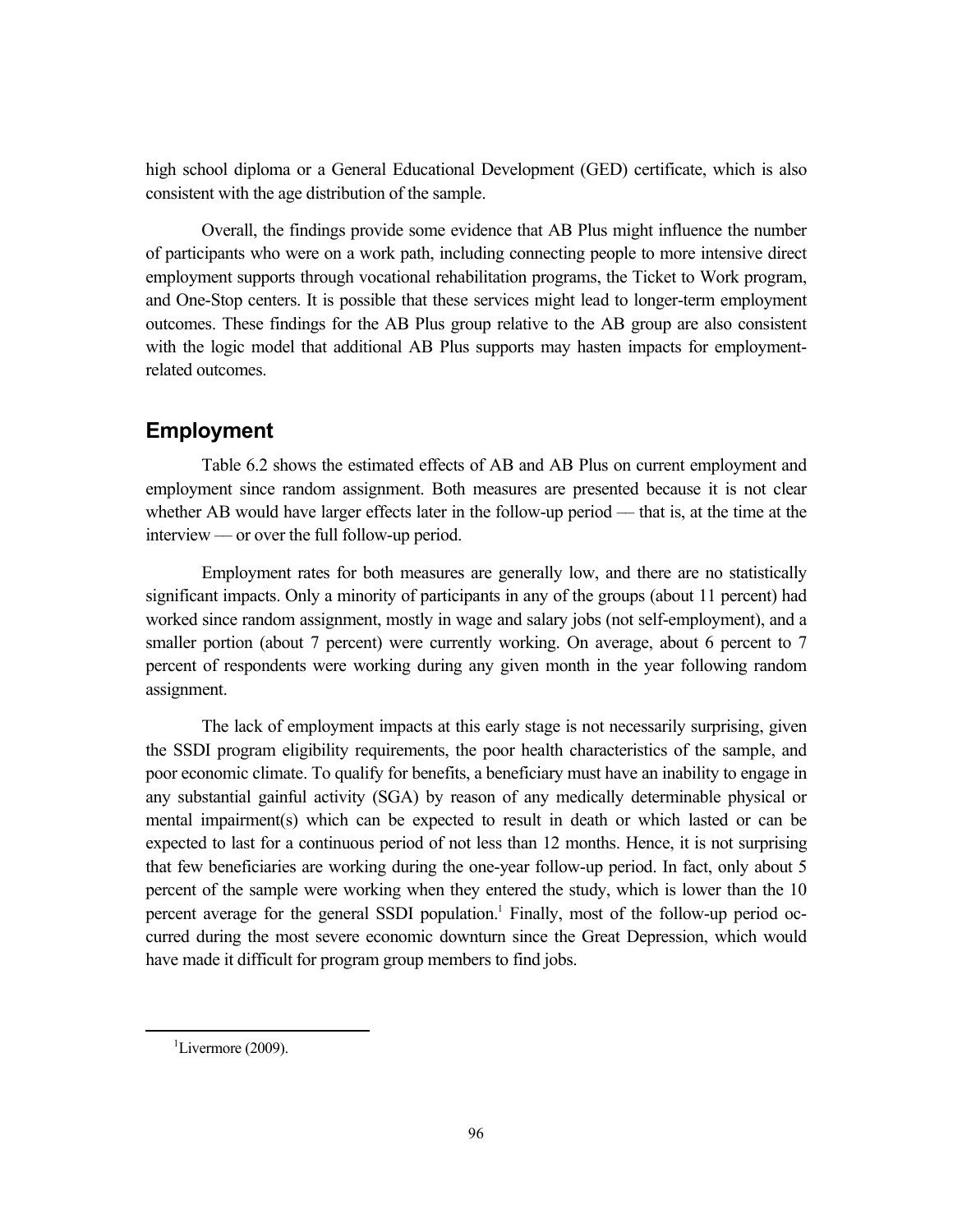| י<br>י                  |
|-------------------------|
|                         |
| l                       |
| $\frac{1}{2}$<br>י<br>ו |
| j                       |

Table 6.2 **Table 6.2**

| l                                                            |
|--------------------------------------------------------------|
| ו<br>ו                                                       |
|                                                              |
|                                                              |
|                                                              |
|                                                              |
| ;<br>;                                                       |
|                                                              |
|                                                              |
|                                                              |
|                                                              |
|                                                              |
| $\frac{1}{2}$ Year of Form<br>ו<br>ו                         |
|                                                              |
|                                                              |
| İ                                                            |
| $\frac{1}{2}$                                                |
|                                                              |
|                                                              |
| $\frac{1}{2}$<br>くらし                                         |
|                                                              |
| ֖֖֖֖֖֖֖֖֧֖֖֖֧֖֖֖֧֚֚֚֚֚֚֚֚֚֚֚֚֚֚֚֚֚֚֚֚֚֚֚֚֚֚֚֚֚֚֚֚֚֚֡֬֝֓֞֝֬֞֝ |
|                                                              |
|                                                              |
|                                                              |
| D                                                            |
|                                                              |
|                                                              |
|                                                              |
|                                                              |
|                                                              |
|                                                              |
|                                                              |
| くりし                                                          |
|                                                              |
|                                                              |
|                                                              |
|                                                              |
|                                                              |
|                                                              |
| ı                                                            |
|                                                              |
|                                                              |
|                                                              |
| $\frac{1}{2}$                                                |
|                                                              |
|                                                              |
|                                                              |
| Í.                                                           |
|                                                              |
|                                                              |
|                                                              |

|                                                             |                                                   |                      |                         | <b>AB Plus-Control</b>                    |                         | AB-Control                                |                                                        | AB Plus-AB             |                         |
|-------------------------------------------------------------|---------------------------------------------------|----------------------|-------------------------|-------------------------------------------|-------------------------|-------------------------------------------|--------------------------------------------------------|------------------------|-------------------------|
|                                                             | AB Plus                                           | $\overline{AB}$      | Control                 | Difference                                |                         | Difference                                |                                                        | Difference             |                         |
| Outcome                                                     | Group                                             | Group                | Group                   | (Impact)                                  | P-Value                 | (Impact)                                  | P-Value                                                | (Impact)               | P-Value                 |
| ent $(\%)$<br>Employment since random assignment            |                                                   |                      |                         |                                           |                         |                                           |                                                        |                        |                         |
| Ever employed                                               |                                                   |                      |                         |                                           |                         |                                           |                                                        |                        |                         |
| Self-employed                                               | $\begin{array}{c} 10.5 \\ 2.3 \\ 0.9 \end{array}$ | $\frac{10.7}{1.2}$   | $9.3$<br>$1.7$<br>$0.7$ | $\frac{1360}{100}$                        |                         | $\frac{4}{9}$ 9.3                         |                                                        | $-0.2$<br>$-1.1$       |                         |
| Participated in special work program                        |                                                   |                      |                         |                                           | 0.507<br>0.455<br>0.763 |                                           | $\begin{array}{c} 0.522 \\ 0.618 \\ 0.621 \end{array}$ |                        | 0.921<br>0.265<br>0.803 |
| Average monthly employment <sup>a</sup>                     | 6.6                                               | 7.4                  | 6.3                     | $0.\overline{3}$                          | 0.821                   | $\Box$                                    | 0.501                                                  | $-0.8$                 | 0.623                   |
| <b>Current employment</b>                                   |                                                   |                      |                         |                                           |                         |                                           |                                                        |                        |                         |
| Currently employed (%)                                      |                                                   | 7.9                  |                         |                                           |                         |                                           |                                                        |                        |                         |
| Self-employed                                               | $7.4$<br>$0.7$                                    | $\overline{0}$ .     | $6.7$<br>1.1 $0.7$      | $\begin{array}{c} 0.9 \\ 0.0 \end{array}$ | 0.778<br>0.663<br>0.995 | $\frac{1}{1}$ $\frac{0}{9}$ $\frac{0}{1}$ | 0.541<br>0.168<br>0.575                                | ×<br>$\frac{0.7}{1.3}$ | 0.702<br>0.081<br>0.569 |
| Participating in special work program                       |                                                   | $\overline{0.4}$     |                         |                                           |                         |                                           |                                                        |                        |                         |
| Average weekly earnings, current or<br>most recent job (\$) | 26                                                | $\overline{17}$      | 24                      | 2                                         | 0.701                   | 7                                         | 0.381                                                  | Ò                      | 0.232                   |
|                                                             |                                                   |                      |                         |                                           |                         |                                           |                                                        |                        |                         |
| Sample size (total = $1,360$ )                              | 548                                               | 274                  | 538                     |                                           |                         |                                           |                                                        |                        |                         |
| ;<br>;                                                      | $\ddot{}}$                                        | $\ddot{\phantom{a}}$ |                         |                                           |                         |                                           |                                                        |                        |                         |

SOURCE: Calculations from responses to the AB 12-month follow-up survey. SOURCE: Calculations from responses to the AB 12-month follow-up survey. NOTE: For each comparison, a two-tailed t-test was applied to differences between outcomes for research groups. Statistical significance levels are indicated<br>as: \* = 10 percent; \*\* = 5 percent; and \*\*\* = 1 percent. Sample NOTE: For each comparison, a two-tailed t-test was applied to differences between outcomes for research groups. Statistical significance levels are indicated as: \* = 10 percent; \*\* = 5 percent; and \*\*\* = 1 percent. Sample sizes may vary because of missing data.

aThis measure is a percentage indicating the number of months employed out of the total number of months of follow-up. These data include all sample members; those who were not employed received zero values.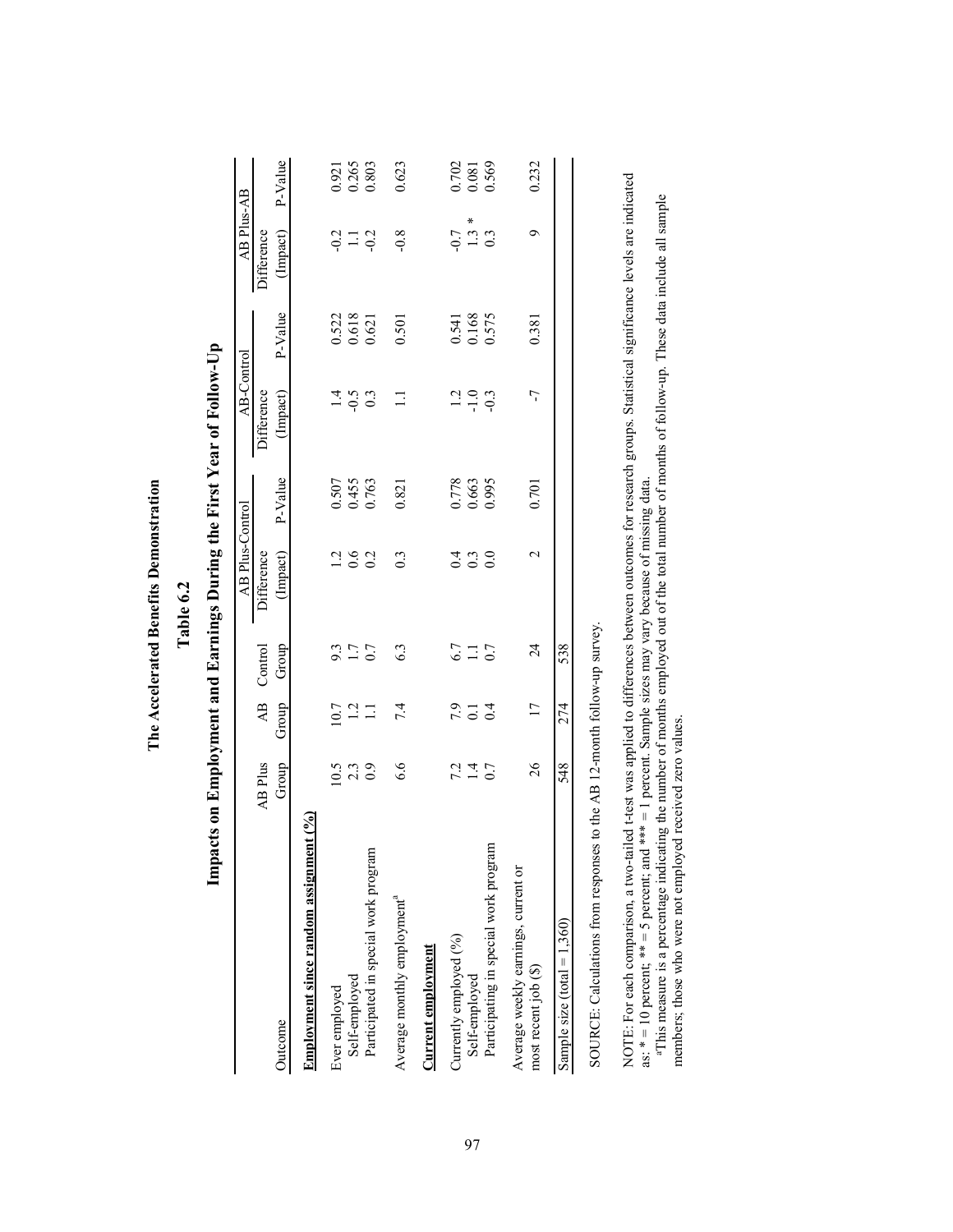# **Paying for Basic Necessities**

Table 6.3 shows the estimated first-year effects of the AB and AB Plus programs on whether survey respondents reported difficulties in paying for basic necessities, such as skipping meals (because there was not enough money for food); inability to pay mortgage, rent, or utility bills; moving in with other people due to inability to pay mortgage, rent, or utility bills; or discontinuation of phone service since random assignment. These outcomes are indirect measures of poverty and can be used to determine whether AB program interventions such as health insurance served to improve living conditions by maintaining the program group members' disposable incomes.

The overall reported level of "any difficulty paying for basic necessities" among the control group (71.3 percent) indicates that a majority of new SSDI beneficiaries face at least one of these difficulties, and it underscores the economic challenges faced by many demonstration participants. The two most commonly reported problems were reduced or skipped meals and difficulties paying rent, mortgage, and utility bills (over 46.0 percent of the control group). Smaller but still substantial minorities of the control group reported moving in with others to pay bills (15.0 percent) or having phone service discontinued for reasons not related to weather or maintenance issues (25.7 percent). Indeed, Chapter 4 notes that even several participants who were enrolled in AB Plus expressed needs for other social service supports, including food assistance.

Both the AB Plus and the AB program significantly reduced difficulties with at least one of these four necessities, by 5.9 and 12.1 percentage points, respectively. The larger impact of AB health benefits alone is consistent with the significantly greater reduction in out-ofpocket expenditures on health care among AB members relative to AB Plus members, as noted in Chapter 5. Because the difference in out-of-pocket expenditures between the AB and AB Plus groups was not an anticipated effect of AB Plus services, it is unclear whether the difference between the two groups is really due to AB Plus services and, if so, why. Within the four categories of needs reported in Table 6.3, there are no statistically significant impacts.

# **Conclusions**

The impacts of AB Plus on work supports, while small in magnitude, offer some hope of potential longer-term effects on employment, even though that program had no statistically significant impacts on employment. The findings also indicate that the additional telephonic supports of AB Plus had some effect in moving participants into other work supports, though they were not enough on their own to move participants into long-term employment.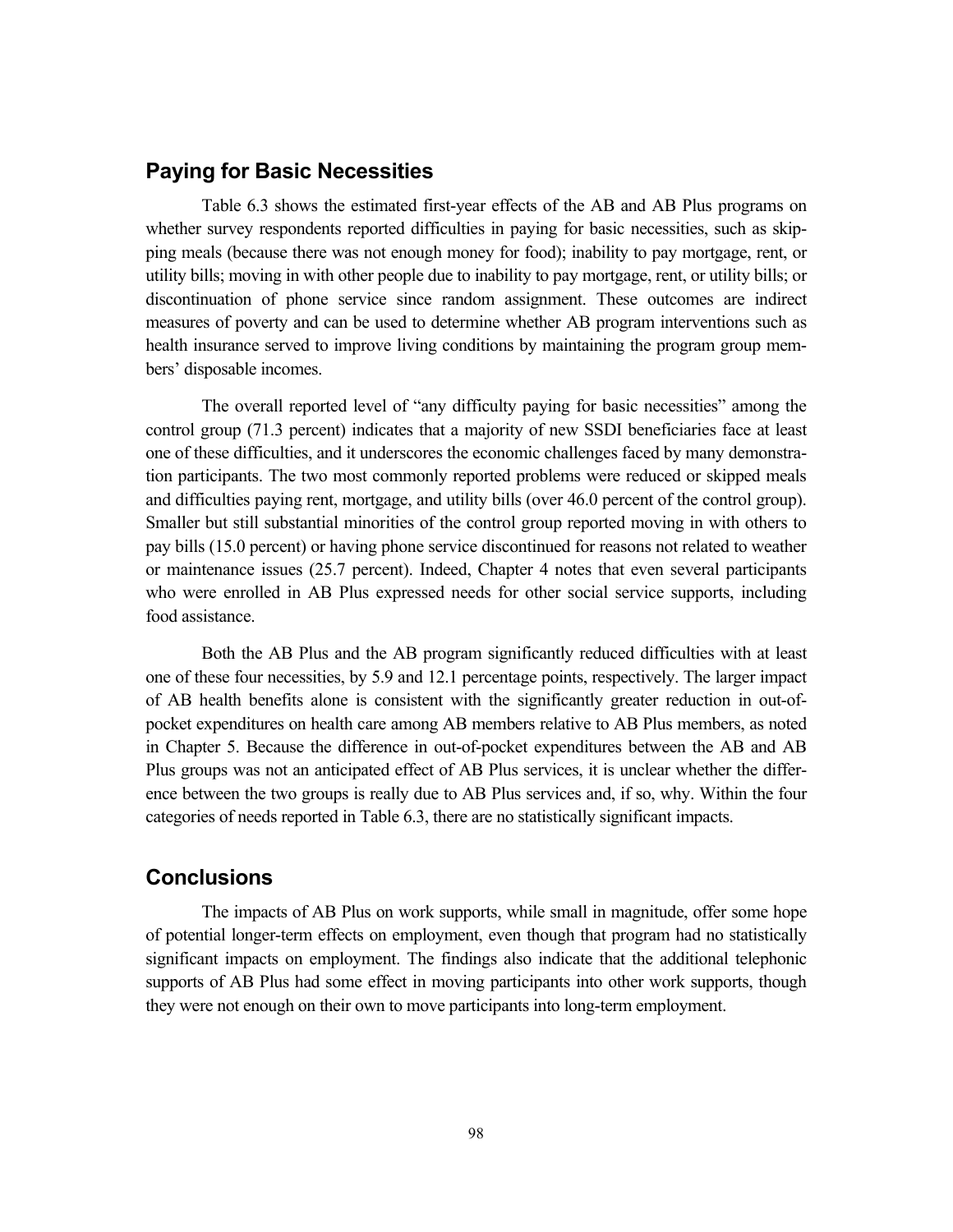| $\sim$ and $\sim$ $\sim$ $\sim$ $\sim$<br>$\frac{1}{2}$<br>ĺ<br>ĉ |
|-------------------------------------------------------------------|
|                                                                   |
|                                                                   |
|                                                                   |
|                                                                   |
|                                                                   |
|                                                                   |
|                                                                   |
|                                                                   |
|                                                                   |
|                                                                   |
|                                                                   |
|                                                                   |
| is and to                                                         |
|                                                                   |
|                                                                   |
|                                                                   |
| $\frac{1}{2}$                                                     |
|                                                                   |
|                                                                   |
|                                                                   |
|                                                                   |
|                                                                   |
| ç                                                                 |
|                                                                   |
| ì                                                                 |

Table 6.3 **Table 6.3**

| l              |
|----------------|
| $\overline{1}$ |
|                |
| i<br>י         |
| ı              |
|                |
|                |
| $\frac{1}{2}$  |
| י<br>ו<br>ţ    |
| 2              |
| ĺ<br>ĺ         |
|                |
|                |
| D              |
| ֕              |
|                |
| I              |
|                |
|                |
|                |
|                |
| ו<br>ו         |
| I              |
|                |
|                |
| ;              |
| さくりし<br>J      |
| ֠              |
|                |
|                |
|                |
| $\frac{1}{2}$  |
|                |
| ı              |
|                |
| l              |
|                |

|                                               |                |                |         | AB Plus-Control     |         | AB-Control        |         | AB Plus-AB        |                         |
|-----------------------------------------------|----------------|----------------|---------|---------------------|---------|-------------------|---------|-------------------|-------------------------|
|                                               | <b>AB</b> Plus | $\overline{4}$ | Control | <b>Difference</b>   |         | <b>Jifference</b> |         | <b>Difference</b> |                         |
| Outcome $(96)$                                | Group          | Group          | Group   | (Impact)            | P-Value | Impact)           | P-Value | (Impact) P-Value  |                         |
| Any difficulty meeting living needs           | 65.4           |                | 71.3    |                     | 0.033   | $-12.1$ ***       | 0.000   | $6.2 *$           | 0.069                   |
| Cut size of or skipped meals                  | 42.8           | 59.2<br>42.0   | 46.1    | $-5.9$ **<br>$-3.4$ |         | $\frac{1}{4}$     | 0.257   | $\frac{8}{2}$     |                         |
| Could not pay mortgage, rent, or utility bill | 45.7           | 45.4           | 47.0    | $\overline{14}$     | 0.258   | $-1.6$            | 0.662   | 0.2               | 0.834<br>0.948<br>1.000 |
| Moved in with others                          | 13.4           | 13.4           | 15.0    | $\frac{6}{1}$       | 0.437   |                   | 0.525   | $\overline{0.0}$  |                         |
| Phone service discontinued <sup>a</sup>       | 26.7           | 26.8           | 25.7    |                     | 0.712   |                   | 0.738   | $\overline{0}$    | 0.974                   |
| Sample size (total = $1,360$ )                | 548            | 274            | 538     |                     |         |                   |         |                   |                         |

SOURCE: Calculations from responses to the AB 12-month follow-up survey. SOURCE: Calculations from responses to the AB 12-month follow-up survey. NOTES: For each comparison, a two-tailed t-test was applied to differences between outcomes for research groups. Statistical significance levels are indicated<br>as: \* = 10 percent; \*\* = 5 percent; and \*\*\* = 1 percent. Sample NOTES: For each comparison, a two-tailed t-test was applied to differences between outcomes for research groups. Statistical significance levels are indicated as:  $* = 10$  percent;  $** = 5$  percent; and  $*** = 1$  percent. Sample sizes may vary because of missing data.

The first three need categories represent difficulties due to not enough money or problems making payments.

aThis category includes being without telephone service for more than 24 hours when that was not due to a temporary loss of service (for example, because of a storm). of a storm).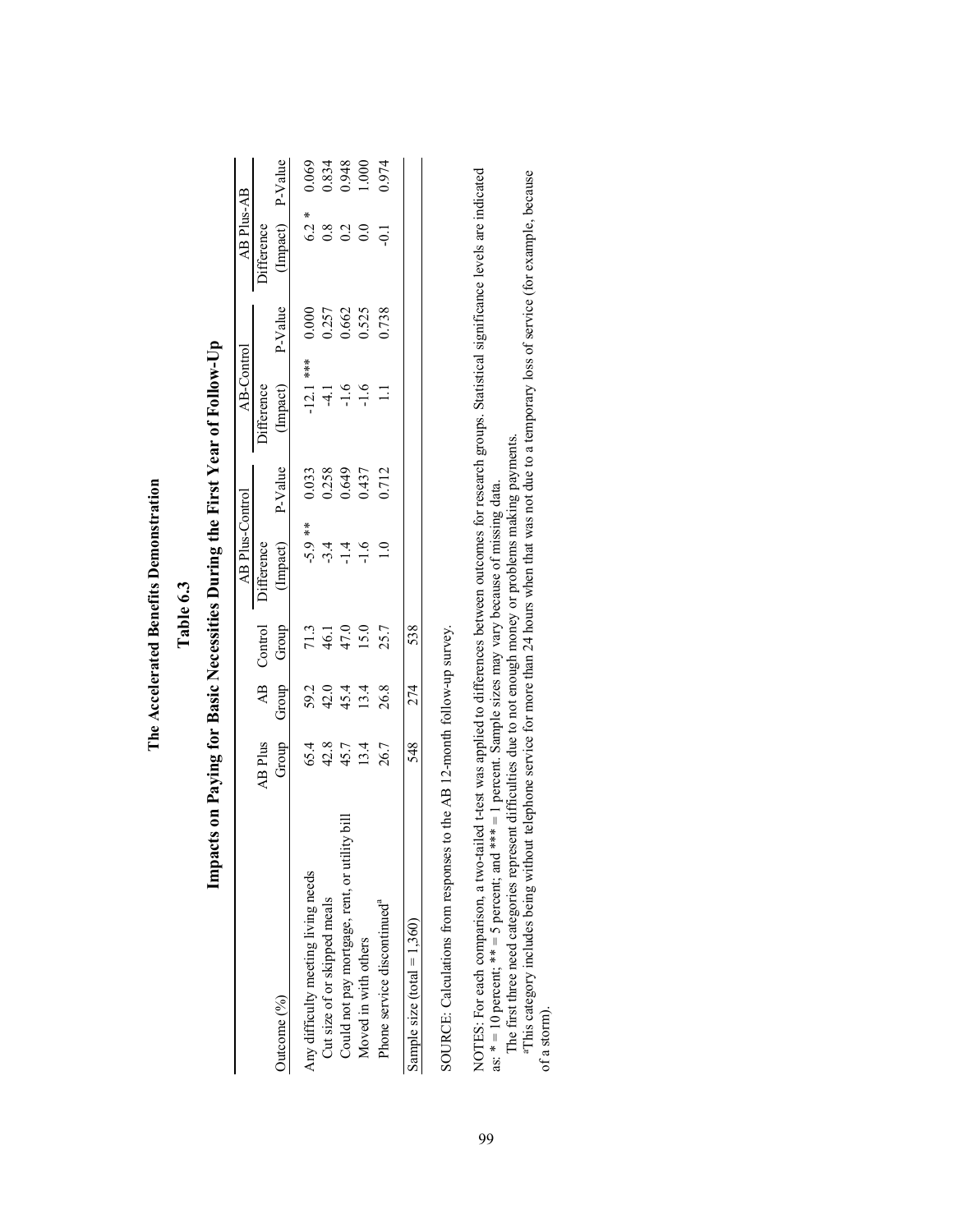The lack of employment-related impacts for the AB group underscores the challenges of moving this population into immediate employment, particularly during a period of major economic downturn. In part, these findings reflect that it takes time for new SSDI beneficiaries to use the health plan to reach medical stabilization and begin the process of rehabilitation. The findings also illustrate the major challenges in improving employment outcomes for new beneficiaries who have just started receiving cash supports.

It is too early to assess whether the AB demonstration will lead to any long-term improvements in employment. The improved health outcomes for AB and AB Plus participants could lead to eventual employment outcomes. Additionally, the increased use of work supports by AB Plus participants could also translate into long-term employment. While both of these outcomes are possible, their disabling conditions and over a year of detachment from the labor force may make it more difficult for many AB and AB Plus participants to make a successful entry into the labor market.

The reductions in difficulties paying for basic necessities indicate that AB and AB Plus participants were able to use the AB health plan to offset medical costs well enough that they were able to pay for other necessities. As shown in Chapter 2 (Table 2.2), many participants were financially vulnerable at baseline, given their poor health conditions, limited incomes, and living alone. However, even among the AB and AB program groups, the majority of SSDI beneficiaries continued to report difficulties in paying for a basic necessity during the first year of follow-up. Hence, although AB played an important role in maintaining economic wellbeing, participants continued to face several financial difficulties that could affect their longterm economic well-being.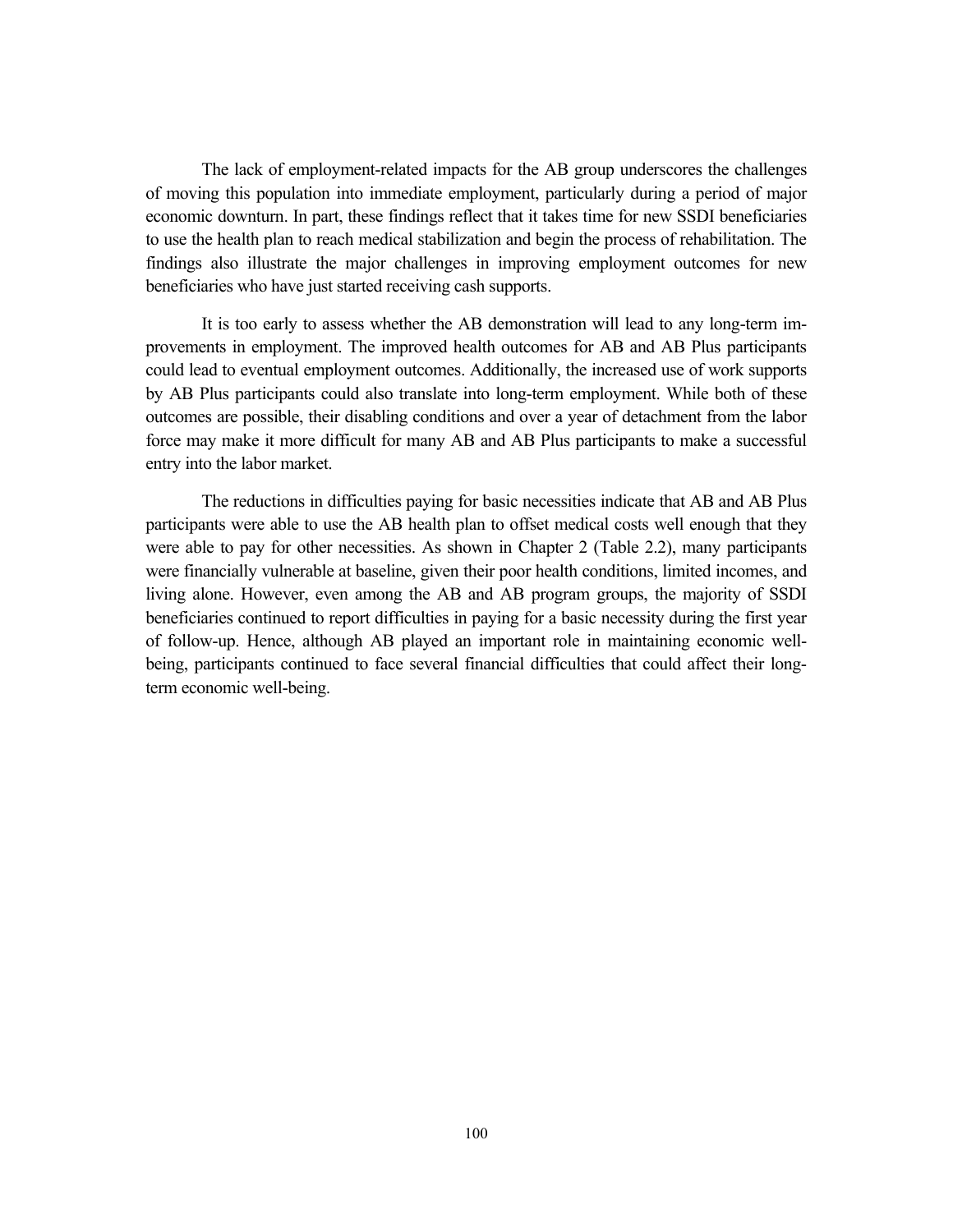## **Chapter 7**

# **Analysis of AB Demonstration Costs**

To study the effects of health care benefits on health care use, employment, and benefits receipt, the Accelerated Benefits (AB) Demonstration randomly assigned new beneficiaries of Social Security Disability Insurance (SSDI) into three research groups. Both the AB group and the AB Plus group could access the program's health plan benefits as they waited 18 to 24 months before becoming eligible for Medicare; the AB Plus group also could use three additional services delivered by telephone. The control group members could not receive any AB services but could obtain health insurance on their own.

This chapter summarizes the costs of the AB demonstration and highlights areas that should be considered in examining its major benefits. The findings at this early stage of followup –– one year after random assignment –– underscore the large expenses incurred by the Social Security Administration (SSA) and the need for more information to provide a full assessment of outcomes.

The costs of the AB health plan are projected to be \$31,370 per AB and AB Plus program group member, and the costs of providing AB Plus services are projected to be over \$3,000 per AB Plus member. While the short-term impacts cited in Chapters 5 and 6 are not substantial enough in monetary terms to cover these costs, the demonstration has the potential to generate benefits in several areas in the future. These areas include all the ultimate outcomes identified in the logic model in Chapter 1, including SSDI program participation, Medicare and Medicaid usage, and long-term employment. The study team considered projecting future savings in these areas but decided that one year of follow-up is too limited a period to allow for reliable projections. Assessing future savings will therefore require additional data collection.

# **Total Costs of the AB Demonstration**

The costs of the demonstration are described using two types of measures: average costs per program group member (including service users and nonusers) and average costs per service user (excluding nonusers). Costs per program group member can be used to compare AB with other programs and demonstrations. Costs per service user can be used to assess the potential costs of delivering services under different assumptions about the level of participation.

There are two notable differences between the per program member costs presented in this chapter and those presented in Chapter 3. First, costs in this chapter include information on everyone in the study, whereas Chapter 3 is limited to those who entered the study through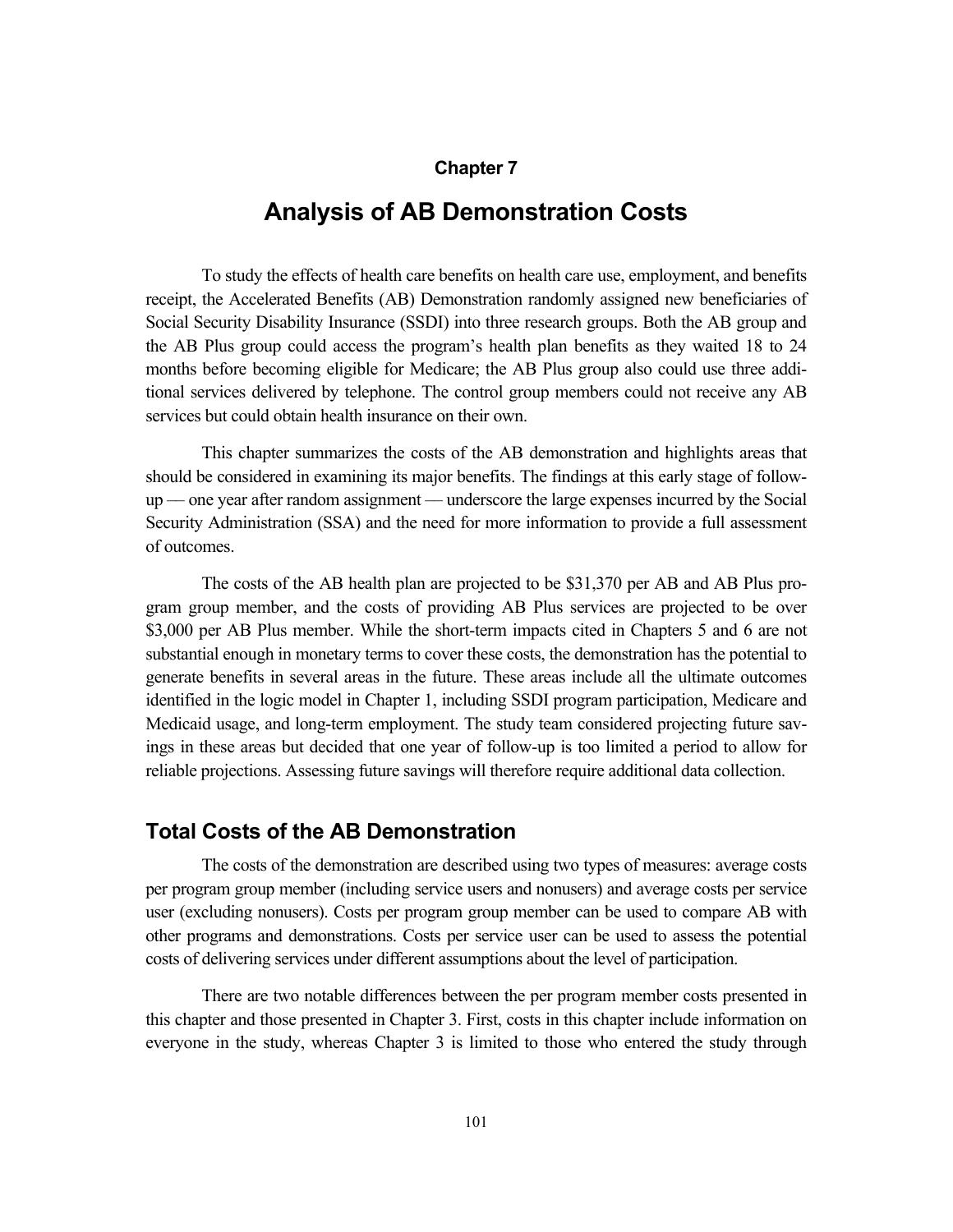Phase 2a (from October 2007 through November 2008). Second, the costs in this chapter include information for the full demonstration period, including projections through the end of the project in January 2011, whereas Chapter 3 includes costs over a one-year period. Costs are projected through January 2011 by taking information available through July 2010 –– which is the latest period for which data were available when this report was written –– and projecting costs for the remaining months based on monthly per program member costs from the previous two months of service use. Likewise, information on the use of AB Plus services covers information through July 2010, while Chapter 4 focuses on the year following random assignment. Appendix P compares observed and projected costs.

As shown in Table 7.1, the average cost per program group member for the AB health plan was \$31,370. Because most program group members (91 percent) used the health plan at some point during the demonstration, the per service user costs were only slightly higher (\$34,662) than the per program group member costs. Health claims costs were almost entirely made up of claims payments, with administrative fees and precertification costs accounting for approximately 3 percent of costs. This administrative fee is comparable to the average fee for Medicare plans and is lower than typical fees for private plans.<sup>1</sup>

AB Plus services cost \$3,322 per program group member. The cost per service user was only slightly higher (\$3,677) because most AB Plus group members at least completed intake. Across services, employment and benefits counseling had the highest spending per program group member (\$1,625), followed by the Progressive Goal Attainment Program (PGAP; \$752), ongoing service coordination across AB Plus services (\$487), medical case management (\$311), and intake (\$147). Costs per service user were much higher for medical case management, PGAP, and employment and benefits counseling because participation was less than 50 percent for each of these services. The higher cost for employment and benefits counseling compared with PGAP is likely a result of differences in cost per unit: employment and benefits counseling counselors were paid \$72 per hour, including fringe benefits, while coaches were paid \$40 per hour.

Although AB sought to increase employment as a final outcome, its provision of a health plan makes it unique in attempting to improve SSDI beneficiaries' health outcomes and is more costly than prior SSA efforts to primarily encourage employment. For example, the costs of Project Network, which provided employment-focused case management services to adult SSDI and SSI beneficiaries, cost \$5,000 per participant in 2007 dollars.<sup>2</sup> Although AB represents a large financial commitment, its costs should be viewed in the context of the outcomes that the demonstration was attempting to promote. For example, while AB cost more, it was the only SSA demonstration to increase the use of medical services, reduce unmet medical

 $\overline{\phantom{0}1}$ <sup>1</sup>Litow (2006).

 $2^2$ Rangarajan, Wittenburg, Honeycutt, and Brucker (2008).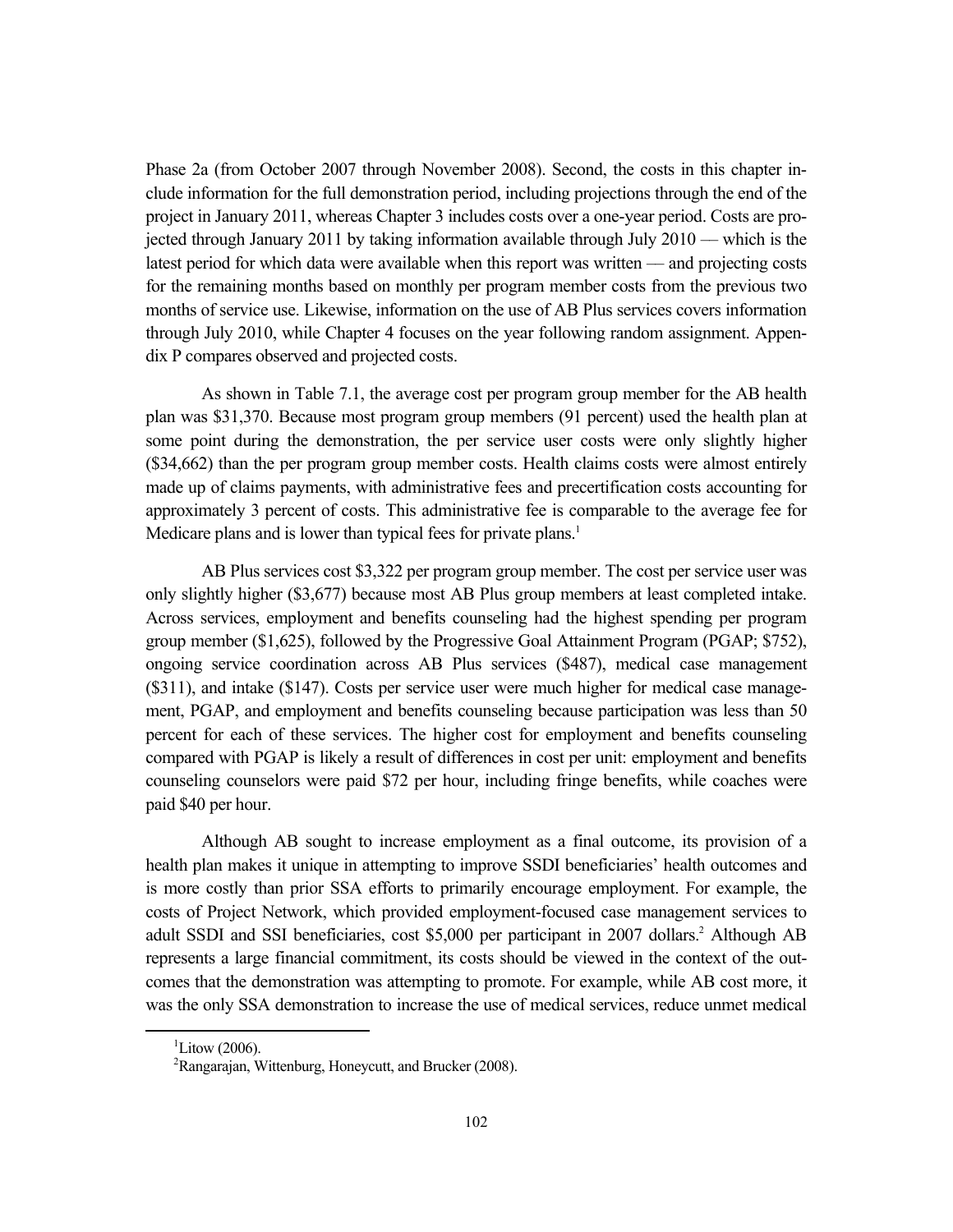#### **The Accelerated Benefits Demonstration**

### **Table 7.1**

### **Costs, per Participant, of the AB Health Plan and AB Plus Services, by Program Group**

#### **All Program Group Members Randomly Assigned Through January 21, 2009**

|                                                             | Per Program  | Proportion with | Per Service |
|-------------------------------------------------------------|--------------|-----------------|-------------|
| Costs(S)                                                    | Group Member | Service Use     | User        |
| Average total AB health plan costs, observed plus projected |              |                 |             |
| (AB and AB Plus) through end of follow-up                   | 31,370       | 0.905           | 34,662      |
| Total paid claims                                           | 30,508       |                 |             |
| Administrative fee                                          | 824          |                 |             |
| Precertifications                                           | 39           |                 |             |
| Average total AB Plus service costs (AB Plus only)          | 3,322        | 0.903           | 3,677       |
| Intake                                                      | 147          | 0.903           | 163         |
| Ongoing service coordination                                | 487          | 0.756           | 644         |
| Medical case management                                     | 311          | 0.465           | 668         |
| Progressive Goal Attainment Program                         | 752          | 0.434           | 1,734       |
| Employment and benefits counseling                          | 1,625        | 0.445           | 3,650       |

SOURCES: Calculations from AB health plan claims, POMCO expenditure reports, records of CareGuide OneCareStreet management information system, and CareGuide/AHH and TransCen invoices.

NOTES: The sample size for AB health plan costs is 1,011; the sample size for AB Plus service costs is 611. The end of the follow-up period for observed AB health plan costs is July 2010. The period covered by projected AB health plan costs is from August 2010 through January 2011. The end of the follow-up period for estimating AB Plus service costs is July 2010.

needs, and improve health. The AB Plus intervention component is more comparable to other SSA demonstrations, in that its services had the goal of increasing employment. At \$3,322 per program group member, AB Plus services were generally much less costly than previous SSA demonstrations, which largely reflects the fact that AB Plus services were delivered telephonically whereas other demonstrations delivered services primarily in person.

### **Assessing Future Impacts**

Unless there are unexpectedly large impacts on future outcomes, it is unlikely that the demonstration will become cost-neutral to SSA. To break even for SSA, a large number of beneficiaries would have to leave the SSDI program. Additional savings for the federal and state governments could come through reduced Medicare and Medicaid use.

To provide a comprehensive evaluation of the net cost of the AB demonstration, additional information is needed to assess whether the demonstration met its ultimate objectives, including its effects on: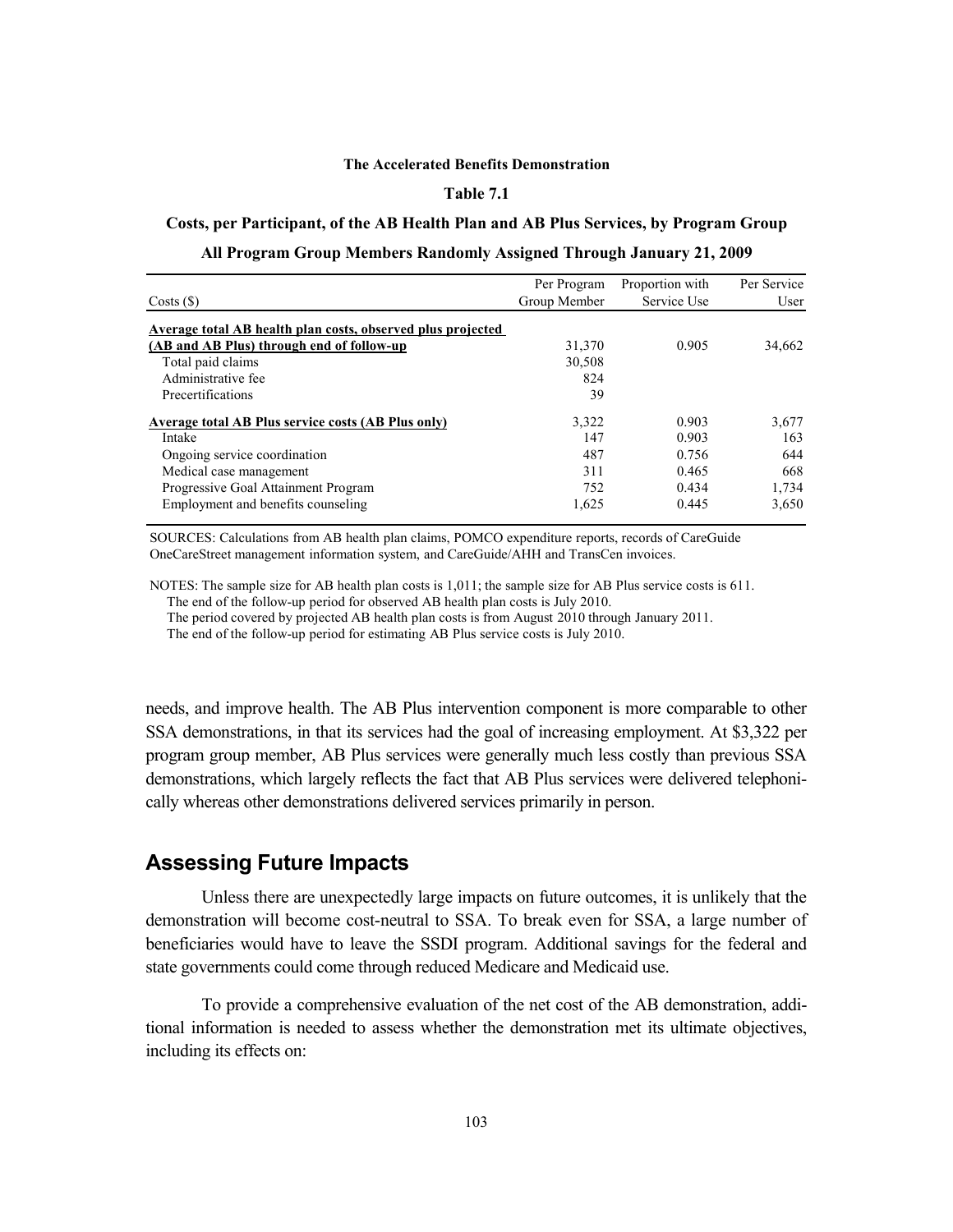- **Publicly funded health expenditures, especially Medicare and Medicaid.**  Of the three ultimate outcomes, early impacts suggest the greatest promise for reducing future spending for public health insurance programs. Reduced unmet health care needs and improved health should lead to lower health care use by program group members than control group members. This could result in substantial savings, given that annual spending on Medicare for disabled beneficiaries was about \$11,000 per person in 2008.<sup>3</sup>
- **Long-term employment.** AB Plus services increased the use of employment services, and this could translate into longer-term impacts on employment. The use of vocational rehabilitation and Ticket to Work services is especially promising if these beneficiaries use these services to find employment that results in benefit reduction. However, the impacts on employment are likely to be small, given the modest gains in the use of employment services and the lack of impacts for the AB group. Further, the characteristics of the population –– especially their age and the substantial number of functional limitations –– suggest that the potential for benefits is likely to be small, at least relative to potential savings in Medicare costs.
- **SSDI payments.** Because SSA spends more than \$1,000 per SSDI beneficiary each month and most beneficiaries remain on the rolls for a substantial length of time, even modest increases in the number of people leaving the rolls could provide considerable savings to SSA.<sup>4</sup> For example, if one person leaves the rolls rather than staying on benefits for 10 years, SSA would save up to \$120,000. The impact findings presented in this report –– especially the lack of impacts on functioning measures, such as work limitations or the ability to perform daily activities –– indicate that impacts on SSDI benefits are likely to be small. Nonetheless, the financial implications of even a small benefit reduction suggest the importance of continuing to track SSDI payments. Moreover, impacts on health and functioning could continue to grow during the second half of the intervention and beyond, which could lead to larger effects on employment.

AB also has the potential to have continuing impacts on several mediating outcomes, including health. Health is an especially important outcome from both the member's and society's perspective, and improved health is usually the main goal of a health intervention such as AB. While health improvement is an important achievement on its own, it can also result in direct savings to the government if it reduces long-term dependency on other public supports,

 <sup>3</sup> <sup>3</sup>Medicare Payment Advisory Committee (2010).

<sup>4</sup> Social Security Administration (2010a).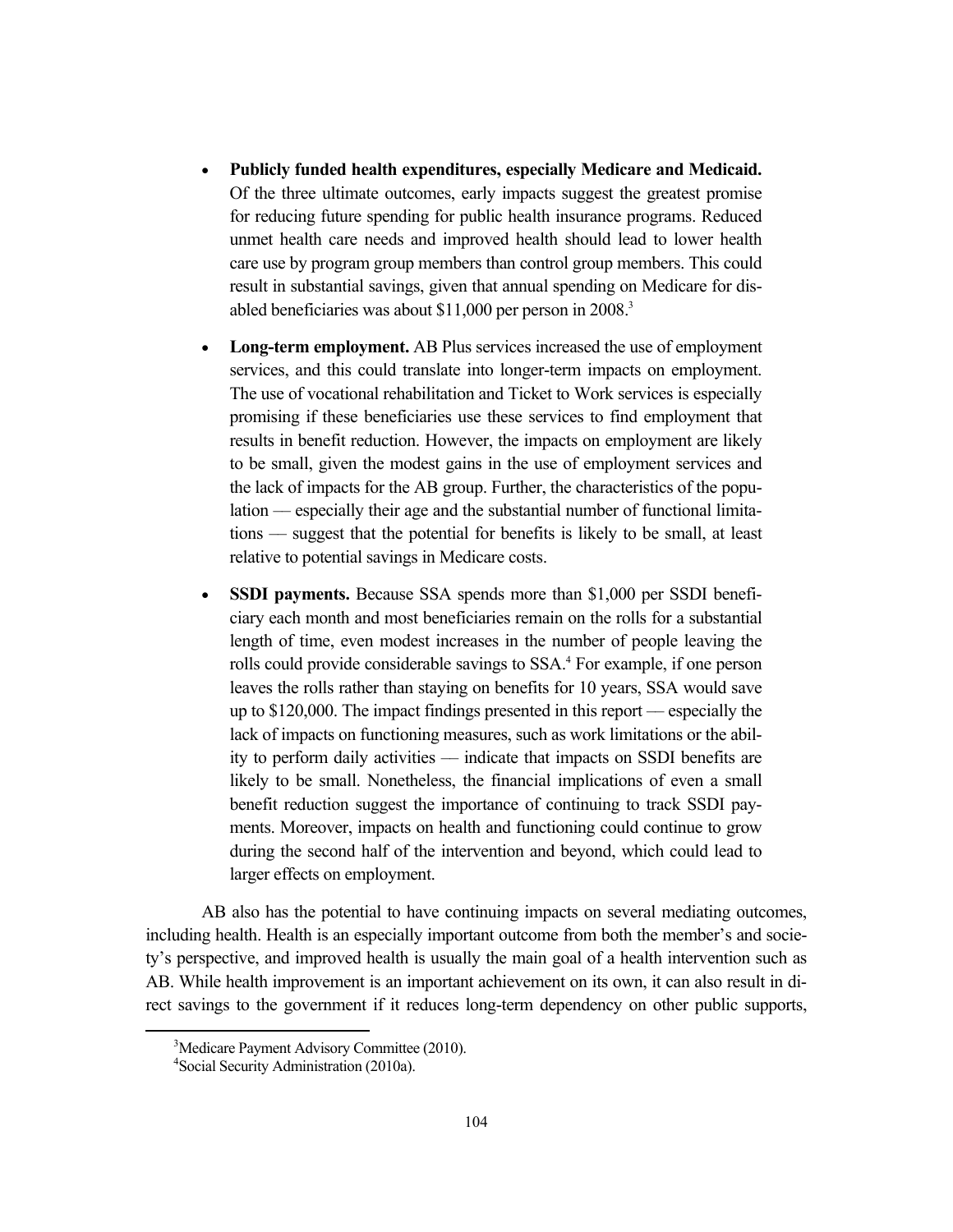most notably, Medicare. Additionally, if participants' functioning improves enough to allow family caregivers to return to work, it could also be an additional benefit to society even if the participant does not work. By tracking health status in future evaluations, the important role that health plays in influencing all of the demonstration's mediating and ultimate outcomes can be assessed more fully.

The ability to track outcomes from AB depends on the amount of data that will be available in the future. All three main outcomes can be tracked with administrative data. Social Security Administrative Master Earnings Files contain annual earnings data for all beneficiaries and can be used to track employment and earnings over the long term. SSA program records from the Ticket Research File include longitudinal information on all SSDI program participants and can be used to track SSDI in the future. Finally, the Center for Medicare and Medicaid Services maintains claims information from Medicare and Medicaid that can be used to track the types of health care used and the expenditures on health care for all program group members.

While there are no plans at present to collect additional survey data, a future followup survey could provide information on AB's longer-term effects on mediating outcomes. For example, a survey could be conducted in 2011 or 2012 to provide a four- to five-year followup on the unmet medical needs, health, and economic outcomes of program group members. The strong success of AB's telephone-only follow-up survey indicates that a long-term follow-up might not be costly to implement, particularly if responses could be obtained primarily by telephone.

At this point, it is difficult to predict how large the potential benefits of the AB Demonstration will be without additional data. While there are some promising indicators that offer hope for long-term impacts — particularly on health and the use of Medicare — impacts in other areas, particularly employment, are likely to be more limited. For this reason, it will be essential to collect longer-term follow-up data on employment, health care use, and other outcomes in this report.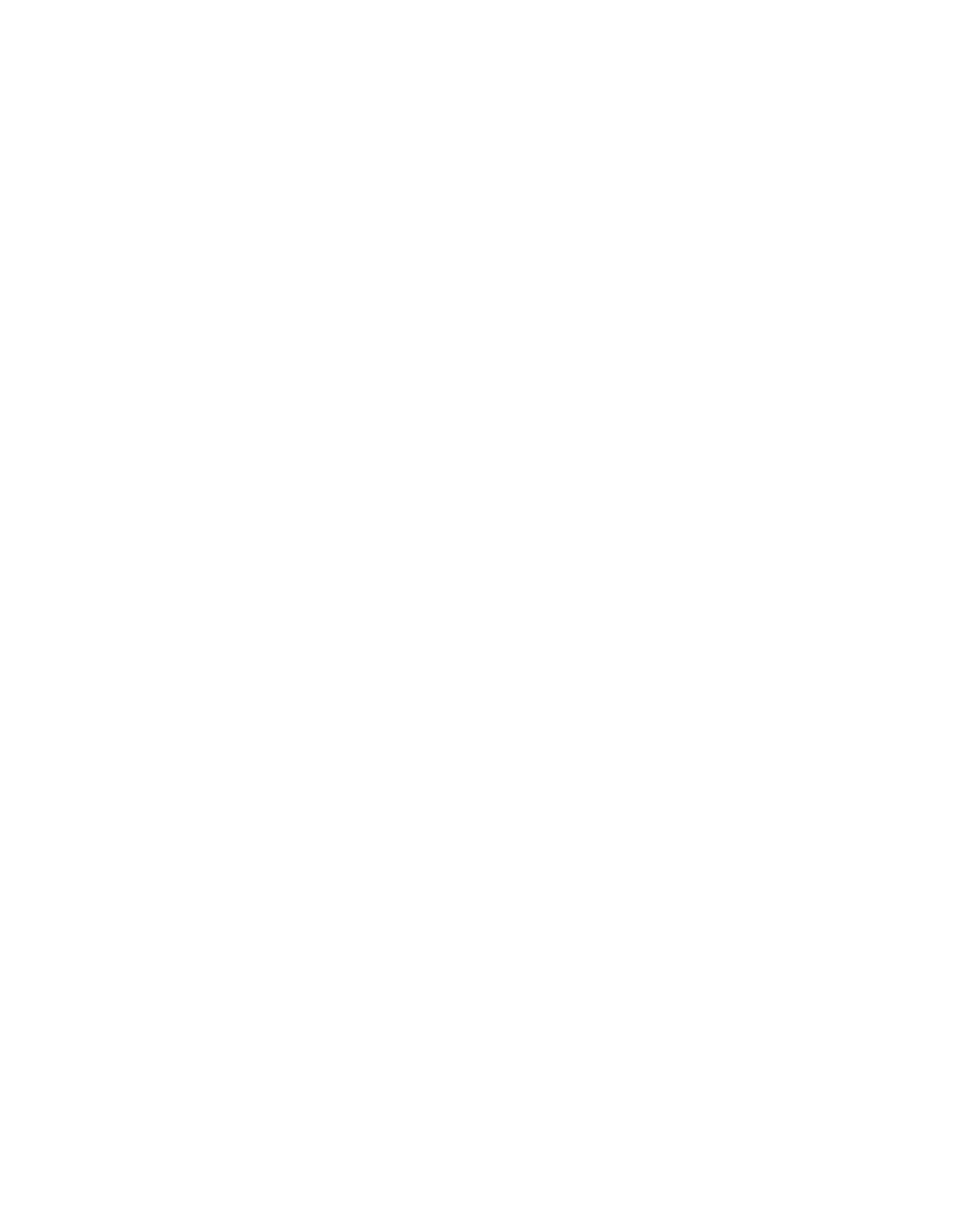# **List of Appendixes in Volume 2**

For appendixes, see *The Accelerated Benefits Demonstration and Evaluation Project: Impacts on Health and Employment at Twelve Months, Volume 2: Appendixes* 

| $\mathbf{A}$ | Background Characteristics of Sample Members Randomly Assigned in<br>Phases 1 and 2a                             | $A-1$   |
|--------------|------------------------------------------------------------------------------------------------------------------|---------|
| B            | Expert Consultants for the Design of the AB Demonstration                                                        | $B-1$   |
| $\mathbf C$  | The AB Health Plan Benefit Handbook                                                                              | $C-1$   |
| D            | Examples of AB Health Plan Mailings                                                                              | $D-1$   |
| E            | Trends in AB Health Plan Service Use Between Random Assignment and<br><b>July 2010</b>                           | $E-1$   |
| $\mathbf{F}$ | Additional Information about AB Plus Training and the Management<br><b>Information System</b>                    | $F-1$   |
| G            | An Example of the Activity Log for the Progressive Goal Attainment<br>Program (PGAP)                             | $G-1$   |
| H            | <b>Employment and Benefits Counseling Medicare Transition Packet</b>                                             | $H-1$   |
| I            | Trends in AB Plus Participation Between Random Assignment and<br><b>July 2010</b>                                | $I-1$   |
| $\mathbf J$  | Selected Outcomes for Sample Members with Primary Diagnoses Other<br>Than Neoplasms                              | $J-1$   |
| K            | Estimated Impacts on AB Group and Control Group Members Randomly<br>Assigned in Phases 1 Through 2b              | $K-1$   |
| L            | Selected Findings for Subgroups                                                                                  | $L-1$   |
| M            | <b>Regression Coefficients for Selected Impact Estimates</b>                                                     | $M-1$   |
| N            | Selected Regression Results Comparing Logistic and Linear Models                                                 | $N-1$   |
| $\bf{0}$     | Survey Response Analysis and Selected Outcomes for Survey<br>Respondents, Nonrespondents, and All Sample Members | $0 - 1$ |
| $\mathbf{P}$ | Observed and Projected Costs of the AB Health Plan Through the<br>End of the Follow-Up Period                    | $P-1$   |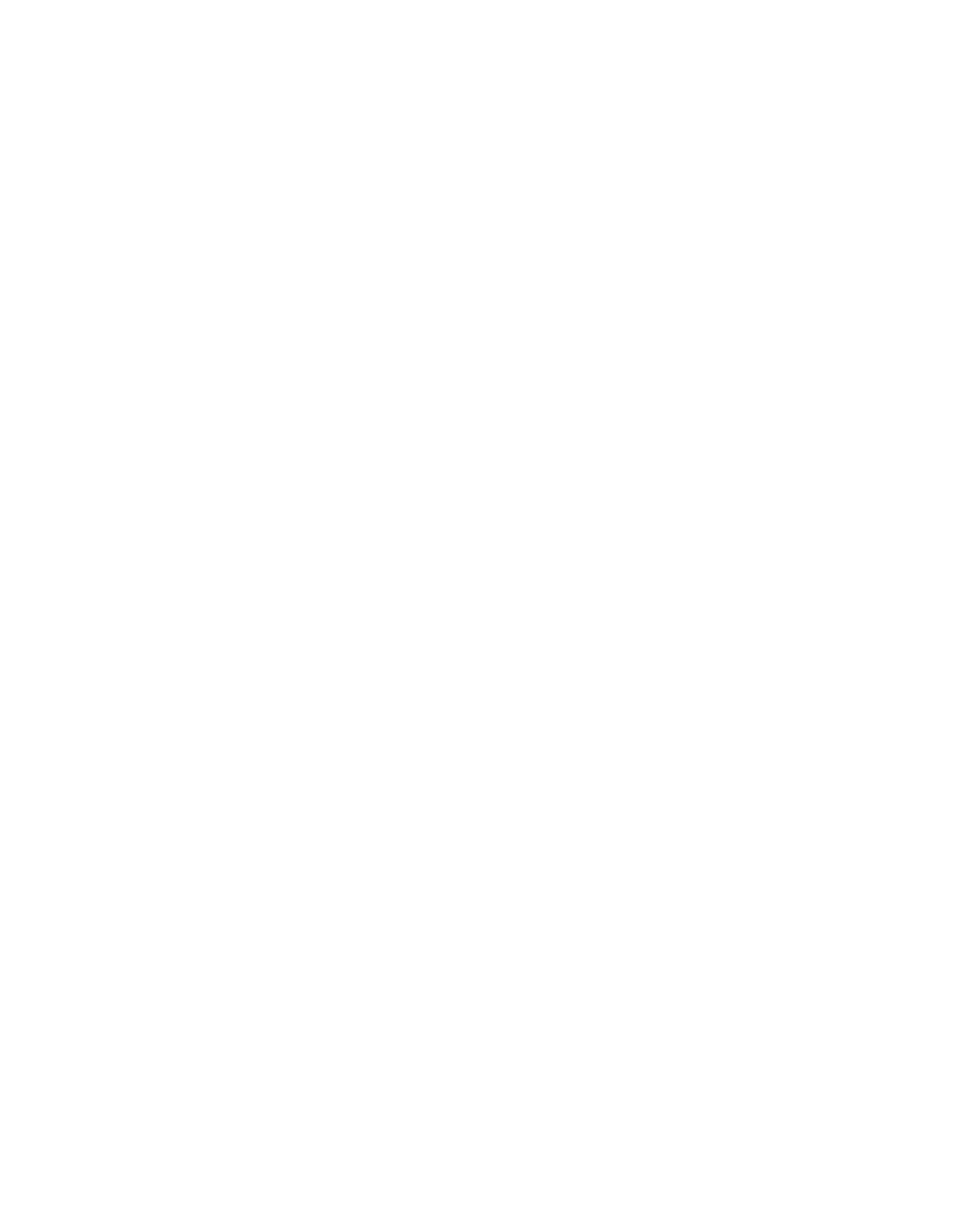# **References**

- Allen, Heidi, Katherine Baicker, Amy Finkelstein, Sarah Taubman, Bill J. Wright, and the Oregon Health Study Group. 2010. "What the Oregon Health Study Can Tell Us About Expanding Medicaid." *Health Affairs* 29, 8: 1498-1506.
- Ayanian, John Z., Joel S. Weissman, Eric C. Schneider, Jack A. Ginsburg, and Alan M. Zaslavsky. 2000. "Unmet Health Needs of Uninsured Adults in the United States." *Journal of the American Medical Association* 284, 16: 2061-2069.
- Berin, Dina, and Peter Baird. 2007. "Program Design for the Accelerated Benefits Demonstration." Unpublished Paper. New York: MDRC.
- Card, David, Carlos Dobkin, and Nicole Maestas. 2005. *The Impact of Health Insurance Status on Treatment Intensity and Health Outcomes.* Santa Monica, CA: RAND.
- Card, David, Carlos Dobkin, and Nicole Maestas. 2007. *Does Medicare Save Lives?* NBER Working Paper No. 13668. Cambridge, MA: National Bureau of Economic Research.
- Card, David, Carlos Dobkin, and Nicole Maestas. 2008. "The Impact of Nearly Universal Insurance Coverage on Health Care Utilization: Evidence from Medicare." *American Economic Review* 98, 5: 2242-2258.
- Centers for Medicare and Medicaid Services. 2009. "Health Care Financing Review, 2009 Statistical Supplement, Table 4.2, Figure 4.3*.*" Web site: http://www.cms.gov/MedicareMedicaidStatSupp/LT/list.asp#TopOfPage.
- Centers for Medicare and Medicaid Services. 2010. *Medicare and You.* Baltimore: U.S. Department of Health and Human Services, Centers for Medicare and Medicaid Services. Web site: www.medicare.gov/publications/pubs/pdf/10050.pdf.
- Congressional Budget Office. 2008. *Key Issues in Analyzing Major Health Insurance Proposals.* Washington, DC: Congress of the United States.
- Coughlin, Teresa, Sharon Long, and Yu-Chu Shen. 2005. "Assessing Access to Care Under Medicaid: Evidence for the Nation and Thirteen States." *Health Affairs* 24, 4: 1073-1083.
- Cunningham, Peter J., and Peter Kember. 1998. "Ability to Obtain Medical Care for the Uninsured." *Journal of the American Medical Association* 280, 10: 921-927.
- Decker, Paul, and Craig Thornton. 1995. "The Long-Term Effects of Transitional Employment Services." *Social Security Bulletin* 58, 4: 71.
- Dorn, Stan. 2008. *Uninsured and Dying Because of It: Updating the Institute of Medicine Analysis on the Impact of Uninsurance on Mortality.* Washington, DC: Urban Institute.
- Fihn, S., and J. Wicher. 1988. "Withdrawing Routine Outpatient Medical Service: Effects on Access and Health." *Journal of General Internal Medicine* July-August: 356-362.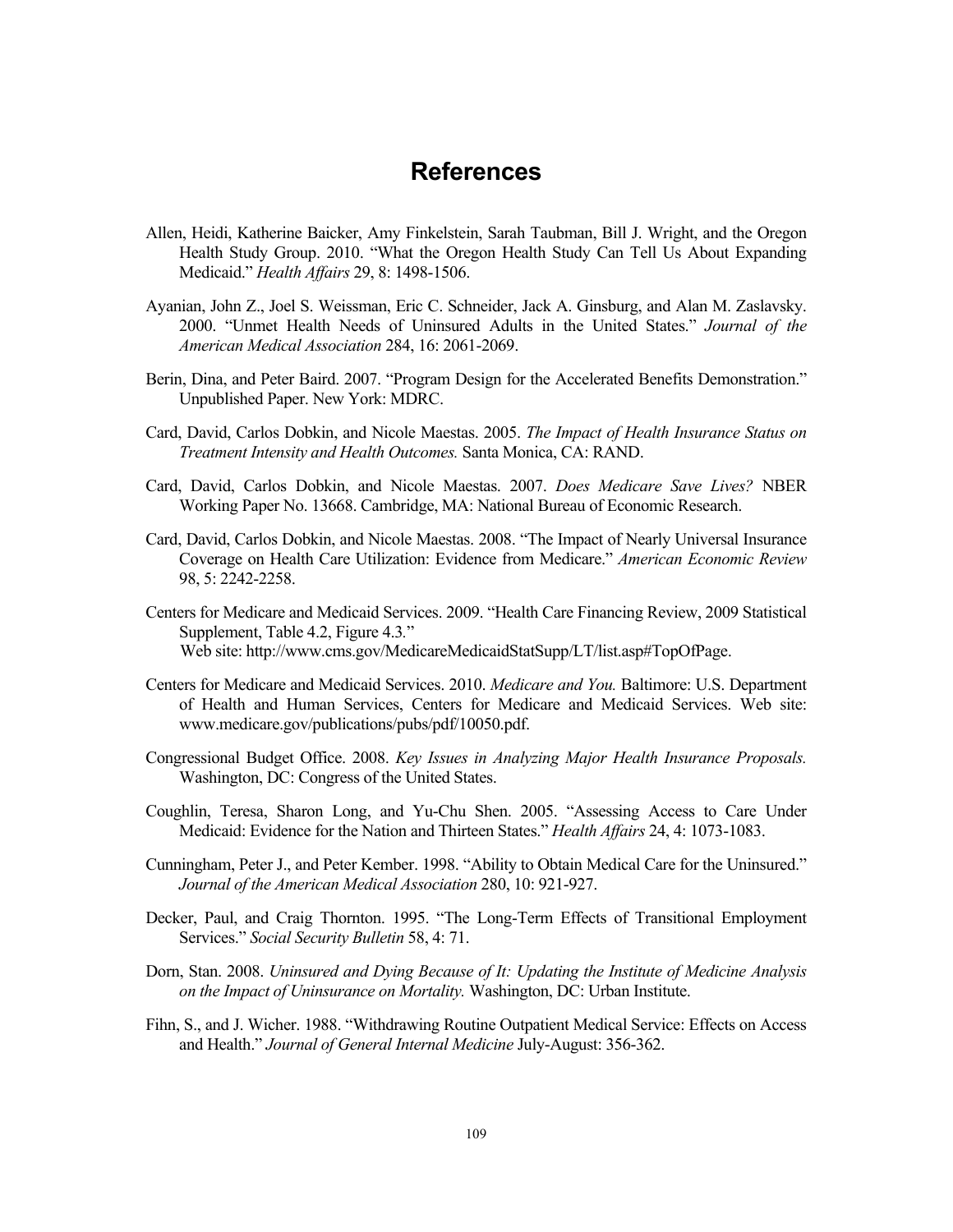- Finkelstein, Amy, and Robin McKnight. 2008. "What Did Medicare Do? The Initial Impact of Medicare on Mortality and Out of Pocket Medical Spending." *Journal of Public Economics* 92: 1644-1669.
- Fisher, Elliot S. 2003. "Medical Care –– Is More Always Better?" *New England Journal of Medicine* 349, 17: 1665-1667.
- Fraker, Thomas, and Anu Rangarajan. 2009. "The Social Security Administration's Youth Transition Demonstration Projects." *Journal of Vocational Rehabilitation* 30: 223-240.
- Garcia, Tamyra Carroll, Amy B. Bernstein, and Mary Ann Bush. 2010. "Emergency Department Visitors and Visits: Who Used the Emergency Room in 2007?" NCHS Data Brief, No. 38. Hyattsville, MD: U.S. Department of Health and Human Services, Centers for Disease Control and Prevention, National Center for Health Statistics.
- Gawande, Atul. 2010. "Letting Go." *The New Yorker* (August 2).
- Kennedy, Jae, Josh Engle, and Liz Blodgett. 2009. "One Program, Two Populations: A Comparison of Beneficiaries Under Age 65 and Retirees in Medicare." FactSheet. Pullman, WA: Washington State University, Health Policy and Administration.
- Kerachsky, Stuart, and Craig Thornton. 1987. "Findings from the STETS Transitional Employment Demonstration." *Exceptional Children* 53, 6: 515-521.
- Kornfeld, Robert J., Michelle L. Wood, Larry L. Orr, and David A. Long. 1999. *Impacts of the Project NetWork Demonstration.* Washington, DC: Abt Associates Inc.
- Kronick, Richard. 2009. "Health Insurance Coverage and Mortality Revisited." *Health Services Research* 44: 1211-1231.
- Levy, Helen, and David Meltzer. 2008. "The Impact of Health Insurance on Health." *Annual Review of Public Health* 29: 399-409.
- Litow, Mark E. 2006. *Medicare Versus Private Health Insurance: The Cost of Administration.* Seattle, WA: Milliman, Inc.
- Liu, Su, and David Stapleton. 2010. "How Many SSDI Beneficiaires Leave the Rolls for Work? More Than You Might Think." Disability Policy Research Brief Number 10-01. Washington, DC: Mathematica Policy Research, Inc., Center for Studying Disability Policy.
- Livermore, Gina A. 2009. "Work-Oriented Social Security Disability Beneficiaries: Characteristics and Employment-Related Activities." Disability Policy Research Brief No. 09-05. Washington, DC: Mathematica Policy Research, Inc.
- Livermore, Gina, David Stapleton, and Henry Claypool. 2009. *Health Insurance and Health Care Access Before and After SSDI Entry.* New York: Commonwealth Fund.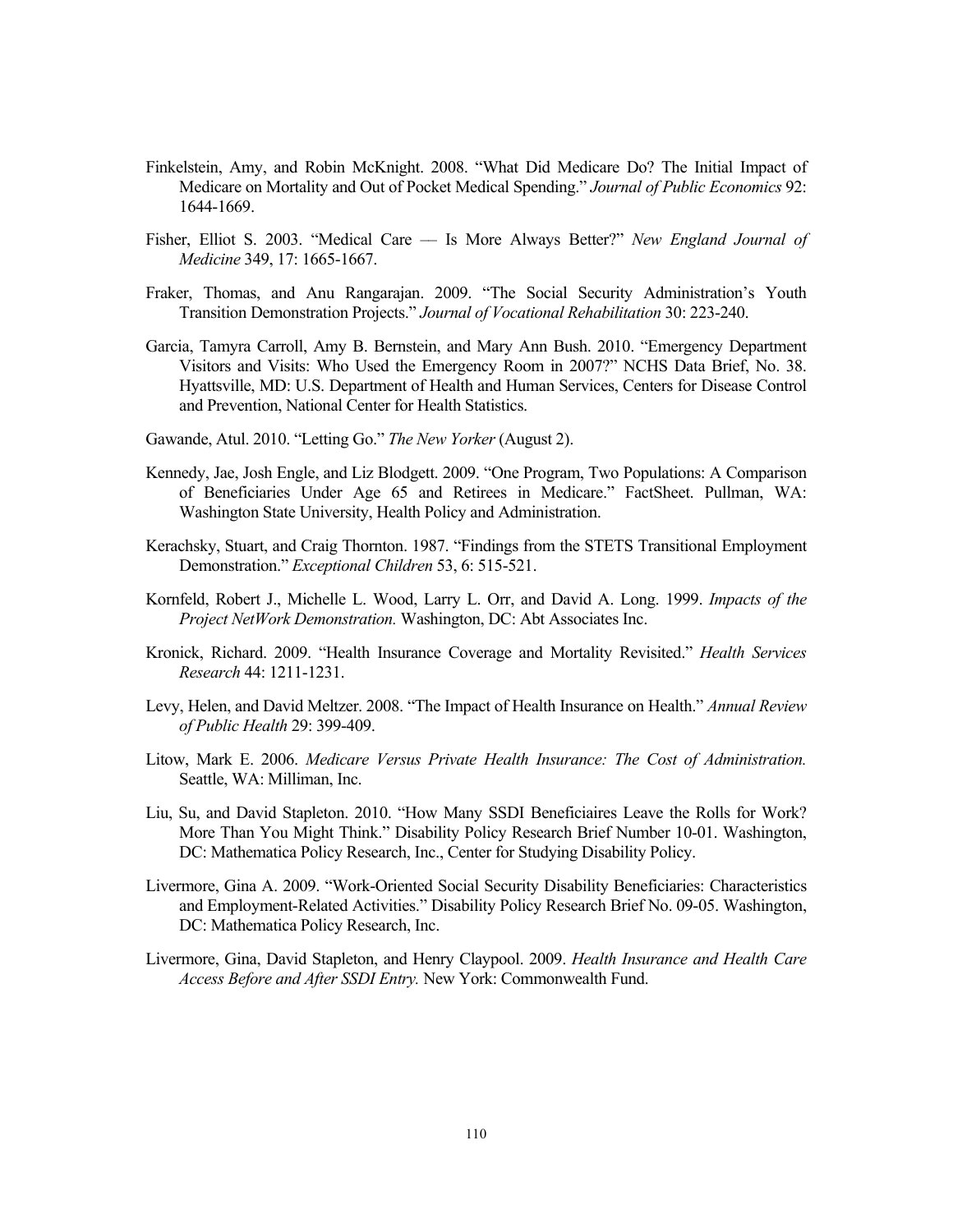- Livermore, Gina, David Stapleton, and Allison Roche. 2009. *Work Activity and Use of Employment Supports Under the Original Ticket to Work Regulations: Characteristics, Employment, and Sources of Support Among Working-Age SSI and DI Beneficiaries.* Washington, DC: Mathematica Policy Research, Inc., Center for Studying Disability Policy.
- McWilliams, Michael, Ellen Meara, Alan M. Zaslavsky, and John Z. Ayanian. 2007. "Health of Previously Uninsured Adults After Acquiring Medicare Coverage." *Journal of the American Medical Association* 298, 24: 2886-2894.
- Medicare Payment Advisory Commission (MedPAC). 2010. "National Health Care and Medicare Spending." In *A Data Book: Healthcare Spending and the Medicare Program.* Washington, DC: Medicare Payment Advisory Commission. Web site: www.medpac.gov.
- Michalopoulos, Charles, David Wittenburg, Deborah Peikes, Lisa Schwartz, Robert Buschmann, and David Butler. 2008. "Evaluation Plan for Accelerated Benefits Demonstration." Unpublished Paper. New York: MDRC.
- Peikes, Deborah, and Kate Bartkus. 2002. "State Partnership Initiative: What Drives Participation?" American Public Health Association Conference, Philadephia.
- Peikes, Deborah, Arnold Chen, Jennifer Schore, and Randall Brown. 2009. "Effects of Care Coordination on Hospitalization, Quality of Care, and Health Care Expenditures Among Medicare Beneficiaries." *Journal of the American Medical Association* 301, 6: 603-618.
- Peikes, Deborah, Sean Orzoi, Lorenzo Moreno, and Nora Paxton. 2005. *State Partnership Initiative: Selection of Comparison Groups for the Evaluation and Selected Impact Estimates: Final Report.* Princeton, NJ: Mathematica Policy Research, Inc.
- Rangarajan, Anu, David Wittenburg, Todd Honeycutt, and Debra Brucker. 2008. *Programmes to Promote Employment for Disabled People: Lessons from the United States.* UK Department for Work and Pensions Research Report No. 548 (April). Leeds, UK: Corporate Document Services.
- Riley, Gerald F. 2004. "The Cost of Eliminating the 24-Month Medicare Waiting Period for Social Security Disabled-Worker Beneficiaries." *Medical Care* 42, 4 (April).
- Riley, Gerald. 2006. "Health Insurance and Access to Care Among Social Security Disability Insurance Beneficiaries During the Medicare Waiting Period." *Inquiry: A Journal of Medical Care, Organization, Provison and Financing* 43, 3: 222-230.
- Saris-Baglama, Renee N., Christopher J. Dewey, Gordon B. Chisholm, Elise Plumb, Jim King, Mark Kosinski, Jakob B. Bjorner, and John E. Ware. 2009. *QualityMetric Health Outcomes Scoring Software 3.0 User's Guide.* Lincoln, RI: QualityMetric.
- Social Security Administration. 2010a. *Annual Statistical Report on the Social Security Disability Insurance Program, 2009*. Washington DC: Social Security Administration.
- Social Security Administration. 2010b. "Benefit Offset National Demonstration." Web site: http://www.ssa.gov/disabilityresearch/offsetnational.htm.